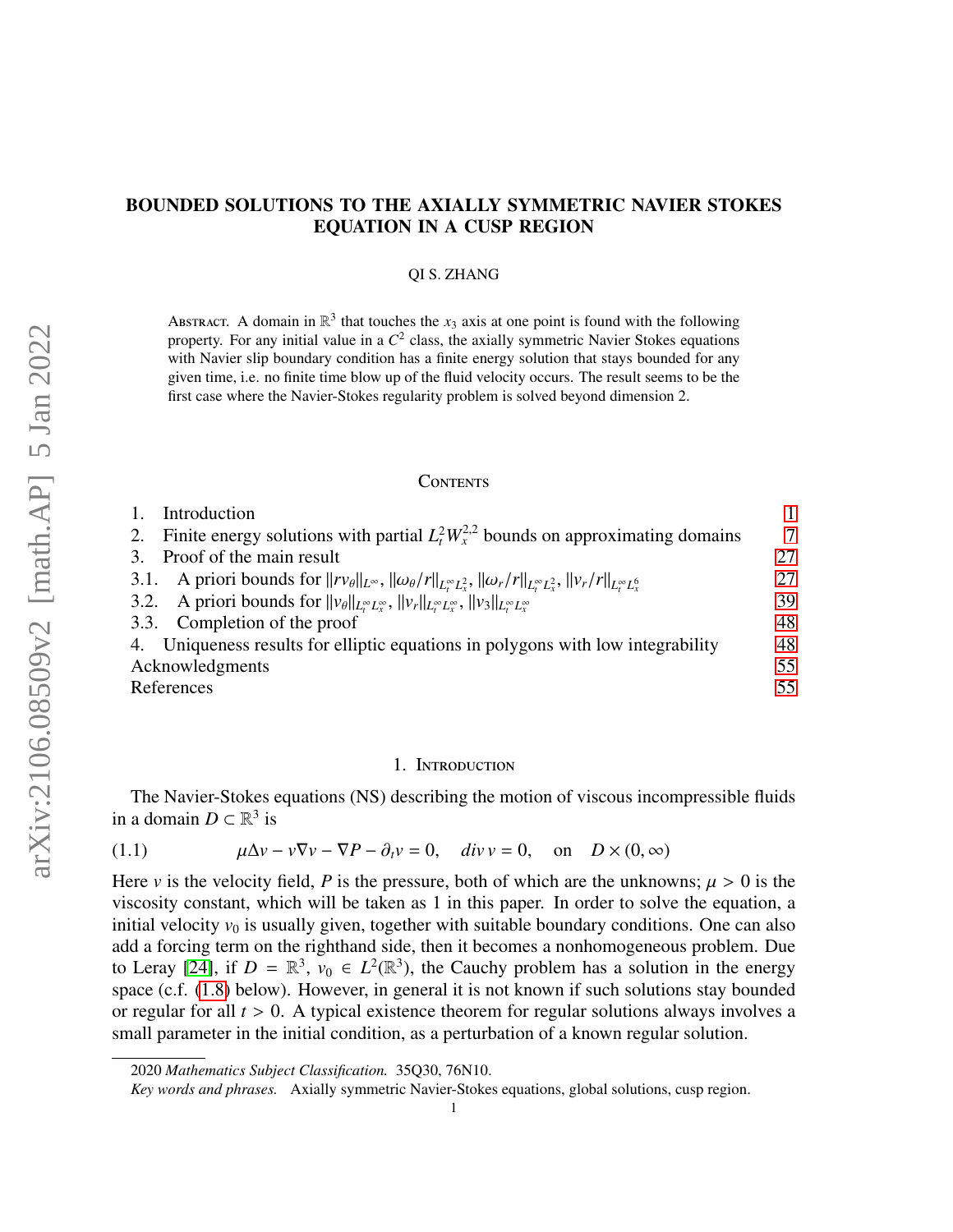In this paper, we will focus on a special case of [\(1.1\)](#page-0-1), namely when *v* and *P* are independent of the angle in a cylindrical coordinate system  $(r, \theta, x_3)$ . That is, for  $x = (x_1, x_2, x_3) \in$  $\mathbb{R}^3$ ,  $r = \sqrt{x_1^2 + x_2^2}$  $\theta = \arctan(x_2/x_1)$ , and the basis vectors  $e_r$ ,  $e_\theta$ ,  $e_3$  are:

$$
e_r = (x_1/r, x_2/r, 0), \quad e_\theta = (-x_2/r, x_1/r, 0), \quad e_3 = (0, 0, 1).
$$

In this case, solutions can be written in the form of

$$
v = v_r(r, x_3, t)e_r + v_\theta(r, x_3, t)e_\theta + v_3(r, x_3, t)e_3.
$$

Using tensor notations and doing vector calculus under the cylindrical system, one finds

<span id="page-1-1"></span>
$$
\nabla v = \partial_r v \otimes e_r + \frac{1}{r} \partial_\theta v \otimes e_\theta + \partial_{x_3} v \otimes e_3
$$
  
=  $(\partial_r v_r e_r + \partial_r v_\theta e_\theta + \partial_r v_3 e_3) \otimes e_r + \frac{1}{r} (v_r e_\theta - v_\theta e_r) \otimes e_\theta$   
+  $(\partial_{x_3} v_r e_r + \partial_{x_3} v_\theta e_\theta + \partial_{x_3} v_3 e_3) \otimes e_3$ .

It is convenient to denote  $e_r \otimes e_r$ ,  $e_r \otimes e_\theta$ ,  $e_r \otimes e_3$ , ...,  $e_3 \otimes e_3$  by the nine single-entry matrices<br>in the standard hosis for 2  $\times$  2 matrices, going as  $I_{11}^{11}$ ,  $I_{12}^{12}$ ,  $I_{13}^{13}$ ,  $I_{21}^{21}$ ,  $I$ in the standard basis for  $3 \times 3$  matrices, going as  $J^{11}$ ,  $J^{12}$ ,  $J^{13}$ ,  $J^{21}$ , ...,  $J^{33}$ . Then  $\nabla v$  is given<br>by the 3 by 3 matrix by the 3 by 3 matrix

(1.2) 
$$
\nabla v = \begin{bmatrix} \partial_r v_r & -\frac{1}{r} v_\theta & \partial_{x_3} v_r \\ \partial_r v_\theta & \frac{1}{r} v_r & \partial_{x_3} v_\theta \\ \partial_r v_3 & 0 & \partial_{x_3} v_3 \end{bmatrix},
$$

and  $v\nabla v$  is given by the matrix multiplication  $(\nabla v)v$  with *v* being regarded as the column vector  $(v_r, v_\theta, v_3)^T$ . Therefore,  $v_r$ ,  $v_3$  and  $v_\theta$  satisfy the axially symmetric Navier-Stokes equations

<span id="page-1-0"></span>(1.3)  
\n
$$
\begin{cases}\n(\Delta - \frac{1}{r^2})v_r - (v_r \partial_r + v_3 \partial_{x_3})v_r + \frac{(v_\theta)^2}{r} - \partial_r P - \partial_t v_r = 0, \\
(\Delta - \frac{1}{r^2})v_\theta - (v_r \partial_r + v_3 \partial_{x_3})v_\theta - \frac{v_\theta v_r}{r} - \partial_t v_\theta = 0, \\
\Delta v_3 - (v_r \partial_r + v_3 \partial_{x_3})v_3 - \partial_{x_3} P - \partial_t v_3 = 0, \\
\frac{1}{r} \partial_r (r v_r) + \partial_{x_3} v_3 = 0,\n\end{cases}
$$

which will be abbreviated as ASNS. Although ASNS looks more complicated than the full 3 dimensional equation, a simplification occurs in the 2nd equation where the pressure term drops out.

If the swirl  $v_{\theta} = 0$ , then it is known for a while (O. A. Ladyzhenskaya [\[22\]](#page-55-1), M. R. Uchoviskii and B. I. Yudovich [\[38\]](#page-56-0)), that finite energy solutions to the Cauchy problem of [\(1.3\)](#page-1-0) in  $\mathbb{R}^3$  are smooth for all time  $t > 0$ . See also the paper by S. Leonardi, J. Malek, J. Necas and M. Pokorny [28]. By finite energy, we mean the norm (1.8) below is finite i.e. Necas, and M. Pokorny [\[28\]](#page-55-2). By finite energy, we mean the norm [\(1.8\)](#page-3-0) below is finite, i.e., the solution is a Leray-Hopf solution.

In the presence of swirl, it is still not known in general if finite energy solutions blow up in finite time. By the partial regularity results in [\[8\]](#page-55-3), possible singularity for suitable weak solutions of ASNS can only occur at the  $x_3$  axis. See also [\[25\]](#page-55-4). The same statement without the word "suitable" is also true by [\[4\]](#page-54-2). Some existence results with a small parameter can be found in [\[16\]](#page-55-5) and [\[18\]](#page-55-6). Critical or sub-critical regularity conditions can be found in [\[33\]](#page-56-1), [\[9\]](#page-55-7) and [\[19\]](#page-55-8).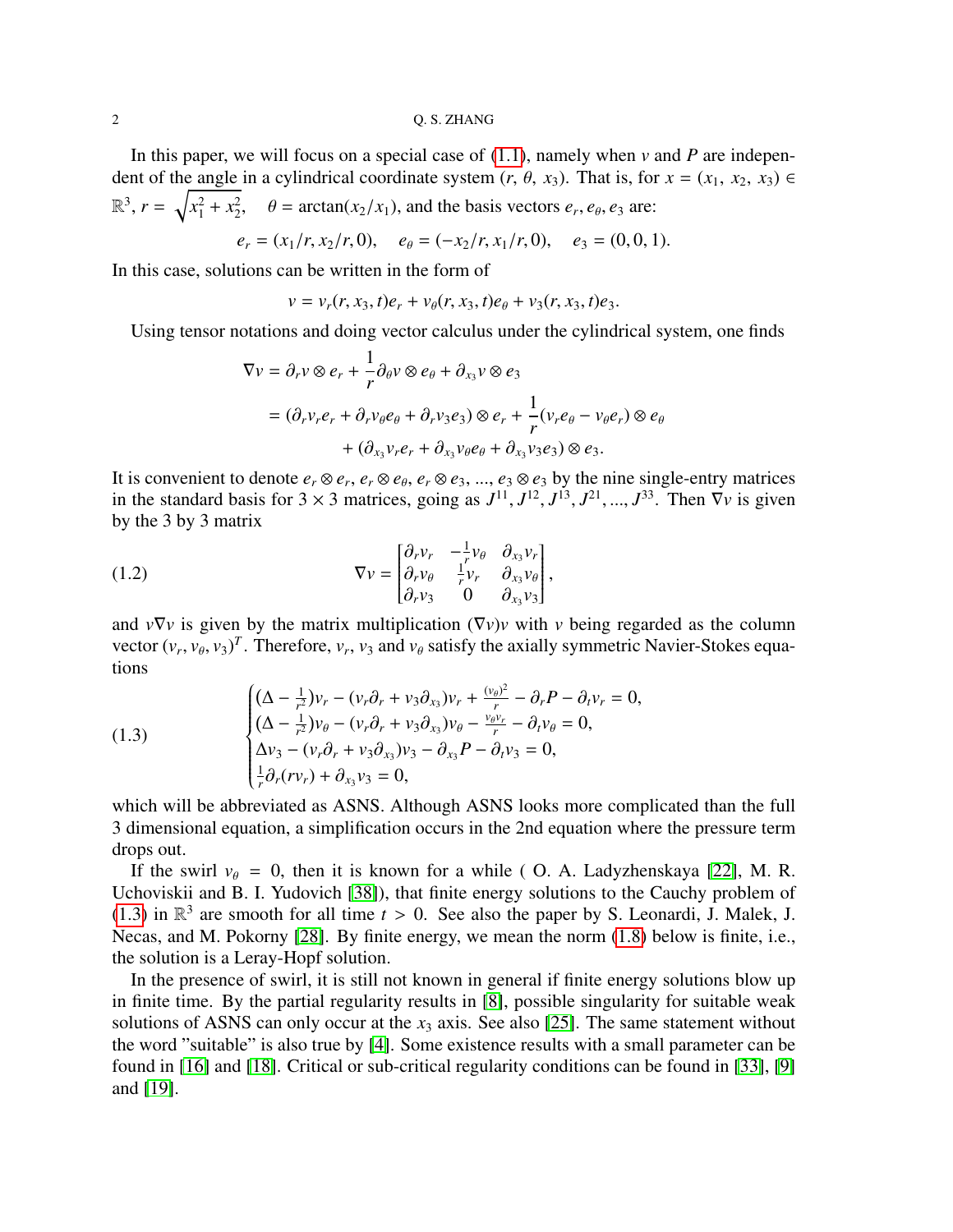Despite the difficulty, there has been no lack of research efforts on ASNS. Let us make a brief description of related recent results, starting with the papers by C.-C. Chen, R. M. Strain, T.-P.Tsai, and H.-T. Yau in [\[12\]](#page-55-9), [\[13\]](#page-55-10), G. Koch, N. Nadirashvili, G. Seregin, and V. Sverak in [\[20\]](#page-55-11), which appeared around 2008. See also the work by G. Seregin and V. Sverak [\[36\]](#page-56-2) for a localized version. These authors proved that if

<span id="page-2-0"></span>
$$
|v(x,t)| \leq \frac{C}{r},
$$

then finite energy solutions to the Cauchy problem of ASNS are smooth for all time. Here *C* is any positive constant.

The proof is based on the fact that the scaling invariant quantity  $\Gamma = rv_\theta$  satisfies the equation

<span id="page-2-1"></span>(1.5) 
$$
\Delta \Gamma - b \nabla \Gamma - \frac{2}{r} \partial_r \Gamma - \partial_t \Gamma = 0,
$$

where  $b = v_r e_r + v_3 e_3$ . The bound [\(1.4\)](#page-2-0) says that the equation is essentially scaling invariant and the classical linear regularity theory can be applied after some nontrivial modification. The above result can be summarized as: type I solutions of ASNS are regular.

Two years later, in the paper [\[26\]](#page-55-12) by Lei and the author, it was proven that if  $v_r$ ,  $v_3$  are in the pace of  $I^{\infty}(10, \infty)$ .  $BMO^{-1}(\mathbb{R}^3)$  and  $rv_t(\cdot, 0) \in I^{\infty}$  then the solution is regular. Here  $BMO$ space of  $L^{\infty}([0,\infty), BMO^{-1}(\mathbb{R}^3))$  and  $rv_{\theta}(\cdot, 0) \in L^{\infty}$ , then the solution is regular. Here *BMO* is the space of functions with bounded mean oscillation and *RMO*<sup>-1</sup> is the space of tempered is the space of functions with bounded mean oscillation, and *BMO*<sup>−</sup><sup>1</sup> is the space of tempered distributions which can be written as partial derivatives of BMO functions. Well-posedness and other properties of solutions to NS have been studied by Koch-Tataru [\[21\]](#page-55-13).

Recently Seregin and Zhou [\[37\]](#page-56-3) have relaxed the  $L^{\infty}BMO^{-1}$  assumption further to  $L^{\infty}B_{\infty}^{-1}$ . Recently seteght and Zhou [37] have relaxed the *L* BMO assumption further to *L* B<sub>∞,∞</sub> assumption. Let us recall  $\dot{B}_{\infty,\infty}^{-1}$  is the Besov space consisted of tempered distributions *f* such that the norm that the norm

$$
||f||_{\dot{B}^{-1}_{\infty,\infty}} = \sup_{t>0} t^{1/2} \sup_{x} \left| \int_{\mathbb{R}^3} G(x,t,y)f(y)dy \right|
$$

is finite. Here  $G(x, t, y) = (1/(4\pi t)^{3/2}) \exp(-|x - y|^2/(4t))$  is the standard heat kernel on  $\mathbb{R}^3$ .<br>In these papers the regularity conditions are critical and hence are scaling invariant under In these papers the regularity conditions are critical and hence are scaling invariant under standard scaling. Improvements are at most logarithmic so far. See the paper by X.H. Pan [\[34\]](#page-56-4). In contrast, the energy bound scales as  $-1/2$ . So even with axial symmetry, there seems to be a finite scaling gap which makes the ASNS supercritical, just like the full equations.

However in a recent paper [\[27\]](#page-55-14), Lei and the author made the following observation.

*The vortex stretching term of the ASNS is critical after a suitable change of dependent variables.*

So the aforementioned scaling gap is 0. This observation has the effect of making ASNS looks less formidable than the full 3 dimensional one which has a positive scaling gap. Nevertheless all major open problems for the latter are still open for the former.

The observation is based on the study of the equations for the functions  $\Omega = \omega_{\theta}/r$  and  $J = \omega_r/r$  where  $\omega_\theta$  and  $\omega_r$  are the angular and radial components of the vorticity. The function Ω has been around for longtime [\[38\]](#page-56-0). But *J* was introduced in the recent paper by H. Chen-D.Y.Fang-T. Zhang [\[7\]](#page-54-3). By carrying out an energy estimate for these equations, they proved the following result. Let *v* be a Leray-Hopf solution to the Cauchy problem of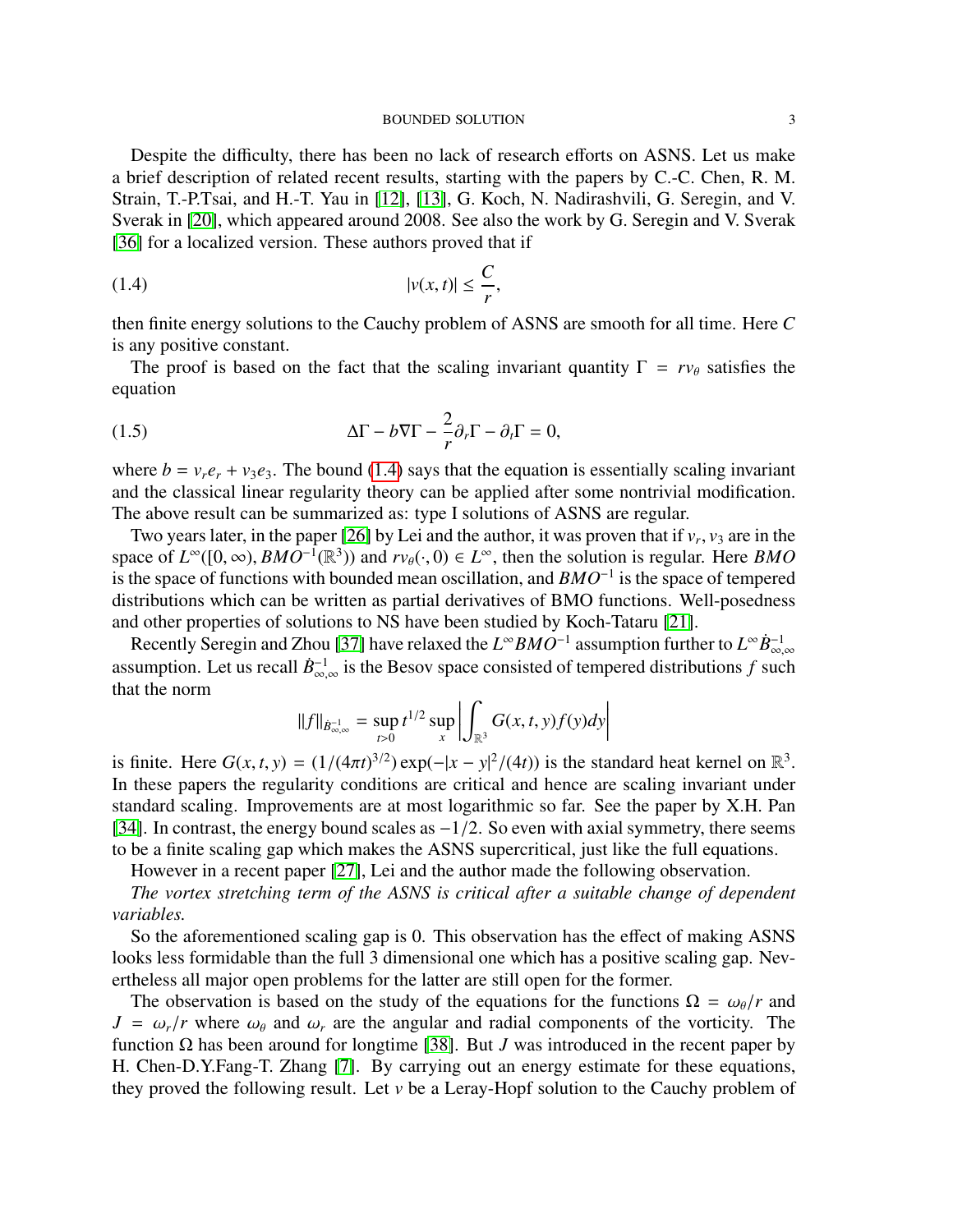ASNS with initial data  $v_0 \in H^2$  and  $||r(v_0 \cdot e_{\theta})||_{L^{\infty}} < \infty$ . If

$$
|v_{\theta}(x,t)| \leq C/r^{1-\epsilon},
$$

for all *x* and  $t > 0$ , then *v* is regular everywhere. Here  $\epsilon > 0$  and *C* are positive constants.

The main result in [\[27\]](#page-55-14) includes the following statement. Let  $\delta_0 \in (0, \frac{1}{2})$  $(\frac{1}{2})$  and  $C_1 > 1$ . If

(1.6) 
$$
\sup_{0 \le t < T} |rv_{\theta}(r, x_3, t)| \le C_1 |\ln r|^{-2}, \ \ r \le \delta_0,
$$

then above *v* is regular globally in time. Note that a priori we have  $|r v_{\theta}(r, x_3, t)| \leq C$  by the maximal principle applied on equation [\(1.5\)](#page-2-1). So there is still a gap of logarithmic nature from regularity.

After [\[27\]](#page-55-14) was posted on the arxiv, in the paper by Dongyi Wei [\[39\]](#page-56-5), the power in the log term has been improved to  $-3/2$ . Namely, if, for some  $\delta_0$  ∈ (0, 1/2),

(1.7) 
$$
\sup_{0 \le t < T} |rv_{\theta}(r, x_3, t)| \le C_1 |\ln r|^{-3/2}, \quad r \le \delta_0,
$$

then the above *v* is regular.

In this paper, for a special class of bounded domains with Navier slip boundary condition, we manage to solve the regularity problem to ASNS. By finite energy, we mean the solutions are in the energy space  $\mathbf{E} = L_t^2 W_x^{1,2} \cap L_t^{\infty} L_x^2$ . Here and throughout, the norm in  $\mathbf{E}$  for a function *v* on  $D \times [0, T]$  is taken as

<span id="page-3-0"></span>(1.8) 
$$
||v||_{\mathbf{E}}^{2} = \int_{0}^{T} \int_{D} |\nabla v|^{2} dx dt + \sup_{t \in [0,T]} \int_{D} |v(x,t)|^{2} dx.
$$

The function *v* can be vector or scalar valued, depending on the context, and  $T > 0$ .

These domains, which touch the  $x_3$  axis at one point, are the union of a sequence of rectangles in the  $r - x_3$  plane. The ratio between the height and width of the rectangles decreases slowly to 0 when they approaches the  $x_3$  axis. The side view of the domain is a wedge like region with infinitely many terraces. More specifically, the domains are given in

Definition 1.1. (see also the figure below.)

<span id="page-3-1"></span>(1.9) 
$$
D_{*} = \bigcup_{m=1}^{\infty} D_{m}, \text{ with } D_{m} \equiv \bigcup_{j=1}^{m} S_{j},
$$

$$
S_{j} \equiv \{(r, x_{3}) | 2^{-j} \leq r < 2^{-(j-1)}, 0 < x_{3} < 2^{-\beta(j-1)}\}
$$

where  $\beta \in (1, 1.1]$  is any fixed number.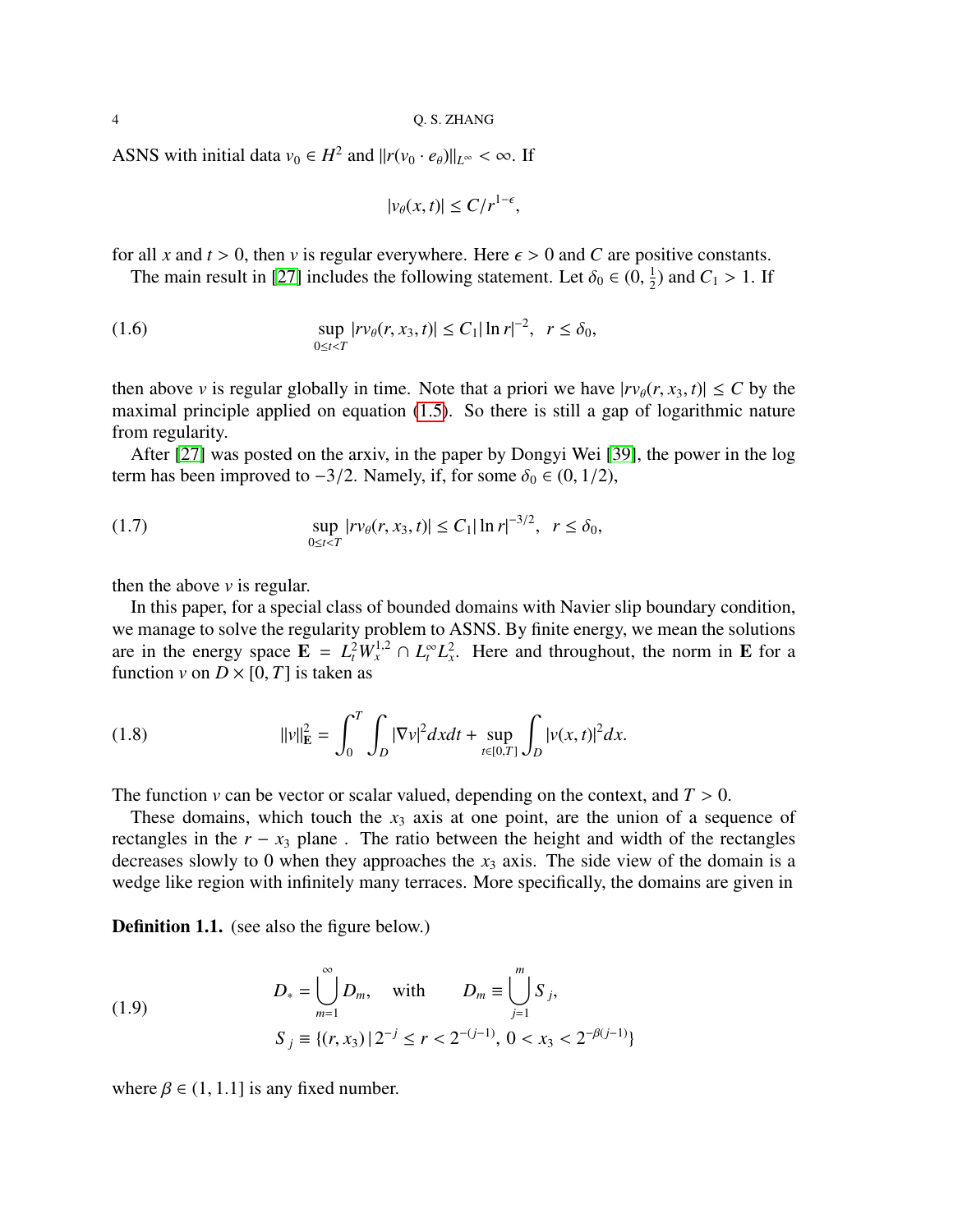

<span id="page-4-1"></span>Recall that the Navier [\[32\]](#page-55-15) slip boundary condition reads

(1.10) 
$$
(\mathbb{S}(v)n)_{tan} = 0, \qquad v \cdot n = 0, \text{ on } \partial D_*.
$$

Here the strain tensor  $\mathbb{S}(v) = [\nabla v + (\nabla v)^T]/2$  which, by [\(1.2\)](#page-1-1), is given by

<span id="page-4-0"></span>(1.11) 
$$
\mathbb{S}(\nu) = \begin{bmatrix} \frac{\partial_r v_r}{\partial x_1} & \frac{1}{2}(\frac{\partial_r v_\theta - \frac{1}{r}v_\theta)}{\frac{1}{r}v_r} & \frac{1}{2}(\frac{\partial_{x_3}v_r + \partial_r v_3}{\frac{1}{2}\partial_{x_3}v_\theta} \\ \frac{1}{2}(\frac{\partial_{x_3}v_r + \partial_r v_3}{\partial_{x_3}v_\theta}) & \frac{1}{2}\frac{\partial_{x_3}v_\theta}{\partial_{x_3}v_\theta} & \frac{\partial_{x_3}v_3}{\partial_{x_3}v_3} \end{bmatrix}.
$$

In the above *n* is the unit outward normal on the smooth part of  $\partial D_*$  and the ( $\mathcal{S}(v)n$ )<sub>tan</sub> stands for the tangential component of the vector <sup>S</sup>(*v*)*n*. Observe that the boundary <sup>∂</sup>*D*<sup>∗</sup> can be written as the union of horizontal and vertical parts, which are denoted by  $\partial^H D_*$  and  $\partial^V D_*$ <br>respectively Namely respectively. Namely,

$$
\partial D_* = \partial^H D_* \cup \partial^V D_*
$$

From  $(1.11)$  and  $(1.10)$ , one sees that the Navier slip boundary condition can be expressed explicitly as

(1.13) 
$$
\begin{aligned}\n\partial_{x_3} v_r &= \partial_{x_3} v_\theta = 0, \quad v_3 = 0, \quad \text{on} \quad \partial^H D_*; \\
\partial_r v_\theta &= \frac{v_\theta}{r}, \ \partial_r v_{x_3} = 0, v_r = 0, \quad \text{on} \quad \partial^V D_*.\n\end{aligned}
$$

Due to the cusp shape of  $D_*$  near  $x_3$  axis and the boundary condition, one needs to define the space for initial values carefully. We pick the space  $C_{nb}^2(\overline{D_*)} \subset C^2(D_*)$  for the initial values, which is defined as

$$
C_{nb}^{2}(\overline{D_{*}}) \equiv \{f \in C^{2}(D_{*}) | f \text{ is the limit under the } C^{2} \text{ norm of functions}
$$
  

$$
f_{m} \in C^{2}(\overline{D_{m}}) \quad \text{satisfying the Navier slip condition on } D_{m}, \quad \text{div } f_{m} = 0\}.
$$

The above convergence means  $||f \chi_{D_m} - f_m||_{C^2} \to 0$  as  $m \to \infty$ . The main result states that finite energy solutions of ASNS in  $D_*$  are bounded in finite time, namely, no finite time blow up occurs.

**Theorem 1.2.** *For any initial value in the*  $C^2_{nb}(\overline{D_*})$  *space, the axially symmetric Navier Stokes equations* [\(1.3\)](#page-1-0) *with Navier slip boundary condition on D*<sup>∗</sup> *has a finite energy solution such that the velocity v stays bounded for any given time.*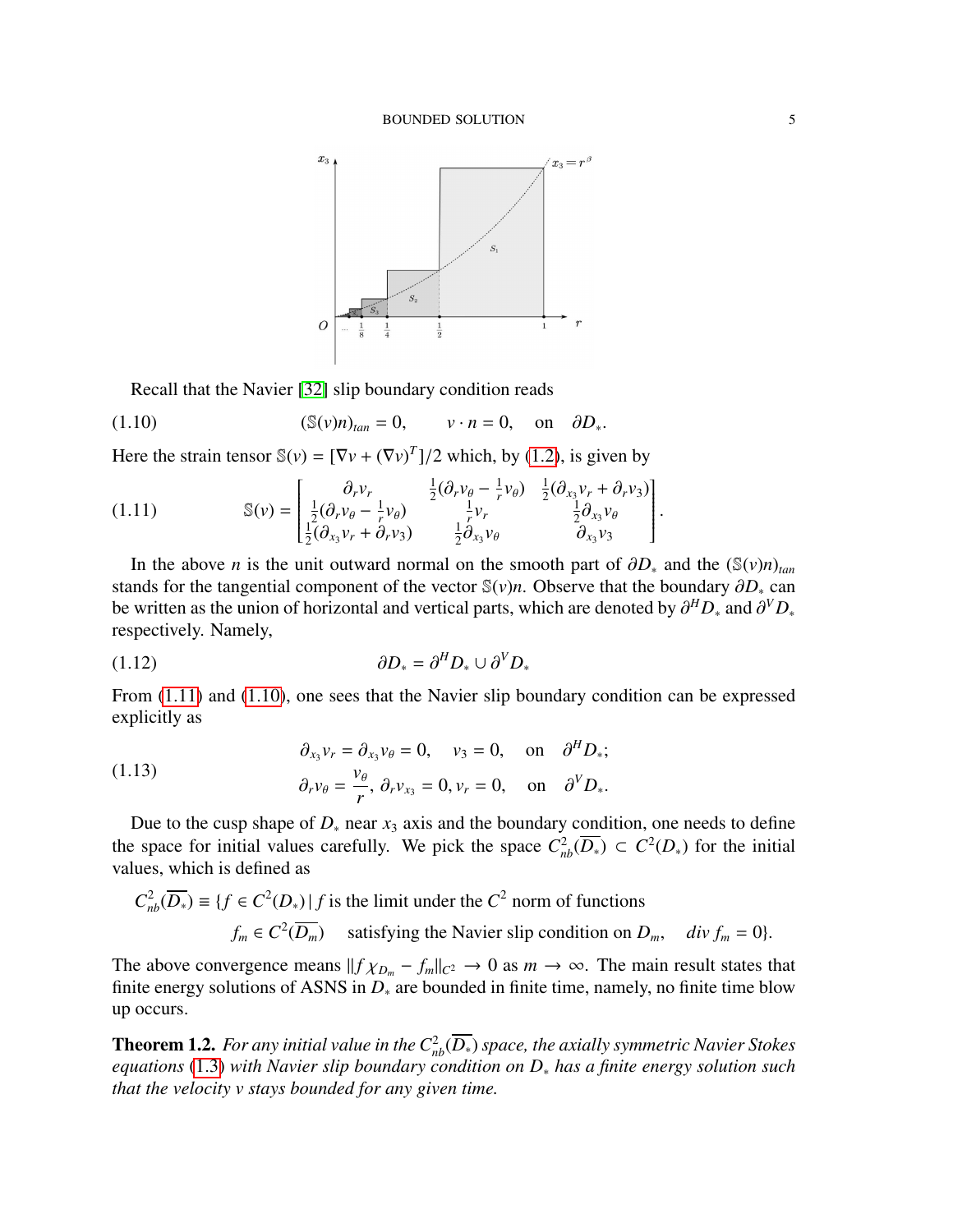The result appears to have two implications. First, it seems to be the first case where the regularity problem for finite energy solutions is solved beyond dimension 2. In the literature ASNS are sometimes considered as  $2\frac{1}{2}$  dimensional equations. Recall that Ladyzhenskaya [\[23\]](#page-55-16) (Theorem 6, Chapter 6, Sec.3) already knew that if the domain is bounded away from the symmetric axis, finite energy solutions to ASNS are regular. But no progress was made afterwards if the domain touches the axis. The second pertains recent interesting non-uniqueness results by Buckmaster and Vicol [\[5\]](#page-54-4) on some very weak (infinite energy) solutions of the Navier Stokes equations using the technique of convex integration of De Lellis and L. Szekelyhidi [\[14\]](#page-55-17). In the paper [\[5\]](#page-54-4) the authors also stated a conjecture on non-uniquess and hence non-regularity of some finite energy solutions to the Navier Stokes equations. See also [\[10\]](#page-55-18) by Cheskidov and Luo and [\[17\]](#page-55-19) by Hou and Huang. Although the above theorem is not exactly a counter example to the conjecture due to the boundary condition and symmetry, it seems to indicate an additional obstacle to the construction of a non-regular solution with finite energy.

Let us briefly describe the proof of the above theorem. We will first construct solutions  $v^{(m)}$  of ASNS in the intermediate regions  $D_m$  with Navier slip boundary condition. Since  $D_m$ is bounded away from the  $x_3$  axis, the solutions are bounded. The key step is to prove that these bound is independent of *m*, after which one can extract a convergent subsequence to obtain the claimed bounded solution. The usual path to do so is to find a uniform  $L_t^2 W_x^{2,2}$ bound for the solutions. However due to the presence of nonconvex corners in  $D_m$ , such a bound is not expected to be true. See [\[31\]](#page-55-20) for an example for 2 dimensional Stokes system. Our observation is that a partial  $L_t^2 W^{2,2}$  bound holds, i.e. some components of the  $\nabla^2 v^{(m)}$  are in  $L_t^2 L_x^2$  space. This will allow us to start an energy estimate on the equations for  $\omega_{\theta}^{(m)}/r$  and  $\omega_{\theta}^{(m)}$ ,  $\Gamma$  and  $\omega_{\theta}^{(m)}$ , and  $\omega_{\theta}^{(m)}$  and  $\omega_{\theta}^{(m)}$  are the engular and radial components of t  $\frac{m}{r}$ /*r*. Here  $\omega_{\theta}^{(m)}$  and  $\omega_{r}^{(m)}$  are the angular and radial components of the vorticity *curl v*<sup>(*m*)</sup>.<br>he cusp shape of *D* and boundary conditions are used together to show that the vortex The cusp shape of  $D_m$  and boundary conditions are used together to show that the vortex stretching terms are dominated by the diffusion near the  $x_3$  axis. This will lead to a  $L_t^{\infty} L_x^2$ bounds for  $\omega_{\theta}^{(m)}/r$  and  $\omega_{r}^{(m)}/r$ . These bounds are used to prove the *L*<sup>∞</sup> bound for  $v^{(m)}$  via the Biot-Savart law. This is easy in the full space case. But the presence of the cusp makes θ Biot-Savart law. This is easy in the full space case. But the presence of the cusp makes the proof harder. One reason is the standard Sobolev inequality may fail. To proceed, we employ some new observations on the velocity such as the line integral of  $v_r$  is 0 in the  $x_3$ direction, and interactions between components of  $v$  and  $\omega$  and boundary values. In the theorem, the parameter  $\beta$  can be made a slightly larger than 1.1 but it remains to be seen if it can be chosen as 1. If  $\beta = 1$ , then the domain  $D_{*}$ , after self similar extension to  $r = \infty$ , resembles the exterior of a cone globally. One can prove, by the same method, that no finite time blowup occurs under an extra condition  $|rv_{\theta}(\cdot,0)| \leq \epsilon$  for some  $\epsilon > 0$ . Note that no extra assumption is made on  $v_r$  or  $v_3$ .

We end the introduction by listing a number of notations and conventions to be used throughout, which are more or less standard. The velocity field is usually called *v* and the vorticity  $\nabla \times v$  is called  $\omega$ . We use subscripts to denote their components in coordinates. For example  $v_r = v \cdot e_r$ ,  $\omega_\theta = \omega \cdot e_\theta$ ,  $\omega_3 = \omega \cdot e_3$ ;  $\Omega = \omega_\theta/r$  and  $J = \omega_r/r$ . We write  $b = v_r e_r + v_3 e_3$ .<br> $I^p(D)$   $n > 1$  denotes the usual Lebesque space on a domain D which may be a spatial  $L^p(D)$ ,  $p \geq 1$ , denotes the usual Lebesgue space on a domain D which may be a spatial, temporal or space-time domain. Let *X* be a Banach space defined for functions on  $D \subset \mathbb{R}^3$ .  $L^p(0, T; X)$  is the Banach space of space-time functions *f* on the space time domain  $D\times [0, T]$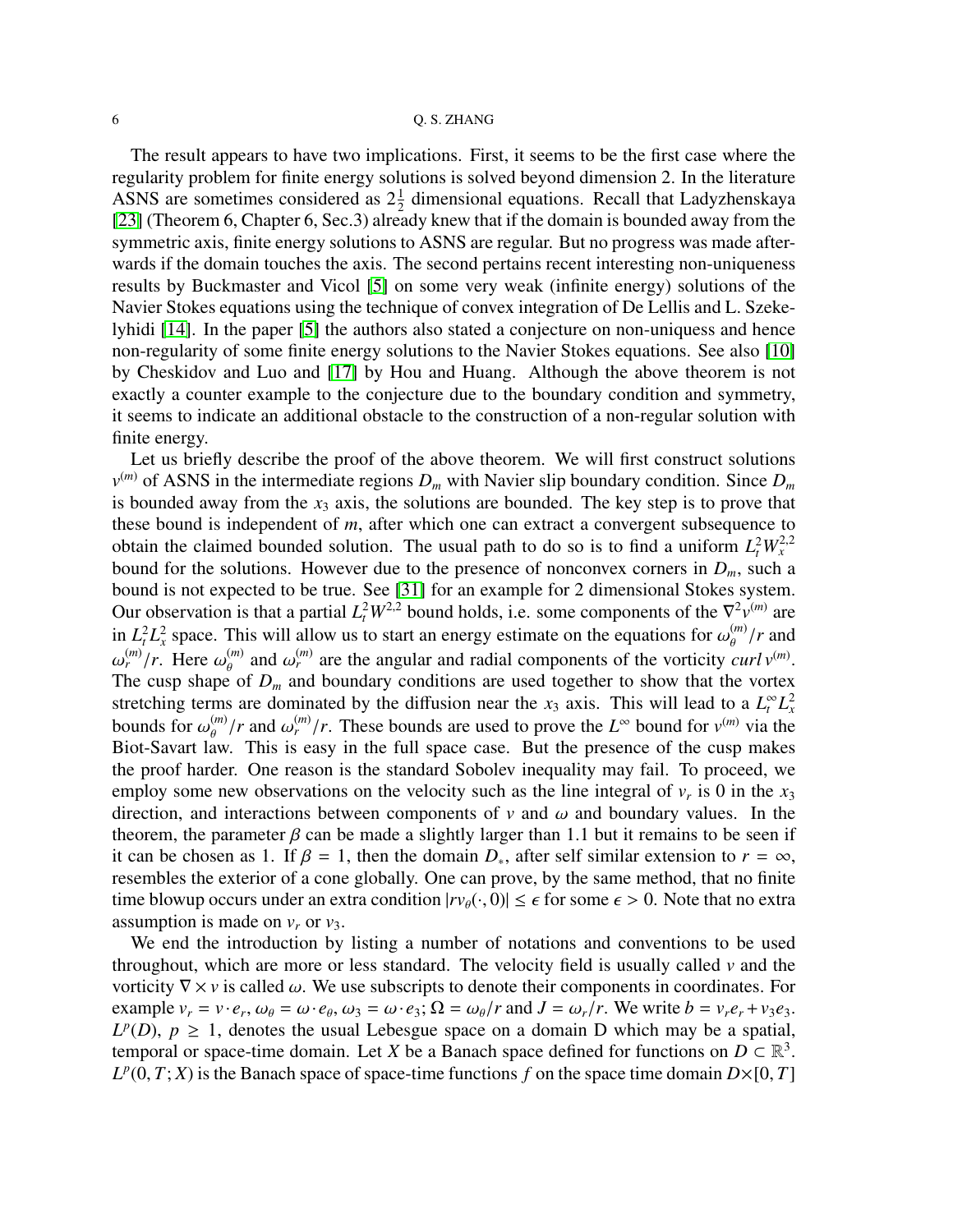with the norm  $\left( \int_0^T ||f(\cdot, t)||_X^p \right)$  $\int_{X}^{p} dt$ <sup>1/*p*</sup>. If no confusion arises, we will also use *L<sup>p</sup>X* to abbreviate  $L^p(0,T;X)$ . Sometimes we will also use  $L_x^p L_t^q$  or  $L_t^q L_x^p$  to denote the mixed p, q norm in space time. Let  $D \subset \mathbb{R}^3$  be an open domain, then  $H^1(D) = W^{1,2}(D) = \{f | f | \nabla f | \in L^2(D)\}$ space time. Let  $D \subset \mathbb{R}^3$  be an open domain, then  $H^1(D) = W^{1,2}(D) = \{f | f, |\nabla f| \in L^2(D)\}$ <br>and  $H^2(D) - W^{2,2}(D) - \{f | f | \nabla f | |\nabla^2 f| \in L^2(D)\}$  the standard Sobolev spaces on D. Also and  $H^2(D) = W^{2,2}(D) = \{f | f, |\nabla f|, |\nabla^2 f| \in L^2(D)\}$ , the standard Sobolev spaces on D. Also, interchangeable notations  $\dim V = \nabla \cdot V \cdot \nabla v = \nabla \cdot \partial \cdot V = \nabla \cdot \nabla v$  will be used. If there is no interchangeable notations  $div v = \nabla \cdot v$ ,  $v\nabla v = \sum v_i \partial_{x_i} v = v \cdot \nabla v$  will be used. If there is no<br>confusion the vertical variable  $x_0$  may be replaced with z. Also  $R(x, r)$  denotes the ball of confusion, the vertical variable  $x_3$  may be replaced with *z*. Also  $B(x, r)$  denotes the ball of radius *r* centered at *x* in a Euclidean space; and  $B_X(f, r)$  denotes the open ball in a normed space *X*, centered at  $f \in X$  with radius *r*. If *s* is a number, then  $s^-$  means any number which is close but strictly less than *s*. We use *C* with or without index to denote a generic constant which may change from line to line and  $\overline{C}$ ,  $C_*$  etc,  $\alpha, \beta$  etc to denote important constants which may depend on relevant functions such as initial values, solutions.

# 2. Finite energy solutions with partial  $L_t^2 W_x^{2,2}$  bounds on approximating domains

<span id="page-6-0"></span>In this section, we study the existence of finite energy solutions to the following initial boundary value problem on  $D_m \times (0, T]$ ,  $T > 0$ . We will also prove some extra regularity result, which, although not uniform in *m*, will be needed in the next section.

<span id="page-6-1"></span>**Problem 2.1.** Find a function  $v = v_r e_r + v_\theta e_\theta + v_3 e_3$  in the energy space  $\mathbf{E} = L_t^2 W_x^{1,2} \cap L_t^\infty L_x^2$ on the domain  $D_m \times (0, T]$ , such that the following hold.

- (a). *v* satisfies ASNS [\(1.3\)](#page-1-0) in the weak sense on  $D_m \times (0, T]$ .
- (b). *v* is subject to the Navier slip boundary condition:

(2.1) 
$$
\begin{aligned}\n\partial_{x_3} v_r &= \partial_{x_3} v_\theta = 0, \quad v_3 = 0, \quad \text{on} \quad \partial^H D_m \times [0, T]; \\
\partial_r v_\theta &= \frac{v_\theta}{r}, \ \partial_r v_{x_3} = 0, v_r = 0, \quad \text{on} \quad \partial^V D_m \times [0, T].\n\end{aligned}
$$

(c). The initial value  $v(x, 0) = v_0$  is in  $W^{2,2}(D_m)$  and it satisfies the Navier slip boundary notition and the divergence free condition condition and the divergence free condition.

We refer the reader to Section 2 of [\[2\]](#page-54-5) for a precise definition of (a) and (b) and the exact function spaces involved. In our case, due to the relative simplicity of the boundary and standard interior and boundary regularity results, the boundary condition (b) can also be understood in the pointwise sense, except at the corners.

Our starting point is the basic energy estimate for velocity *v*. It is known that a solution to Problem [2.1](#page-6-1) exists and it satisfies the energy bound

<span id="page-6-2"></span>(2.2) 
$$
\int_{D_m} |v(x,T)|^2 dx + 4 \int_0^T \int_{D_m} |\mathbb{S}v(x,t)|^2 dx dt \leq \int_{D_m} |v(x,0)|^2 dx.
$$

Such a result for piecewise smooth domains can be found in the paper [\[2\]](#page-54-5) by Benes and [\[3\]](#page-54-6) by Benes and Kucera e.g., where even more complicated mixed boundary conditions are studied. When the angles in the polyhedron is not greater than  $\pi$ , it is proven in [\[2\]](#page-54-5) that these solutions are strong in the sense that the velocity *v* is in  $L_t^2 W_x^{2,2}$  space. As mentioned, due to the presence of  $3\pi/2$  angle in our case, solution *v* may not enjoy  $L_t^2 W_x^{2,2}$  regularity in general. This lack of regularity is an obstacle in proving the main result, which will be in general. This lack of regularity is an obstacle in proving the main result, which will be circumvented by the  $L_t^2 L_x^2$  bound for  $|\nabla \omega_{\theta}|$  and  $|\nabla \omega_r|$  in the next proposition. More general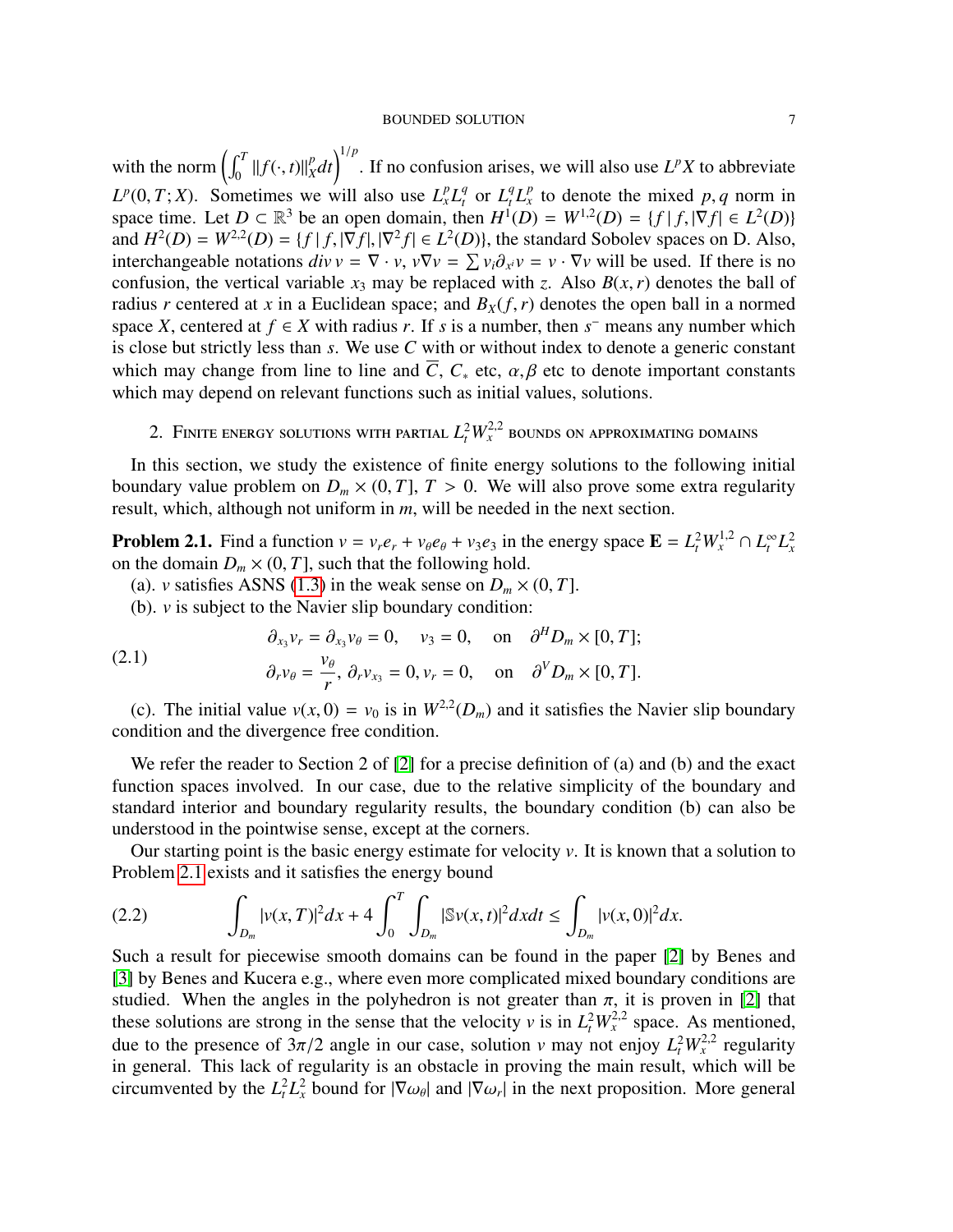Navier type boundary conditions on smooth domains was treated earlier by several authors. The interested reader is referred to the relatively recent papers and their references therein: [\[40\]](#page-56-6) by Xiao and Xin, [\[11\]](#page-55-21) by G.Q. Chen and Z.M. Qian and [\[30\]](#page-55-22) by Masmoudi and Rousset. See also the paper [\[1\]](#page-54-7) by Abe and Seregin on ASNS in the exterior of a cylinder containing the  $x_3$  axis, subject to the Navier slip condition.

From [\(2.2\)](#page-6-2) and Korn's inequality, one can quickly derive a  $L_t^2 L_x^2$  bound for  $|\nabla v|$ . However this bound will depend on the index  $m$  for the domain  $D_m$ .

The next proposition is the main result in this section. It states that Problem [2.1](#page-6-1) has a solution in the energy space such that  $|\nabla \omega_{\theta}| + |\nabla \omega_{r}| \in L_t^2 L_x^2$ , although  $|\nabla^2 v|$  may not be in  $L^2 L^2$ . In fact we will prove that all but the component  $\frac{\partial^2 v_{\theta}}{\partial x^2}$  in the Hessian of v are in  $L^2 L^2$  $L_t^2 L_x^2$ . In fact we will prove that all but the component  $\partial_r^2 v_\theta$  in the Hessian of *v* are in  $L_t^2 L_x^2$ .<br>Note that the above bound is not uniform in *m* and it may also depend on the size of the Note that the above bound is not uniform in *m* and it may also depend on the size of the initial value.

<span id="page-7-3"></span>**Proposition 2.2.** Given a divergence free initial value  $v_0 \in W^{2,2}(D_m)$  which satisfies the *Navier slip boundary condition, Problem [2.1](#page-6-1) has a solution in the energy space* E *on the domain*  $D_m \times (0, \infty)$ *. Moreover,* 

<span id="page-7-0"></span>(2.3) 
$$
|\nabla \omega_{\theta}| + |\nabla \omega_{r}| + |\nabla^2 v_{r}| + |\nabla^2 v_{3}| \in L_t^2 L_x^2
$$

*on*  $D_m \times (0, T]$  *for any*  $T > 0$ *. In addition, for*  $\Omega \equiv \frac{\omega_\theta}{r}$  *and*  $J \equiv \frac{\omega_r}{r}$ *,* 

<span id="page-7-1"></span>(2.4) 
$$
\int_{0}^{T} \int_{D_{m}} |\nabla \Omega|^{2} dxdt + \frac{1}{2} \int_{D_{m}} |\Omega(x, T)|^{2} dx - \frac{1}{2} \int_{D_{m}} |\Omega(x, 0)|^{2} dx
$$

$$
= 2 \int_{0}^{T} \int_{D_{m}} \frac{\partial_{r} \Omega}{r} \Omega dxdt - \int_{0}^{T} \int_{D_{m}} \frac{v_{\theta}^{2}}{r^{2}} \partial_{x_{3}} \Omega dxdt,
$$

$$
\int_{0}^{T} \int_{D_{m}} |\nabla J|^{2} dxdt + \frac{1}{2} \int_{D_{m}} |J(x, T)|^{2} dx - \frac{1}{2} \int_{D_{m}} |J(x, 0)|^{2} dx
$$

$$
= \int_{0}^{T} \int_{D_{m}} \left\{ J \frac{2}{r} \partial_{r} J + v_{\theta} \partial_{r} \frac{v_{r}}{r} \partial_{x_{3}} J - v_{\theta} \partial_{x_{3}} \frac{v_{r}}{r} \partial_{r} J \right\} dxdt.
$$

<span id="page-7-2"></span>*Proof.* The proof is divided into a number of steps.

*Step 1. Outline of the method.*

As mentioned, the existence of solutions of Problem [2.1](#page-6-1) in the energy space is known. The proof is done by the Galerkin method based on the study of the (linear) Stokes equation in non-smooth domains such as  $D_m$ . So the main task is to prove [\(2.3\)](#page-7-0). However, since the usual proof of existence does not seem to give [\(2.3\)](#page-7-0), we will also need an independent proof of the existence, using a method involving the contraction mapping theorem.

Let  $v_0 = (v_0)_r e_r + (v_0)_\theta e_\theta + (v_0)_3 e_3$  be the given initial value. Let S be the subspace of the energy space **E** for functions on  $D_m \times [0, T]$ , defined by

$$
\mathbf{S} = \{v = v_r e_r + v_\theta e_\theta + v_3 e_3 \mid v \in \mathbf{E}, \text{div } b(\cdot, t) = 0, \text{ a.e.} t, \omega_\theta e_\theta = \text{curl}(v_r e_r + v_3 e_3) \in L_t^2 W_x^{1,2}(D_m) \},
$$
 equipped with the norm

$$
||v||_{\mathbf{S}}^2 = ||v||_{\mathbf{E}}^2 + \int_0^T \int_{D_m} |\nabla \omega_\theta|^2 dxdt.
$$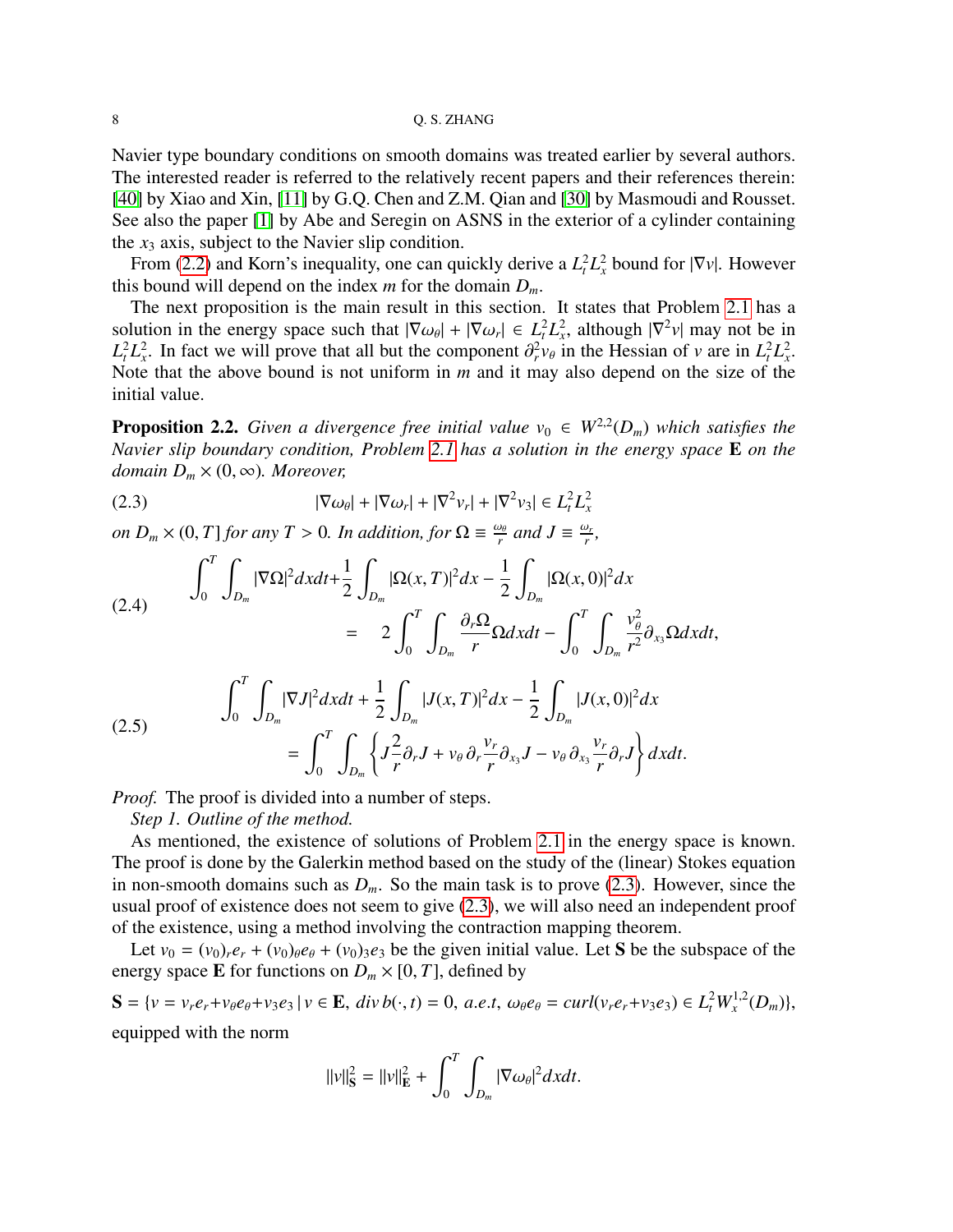We will prove that there is a time  $T > 0$  such that Problem [2.1](#page-6-1) has a solution in the closed unit ball  $\overline{B_S(v_0, 2)} \subset \mathbf{E}$ , which also satisfies [\(2.3\)](#page-7-0). Afterwards, it will be shown that this solution can be extended to all positive time.

To this end, we pick scalar functions  $v_r$ ,  $v_3$  such that the vector field  $b \equiv v_r e_r + v_3 e_3 \in$ <br>(*b*(0) 1) with *b*(0) = (*y*<sub>0</sub>)  $e_r + (y_0)e_r$ . The strategy is to use *b* as given data in the equation  $B_{\mathbf{E}}(b(0), 1)$  with  $b(0) = (v_0)_r e_r + (v_0)_3 e_3$ . The strategy is to use *b* as given data in the equation for  $v_{\theta}$ . This linearized equation, with suitable boundary condition and  $(v_0)_{\theta}$  as the initial value, determines the vector field  $v_{\theta}e_{\theta} \in B_{\mathbf{E}}((v_0)_{\theta}e_{\theta}, 1)$ , provided that *T* is sufficiently small.<br>Using these *y y*<sub>0</sub> *y*<sub>2</sub> as given data in the equation for  $O = \omega_0/r$  with 0 boundary value Using these  $v_r$ ,  $v_\theta$ ,  $v_3$  as given data in the equation for  $\Omega = \omega_\theta/r$ , with 0 boundary value and  $\omega_\theta(0)/r$  as initial value, one finds a vector field  $\tilde{\omega}_\theta e_\theta - r\omega$ . Then the Biot-Savart law and  $\omega_{\theta}(0)/r$  as initial value, one finds a vector field  $\tilde{\omega}_{\theta}e_{\theta} = r\omega$ . Then the Biot-Savart law with a suitable boundary condition determines a vector in  $\tilde{b} = \tilde{v}_r e_r + \tilde{v}_3 e_3 \in B_S(b(0), 1)$ . The correspondence between *b* and  $\tilde{b}$  gives rise to a contraction mapping from  $\overline{B_S(b(0), 1)}$  to itself if *T* is sufficiently small. Let us denote by *b* the fixed point. Then  $v \equiv b + v_{\theta}e_{\theta}$  is a solution to Problem 2.1. The following diagram illustrates this process: to Problem [2.1.](#page-6-1) The following diagram illustrates this process:

$$
b \Rightarrow v_{\theta} \Rightarrow \Omega \Rightarrow \tilde{\omega}_{\theta} = r\Omega \Rightarrow \tilde{b}.
$$

In order to prove [\(2.3\)](#page-7-0), we need to use crucially the property that  $\tilde{\omega}_{\theta}$  has 0 boundary value and some nonstandard uniqueness results for solutions of elliptic and parabolic equations in rectangular domains with non-convex corners, due to the presence of  $3\pi/2$  angles on the boundary of  $D_m$ . In the following steps, detail of the proof is carried out.

*Step 2. constructing*  $v_{\theta}$ *.*<br>**Pegell from**  $(1, 3)$  and

Recall from [\(1.3\)](#page-1-0) and the Navier slip boundary condition that  $v_{\theta}$  is determined by the lawing initial boundary value anoblem. following initial boundary value problem

<span id="page-8-0"></span>(2.6) 
$$
\begin{cases} (\Delta - \frac{1}{r^2})v_{\theta} - (v_r \partial_r + v_3 \partial_{x_3})v_{\theta} - \frac{v_{\theta}v_r}{r} - \partial_t v_{\theta} = 0, & \text{on } D_m \times (0, T]; \\ \partial_{x_3} v_{\theta} = 0 & \text{on } \partial^H D_m \times (0, T], \partial_r v_{\theta} = v_{\theta}/r & \text{on } \partial^V D_m \times (0, T]; \\ v_{\theta}(x, 0) = (v_0)_{\theta}(x), & x \in D_m. \end{cases}
$$

Notice that the boundary condition for  $v_{\theta}$  is of mixed Neumann and Robin type, which also<br>has been example for many years. Nevertheless, it is more complicated than the Neumann has been around for many years. Nevertheless, it is more complicated than the Neumann condition. However the function

$$
h \equiv v_{\theta}/r
$$

satisfies the standard Neumann boundary condition, since  $\partial_{x_3} h = \partial_{x_3} v_{\theta}/r = 0$  on  $\partial^H D_m$ , and  $\partial h = (r \partial v_{\theta} - v_{\theta})/r^2 = 0$  on  $\partial^V D$ . Therefore, we will first look for solutions in **E** of the  $\partial_r h = (r \partial_r v_\theta - v_\theta)/r^2 = 0$  on  $\partial^V D_m$ . Therefore, we will first look for solutions in **E** of the following initial boundary value problem following initial boundary value problem

<span id="page-8-1"></span>(2.7) 
$$
\begin{cases} (\Delta + \frac{2}{r}\partial_r)h - b\nabla h - \frac{2v_r}{r}h - \partial_t h = 0, & \text{on} \quad D_m \times (0, T]; \\ \partial_n h = 0, & \text{on} \quad \partial D_m \times (0, T]; \\ h(x, 0) = h_0 = (v_0)_{\theta}(x)/r, & x \in D_m. \end{cases}
$$

Then  $v_{\theta} = rh$  will give us a solution to [\(2.6\)](#page-8-0). Here  $\partial_n h$  is the derivative of with respect to the exterior normal of  $\partial D_m$ , except at the corners. Notice that  $D_m$  is bounded away from the  $x_3$ axis. So the appearance of 1/*<sup>r</sup>* will not create singularity for fixed *<sup>m</sup>*.

In the absence of the lower order terms, the existence and uniqueness of solutions in the energy space **E** for the initial Neumann problem of the heat equation in bounded piecewise smooth domains is a well known classical result. See [\[29\]](#page-55-23) e.g. In the presence of the lower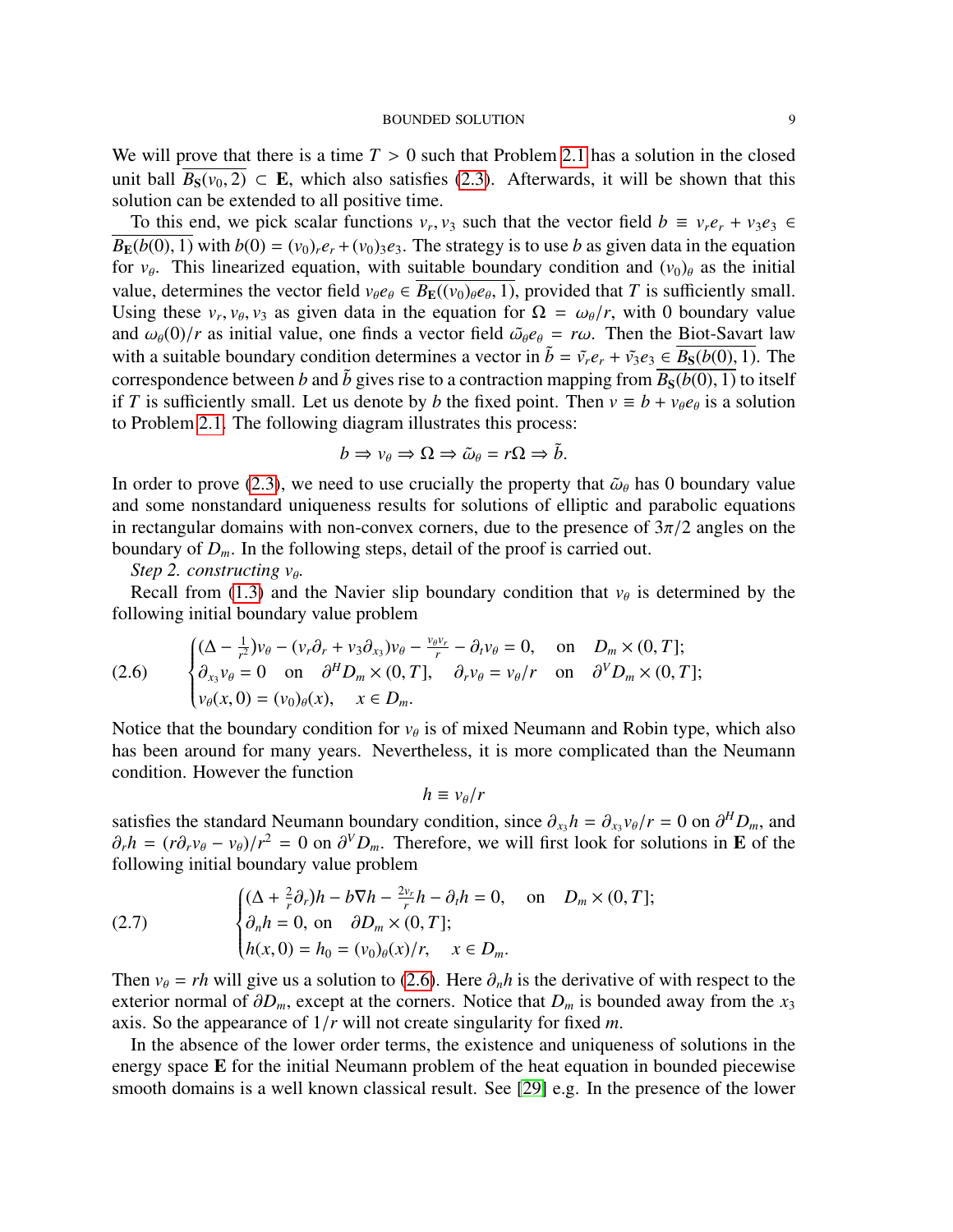order terms within suitable  $L_x^p L_t^q$  $t_t^q$  class, the result is still true with routine modification in the proof. A typical proof usually relies on a priori energy bound and Galerkin method. Since not all lower order terms in the equation of [\(2.7\)](#page-8-1) are in these suitable  $L_x^p L_t^q$  $t_t^q$  class, we will describe the necessary modification. As mentioned in the introduction, elements in E can either be scalar or vector valued, depending on the context. For  $(2.7)$ , elements in **E** are scalar valued.

In [\(2.7\)](#page-8-1), we treat  $-2v_r/r$  as a potential function for the solution *h*. It lies in the space  $L_x^2 L_t^\infty$ <br>our choice that  $h \in \mathbb{R}^{\perp}(\mathfrak{b}(0), 1) \subset \mathbb{F}$ . It is well known that in spatial dimension 3, the by our choice that  $b \in \overline{B_{\mathbb{E}}(b(0), 1)} \subset \mathbb{E}$ . It is well known that in spatial dimension 3, the standard class for potential functions which guaranty the existence and Hölder continuity of solutions in **E** is  $L_x^p L_t^q$ <sup>*q*</sup> such that  $3/p + 2/q < 2$ . Therefore  $-2v_r/r$  is in the standard class. In declaration of  $I^pI^q$  with  $3/p + 2/q < 1$ . Hence the vector contrast, the standard class for the drift term is  $L_x^p L_y^q$  with  $3/p + 2/q < 1$ . Hence the vector field *b* in the drift term  $-b\nabla h$  is not in the standard class. However, since  $div h = 0$  in the field *b* in the drift term  $-b\nabla h$  is not in the standard class. However, since  $div b = 0$  in the  $L_t^2 L_x^2$  sense and  $v_r = 0$  on  $\partial^V D_m \times (0, T]$  and  $v_3 = 0$  on  $\partial^H D_m \times (0, T]$  in the sense of boundary<br>trace of functions in  $L^2 W^{1,2}(D)$  one can prove that the drift term will be integrated out and trace of functions in  $L_t^2 W_x^{1,2}(D_m)$ , one can prove that the drift term will be integrated out and standard energy estimate can be proven. With this energy estimate in hand, one can prove existence of solution *h* in E by the standard approximation argument. Namely, one can approximate *b* and  $v_r$  by a sequence of smooth vector fields  $b^{(n)}$  and functions  $v_r^{(n)}$ . Then one solves [\(2.7\)](#page-8-1) with *b* replaced by  $b^{(n)}$ , and  $v_r$  replaced by  $v_r^{(n)}$  respectively to obtain a sequence of functions  ${h_n}$  which are uniformly bounded in the norm of **E**. Then a weak limit of a subsequence of  $\{h_n\}$ , say *h*, is a solution to [\(2.7\)](#page-8-1). In addition, since  $\|h_0\|_{\infty}$  is finite due to *v*<sub>0</sub> ∈ *W*<sup>2,2</sup>(*D<sub>m</sub>*), one can prove that  $||h||_{\infty}$  on  $D_m \times [0, T]$  is finite for each  $T > 0$ . The proof of these results are essentially given in [411]. The only difference is that one needs to replace the these results are essentially given in [\[41\]](#page-56-7). The only difference is that one needs to replace the local space time argument by a global one on  $D_m \times [0, T]$ , which makes the matter simpler. The boundary terms in the integrations all vanish due to the boundary condition of *h* and *b*. Now that we have a solution *h* to [\(2.7\)](#page-8-1), it is straight forward to verify that  $v_\theta \equiv rh$  is a solution to [\(2.6\)](#page-8-0). In addition, by the above description of energy estimate,

<span id="page-9-0"></span>(2.8) 
$$
||v_{\theta} - (v_0)_{\theta}||_{\mathbf{E}} \leq \alpha(T, ||v_0||_{\infty}, ||v_0||_{W^{1,2}}),
$$

$$
||v_{\theta} - (v_0)_{\theta}||_{\infty} \leq C + \alpha(T, ||v_0||_{\infty}, ||v_0||_{W^{1,2}}).
$$

on  $D_m \times [0, T]$ . Here  $\alpha$  is a function such that  $\alpha(T, \ldots) \to 0$  as  $T \to 0$  and  $\alpha(T, \ldots) \le Ce^{\alpha_0 T}$ for  $T \ge 1$  and constants  $\alpha_0 > 0$  and C which may depend on *m*. Because these inequalities with the exponential bound on  $\alpha$  will be used several times, we will give a sketch of the proof in the next paragraph.

Since *r* is bounded between two positive constants in  $D_m$ , we can just prove a similar bound for *h*. Using *h* as a test function in [\(2.7\)](#page-8-1) and integrating out the drift term, we see that

$$
\int_0^T \int_{D_m} |\nabla h|^2 dx dt + \frac{1}{2} \int_{D_m} |h(x, T)|^2 dx
$$
  
=  $\frac{1}{2} \int_{D_m} |h(x, 0)|^2 dx + 2 \int_0^T \int_{D_m} \frac{\partial_r h}{r} h dx dt - \int_0^T \int_{D_m} \frac{2v_r}{r} h^2 dx dt.$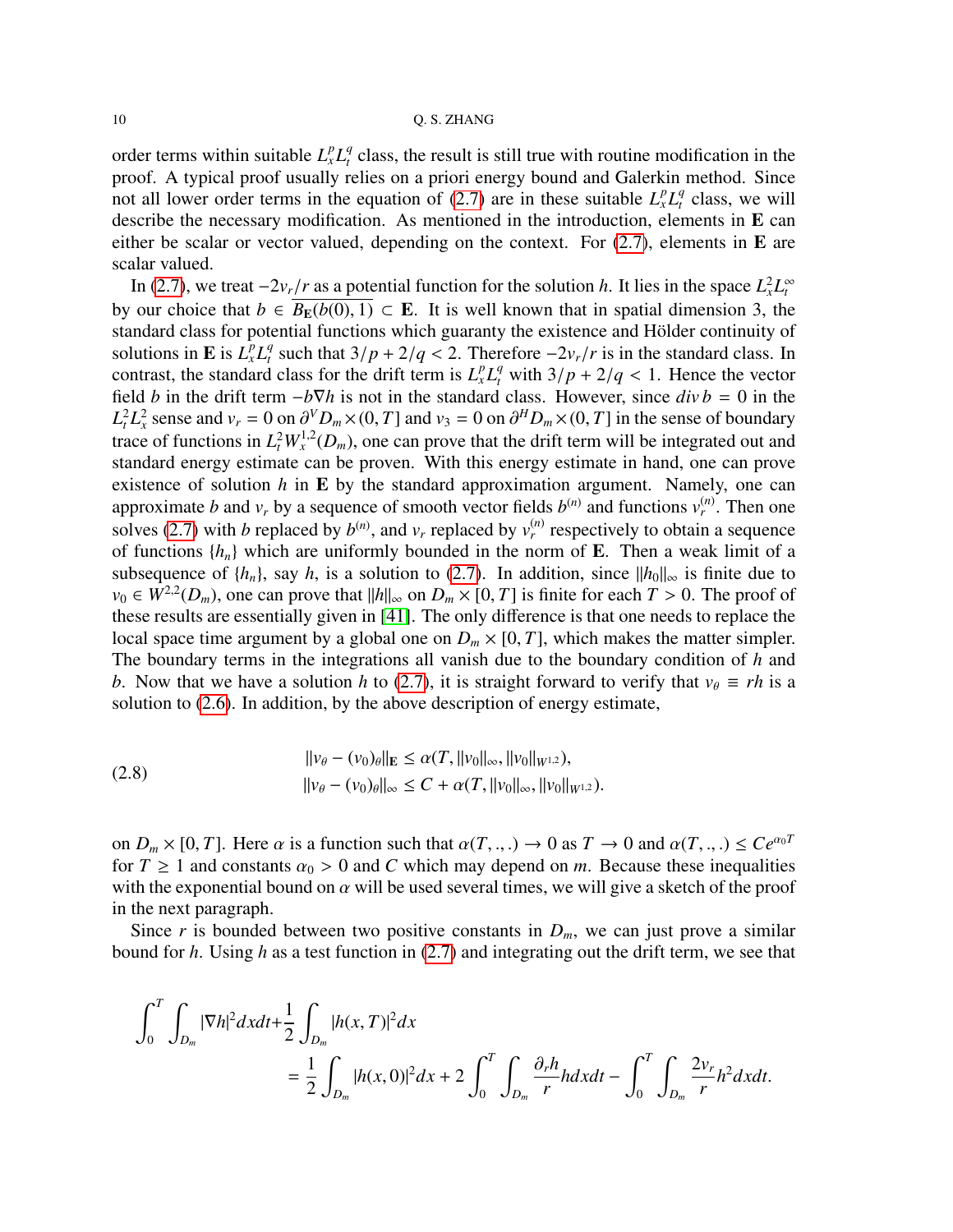As explained, the finiteness of  $L_t^{\infty} L_x^2$  norm of  $v_r/r$  implies  $v_r/r$  subcritical as a potential function hence the following energy bound holds function, hence, the following energy bound holds

$$
\int_0^T \int_{D_m} |\nabla h|^2 dxdt + \int_{D_m} |h(x,T)|^2 dx \leq \int_{D_m} |h(x,0)|^2 dx + \overline{C}^2(||v_0||_{L^2(D_m)},m) \int_0^T \int_{D_m} h^2 dxdt
$$

Here we have used the energy inequality for *v*, which tells us the  $L_t^{\infty} L_x^2$  norm of  $v_r/r$  is bounded by  $||v_0||_{L^2(\Omega)}$ . From here Gronwall's inequality infers bounded by  $||v_0||_{L^2(D_m)}$ . From here, Gronwall's inequality infers

$$
||h||_E \le C ||v_0||_{L^2(D_m)} e^{CCT}
$$
, on  $D_m \times [0, T]$ .

This and the argument in [\[41\]](#page-56-7) (mean value inequality with very singular divergence free drift terms) imply the 2nd inequality in [\(2.8\)](#page-9-0) and the first one when  $T \ge 1$ . See also the lines around [\(3.14\)](#page-30-0) below. To prove the first one for small *T*, we notice that  $\Delta h_0$  can be regarded as an element in  $W^{-1,2}(D_m)$ . So the function  $h - h_0$  can be regarded as a energy solution to the problem

<span id="page-10-0"></span>(2.9)  
\n
$$
\begin{cases}\n(\Delta + \frac{2}{r}\partial_r)(h - h_0) - b\nabla(h - h_0) - \frac{2v_r}{r}(h - h_0) - \partial_t(h - h_0) \\
= -\Delta h_0 - \frac{2}{r}\partial_r h_0 + b\nabla h_0 + \frac{2v_r}{r}h_0, \text{ on } D_m \times (0, T]; \\
\partial_n(h - h_0) = 0, \text{ on } \partial D_m \times (0, T]; \\
h(x, 0) - h_0 = 0, \quad x \in D_m.\n\end{cases}
$$

Using  $h - h_0$  as a test function on [\(2.9\)](#page-10-0), we deduce, after integration by parts,

$$
\int_{0}^{T} \int_{D_{m}} |\nabla (h - h_{0})|^{2} dxdt + \frac{1}{2} \int_{D_{m}} |(h - h_{0})(x, T)|^{2} dx
$$
\n
$$
= 2 \int_{0}^{T} \int_{D_{m}} \frac{\partial_{r} (h - h_{0})}{r} (h - h_{0}) dxdt - \int_{0}^{T} \int_{D_{m}} \frac{2v_{r}}{r} (h - h_{0})^{2} dxdt - \int_{0}^{T} \int_{D_{m}} \nabla h_{0} \nabla (h - h_{0}) dxdt
$$
\n
$$
+ \int_{0}^{T} \int_{D_{m}} [b \nabla (h - h_{0})] h_{0} dxdt + 2 \int_{0}^{T} \int_{D_{m}} \frac{\partial_{r} h_{0}}{r} (h - h_{0}) dxdt - \int_{0}^{T} \int_{D_{m}} \frac{2v_{r}}{r} h_{0} (h - h_{0}) dxdt.
$$

Applying Cauchy Schwarz to absorb the gradient terms on the right side, we deduce

<span id="page-10-2"></span>
$$
\int_{D_m} |(h-h_0)(x,T)|^2 dx \leq C(m)T(||v_0||^2_{L^2(D_m)} + ||(v_0)_{\theta}||^2_{L^{\infty}(D_m)} + ||(v_0)_{\theta}||^2_{W^{1,2}(D_m)}),
$$

which yields the first inequality of [\(2.8\)](#page-9-0) when *T* is small.

*Step 3. constructing an intermediate angular vorticity*  $\tilde{\omega}_{\theta}$ *.*<br>With the vector field *b* from Step 1 and νe from Step 2, we

With the vector field  $b$  from Step 1 and  $v_\theta$  from Step 2, we will introduce a function

$$
\tilde{\omega}_{\theta} = r\Omega
$$

where  $\Omega$  is the solution in **E** of the initial boundary value problem:

<span id="page-10-1"></span>(2.11) 
$$
\begin{cases} (\Delta + \frac{2}{r}\partial_r)\Omega - b\nabla\Omega + \frac{2\nu_\theta}{r^2}\partial_{x_3}\nu_\theta - \partial_t\Omega = 0, & \text{on} \quad D_m \times (0, T]; \\ \Omega = 0, & \text{on} \quad \partial D_m \times (0, T]; \\ \Omega(x, 0) = (\omega_0)_\theta(x)/r, & x \in D_m. \end{cases}
$$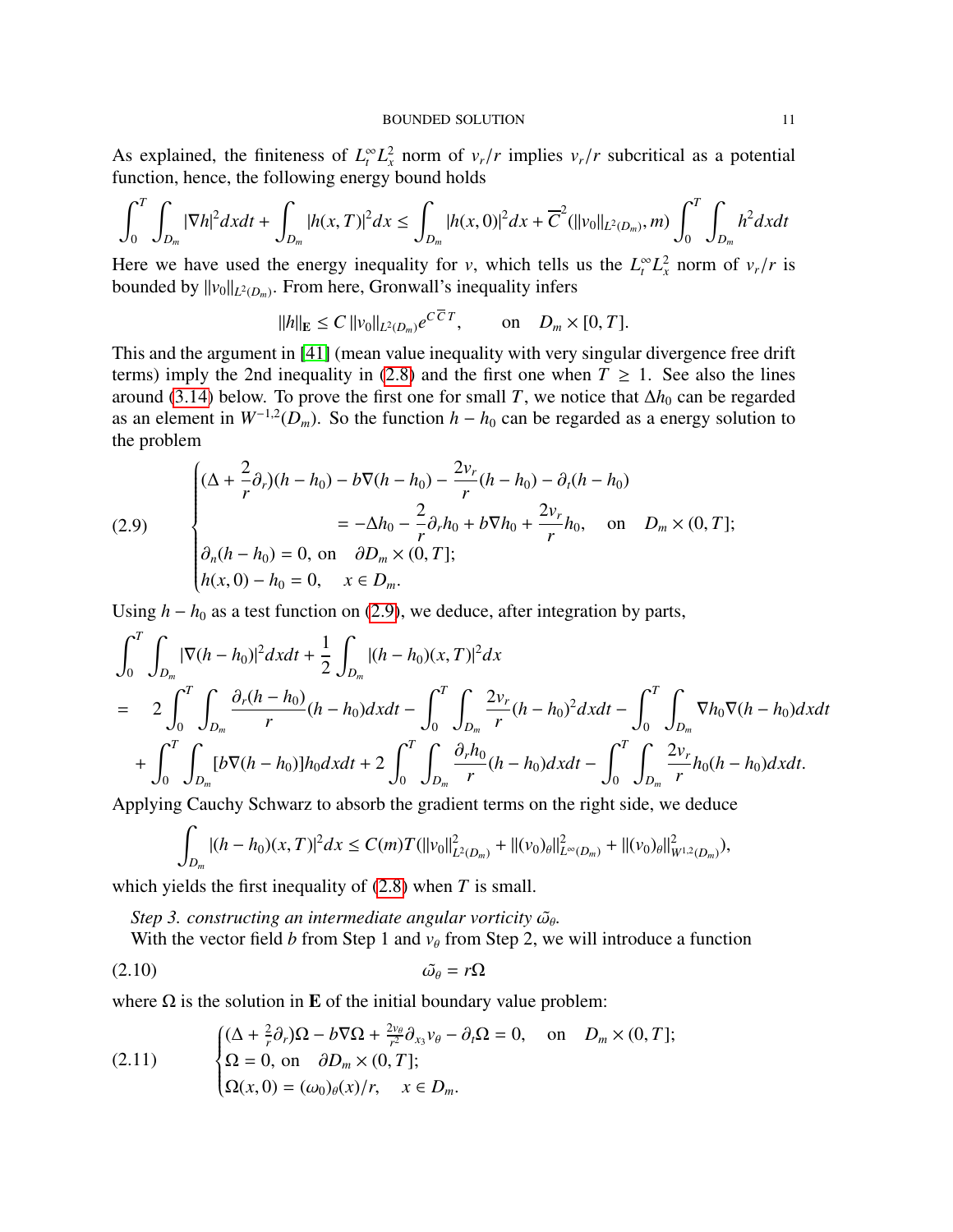Here  $\omega_0 = \frac{curl v_0}{v_0}$ . This is an initial Dirichlet problem of the heat equation with a nonhomogeneous term and a divergence free drift term. The advantage over the equation of  $\omega_{\theta}$  is the absence of  $v/r$  term, which will be exploited further in the next section. The existence and absence of  $v_r/r$  term, which will be exploited further in the next section. The existence and uniqueness of solution Ω to [\(2.11\)](#page-10-1) in **E** can be proven in a similar manner to that of [\(2.7\)](#page-8-1). The key is the a priori energy estimate even with a nonstandard drift term. Since we will need to track dependence of  $\Omega$  on  $v_{\theta}$ , let us carry out the a priori energy estimate.<br>If  $\Omega$  is a solution of  $(2, 11)$  in **F**, then it is a local test function for the aquation

If  $\Omega$  is a solution of [\(2.11\)](#page-10-1) in **E**, then it is a legal test function for the equation in (2.11). This gives  $(2.12)$ 

<span id="page-11-3"></span>
$$
\int_0^T \int_{D_m} |\nabla \Omega|^2 dx dt + \frac{1}{2} \int_{D_m} |\Omega(x, T)|^2 dx
$$
  
= 
$$
\frac{1}{2} \int_{D_m} |\Omega(x, 0)|^2 dx + 2 \int_0^T \int_{D_m} \frac{\partial_r \Omega}{r} \Omega dx dt - \int_0^T \int_{D_m} \frac{v_\theta^2}{r^2} \partial_{x_3} \Omega dx dt.
$$

Here the drift term is integrated out as explained in Step 2. Using the 0 boundary condition of  $\Omega$  and integration by parts, we see that the 2nd integral on the right hand side is 0. Then applying Cauchy-Schwarz inequality on the last integral, we deduce

<span id="page-11-0"></span>(2.13) 
$$
\int_0^T \int_{D_m} |\nabla \Omega|^2 dx dt + \int_{D_m} |\Omega(x, T)|^2 dx \leq \int_{D_m} |\Omega(x, 0)|^2 dx + \int_0^T \int_{D_m} \frac{v_\theta^4}{r^4} dx dt.
$$

From [\(2.8\)](#page-9-0),  $v_\theta$  is a bounded function and hence the right hand side of [\(2.13\)](#page-11-0) is finite, giving<br>us the energy estimate. Note that r is hounded sure from 0 on D, and  $Q(0) = \omega_0 (0)/\pi G$ us the energy estimate. Note that *r* is bounded away from 0 on  $D_m$  and  $\Omega(\cdot, 0) = \omega_\theta(\cdot, 0)/r \in$  $W^{1,2}(D_m)$  by assumption. As pointed out in Step 2, existence and uniqueness of the solution to [\(2.11\)](#page-10-1) in **E** follows. Thus  $\tilde{\omega}_{\theta}$  is well defined, and by direct calculation from (2.11) and (2.10) it satisfies the equation: [\(2.10\)](#page-10-2), it satisfies the equation:

<span id="page-11-2"></span>(2.14) 
$$
\begin{cases} (\Delta - \frac{1}{r^2})\tilde{\omega}_{\theta} - (b\nabla)\tilde{\omega}_{\theta} + 2\frac{v_{\theta}}{r}\partial_{x_3}v_{\theta} + \tilde{\omega}_{\theta}\frac{v_r}{r} - \partial_t\tilde{\omega}_{\theta} = 0, \\ \tilde{\omega}_{\theta} = 0, \text{ on } \partial D_m \times (0, T]; \\ \tilde{\omega}_{\theta}(x, 0) = (\omega_0)_{\theta}(x), \quad x \in D_m. \end{cases}
$$

We mention that this function  $\tilde{\omega}_{\theta}$  may not be equal to *curl b* yet. In the next step, we will use  $\tilde{\omega}_{\theta}$  to construct a vector field  $\tilde{b}$  so that *curl*  $\tilde{b} = \tilde{\omega}_{\theta}$ . Eventually we will prove that the map that assigns *h* to  $\tilde{b}$  has a fixed point. For such a fixed point  $\tilde{\omega}_{\theta} = curl b = curl \tilde{b}$ that assigns *b* to  $\tilde{b}$  has a fixed point. For such a fixed point  $\tilde{\omega}_{\theta} = \frac{curl b}{\tilde{b}}$ .

In addition, we can prove higher integrability for  $\Omega$  which will be useful later. Since  $\Omega(\cdot,0) = \omega_{\theta}(\cdot,0)/r \in W^{1,2}(D_m)$  with 0 boundary, we can regard it as  $W^{1,2}$  function in a polygon in the rx, plane with 0 boundary value. By the two dimensional Sobolev inequality polygon in the *rx*<sup>3</sup> plane, with 0 boundary value. By the two dimensional Sobolev inequality, we know  $\Omega(\cdot, 0) \in L^q(D_m)$  for any  $q \ge 1$ . Using standard energy estimate for  $\Omega^q$ , using the fact that the drift terms are integrated out, we have fact that the drift terms are integrated out, we have

<span id="page-11-1"></span>
$$
(2.15) \t ||\Omega(\cdot,T)||_{L^{q}(D_m)} \leq \bar{C}(T,q,||v_{\theta}||_{L^{\infty}})||\Omega(\cdot,0)||_{L^{q}(D_m)},
$$

where  $\bar{C}$  depends on  $T$  in an exponential way:  $\bar{C}(T, \dots) \leq Ce^{\alpha_0 T}$  for some constant  $\alpha_0 > 0$ .<br>Here  $||y_0||_{L^{\infty}}$  is on  $D \times [0, T]$  which has at most exponential growth by (2.8). Actually by Here  $||v_{\theta}||_{L^{\infty}}$  is on  $D_m \times [0, T]$  which has at most exponential growth by [\(2.8\)](#page-9-0). Actually, by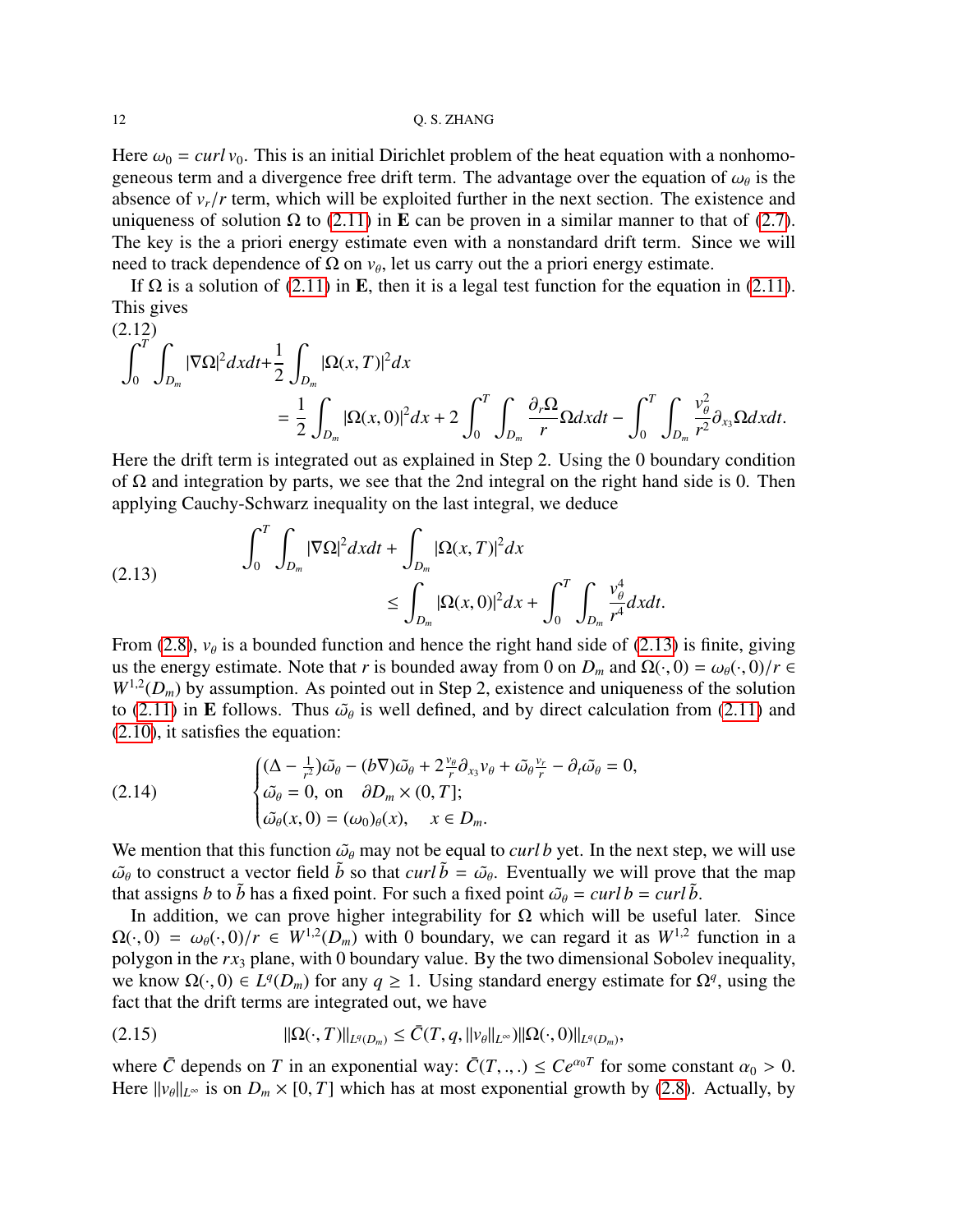Moser's iteration, one can also prove that  $\Omega(\cdot, t)$  is bounded as soon as  $t > 0$ . See also Lemma [3.10](#page-42-0) below.

# *Step 4. Constructing a contraction map from*  $\overline{B_S(b(0), 1)}$  *into itself. Step 4.1.* Definition of the map.

Using the function  $\tilde{\omega}_{\theta}$  in Step 3, we construct two functions  $\tilde{v}_r$ ,  $\tilde{v}_3 \in \mathbf{E}$  by solving respec-<br>ely for each  $t \in (0, T]$  the elliptic problems in  $W^{1,2}(D)$ . tively, for each  $t \in (0, T]$ , the elliptic problems in  $W^{1,2}(D_m)$ :

<span id="page-12-0"></span>(2.16) 
$$
\begin{cases} \left(\Delta - \frac{1}{r^2}\right)\tilde{v_r} = \partial_{x_3}\tilde{\omega_{\theta}} = \partial_{x_3}(r\Omega), & \text{in } D_m, \\ \partial_{x_3}\tilde{v_r} = 0, & \text{on } \partial^HD_m; \quad \tilde{v_r} = 0, & \text{on } \partial^VD_m, \end{cases}
$$

<span id="page-12-1"></span>(2.17) 
$$
\begin{cases} \Delta \tilde{v_3} = -(\partial_r \tilde{\omega_\theta} + \frac{\tilde{\omega_\theta}}{r}) = -\frac{1}{r} \partial_r (r^2 \Omega), & \text{in } D_m, \\ \tilde{v_3} = 0, & \text{on } \partial^H D_m; \partial_r \tilde{v_3} = 0, & \text{on } \partial^V D_m. \end{cases}
$$

From Step 3,  $\tilde{\omega}_{\theta} \in \mathbf{E}$ , hence the right hand side of the above two equations are in  $L^2(D_m)$ <br>for a e  $t \in (0, T]$ . For these t problems (2.16) and (2.17) can be regarded as 2 dimensional for a.e.  $t \in (0, T]$ . For these *t*, problems [\(2.16\)](#page-12-0) and [\(2.17\)](#page-12-1) can be regarded as 2 dimensional elliptic problems in a polygon in the *rx*<sup>3</sup> plane, with mixed Dirichlet Neumann boundary values. Note that  $\Delta = \partial_r^2 + \partial_{x_3}^2 + (1/r)\partial_r$ . These problems have been well studied. For<br>example, the existence and uniqueness of these solutions can be found in the Grisvard's example, the existence and uniqueness of these solutions can be found in the Grisvard's book [\[15\]](#page-55-24) Chapter 4, together with the following properties. For  $s = 3^{-}/2$ , there exists a positive constant  $\tilde{C}$  depending only on *m* and *s* such that for a e t positive constant  $\tilde{C}_m$ , depending only on *m* and *s*, such that, for a.e. *t*,

<span id="page-12-2"></span>(2.18) 
$$
\|\tilde{v_r}\|_{W^{1,2}(D_m)} + \|\tilde{v_3}\|_{W^{1,2}(D_m)} \leq \tilde{C}_m \|\tilde{\omega}_{\theta}\|_{L^2(D_m)},
$$

$$
\|\tilde{v_r}\|_{W^{2,s}(D_m)} + \|\tilde{v_3}\|_{W^{2,s}(D_m)} \leq \tilde{C}_m \|\tilde{\omega}_{\theta}\|_{W^{1,2}(D_m)}.
$$

In the above the arguments for all functions involved are  $(\cdot, t)$ . It should be pointed out that the due to the presence of ponconvex corpers of angle  $3\pi/2$  solutions  $\tilde{v}$  and  $\tilde{v}$  are not in the due to the presence of nonconvex corners of angle  $3\pi/2$ , solutions  $\tilde{v}_r$  and  $\tilde{v}_3$  are not in  $W^{2,2}(D_m)$  in general; and the exponent  $s = 3^{-}/2$  is determined by this angle. Another remark<br>is that the lower order coefficient  $-1/r^2$  in (2.16) has a good sign that does not affect the is that the lower order coefficient  $-1/r^2$  in [\(2.16\)](#page-12-0) has a good sign that does not affect the solvability of the problem. In addition by (2.15) with say  $a = 5$  and Moser's iteration on the solvability of the problem. In addition, by  $(2.15)$  with say  $q = 5$  and Moser's iteration on the whole domain  $D_m$  for the equations [\(2.16\)](#page-12-0) and [\(2.17\)](#page-12-1), we deduce

(2.19) 
$$
\|\tilde{v_r}\|_{L^{\infty}(D_m)} + \|\tilde{v_3}\|_{L^{\infty}(D_m)} \leq \tilde{C}_m \hat{C} e^{\alpha_0 T}
$$

Here  $\hat{C}$  depends only on the initial value.

<span id="page-12-4"></span>Since  $\Omega \in \mathbf{E}$  by [\(2.13\)](#page-11-0), we know  $\omega_{\theta} \in \mathbf{E}$  and hence, by [\(2.18\)](#page-12-2), the vector field

(2.20) *b*˜ ≡ *v*˜*re<sup>r</sup>* + *v*˜3*e*<sup>3</sup>

also lies in  $\mathbf{E} \cap L_t^{\infty} W^{1,2}(D_m)$ . Now we define a map  $\mathbb{L}$  from  $\overline{B_S(b(0), 1)}$  into  $\mathbf{E}$  by

$$
\mathbb{L}b = \tilde{b}.
$$

We must first prove  $div \tilde{b} = 0$  a.e. *t*. Recall that  $div \tilde{b} = \partial_r \tilde{v}_r + \tilde{v}_r/r + \partial_{x_3} \tilde{v}_3$ . By direct moutation from (2.16) computation from [\(2.16\)](#page-12-0),

<span id="page-12-3"></span>
$$
\left(\Delta - \frac{2}{r^2}\right)\partial_r \tilde{v}_r + \frac{2}{r^3} \tilde{v}_r = \partial_r \partial_{x_3} \tilde{\omega}_{\theta},
$$
  

$$
\Delta(\frac{\tilde{v}_r}{r}) + \frac{2}{r^2} \partial_r \tilde{v}_r - \frac{2}{r^3} \tilde{v}_r = \partial_{x_3} \frac{\tilde{\omega}_{\theta}}{r}.
$$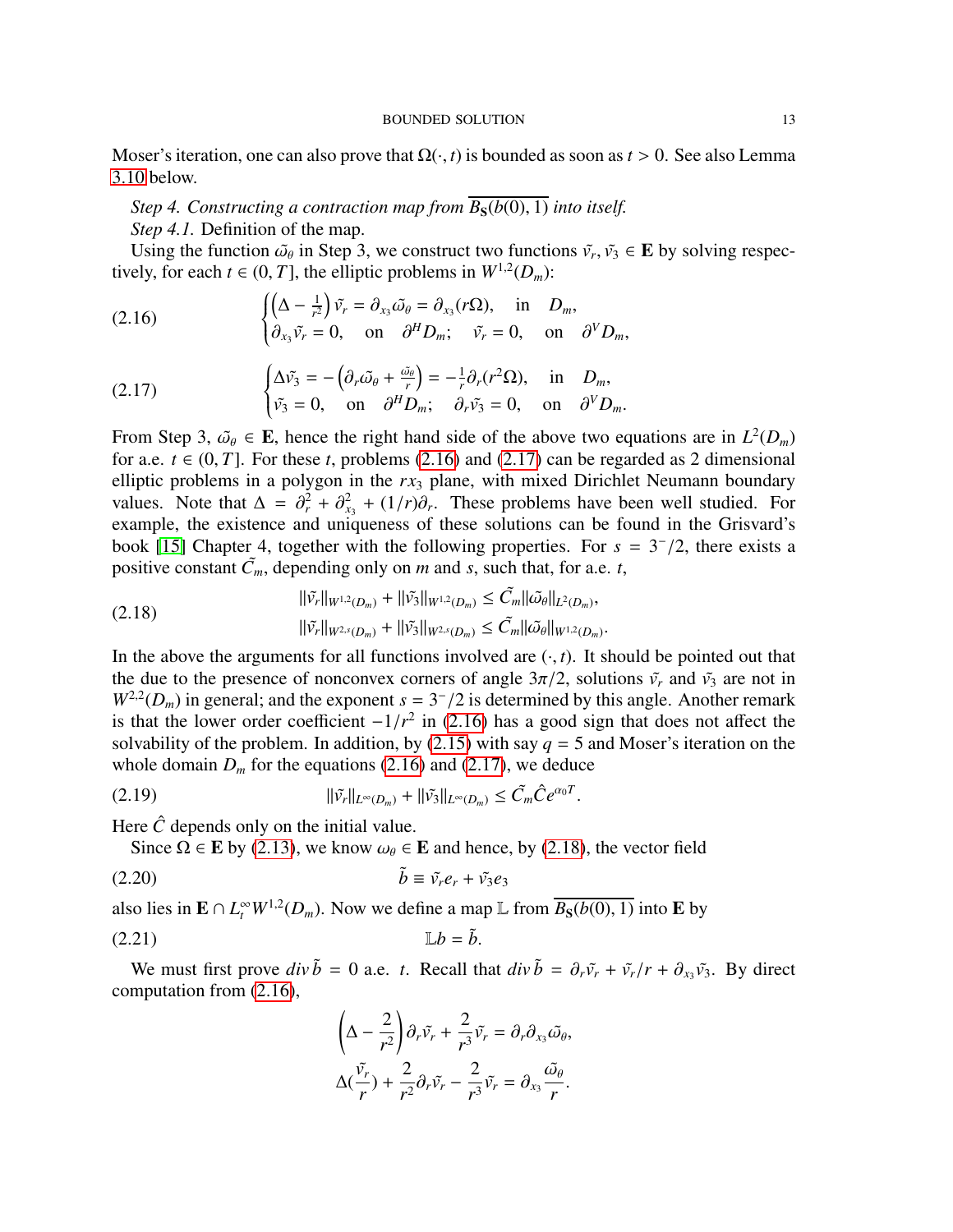Adding these two equations and [\(2.17\)](#page-12-1), we find, in pointwise sense,

(2.22) 
$$
\begin{cases} \Delta \, div \, \tilde{b} = 0, & \text{in } D_m, \\ \partial_n div \, \tilde{b} = 0, & \text{on } \partial D_m, \text{ except at corners,} \end{cases}
$$

where *n* is the unit outward normal of  $\partial D_m$  except at corners. The Neumann boundary condition is a consequence of the boundary condition of  $\tilde{b}$ , [\(2.16\)](#page-12-0) and [\(2.17\)](#page-12-1). Indeed, on ∂ *<sup>H</sup> D<sup>m</sup>* except for corners, we have

<span id="page-13-0"></span>
$$
\partial_{x_3} \text{div } \tilde{b} = \partial_r \partial_{x_3} \tilde{v}_r + \frac{1}{r} \partial_{x_3} \tilde{v}_r + \partial_{x_3}^2 \tilde{v}_3 = \partial_{x_3}^2 \tilde{v}_3
$$
\n
$$
= -\partial_r^2 \tilde{v}_3 - \frac{1}{r} \partial_r \tilde{v}_3 - \left( \partial_r \tilde{\omega}_{\theta} + \frac{\tilde{\omega}_{\theta}}{r} \right), \quad \text{by} \quad (2.17),
$$
\n
$$
= 0, \quad \text{by boundary condition of} \quad \tilde{v}_3, \ \tilde{\omega}_{\theta} = 0.
$$

On  $\partial^V D_m$  except for corners, we have

$$
\partial_r div \tilde{b} = \partial_r^2 \tilde{v}_r + \frac{1}{r} \partial_r \tilde{v}_r - \frac{1}{r^2} \tilde{v}_r + \partial_r \partial_{x_3} \tilde{v}_3
$$
  
\n
$$
= \partial_r^2 \tilde{v}_r + \frac{1}{r} \partial_r \tilde{v}_r - \frac{1}{r^2} \tilde{v}_r + \partial_{x_3}^2 \tilde{v}_r \quad \text{by} \quad \tilde{v}_r = 0, \ \partial_r \tilde{v}_3 = 0,
$$
  
\n
$$
= \partial_{x_3} \tilde{\omega}_{\theta}, \quad \text{by} \quad (2.16),
$$
  
\n
$$
= 0, \quad \text{by} \quad \tilde{\omega}_{\theta} = 0.
$$

Using  $div b \in W^{1,s}(D_m)$  with  $s = 3^{-}/2$  from [\(2.18\)](#page-12-2), we work on [\(2.22\)](#page-13-0) to show that  $div \tilde{b}$ <br>identically 0. Let us mention that the uniqueness result is not a standard one since  $div \tilde{b}$  is is identically 0. Let us mention that the uniqueness result is not a standard one since  $div \tilde{b}$  is not known to be in the energy space  $W^{1,2}(D_m)$  at the moment. Actually we are not able to prove the uniqueness of the Neumann problem for  $W^{1,s}$  solutions directly. For  $(r, x_3)$  in the interior of *D* consider the function interior of  $D_m$ , consider the function

$$
f = f(r, x_3) = \int_0^{x_3} div \, \tilde{b}(r, y_3) dy_3 = \int_0^{x_3} [\partial_r \tilde{v}_r + \tilde{v}_r/r + \partial_{y_3} \tilde{v}_3](r, y_3) dy_3
$$
  
= 
$$
\int_0^{x_3} [\partial_r \tilde{v}_r + \tilde{v}_r/r](r, y_3) dy_3 + \tilde{v}_3(r, x_3).
$$

which is well defined and smooth since the line segments avoids possible singularity. Hence

$$
\partial_r f = \int_0^{x_3} [\partial_r^2 \tilde{v}_r + \partial_r \tilde{v}_r/r - \tilde{v}_r/r^2](r, y_3) dy_3 + \partial_r \tilde{v}_3(r, x_3),
$$

which infers, from equation  $(2.16)$ , that

<span id="page-13-1"></span>
$$
(2.23) \qquad \partial_r f = \int_0^{x_3} (-\partial_{y_3}^2 \tilde{v}_r + \partial_{y_3} \tilde{\omega}_{\theta})(r, y_3) dy_3 + \partial_r \tilde{v}_3(r, x_3) = (-\partial_{x_3} \tilde{v}_r + \tilde{\omega}_{\theta} + \partial_r \tilde{v}_3)(r, x_3).
$$

Here we have used the boundary conditions on  $\partial^HD_m$ . On the other hand, on interior points of *D* we can differentiate equations (2.16) and (2.17) suitably to reach of  $D_m$ , we can differentiate equations [\(2.16\)](#page-12-0) and [\(2.17\)](#page-12-1) suitably to reach

$$
\begin{cases}\n\left(\Delta - \frac{1}{r^2}\right)\left(\partial_{x_3}\tilde{v_r} - \partial_r\tilde{v_3} - \tilde{\omega}_{\theta}\right) = 0, & \text{in } D_m^0, \\
\partial_{x_3}\tilde{v_r} - \partial_r\tilde{v_3} - \tilde{\omega}_{\theta} = 0 & \text{on } \partial D_m,\n\end{cases}
$$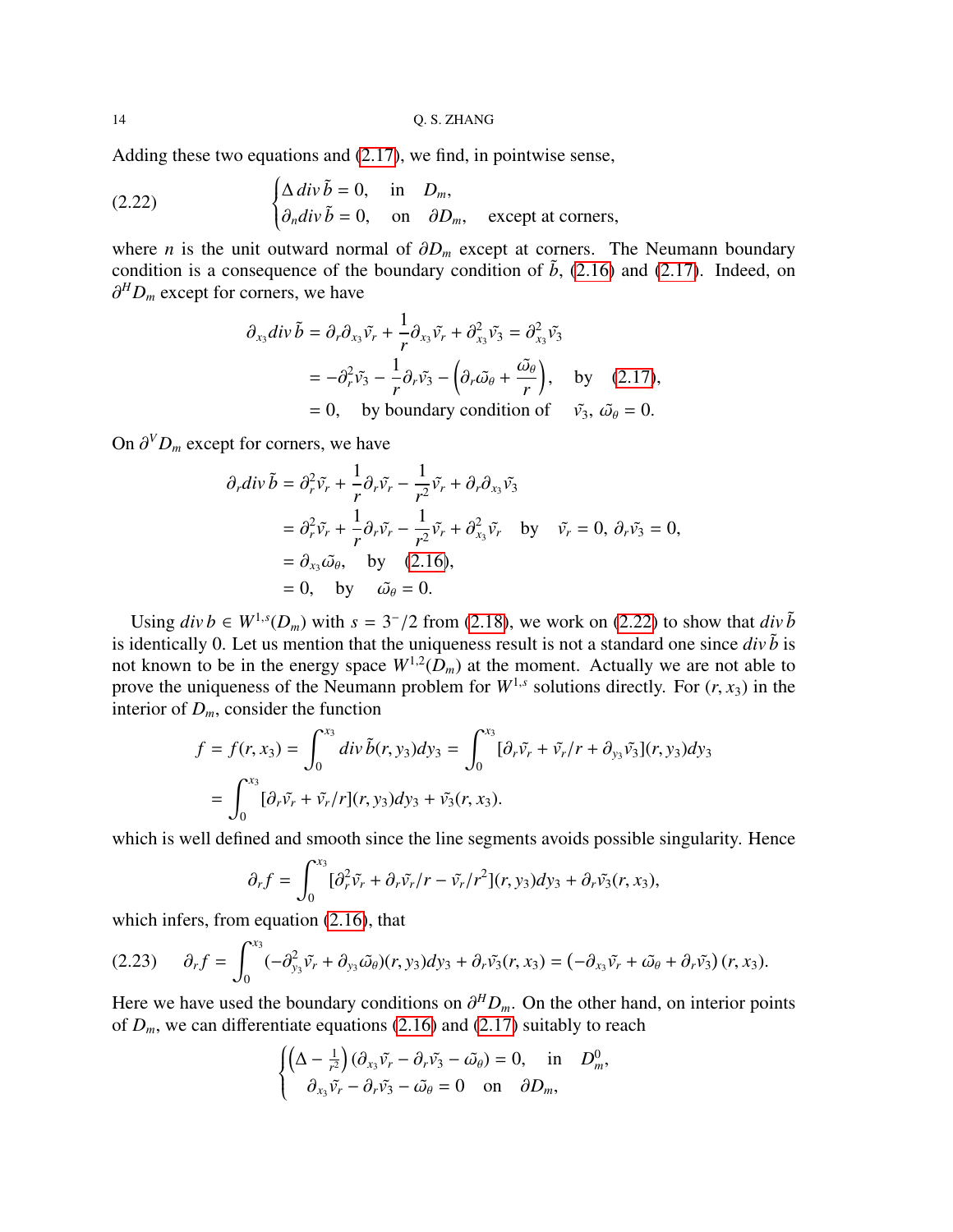except at corners. Notice that  $\partial_{x_3} \tilde{v}_r - \partial_r \tilde{v}_3 - \tilde{\omega}_{\theta} \in W^{1,s}(D_m)$  with  $s = 3^-/2$ . By the uniqueness result in Proposition 4.1, we find result in Proposition [4.1,](#page-47-2) we find

<span id="page-14-0"></span>
$$
\tilde{\omega}_{\theta}=\partial_{x_3}\tilde{v_r}-\partial_r\tilde{v_3}.
$$

Substituting this to [\(2.23\)](#page-13-1), we infer in the interior points of  $D_m$ ,

$$
\partial_r f(r, x_3) = 0.
$$

For these points, we also know from [\(2.22\)](#page-13-0) that

$$
\Delta f = \partial_r^2 f + \frac{1}{r} \partial_r f + \partial_{x_3}^2 f
$$
  
= 
$$
\int_0^{x_3} (\partial_r^2 + \frac{1}{r} \partial_r) div \tilde{b} dy_3 + \partial_{x_3} div \tilde{b}
$$
  
= 
$$
- \int_0^{x_3} \partial_{y_3}^2 div \tilde{b} dy_3 + \partial_{x_3} div \tilde{b}
$$
  
= 0, due to 
$$
\partial_{x_3} div \tilde{b}(r, 0) = 0.
$$

Since  $f = f(x_3)$  by [\(2.24\)](#page-14-0), this shows  $\partial_{x_3}^2 f = 0$  so that  $f = cx_3$ .<br>Next we observe that for  $W^{2,s}$  solutions to (2.16), we have Next we observe that for  $W^{2,s}$  solutions to [\(2.16\)](#page-12-0), we have

$$
\int_{D_m \cap \{r=const.\}} \tilde{v}_r(r, x_3, t) dx_3 = 0.
$$

This result, which only depends on the  $W^{2,s}$  property of  $\tilde{v}_r(\cdot,t)$ , is stated as Lemma [2.3](#page-25-0) below. To avoid interrupting the flow of the presentation, we will prove the lemma till the end of the section. This shows that  $f = 0$  and hence  $div \tilde{b} = \partial_{x_3} f = 0$ .<br>In the next few sub stons, we will prove that  $\mathbb{I}$  mans.

In the next few sub-steps, we will prove that L maps  $\overline{B_S(b(0), 1)}$  into itself and it is a contraction, provided *T* is sufficiently small.

*Step 4.2.* We prove L is a contraction.

Let  $b^{(i)} \equiv v_r^{(i)} e_r + v_3^{(i)}$  $\mathcal{L}_3^{(i)}e_3$  ∈  $B_E(b(0), 1)$ ,  $i = 1, 2$ , be two given vector fields with the same<br>they determine by Stap 2,  $x^{(i)}$  and hapesforth  $O^{(i)}$  by Stap 3. Therefore initial value *b*<sub>0</sub>. Then they determine, by Step 2,  $v_{\theta}^{(i)}$  and henceforth Ω<sup>(*i*)</sup> by Step 3. Therefore  $\Omega^{(2)} - \Omega^{(1)}$  satisfies

(2.25) 
$$
\begin{cases}\n(\Delta + \frac{2}{r}\partial_r)(\Omega^{(2)} - \Omega^{(1)}) - b^{(2)}\nabla(\Omega^{(2)} - \Omega^{(1)}) - (b^{(2)} - b^{(1)})\nabla\Omega^{(1)} \\
+ \frac{1}{r^2}\partial_{x_3}((v_\theta^{(2)})^2 - (v_\theta^{(1)})^2) - \partial_t(\Omega^{(2)} - \Omega^{(1)}) = 0; \\
(\Omega^{(2)} - \Omega^{(1)}) = 0, \text{ on } \partial D_m \times (0, T]; \\
(\Omega^{(2)} - \Omega^{(1)})(x, 0) = 0, \quad x \in D_m.\n\end{cases}
$$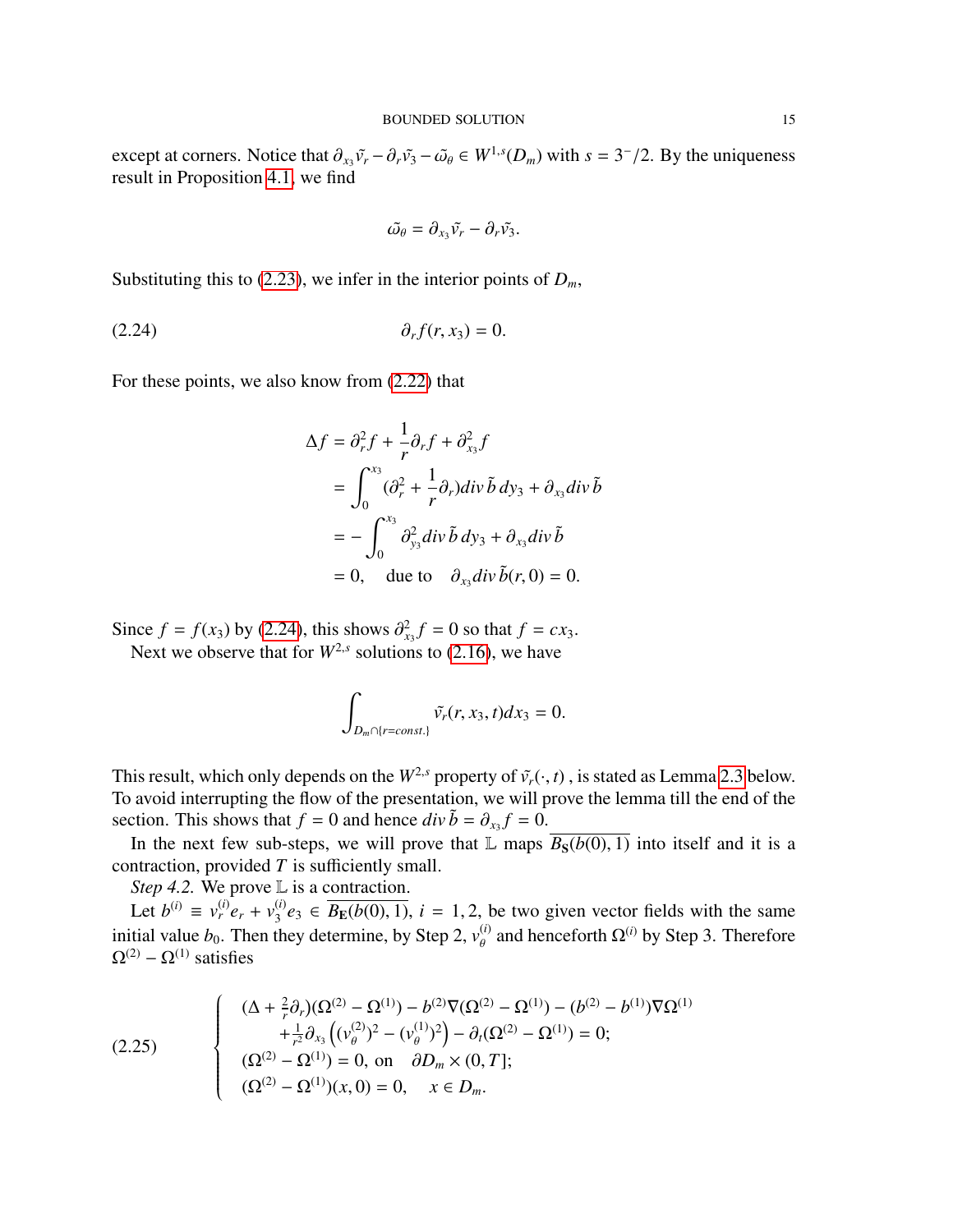Then along the same way as deriving [\(2.13\)](#page-11-0), we arrive at (2.26)

$$
\int_{0}^{T} \int_{D_{m}} |\nabla(\Omega^{(2)} - \Omega^{(1)})|^{2} dxdt + \sup_{t \in [0,T]} \int_{D_{m}} |\Omega^{(2)} - \Omega^{(1)}|^{2} (x, t) dx
$$
\n
$$
\leq \int_{0}^{T} \int_{D_{m}} |(v_{\theta}^{(2)})^{2} - (v_{\theta}^{(1)})^{2}|^{2} r^{-4} dxdt - 2 \int_{0}^{T} \int_{D_{m}} (b^{(2)} - b^{(1)}) \nabla \Omega^{(1)} (\Omega^{(2)} - \Omega^{(1)}) dxdt
$$
\n
$$
= \int_{0}^{T} \int_{D_{m}} |(v_{\theta}^{(2)})^{2} - (v_{\theta}^{(1)})^{2}|^{2} r^{-4} dxdt + 2 \int_{0}^{T} \int_{D_{m}} (b^{(2)} - b^{(1)}) \Omega^{(1)} \nabla(\Omega^{(2)} - \Omega^{(1)}) dxdt.
$$

Here we have used the divergence free property of  $b^{(i)}$  and integration by parts. Using Cauchy Schwarz inequality, we find

$$
(2.27)
$$
\n
$$
\int_{0}^{T} \int_{D_{m}} |\nabla(\Omega^{(2)} - \Omega^{(1)})|^{2} dx dt + 2 \sup_{t \in [0,T]} \int_{D_{m}} |\Omega^{(2)} - \Omega^{(1)}|^{2} (x, t) dx
$$
\n
$$
\leq 2 \int_{0}^{T} \int_{D_{m}} |(v_{\theta}^{(2)})^{2} - (v_{\theta}^{(1)})^{2}|^{2} r^{-4} dx dt + 4 \int_{0}^{T} \int_{D_{m}} (b^{(2)} - b^{(1)})^{2} (\Omega^{(1)})^{2} dx dt
$$
\n
$$
\leq 2 \int_{0}^{T} \int_{D_{m}} |(v_{\theta}^{(2)})^{2} - (v_{\theta}^{(1)})^{2}|^{2} r^{-4} dx dt + 4||b^{(2)} - b^{(1)}||_{L^{10/3}}^{2} ||\Omega^{(1)}||_{L^{5}}^{2} \quad \text{(by Hölder inequality)}.
$$

From this, Sobolev inequality and interpolation, we deduce, after using  $(2.15)$  with  $q = 5$ , (2.28)

<span id="page-15-0"></span>
$$
\|\Omega^{(2)} - \Omega^{(1)}\|_{\mathbf{E}}^2 \le C \int_0^T \int_{D_m} |(v^{(2)}_\theta)^2 - (v^{(1)}_\theta)^2|^2 r^{-4} dx dt + C \bar{C}^2(T, ||v_\theta||_{L^\infty}) \|\Omega(\cdot, 0)\|_{L^5(D_m)}^2 T^{2/5} ||b^{(2)} - b^{(1)}\|_{\mathbf{E}}^2
$$

Write  $\tilde{\omega}_{\theta}^{(i)} = r\Omega^{(i)}$ , and  $\tilde{b}^{(i)} = \tilde{v}_r^{(i)}e_r + \tilde{v}_3^{(i)}e_3$ ,  $i = 1, 2$ , where  $\tilde{v}_r^{(i)}$  and  $\tilde{v}_3^{(i)}$  are determined respectively from [\(2.16\)](#page-12-0) and [\(2.17\)](#page-12-1) with  $\tilde{\omega}_{\theta}$  replaced by  $\tilde{\omega}_{\theta}^{(i)}$ . Then, just like [\(2.18\)](#page-12-2), we have

<span id="page-15-2"></span>
$$
\|\mathbb{L}b^{(2)} - \mathbb{L}b^{(1)}\|_{\mathbf{E}} = \|\tilde{b}^{(2)} - \tilde{b}^{(1)}\|_{\mathbf{E}} \leq \tilde{C}_m(1+T) \sup_{t \in [0,T]} \|\tilde{\omega}_{\theta}^{(2)} - \tilde{\omega}_{\theta}^{(1)}\|_{L^2(D_m)}
$$
  
\n
$$
\leq \tilde{C}_m(1+T) \sup_{t \in [0,T]} \|\Omega^{(2)} - \Omega^{(1)}\|_{L^2(D_m)}
$$
  
\n
$$
\leq C\bar{C}(T, \|\nu_{\theta}\|_{L^{\infty}}) \|\Omega(\cdot, 0)\|_{L^5(D_m)} T^{1/5} \|b^{(2)} - b^{(1)}\|_{\mathbf{E}}
$$
  
\n
$$
+ \tilde{C}_m(1+T) \left( \int_0^T \int_{D_m} |(\nu_{\theta}^{(2)})^2 - (\nu_{\theta}^{(2)})^2|^2 r^{-4} dx dt \right)^{1/2}.
$$

Therefore,

<span id="page-15-1"></span>
$$
(2.30)
$$
  
\n
$$
||\mathbb{L}b^{(2)} - \mathbb{L}b^{(1)}||_{\mathbf{E}} \leq C\bar{C}(T, ||v_{\theta}||_{L^{\infty}})||\Omega(\cdot, 0)||_{L^{5}(D_{m})}T^{1/5}||b^{(2)} - b^{(1)}||_{\mathbf{E}}\n+ C\tilde{C}_{m}(1+T) [||v_{0}||_{\mathbf{E}} + \alpha(T, ||v_{0}||_{\mathbf{E}}, ||v_{0}||_{W^{2,2}})] \left(\int_{0}^{T} \int_{D_{m}} |v_{\theta}^{(2)} - v_{\theta}^{(1)}|^{2} r^{-4} dxdt\right)^{1/2}.
$$

Here we just used [\(2.28\)](#page-15-0) and [\(2.8\)](#page-9-0) in the last lines. To bound the last integral, we write  $h_i = v_{\theta}^{(i)} / r$ , *i* = 1, 2. From [\(2.7\)](#page-8-1), we see that the function  $h_2 - h_1$  satisfies the initial boundary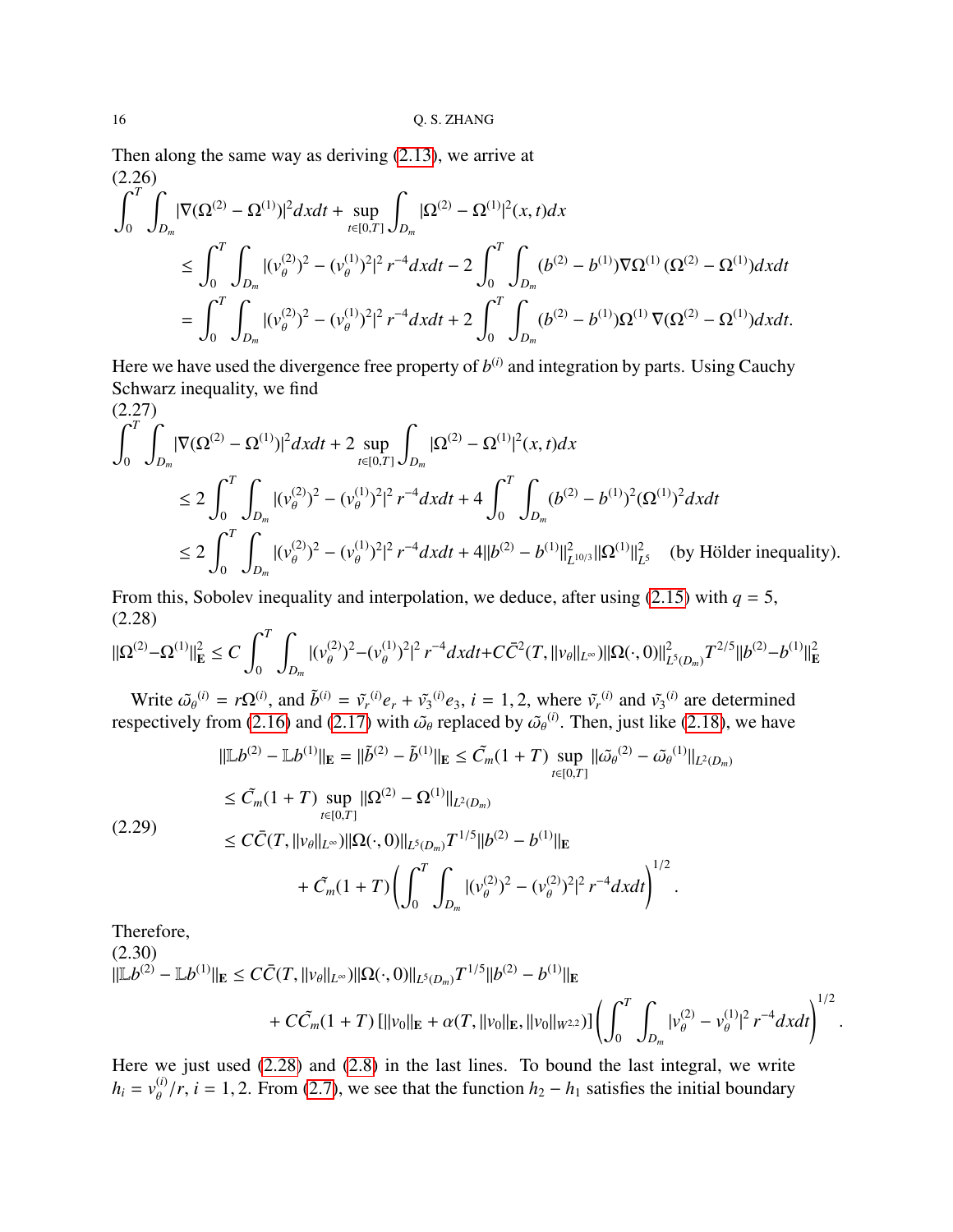value problem

(2.31) 
$$
\begin{cases} (\Delta + \frac{2}{r}\partial_r)(h_2 - h_1) - b^{(2)}\nabla(h_2 - h_1) - (b^{(2)} - b^{(1)})\nabla h_1 \\ -\frac{2v_r^{(2)}}{r}(h_2 - h_1) - \frac{2(v_r^{(2)} - v_r^{(1)})}{r}h_1 - \partial_t(h_2 - h_1) = 0, \text{ on } D_m \times (0, T]; \\ \partial_n(h_2 - h_1) = 0, \text{ on } \partial D_m \times (0, T]; \\ (h_2 - h_1)(x, 0) = 0, \quad x \in D_m. \end{cases}
$$

Using  $h_2 - h_1$  as a test function in the preceding equation, we see that

<span id="page-16-2"></span>
$$
\int_{0}^{T} \int_{D_{m}} |\nabla (h_{2} - h_{1})|^{2} dxdt + \frac{1}{2} \int_{D_{m}} (h_{2} - h_{1})^{2} (x, T) dx
$$
\n
$$
= \int_{0}^{T} \int_{D_{m}} \frac{2}{r} \partial_{r} (h_{2} - h_{1}) (h_{2} - h_{1}) dxdt - \int_{0}^{T} \int_{D_{m}} (b^{(2)} - b^{(1)}) \nabla h_{1} (h_{2} - h_{1}) dxdt
$$
\n
$$
- \int_{0}^{T} \int_{D_{m}} \frac{2v_{r}^{(2)}}{r} (h_{2} - h_{1})^{2} dxdt - \int_{0}^{T} \int_{D_{m}} \frac{2(v_{r}^{(2)} - v_{r}^{(1)})}{r} h_{1}(h_{2} - h_{1}) dxdt
$$
\n
$$
\equiv I_{1} + I_{2} + I_{3} + I_{4}.
$$

Next we find suitable bounds for  $I_1, ..., I_4$ . For simplicity we denote  $D_m \times [0, T]$  by  $Q_T$  here.

<span id="page-16-0"></span>By Cauchy Schwarz inequality

$$
(2.33) \t\t |I_1| \le (1/4) \|\nabla(h_2 - h_1)\|_{L^2(Q_T)}^2 + C(m) \|h_2 - h_1\|_{L^2(Q_T)}^2;
$$

Using integration by parts and divergence free property,

(2.34) 
$$
|I_2| = \left| \int_0^T \int_{D_m} (b^{(2)} - b^{(1)}) h_1 \nabla (h_2 - h_1) dx dt \right|
$$
  
 
$$
\leq (1/4) ||\nabla (h_2 - h_1)||^2_{L^2(Q_T)} + C ||h_1||^2_{L^\infty(Q_T)} T ||b^{(2)} - b^{(1)}||^2_E;
$$

By Hölder inequality, Sobolev inequality and interpolation,

$$
(2.35) \t|I_3| \le C(m) \|v_r^{(2)}\|_{L^{10/3}(Q_T)} \left(\int_0^T \int_{D_m} |h_2 - h_1|^{10/3} dxdt\right)^{3/5} (T|D_m|)^{1/10}
$$
  

$$
\le CC(m)T^{1/10} \|v_r^{(2)}\|_{\mathbf{E}} \|h_2 - h_1\|_{\mathbf{E}}^2;
$$

$$
(2.36) \t\t |I_4| \leq C(m) \|h_2 - h_1\|_{L^2(Q_T)}^2 + CT \|h_1\|_{L^\infty(Q_T)}^2 \|b^{(2)} - b^{(1)}\|_{\mathbf{E}}^2.
$$

Substituting  $(2.33)$ , ...,  $(2.36)$  into  $(2.32)$ , we find, after observing that  $I_3$  can be absorbed by the right hand side of  $(2.32)$  when  $T$  is sufficiently small, that

<span id="page-16-1"></span>
$$
\int_{D_m} (h_2 - h_1)^2(x, T) dx
$$
  
\n
$$
\leq CC(m) \int_0^T \int_{D_m} |h_2 - h_1|^2 dx dt + C ||h_1||^2_{L^{\infty}(Q_T)} T ||b^{(2)} - b^{(1)}||^2_{\mathbf{E}}.
$$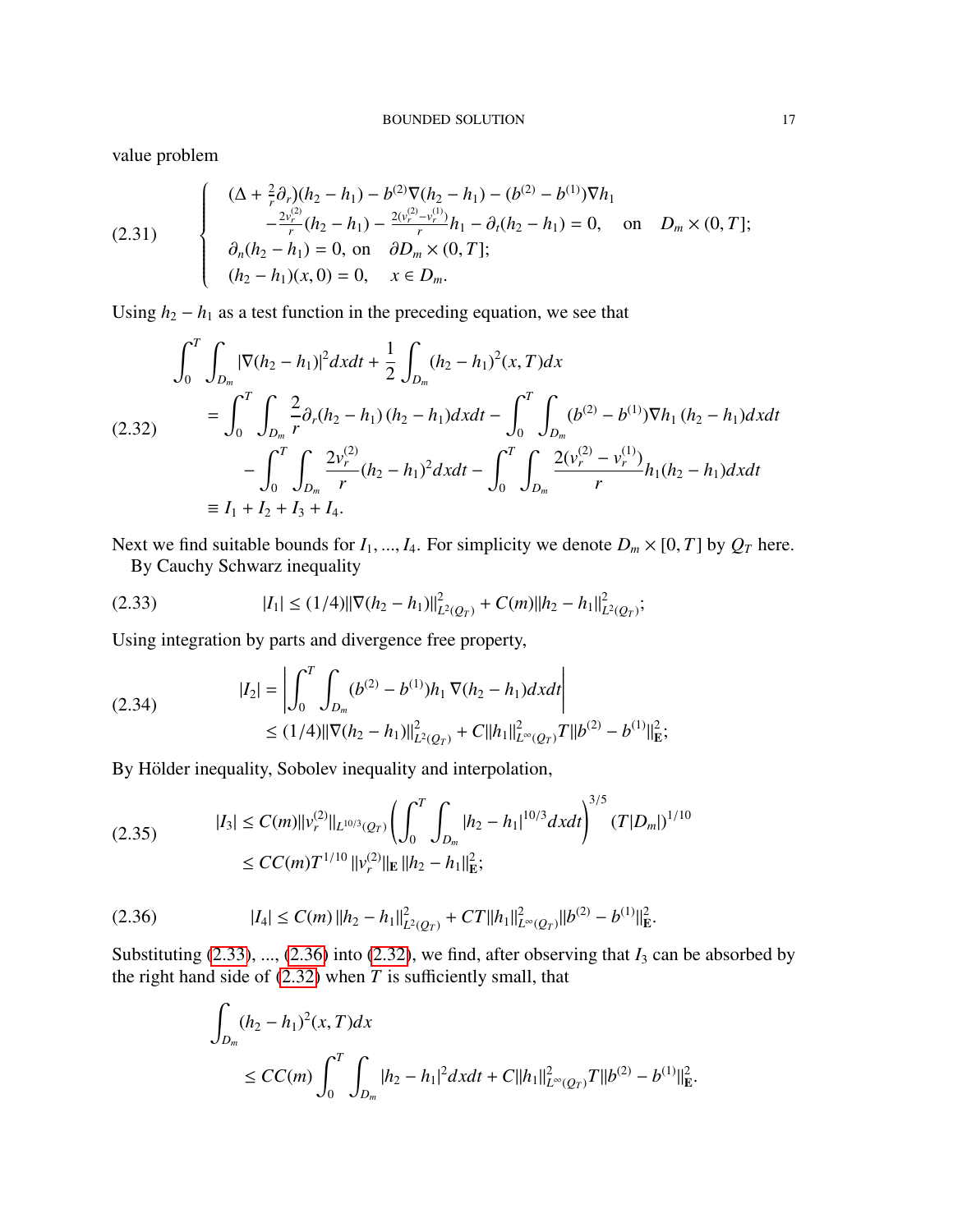By the usual trick, this inequality actually holds when *T* is replaced by any time  $T' \in [0, T]$ .<br>So Gropwall's inequality then infers for these *T'* So Gronwall's inequality then infers, for these T',

(2.37)

<span id="page-17-0"></span>
$$
\int_{D_m} |\nu_{\theta}^{(2)} - \nu_{\theta}^{(1)}|^2 (x, T') r^{-2} dx = \int_{D_m} (h_2 - h_1)^2 (x, T') dx \le \bar{C}(T, m, ||\nu_0||_{W^{2,2}(D_m)}) T ||b^{(2)} - b^{(1)}||_{\mathbf{E}}^2.
$$

Here the constant  $\bar{C}$  is bounded when *T*, *m* are bounded. Substituting this to the last term on the right hand side of [\(2.30\)](#page-15-1), we find that

$$
\|\mathbb{L}b^{(2)} - \mathbb{L}b^{(1)}\|_{\mathbb{E}} \le 0.5||b^{(2)} - b^{(1)}\|_{\mathbb{E}}
$$

if  $T$  is sufficiently small. Using  $(2.28)$  and  $(2.37)$ , we also deduce

$$
\|\tilde{\omega}_{\theta}^{(2)} - \tilde{\omega}_{\theta}^{(1)}\|_{\mathbf{E}}^2 \leq C\bar{C}_m \bar{C}^2(T, \|v_{\theta}\|_{L^{\infty}}) \|\Omega(\cdot, 0)\|_{L^5(D_m)}^2 T^{2/5} \|b^{(2)} - b^{(1)}\|_{\mathbf{E}}^2.
$$

Combining the last two inequalities, we conclude

$$
\|\mathbb{L}b^{(2)} - \mathbb{L}b^{(1)}\|_{\mathbf{S}} \le 0.75||b^{(2)} - b^{(1)}||_{\mathbf{E}} \le 0.75||b^{(2)} - b^{(1)}||_{\mathbf{S}}.
$$

Therefore the map  $\mathbb L$  is a contraction under the norm of **S** if *T* is sufficiently small.

*Step 4.3.* We prove L maps  $\overline{B_S(b(0), 1)}$  into itself if *T* is sufficiently small.

Pick  $b \in \overline{B_{\mathbb{E}}(b(0), 1)}$ , then  $\mathbb{L}b = \tilde{b} = \tilde{v_r}e_r + \tilde{v_3}e_3$ , where  $\tilde{v_r}$  and  $\tilde{v_3}$  are given by [\(2.16\)](#page-12-0) and [\(2.17\)](#page-12-1) respectively.

Let  $\Omega_0 \equiv (\omega_0)_\theta/r$  where  $\omega_0 = \frac{curl v_0}{v_0}$ . By [\(2.11\)](#page-10-1),  $\Omega - \Omega_0$  satisfies, in the energy space,

(2.38)  
\n
$$
\begin{cases}\n\left(\Delta + \frac{2}{r}\partial_r\right)(\Omega - \Omega_0) - b\nabla(\Omega - \Omega_0) + \frac{2v_\theta}{r^2}\partial_{x_3}v_\theta - \partial_t(\Omega - \Omega_0) \\
= -\left(\Delta + \frac{2}{r}\partial_r\right)\Omega_0 + b\nabla\Omega_0, \text{ on } D_m \times (0, T]; \\
(\Omega - \Omega_0) = 0, \text{ on } \partial D_m \times (0, T]; \\
(\Omega - \Omega_0)(x, 0) = 0, \quad x \in D_m.\n\end{cases}
$$

Here  $\Delta\Omega_0$  is regarded as an element in  $H_0^{-1}$  $\int_0^{-1}(D_m)$ . Using Ω − Ω<sub>0</sub> as a test function in the above equation, we obtain, in a similar manner as [\(2.13\)](#page-11-0),

$$
\int_0^T \int_{D_m} |\nabla(\Omega - \Omega_0)|^2 dx dt + \int_{D_m} |(\Omega - \Omega_0)(x, T)|^2 dx
$$
  
\n
$$
\leq \int_0^T \int_{D_m} \frac{v_\theta^4}{r^4} dx dt + 2 \int_0^T \int_{D_m} \left[ \left( \Delta + \frac{2}{r} \partial_r \right) \Omega_0 - b \nabla \Omega_0 \right] (\Omega - \Omega_0) dx dt.
$$

This implies, after integration by parts, that

$$
\int_0^T \int_{D_m} |\nabla(\Omega - \Omega_0)|^2 dx dt + \int_{D_m} |(\Omega - \Omega_0)(x, T)|^2 dx
$$
  
\n
$$
\leq \int_0^T \int_{D_m} \frac{v_\theta^4}{r^4} dx dt - 2 \int_0^T \int_{D_m} \nabla \Omega_0 \nabla(\Omega - \Omega_0) dx dt
$$
  
\n
$$
-4 \int_0^T \int_{D_m} \frac{\Omega_0}{r} \partial_r(\Omega - \Omega_0) dx dt + 2 \int_0^T \int_{D_m} b\Omega_0 \nabla(\Omega - \Omega_0) dx dt,
$$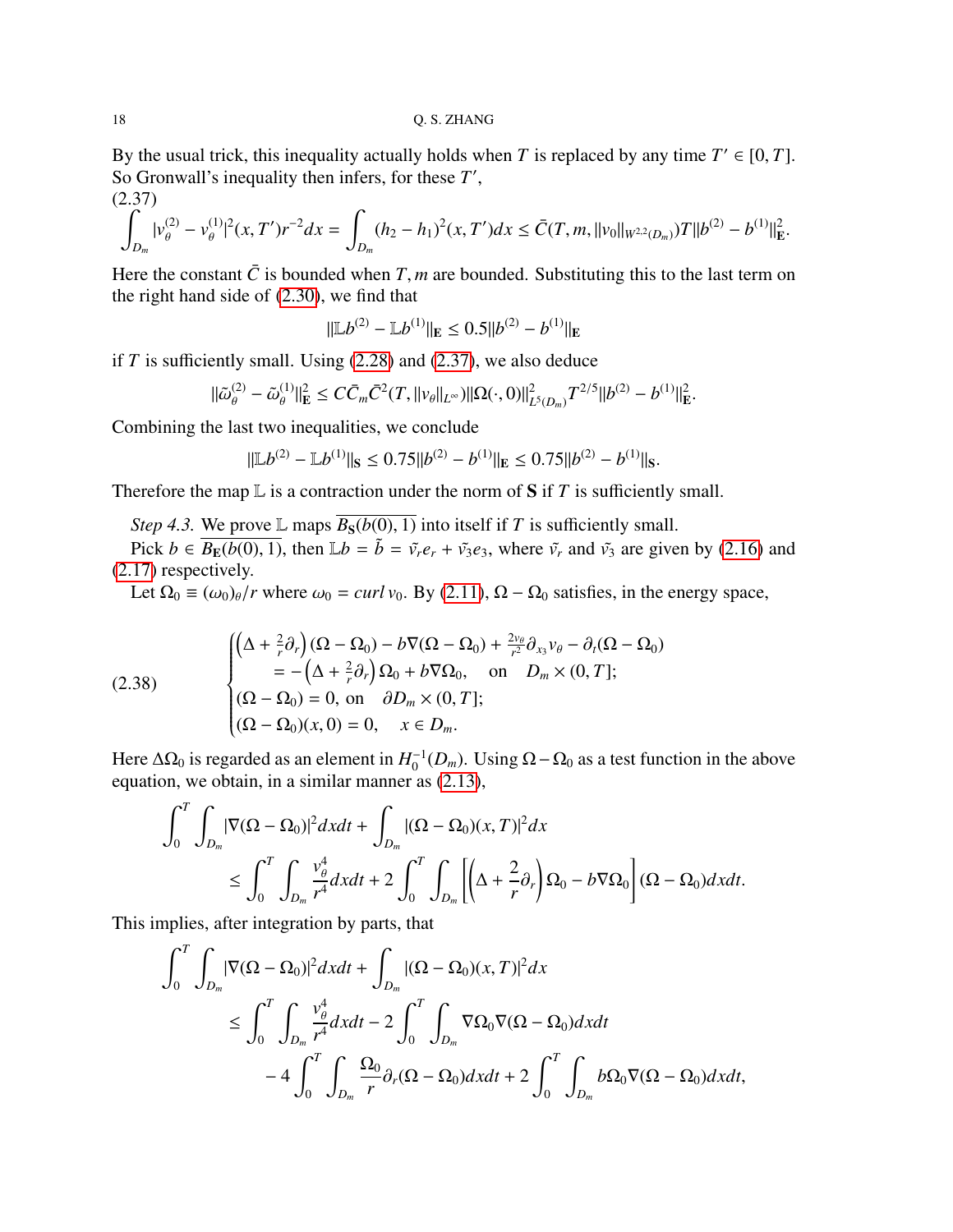which infers, via Cauchy Schwarz inequality, that

$$
\int_0^T \int_{D_m} |\nabla(\Omega - \Omega_0)|^2 dx dt + \int_{D_m} |(\Omega - \Omega_0)(x, T)|^2 dx
$$
  
\n
$$
\leq 64 \int_0^T \int_{D_m} \frac{v_\theta^4}{r^4} dx dt + 64 \int_0^T \int_{D_m} (|\nabla \Omega_0|^2 + \Omega_0^2 r^{-2}) dx dt + 64 \int_0^T \int_{D_m} |b|^2 \Omega_0^2 dx dt.
$$

By Hölder, Sobolev inequality and interpolation

$$
\int_0^T \int_{D_m} |b|^2 \Omega_0^2 dx dt \leq ||b||_{L^{10/3}(Q_T)}^2 \left( \int_0^T \int_{D_m} |\Omega_0|^5 dx dt \right)^{2/5}
$$
  

$$
\leq C_m T^{2/5} ||b||_{\mathbf{E}}^2 ||v_0||_{W^{2,2}}^2.
$$

Combining the previous two inequalities and using [\(2.8\)](#page-9-0) and the initial condition, we deduce

<span id="page-18-0"></span>
$$
(2.39) \quad \int_0^T \int_{D_m} |\nabla(\Omega - \Omega_0)|^2 dx dt + \sup_{t \in [0,T]} \int_{D_m} |(\Omega - \Omega_0)(x,t)|^2 dx \leq C_m T^{2/5} \bar{C}(T, \|v_0\|_{W^{2,2}}^2).
$$

According to the definition in [\(2.21\)](#page-12-3),  $\mathbb{L}b = \tilde{b} = \tilde{v}_r e_r + \tilde{v}_3 e_3$ , where  $\tilde{v}_r$  and  $\tilde{v}_3$  are given by [\(2.16\)](#page-12-0) and [\(2.17\)](#page-12-1) respectively. Consequently  $\tilde{v}_r - (v_0)_r$  and  $\tilde{v}_3 - (v_0)_3$  satisfy

(2.40) 
$$
\begin{cases} \left(\Delta - \frac{1}{r^2}\right)(\tilde{v}_r - (v_0)_r) = \partial_{x_3}(\tilde{\omega}_{\theta} - (\omega_0)_{\theta}) = \partial_{x_3}(r(\Omega - \Omega_0)), & \text{on } D_m, \\ \partial_{x_3}(\tilde{v}_r - (v_0)_r) = 0, & \text{on } \partial^HD_m; \quad (\tilde{v}_r - (v_0)_r) = 0, & \text{on } \partial^VD_m, \end{cases}
$$

and

$$
(2.41) \quad\n\begin{cases}\n\Delta(\tilde{v_3} - (v_0)_3) = -\left(\partial_r[\tilde{\omega_\theta} - (\omega_0)_\theta] + \frac{\tilde{\omega_\theta} - (\omega_0)_\theta}{r}\right) = -\frac{1}{r}\partial_r(r^2[\Omega - \Omega_0]), \quad \text{on} \quad D_m, \\
\tilde{v_3} - (v_0)_3 = 0, \quad \text{on} \quad \partial^HD_m; \quad \partial_r(\tilde{v_3} - (v_0)_3) = 0, \quad \text{on} \quad \partial^VD_m.\n\end{cases}
$$

Using [\(2.18\)](#page-12-2), we obtain, for all  $t \in [0, T]$ ,

$$
\|\tilde{v_r} - (v_0)_r\|_{W^{1,2}(D_m)} + \|\tilde{v_3} - (v_0)_3\|_{W^{1,2}(D_m)} \leq \tilde{C}_m \|\tilde{\omega}_{\theta} - (\omega_0)_{\theta}\|_{L^2(D_m)}.
$$

This and [\(2.39\)](#page-18-0) yield

$$
\|\tilde{b} - b(0)\|_{\mathbf{S}} \leq C_m T^{2/5} \bar{C}(T, \|v_0\|_{W^{2,2}}^2).
$$

This proves L maps  $\overline{B_S(b(0), 1)}$  into itself if *T* is sufficiently small.

Now the contraction mapping theorem tells us that the map  $L$  has a unique fixed point *b* =  $v_r e_r + v_3 e_3 \in \overline{B_S(b(0), 1)}$ . Namely *b* = L*b*, i.e.

$$
v_r = \tilde{v_r}, \qquad v_3 = \tilde{v_3}.
$$

Let  $v_{\theta}$  be given by [\(2.6\)](#page-8-0). Now we can claim that

<span id="page-18-1"></span>
$$
v \equiv v_r e_r + v_\theta e_\theta + v_3 e_3
$$

is a solution to Problem [2.1](#page-6-1) such that  $|\nabla \omega_{\theta}| \in L^2(D_m \times [0, T])$ , where  $\omega_{\theta} = (curl v)_{\theta}$ . The reason is the following Let  $\tilde{\omega}_{\theta}$  be given by (2.14). Then due to (2.42), v and v<sub>2</sub> are given reason is the following. Let  $\tilde{\omega}_{\theta}$  be given by [\(2.14\)](#page-11-2). Then, due to [\(2.42\)](#page-18-1),  $v_r$  and  $v_3$  are given by [\(2.16\)](#page-12-0) and [\(2.17\)](#page-12-1) respectively. In vector form, these two equations can be written as

$$
\Delta b = -curl(\tilde{\omega_{\theta}}e_{\theta}).
$$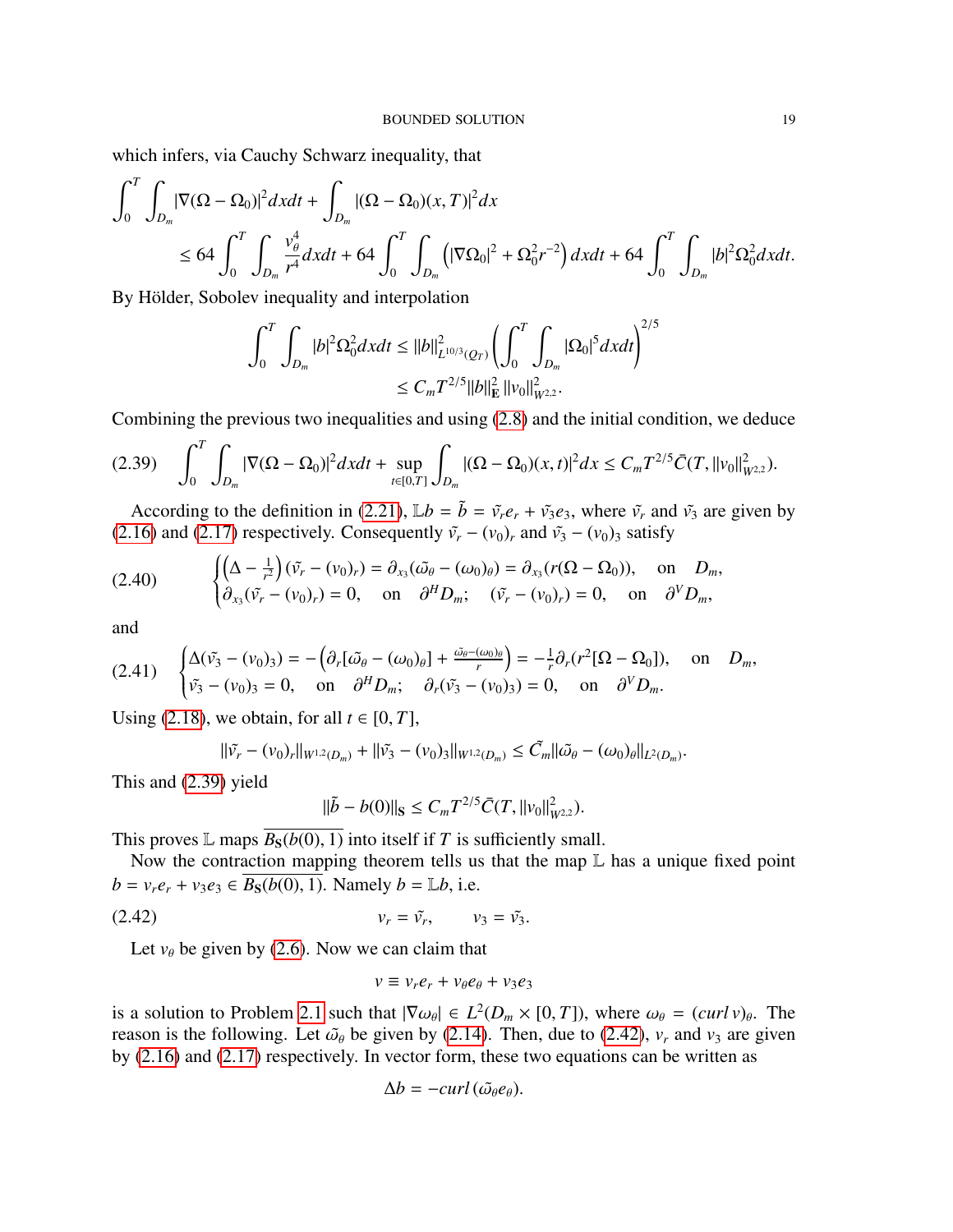On the other hand, by the above definition of  $\omega_{\theta}$  and cylindrical curl formula, we actually have  $\omega_{\theta}e_{\theta} = \frac{curl}{b}$ . Therefore

$$
\Delta b = -curl(\omega_{\theta}e_{\theta}).
$$

Subtraction of the last two equations gives us *curl*  $[(\tilde{\omega}_{\theta} - \omega_{\theta})e_{\theta}] = 0$ . Therefore

<span id="page-19-0"></span>
$$
\Delta [(\tilde{\omega}_{\theta} - \omega_{\theta})e_{\theta}] = 0.
$$

By our boundary condition  $\omega_{\theta} = \partial_3 v_r - \partial_r v_3 = 0$  on  $\partial D_m$  and by construction  $\tilde{\omega}_{\theta} = 0$  on  $\partial D_m$ .<br>Since  $h \in S$ , we know that  $\tilde{\omega}_{\theta}(\cdot, t)$  and  $\omega_{\theta}(\cdot, t)$  are in  $W^{1,2}(D_{\theta})$  for a e. t. Hence, by standard Since  $b \in S$ , we know that  $\tilde{\omega}_{\theta}(\cdot, t)$  and  $\omega_{\theta}(\cdot, t)$  are in  $W^{1,2}(D_m)$  for a.e. *t*. Hence, by standard uniqueness result of solutions of Laplace equation in  $W^{1,2}$  space, we have  $\tilde{\omega}_{\theta}(\cdot, t) = \omega_{\theta}(\cdot, t)$ . uniqueness result of solutions of Laplace equation in  $W^{1,2}$  space, we have  $\tilde{\omega}_{\theta}(\cdot, t) = \omega_{\theta}(\cdot, t)$ , a. e. *t*. Now interior regularity of solutions tells us:

(2.43) 
$$
\omega_{\theta} = \tilde{\omega}_{\theta} \quad \text{in} \quad D_m \times [0, T].
$$

By [\(2.13\)](#page-11-0) and  $\tilde{\omega}_{\theta} = r\Omega$ , we know that  $|\nabla \omega_{\theta}| \in L^2(D_m \times [0, T])$ . Finally, by [\(2.14\)](#page-11-2) and [\(2.43\)](#page-19-0), we see that  $\omega_{\theta}$  satisfies we see that  $\omega_{\theta}$  satisfies

<span id="page-19-1"></span>(2.44) 
$$
\begin{cases} (\Delta - \frac{1}{r^2})\omega_{\theta} - (b\nabla)\omega_{\theta} + 2\frac{v_{\theta}}{r}\partial_{x_3}v_{\theta} + \omega_{\theta}\frac{v_r}{r} - \partial_t\omega_{\theta} = 0, \\ \omega_{\theta} = 0, \text{ on } \partial D_m \times (0, T]; \\ \omega_{\theta}(x, 0) = (\omega_0)_{\theta}(x), \quad x \in D_m. \end{cases}
$$

Converting the above equation into the vector equation for  $\omega_{\theta}e_{\theta} = \frac{curl b}{dt}$ , we check, by vector calculus identity in the cylindrical system and [\(2.44\)](#page-19-1)

<span id="page-19-2"></span>(2.45) 
$$
curl [\Delta b - b \nabla b + \frac{v_{\theta}^2}{r} e_r - \partial_t b] = 0, \text{ pointwise in } D_m \times (0, T],
$$

where  $b\nabla b = (v_r \partial_r v_r + v_3 \partial_{x_3} v_r)e_r + (v_r \partial_r v_3 + v_3 \partial_{x_3} v_3)e_3$ . Since  $D_m$  can be regarded as a simply connected domain in rx, plane, the term inside the brackets of (2.45) is a gradient field connected domain in  $rx_3$  plane, the term inside the brackets of  $(2.45)$  is a gradient field. Hence we know that  $v_r$  and  $v_3$  satisfy their respective equations in [\(1.3\)](#page-1-0). Note also that  $v_\theta$ satisfies its corresponding equation in [\(1.3\)](#page-1-0) by construction, c.f. [\(2.6\)](#page-8-0). This proves the claim, namely  $\nu$  is a solution to Problem [2.1](#page-6-1) in S on the time interval  $(0, T]$ . Due to the bounds [\(2.8\)](#page-9-0), [\(2.15\)](#page-11-1) and [\(2.19\)](#page-12-4), this fixed point argument can be continued indefinitely. Indeed, choose any moment  $t_0 > 0$  such that a solution already exists. We can repeat the above fixed point argument starting from  $t_0$ . From the a priori bounds[\(2.8\)](#page-9-0), [\(2.15\)](#page-11-1) with  $q = 5$ , and [\(2.29\)](#page-15-2) and  $(2.28)$  with initial time 0 replaced by  $t_0$ , we see that the fixed point argument works at least in the interval  $[t_0, t_0 + \epsilon e^{-2\alpha_0 t_0}]$ . Here  $\alpha_0 > 0$  and  $\epsilon > 0$  are constants which are independent of  $t_0$ . Thus we have proven the existence of solutions to Problem 2.1 in S for independent of  $t_0$ . Thus we have proven the existence of solutions to Problem [2.1](#page-6-1) in S for all time. Due to the definition of **S**, we have also proven  $|\nabla \omega_{\theta}| \in L^2_t L^2_x$ . It remains to prove  $|\nabla \omega_{\theta}| \leq L^2 |\nabla \omega_{\theta}| \leq L^2 |\nabla \omega_{\theta}|$  $|\nabla \partial_{x_3} v_r| + |\nabla \omega_r| \in L^2_t L^2_x.$ 

*Step 5.*  $|\nabla \partial_{x_3} v_r| \in L^2_t L^2_x$ .<br>According to (2.18) for

According to [\(2.18\)](#page-12-2), for a.e. *t*, we have  $v_r(\cdot, t) \in W^{2,s}(D_m)$ ,  $\partial_{x_3} \omega_\theta(\cdot, t) \in L^2(D_m)$  with  $-3^{-1/2}$ . From here in this step, we will always work on these time *t* and for simplicity  $s = 3^{-}/2$ . From here, in this step, we will always work on these time *t*, and for simplicity, will suppress the time variable *t* unless there is a confusion. By (2.16)  $\partial_{y}$  can be regarded will suppress the time variable *t* unless there is a confusion. By [\(2.16\)](#page-12-0),  $\partial_{x_3} v_r$  can be regarded as a  $W^{1,s}$  solution to the problem: as a  $W^{1,s}$  solution to the problem:

(2.46) 
$$
\begin{cases} \left(\Delta - \frac{1}{r^2}\right) \partial_{x_3} v_r = \partial_{x_3}^2 \omega_\theta, & \text{on } D_m, \\ \partial_{x_3} v_r = 0, & \text{on } \partial^H D_m; \partial_{x_3} v_r = 0, & \text{on } \partial^V D_m. \end{cases}
$$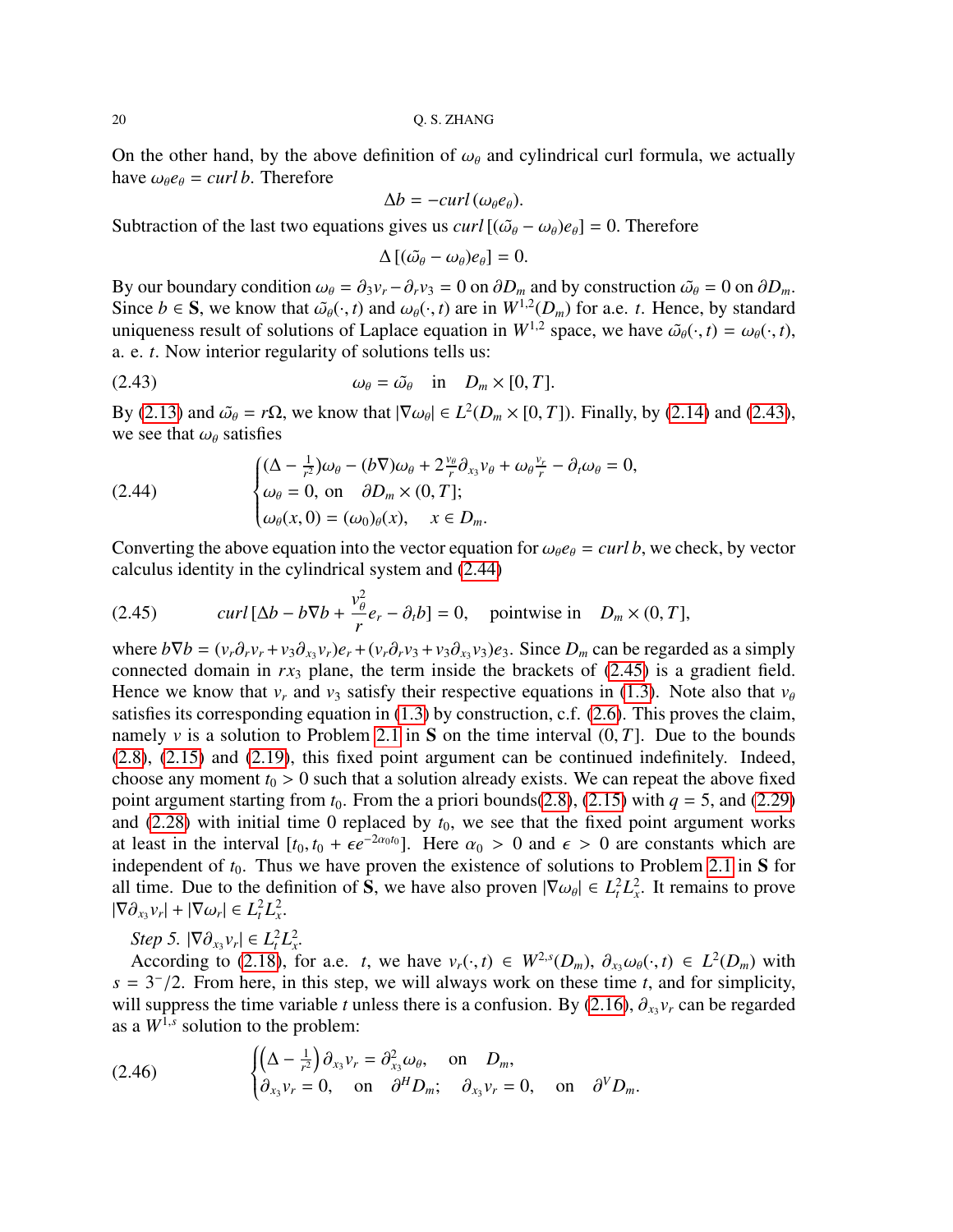Notice that the boundary value for  $\partial_{x_3} v_r$  is actually 0. On the other hand, since  $\partial_{x_3} \omega_\theta \in L^2(D)$  we can find a  $W^{1,2}$  solution to the following problem  $L^2(D_m)$ , we can find a  $W^{1,2}$  solution to the following problem.

<span id="page-20-0"></span>(2.47) 
$$
\begin{cases} \left(\Delta - \frac{1}{r^2}\right)f = \partial_{x_3}^2 \omega_\theta, & \text{on } D_m, \\ f = 0, & \text{on } \partial D_m. \end{cases}
$$

The existence and uniqueness of  $W^{1,2}$  solutions to [\(2.47\)](#page-20-0) is standard if the right hand side of the equation is in  $L^2(D_m)$ . See Chapter 4 of [\[15\]](#page-55-24) e.g. In our case, although the right hand side is only in  $H^{-1}$ , the result still holds and the proof is more or less the same. But for completeness, we will give a quick proof by an approximating procedure. First we construct a sequence of functions  $g_j \in W_0^{1,2}(D_m)$  such that  $g_j \to \partial_{x_3} \omega_\theta$  in  $L^2(D_m)$ . Now that  $\partial_{x_3} g_j$  is in  $L^2(D_n)$  the standard theory mentioned above states that the problem  $L^2(D_m)$ , the standard theory mentioned above states that the problem

(2.48) 
$$
\begin{cases} \left(\Delta - \frac{1}{r^2}\right) f_j = \partial_{x_3} g_j, & \text{on } D_m, \\ f_j = 0, & \text{on } \partial D_m. \end{cases}
$$

has an unique solution in  $W_0^{1,2}(D_m)$ . Using  $f_j$  as a test function in the above equation, we obtain

$$
\int_{D_m} |\nabla f_j|^2 dx + \int_{D_m} r^{-2} f_j^2 dx = \int_{D_m} g_j \partial_{x_3} f_j dx,
$$

which yields the uniform energy bound

$$
\int_{D_m} |\nabla f_j|^2 dx + \int_{D_m} r^{-2} f_j^2 dx \le 2 \int_{D_m} g_j^2 \le 2 \int_{D_m} |\partial_{x_3} \omega_\theta|^2 dx + C.
$$

Therefore, a subsequence of  $\{f_j\}$  converges weakly in  $W^{1,2}$  to a  $W_0^{1,2}$  function  $f$ . Using a  $C_0^1$  $^{1}_{0}(D_{m})$  test function, it is easy to see that this *f* is a solution to [\(2.47\)](#page-20-0).

So  $\partial_{x_3} v - f \in W_0^{1,s}(D_m)$  is a solution to the homogeneous problem

(2.49) 
$$
\begin{cases} \left(\Delta - \frac{1}{r^2}\right)(\partial_{x_3} v - f) = 0, & \text{on } D_m, \\ \partial_{x_3} v - f = 0, & \text{on } \partial D_m. \end{cases}
$$

According to Proposition [4.1](#page-47-2) below, uniqueness holds for the above problem. Thus we have proven  $\partial_{x_3} v_r = f \in W^{1,2}(D_m)$ , as stated. We comment that, since the solution space  $W_0^{1,s}(D_m)$ <br>with  $s = 3^{-}/2$  is not the standard energy space and  $\partial D$ , has corners with  $3\pi/2$  angle more with  $s = 3^{-}/2$  is not the standard energy space and  $\partial D_m$  has corners with  $3\pi/2$  angle, more efforts are needed for the proof of the uniqueness. To avoid interrupting the flow of the main efforts are needed for the proof of the uniqueness. To avoid interrupting the flow of the main argument, we have moved this to Section 4.

Step 6. 
$$
|\nabla \partial_{x_3} v_\theta| \in L^2_t L^2_x
$$
 or  $|\nabla J| = |- \nabla \partial_{x_3} (v_\theta/r)| \in L^2_t L^2_x$ .

The proof is based on a weak-strong uniqueness argument. It is convenient to consider the function  $J = \frac{\omega_r}{r} = -\frac{\partial_{x_3}v_{\theta}}{r}$ , which satisfies the following equation pointwise:

<span id="page-20-1"></span>(2.50) 
$$
\begin{cases} \Delta J - (b \cdot \nabla)J + \frac{2}{r}\partial_r J + (\omega_r \partial_r + \omega_3 \partial_{x_3}) \frac{v_r}{r} - \partial_t J = 0, & \text{on } D_m \times [0, T] \\ J = 0, & \text{on } \partial^H D_m \times [0, T]; \qquad \partial_n J = 0, & \text{on } \partial^V D_m \times [0, T] \\ J(x, 0) = -\partial_{x_3} v_\theta(x, 0) / r. \end{cases}
$$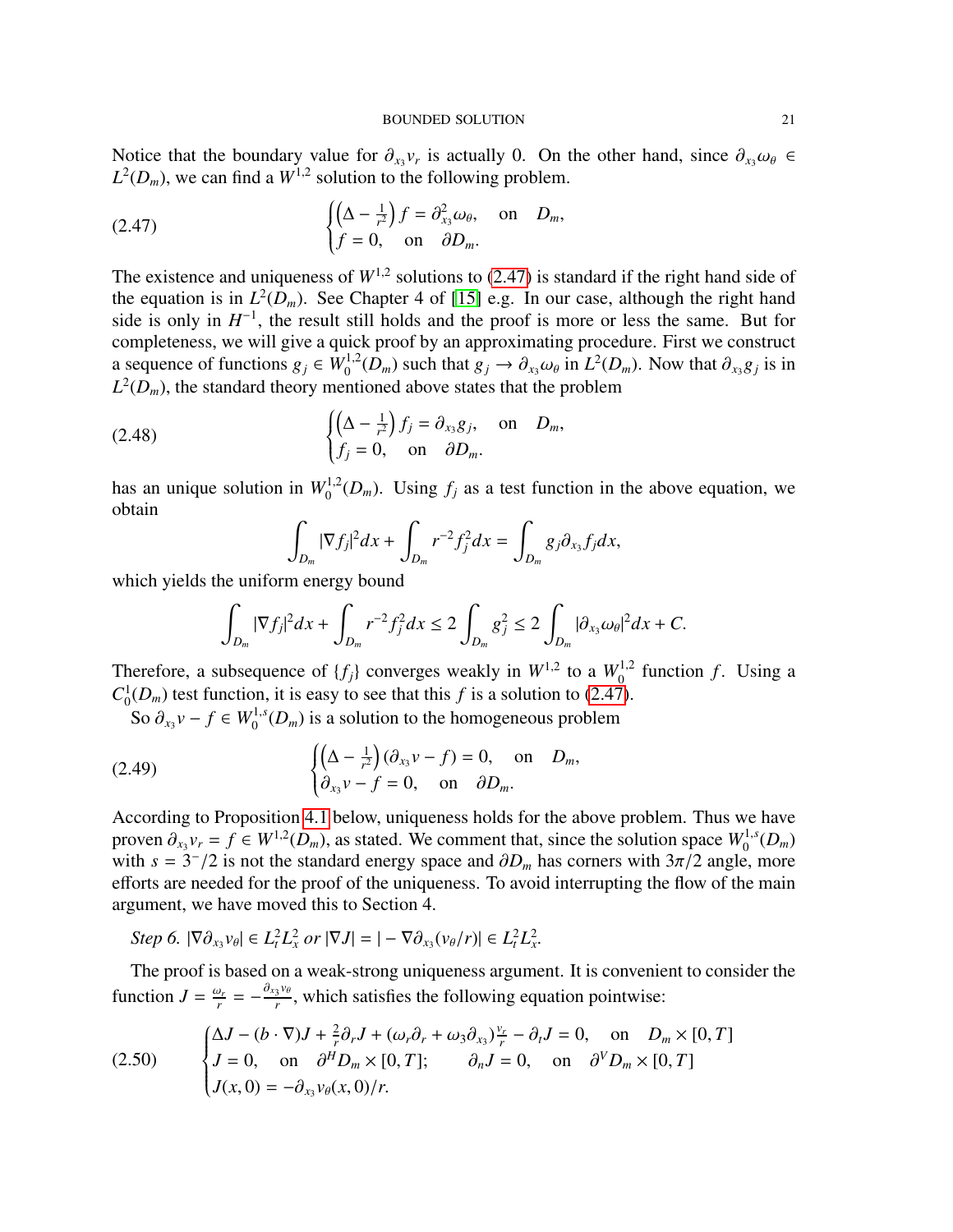This equation can be derived from the vorticity equation for  $\omega_r$  and will also play an important role in the next section. Note the boundary condition for *J* is a homogeneous mixed Dirichlet-Neumann condition. The rest of the step is divided into 3 sub-steps.

*Step 6.1.* Here we prove the following assertion: the Laplace transform of  $J(x, \cdot)$  is well defined if the real part of the phase variable  $\lambda$  is sufficiently large, and it is in  $W^{1,s}(D_m)$  with  $s = 3^{-}/2$  if  $\lambda$  is real and sufficiently large  $s = 3^{-}/2$  if  $\lambda$  is real and sufficiently large.<br>There may be different ways to do it

There may be different ways to do it. But we will use the Laplace transform to convert the problem to an elliptic one which was already studied before. In order to do this, we will extend the solution *v* to all time interval  $(0, \infty)$ . Due to the bounds [\(2.8\)](#page-9-0) and [\(2.19\)](#page-12-4), this is always possible. We need the following component of the energy inequality

$$
2\int_0^{\infty}\int_{D_m}|\partial_{x_3}v_{\theta}|^2dxdt+2\int_0^T\int_{D_m}|\partial_r v_{\theta}-\frac{1}{r}v_{\theta}|^2dxdt+2\int_0^{\infty}\int_{D_m}|\partial_{x_3}v_r+\partial_r v_3|^2dxdt+4\int_0^{\infty}\int_{D_m}\left(|\partial_r v_r|^2+\frac{v_r^2}{r^2}\right)dxdt+4\int_0^{\infty}\int_{D_m}|\partial_{x_3}v_3|^2dxdt\leq \int_{D_m}|v(x,0)|^2dx.
$$

which is a consequences of  $(2.2)$  and the formula for the strain tensor  $(1.11)$ . It is helpful to convert the above inequality into one involving  $h = v_{\theta}/r$ . Since  $r\partial_r h = \partial_r v_{\theta} - v_{\theta}/r$ , the preceding inequality implies

$$
2\int_0^{\infty}\int_{D_m}r^2|\partial_{x_3}h|^2dxdt+2\int_0^{\infty}\int_{D_m}r^2|\partial_rh|^2dxdt\leq \int_{D_m}|v(x,0)|^2dx,
$$

and consequently

(2.51) 
$$
\int_0^T \int_{D_m} |\nabla h|^2 dx dt \leq \bar{C}_m \int_{D_m} |v(x,0)|^2 dx,
$$

for some  $\bar{C}_m$  depending on *m*.

Next we write the equation [\(2.7\)](#page-8-1) for *h* as

<span id="page-21-0"></span>
$$
\Delta h - \partial_t h = -\frac{2}{r} \partial_r h + b \nabla h + \frac{2v_r}{r} h \equiv R,
$$

By [\(2.51\)](#page-21-0), the standard energy bound for  $L_t^{\infty} L_x^2$  norm of  $v_{\theta}$  and the  $L^{\infty}$  bound for  $v_{\theta}$  [\(2.8\)](#page-9-0) and  $h(2,10)$ , we know that  $R \subseteq L_t^2 L_x^2$  and there is a constant  $\theta > 0$  such that *b* [\(2.19\)](#page-12-4), we know that  $R \in L_t^2 L_x^2$  and there is a constant  $\beta > 0$  such that

$$
(2.52) \qquad \qquad \int_0^\infty e^{-\beta t} \|R(\cdot,t)\|_{L^2(D_m)}^2 dt + \int_0^\infty e^{-\beta t} \|h(\cdot,t)\|_{W^{1,2}(D_m)}^2 dt < \infty.
$$

For  $\lambda$  such that  $Re \lambda \ge \beta$ , denote by  $w = w(x, \lambda)$  the Laplace transform of  $h = h(x, t)$  with respect to the *t* variable i.e.

<span id="page-21-1"></span>
$$
w = w(x, \lambda) = \int_0^\infty e^{-\lambda t} h(x, t) dt \equiv \mathcal{L}h(x, \lambda).
$$

This is well defined since the integral is absolutely continuous and it is a  $W^{1,2}(D_m)$  valued, analytic function for *Re*  $\lambda \ge \beta$ . By [\(2.52\)](#page-21-1),  $w = w(\cdot, \lambda)$  is a  $W^{1,2}$  solution to the elliptic problem

<span id="page-21-2"></span>(2.53) 
$$
\Delta w(x,\lambda) - \lambda w(x,\lambda) = -h(x,0) + \mathcal{L}R(x,\lambda), \text{ in } D_m; \quad \partial_n w = 0 \text{ on } \partial D_m.
$$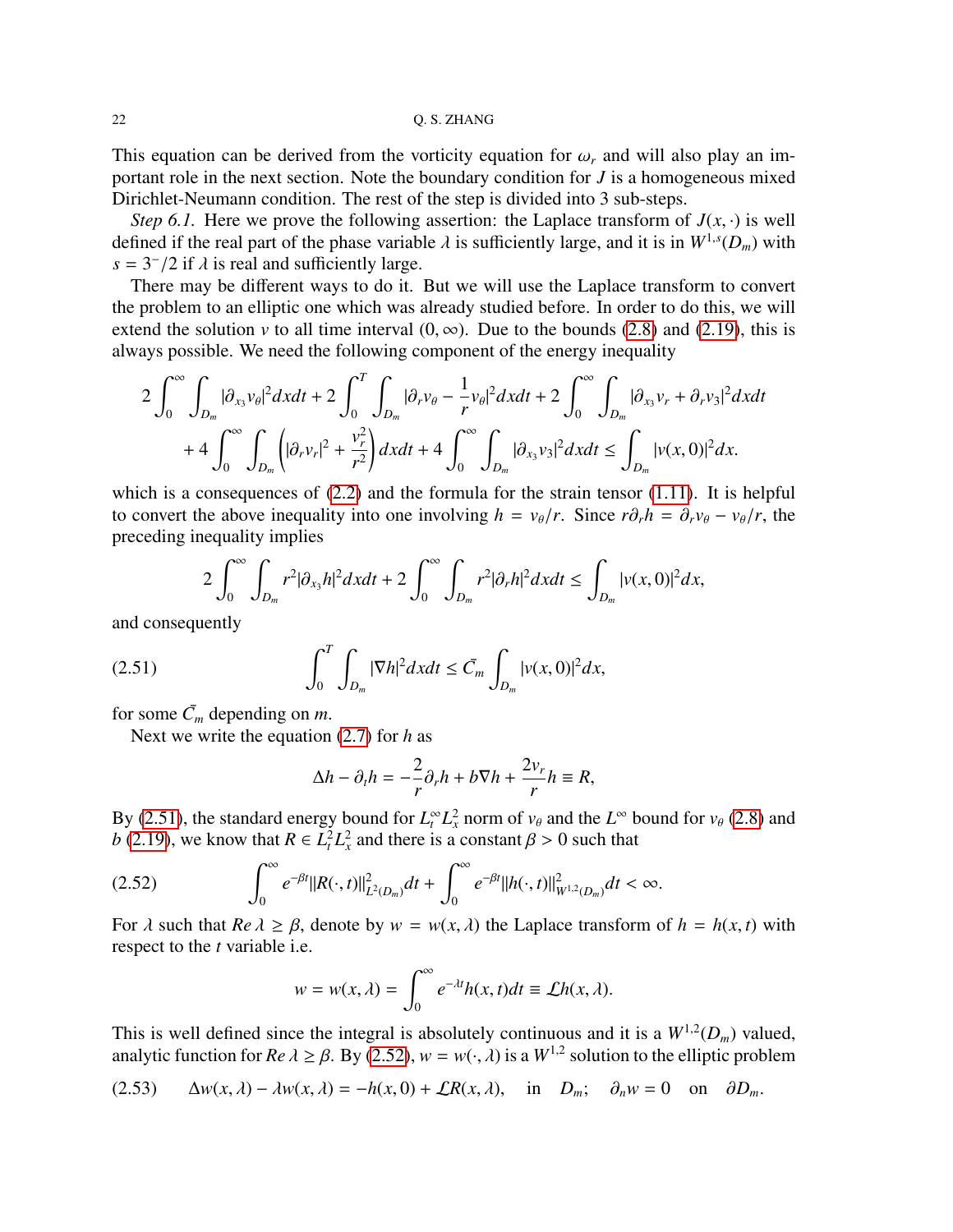By [\(2.52\)](#page-21-1) again, the right hand side of this equation is in  $L^2(D_m)$ . If  $\lambda \ge \beta$  is real, from [\[15\]](#page-55-24) Chapter 4 again, we know that for  $s = 3^{-}/2$ Chapter 4 again, we know that, for  $s = 3^{-}/2$ ,

$$
||w(\cdot,\lambda)||_{W^{2,s}(D_m)} \leq C \left( ||h(\cdot,0)||_{L^2(D_m)} + ||\mathcal{L}R(\cdot,\lambda)||_{L^2(D_m)} + (\lambda+1)||w(\cdot,\lambda)||_{L^2(D_m)} \right)
$$

Since  $\lambda \ge \beta > 0$ , we can use  $w = w(x, \lambda)$  as a test function in [\(2.53\)](#page-21-2) to deduce

$$
||w(\cdot,\lambda)||_{L^2(D_m)} \le 4\lambda^{-1/2}(||h(\cdot,0)||_{L^2(D_m)} + ||\mathcal{L}R(\cdot,\lambda)||_{L^2(D_m)}).
$$

A combination of the previous two inequalities yields, for  $\lambda \ge \beta$ ,

$$
(2.54) \qquad ||w(\cdot,\lambda)||_{W^{2,s}(D_m)} \leq C(1+\lambda^{1/2}+\lambda^{-1/2})\left(||h(\cdot,0)||_{L^2(D_m)}+||\mathcal{L}R(\cdot,\lambda)||_{L^2(D_m)}\right)<\infty.
$$

Since  $J = -\partial_{x_3}h$ , this proves the assertion at the beginning of this sub-step.<br>Step 6.2. Our pext task is to find a  $I^2W^{1,2}(D)$  solution to the following.

<span id="page-22-2"></span>*Step 6.2.* Our next task is to find a  $L_t^2 W^{1,2}(D_m)$  solution to the following problem

(2.55) 
$$
\begin{cases} \Delta g - \partial_t g + F = 0, & \text{on } D_m \times [0, T] \\ g = 0, & \text{on } \partial^H D_m \times [0, T]; \qquad \partial_n g = 0, & \text{on } \partial^V D_m \times [0, T] \\ g(x, 0) = -\partial_{x_3} v_\theta(x, 0) / r, \end{cases}
$$

where

(2.56)  
\n
$$
F \equiv -(b \cdot \nabla)J + \frac{2}{r}\partial_r J + (\omega_r \partial_r + \omega_3 \partial_{x_3}) \frac{v_r}{r}
$$
\n
$$
= -(b \cdot \nabla)J + \frac{2}{r}\partial_r J + [-\partial_{x_3} v_\theta \partial_r + \frac{1}{r}\partial_r (r v_\theta) \partial_{x_3}] \frac{v_r}{r}
$$

is the lower order terms in equation [\(2.50\)](#page-20-1). Note also that *g* and *J* share the same initial value and boundary condition. Since  $J = -\partial_{x_3} v_{\theta}/r$  and  $v_{\theta}$  is only in the energy space **E**, we can only understand  $\nabla J$  in pointwise sense except at the corners at this moment. Let  $J_v^{(k)}$  be can only understand  $\nabla J$  in pointwise sense except at the corners at this moment. Let  $\{v_{\theta}^{(k)}\}$  be a sequence of  $L_t^2 C_x^2(D_m)$  functions such that  $v_\theta^{(k)} \to v_\theta$  in  $L_t^2 W_x^{1,2}(D_m)$ . Such approximation<br>sequence always exists since *D* is a bounded I insolvized omain and hence a  $W^{1,2}$  Sobolev sequence always exists since  $D_m$  is a bounded Lipschitz domain and hence a  $W^{1,2}$  Sobolev extension domain. c.f. Calderon [\[6\]](#page-54-8). Since  $D_m$  can be regarded as a rectangular polygon in the *rx*<sup>3</sup> plane, we can also require

$$
||v_{\theta}^{(k)}(\cdot,t)||_{L^{\infty}(D_m)} \leq ||v_{\theta}(\cdot,t)||_{L^{\infty}(D_m)}.
$$

The reason is the following. Fix a small positive number  $\delta$ . For any positive integer *k*, let  $D_{\epsilon}$  be the polygon contained in  $D_{\epsilon}$  such that the distance between  $\partial D_{\epsilon}$  and  $\partial D_{\epsilon}$  is  $\delta / k$  $D_{mk}$  be the polygon contained in  $D_m$  such that the distance between  $\partial D_{mk}$  and  $\partial D_m$  is  $\delta/k$ . Choose a one to one linear map  $L_k$  that maps  $D_m$  onto  $D_{mk}$ . For example, one can move the origin to a suitable point inside *Dmk* and just shrink the horizontal and vertical variables in the order of  $\delta/k$ . Then  $v_{\theta}^{(k)}(r, x_3, t) = v_{\theta}(L_k(r, x_3), t)$  will satisfy all the above requirements.<br>Denote by  $I_k^{(k)} = -\frac{3}{2}v_{\theta}^{(k)}/r$  and

Denote by  $J^{(k)} = -\partial_{x_3} v_{\theta}^{(k)}/r$  and

<span id="page-22-1"></span><span id="page-22-0"></span>
$$
F_k = -(b \cdot \nabla)J^{(k)} + \frac{2}{r}\partial_r J^{(k)} + [-\partial_{x_3} v_{\theta}^{(k)} \partial_r + \frac{1}{r}\partial_r (r v_{\theta}^{(k)}) \partial_{x_3}] \frac{v_r}{r}.
$$

Since  $F_k \in L_t^2 L_x^2$ , by standard Galerkin method, the problem

(2.58) 
$$
\begin{cases} \Delta g_k - \partial_t g_k + F_k = 0, & \text{on} \quad D_m \times [0, T], \quad T > 0, \\ g_k = 0, & \text{on} \quad \partial^H D_m \times [0, T]; \quad \partial_n g_k = 0, & \text{on} \quad \partial^V D_m \times [0, T] \\ g_k(x, 0) = -\partial_{x_3} v_\theta(x, 0) / r, \end{cases}
$$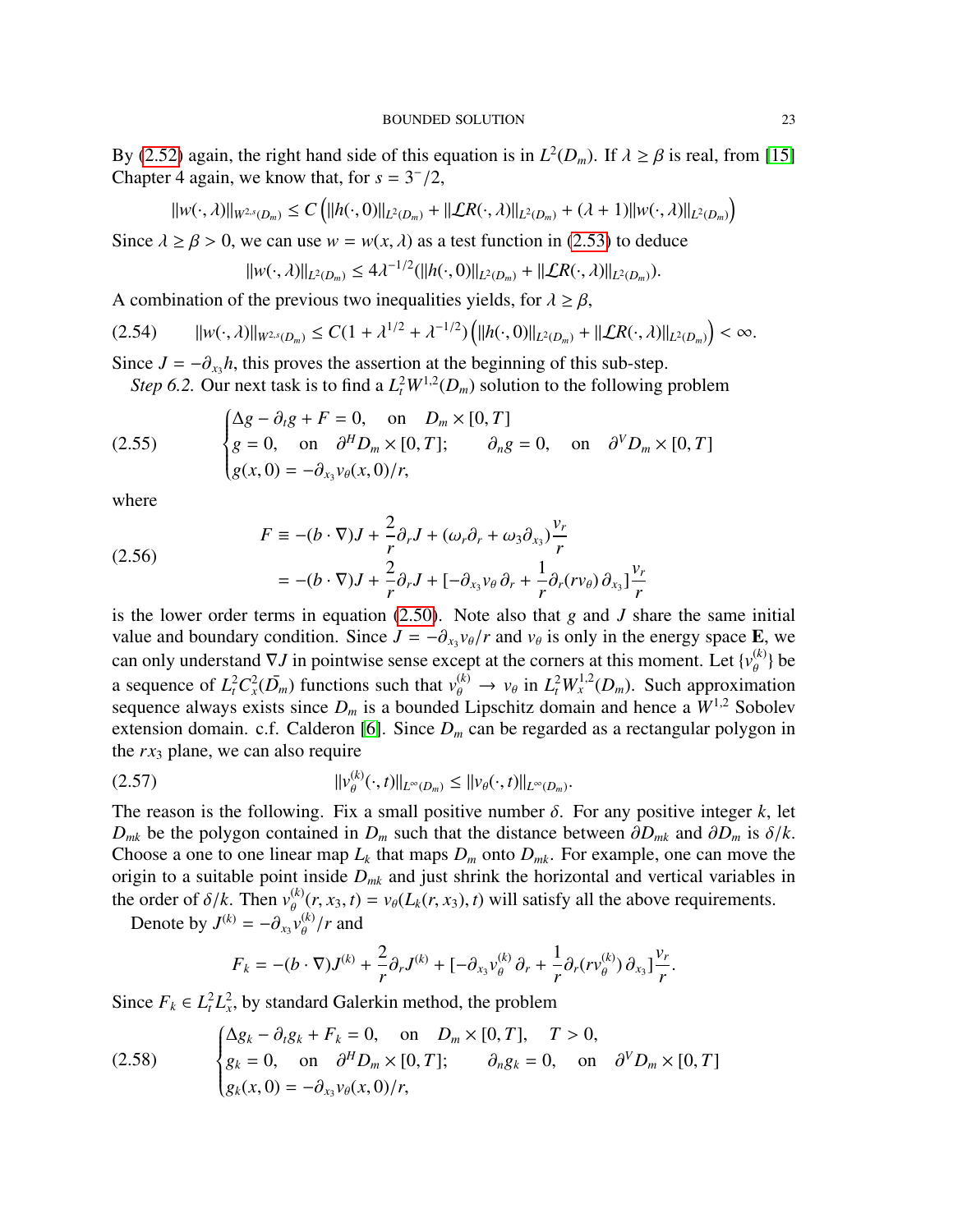has a unique solution in  $L_t^2 W_{dn}^{1,2}(D_m) \cap \mathbf{E}$ . Here  $W_{dn}^{1,2}(D_m)$  is the closure, under  $W^{1,2}$  norm, of the set

$$
\{u \in C^1(\overline{D}_m) \mid u(x) = 0, \ x \in \partial^H D_m; \ \partial_n u(x) = 0, \ x \in \partial^V D_m\}.
$$

Using  $g_k$  as a test function in [\(2.58\)](#page-22-0), we obtain  $(2.59)$ 

<span id="page-23-0"></span>
$$
\int_{0}^{T} \int_{D_{m}} |\nabla g_{k}|^{2} dxdt + \frac{1}{2} \int_{D_{m}} |g_{k}(x, T)|^{2} dx - \frac{1}{2} \int_{D_{m}} |g(x, 0)|^{2} dx = \int_{0}^{T} \int_{D_{m}} F_{k} g_{k} dxdt
$$
  
\n
$$
= \int_{0}^{T} \int_{D_{m}} \left\{ -(b \cdot \nabla)J^{(k)} + \frac{2}{r} \partial_{r} J^{(k)} + [-\partial_{x_{3}} v_{\theta}^{(k)} \partial_{r} + \frac{1}{r} \partial_{r} (r v_{\theta}^{(k)}) \partial_{x_{3}}] \frac{v_{r}}{r} \right\} g_{k} dxdt
$$
  
\n
$$
= \int_{0}^{T} \int_{D_{m}} \left\{ (b \cdot \nabla g_{k})J^{(k)} + \underbrace{g_{k} \frac{1}{r} \partial_{r} J^{(k)}}_{Y_{2}} + v_{\theta}^{(k)} \partial_{r} \frac{v_{r}}{r} \partial_{x_{3}} g_{k} - v_{\theta}^{(k)} \partial_{x_{3}} \frac{v_{r}}{r} \partial_{r} g_{k} \right\} dxdt.
$$

In the last step, we have used integration by parts except for the 2nd term  $Y_2$ , which are justified due to the following facts:  $div b = 0$ ,  $\nabla \partial_{x_3} v_r \in L^2_t L^2_x(D_m)$  from Step 5,  $J^{(k)} \in L^2_t C^1(\overline{D})$  by assumption and by the boundary conditions for  $v, v_2$  and  $g$ . There is also a  $L_t^2 C_x^1(\bar{D}_m)$  by assumption and by the boundary conditions for  $v_r$ ,  $v_3$  and  $g_k$ . There is also a cancellation of the second order derivatives of  $v / r$ ;  $\partial \partial v / r$  which is in  $L^2 L^2$  by Step 5 cancellation of the second order derivatives of  $v_r/r$ :  $\partial_r \partial_{x_3} v_r/r$  which is in  $L_t^2 L_x^2$  by Step 5.<br>Hsing Cauchy-Schwarz inequality on the last line of (2.59) except for the 2nd term in the Using Cauchy-Schwarz inequality on the last line of [\(2.59\)](#page-23-0) except for the 2nd term in the bracelet  $Y_2$ , we arrive at

$$
\int_0^T \int_{D_m} |\nabla g_k|^2 dxdt + \int_{D_m} |g_k(x,T)|^2 dx - \int_{D_m} |g(x,0)|^2 dx
$$
  
\n
$$
\leq C \int_0^T \int_{D_m} \left( |v_{\theta}^{(k)}|^2 |\nabla \frac{v_r}{r}|^2 + |b|^2 |J^{(k)}|^2 \right) dxdt + 4 \int_0^T \int_{D_m} g_k \frac{1}{r} \partial_r J^{(k)} dxdt.
$$

The last term requires a slightly different integration by parts since  $g_k$  may not be 0 on the vertical boundary ∂ *<sup>V</sup>Dm*. We can treat it as follows

$$
4\int_0^T \int_{D_m} g_k \frac{2}{r} \partial_r J^{(k)} dx dt = -4 \int_0^T \int_{D_m} g_k \frac{1}{r} \partial_r \frac{\partial_{x_3} v_\theta^{(k)}}{r} dx dt = 4 \int_0^T \int_{D_m} \partial_{x_3} g_k \frac{1}{r} \partial_r \frac{v_\theta^{(k)}}{r} dx dt
$$

since  $g_k = 0$  on the horizontal boundary  $\partial^H D_m$ . Substituting this identity into the previous inequality and using Cauchy Schwarz again, we deduce inequality and using Cauchy Schwarz again, we deduce

$$
\int_0^T \int_{D_m} |\nabla g_k|^2 dxdt + 2 \int_{D_m} |g_k(x, T)|^2 dx
$$
  
\n
$$
\leq C \int_0^T \int_{D_m} \left( |v_{\theta}^{(k)}|^2 |\nabla \frac{v_r}{r}|^2 + |b|^2 |J^{(k)}|^2 + \frac{1}{r^2} \left| \partial_r \frac{v_{\theta}^{(k)}}{r} \right|^2 \right) dxdt + 2 \int_{D_m} |g(x, 0)|^2 dx
$$
  
\n
$$
\leq C \bar{C}_m \int_0^T \left[ ||v_{\theta}^2(\cdot, t) + |b(\cdot, t)|^2 ||_{L^{\infty}(D_m)} + 1 \right] \int_{D_m} \left( |\nabla v_r|^2 + |\nabla \frac{v_{\theta}^{(k)}}{r}|^2 + v_r^2 \right) dxdt + 2||g(\cdot, 0)||_{L^2(D_m)}^2,
$$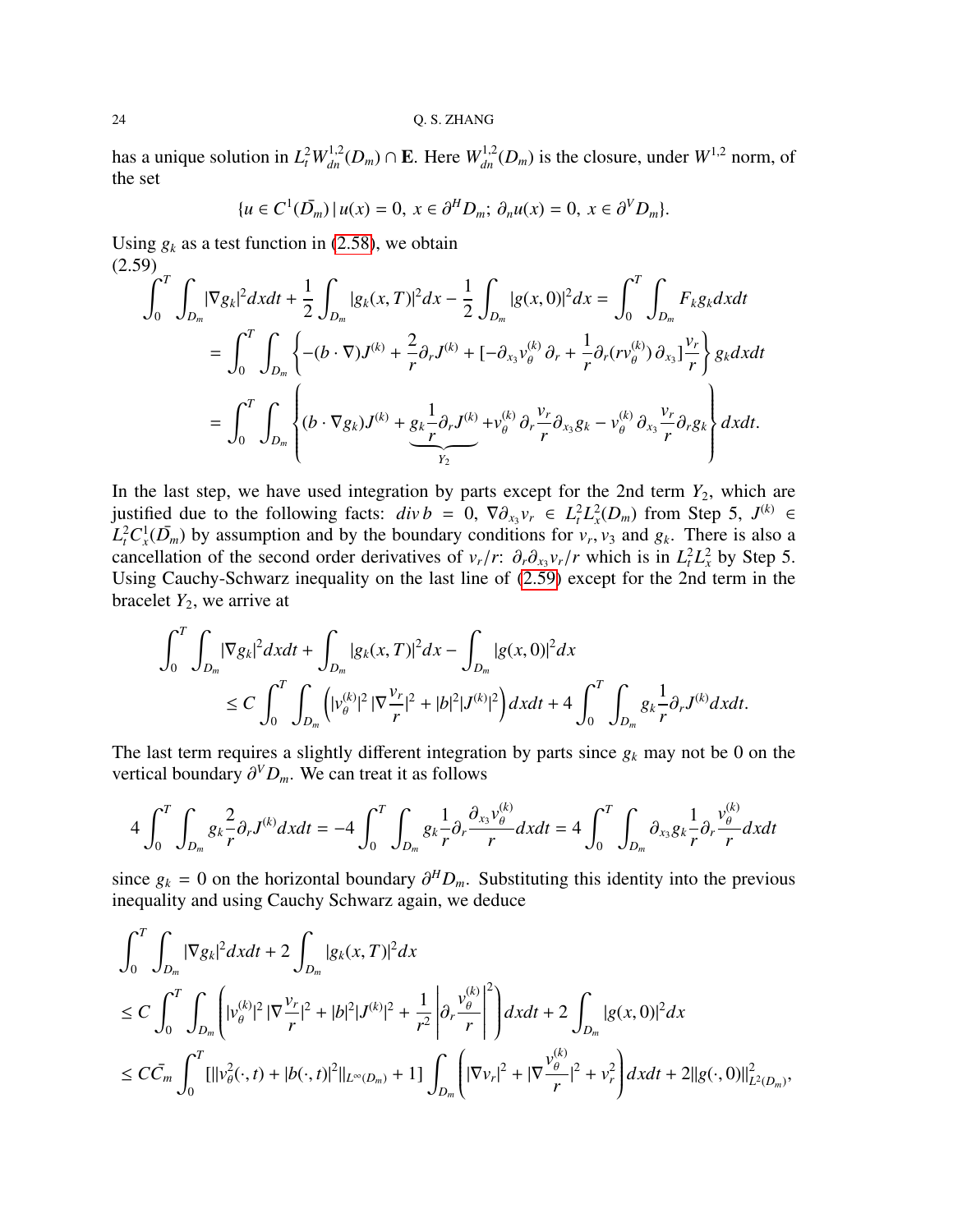where we have used [\(2.57\)](#page-22-1). From here, using [\(2.8\)](#page-9-0), [\(2.19\)](#page-12-4) and the convergence of  $v_{\theta}^{(k)}$  to  $v_{\theta}$ in  $L_t^2 W^{1,2}(D_m)$ , we deduce

<span id="page-24-0"></span>
$$
(2.60) \qquad \int_0^T \int_{D_m} |\nabla g_k|^2 dx dt + 2 \int_{D_m} |g_k(x, T)|^2 dx
$$
  

$$
\leq C \bar{C}_m \int_0^T e^{\alpha_0 t} \int_{D_m} \left( |\nabla v_r|^2 + |\nabla \frac{v_\theta}{r}|^2 + v_r^2 \right) dx dt + 2||g(\cdot, 0)||^2_{L^2(D_m)}
$$

This says that the energy norm of  $g_k$  on  $D_m \times [0, T]$  can be bounded from above by an uniform constant. Hence we can extract a subsequence converging to a function *g* in weak  $L_t^2 W^{1,2}(D_m)$  sense. This function *g* is a solution to [\(2.55\)](#page-22-2) in  $L_t^2 W^{1,2}(D_m)$ . By standard interior and boundary regularity theory of the heat equation, we also know that *g* solves [\(2.55\)](#page-22-2) except possibly at the corners of  $D_m$ . Moreover the term  $b\nabla J$  is understood in the weak sense: for test functions  $\phi \in L^2_t W^{1,2}(D_m)$ , the following holds

$$
\int_0^T \int_{D_m} (b\nabla J)\phi dx dt = -\int_0^T \int_{D_m} (b\nabla \phi)J dx dt.
$$

<span id="page-24-1"></span>*Step 6.3.* From [\(2.60\)](#page-24-0), the solution *g* also satisfies the energy estimate

$$
(2.61) \qquad \qquad \int_0^T \int_{D_m} |\nabla g|^2 dx dt + 2 \int_{D_m} |g(x,T)|^2 dx \n\leq C \bar{C}_m \int_0^T e^{\alpha_0 t} \int_{D_m} \left( |\nabla v_r|^2 + |\nabla \frac{v_\theta}{r}|^2 + v_r^2 \right) dx dt + 2||g(\cdot, 0)||^2_{L^2(D_m)}
$$

Now we prove *J* = *g*. Once this is done, since  $J = -\partial_{x_3} v_{\theta}/r$ , the energy bound [\(2.61\)](#page-24-1) will imply  $|\nabla \partial v_{\theta}| \in L^2 L^2$  completing the proof of Step 6. Since *I* satisfies (2.50) and *g* satisfies imply  $|\nabla \partial_{x_3} v_\theta|$  ∈  $L_t^2 L_x^2$ , completing the proof of Step 6. Since *J* satisfies [\(2.50\)](#page-20-1) and *g* satisfies (2.50) and *g* satisfies (2.50) and *g* satisfies [\(2.55\)](#page-22-2), the difference  $J - g$  satisfies the following equation pointwise

(2.62) 
$$
\begin{cases} \Delta(J-g) - \partial_t (J-g) = 0, & \text{on } D_m \times [0, \infty) \\ g = 0, & \text{on } \partial^H D_m \times [0, \infty); \qquad \partial_n g = 0, & \text{on } \partial^V D_m \times [0, \infty) \\ (J-g)(x, 0) = 0. \end{cases}
$$

From [\(2.61\)](#page-24-1), the energy bound for  $h = v_{\theta}/r$  [\(2.51\)](#page-21-0) and standard energy bound for  $v_r$ , we d that for all  $T > 0$  there is a constant  $C_1$  such that find that, for all  $T > 0$ , there is a constant  $C_1$  such that

<span id="page-24-2"></span>
$$
(2.63) \qquad \qquad \int_0^T \int_{D_m} e^{-2\alpha_0 t} (|\nabla g|^2 + g^2) dx dt \le C_1 \bar{C}_m ||v_0||^2_{W^{1,2}(D_m)}.
$$

This can be seen by taking *T* to be positive integers and by splitting the time integral into the sum of integrals on  $[j - 1, j]$  with  $j = 1, 2, ..., T$ . Inequality [\(2.63\)](#page-24-2) and the assertion at Step 6.1 infer that the  $W^{1,s}(D_m)$  valued Laplace transform for  $J - g$  is well defined if the phase variable  $\lambda$  satisfies  $Re \lambda \ge \beta$  for some suitable  $\beta > 0$ . Here  $s = 3^{-}/2$  as before. Therefore the Landace transform  $f(L = \alpha)(\lambda)$  is a  $W^{1,s}(D_{\lambda})$  solution to the problem: Laplace transform  $\mathcal{L}(J - g)(\cdot, \lambda)$  is a  $W^{1,s}(D_m)$  solution to the problem:

$$
\begin{cases} \Delta[\mathcal{L}(J-g)](x,\lambda) - \lambda \mathcal{L}(J-g)(x,\lambda) = 0, & \text{on } D_m \\ \mathcal{L}(J-g)(x,\lambda) = 0, & \text{on } \partial^H D_m; & \partial_n \mathcal{L}(J-g)(x,\lambda) = 0, & \text{on } \partial^V D_m. \end{cases}
$$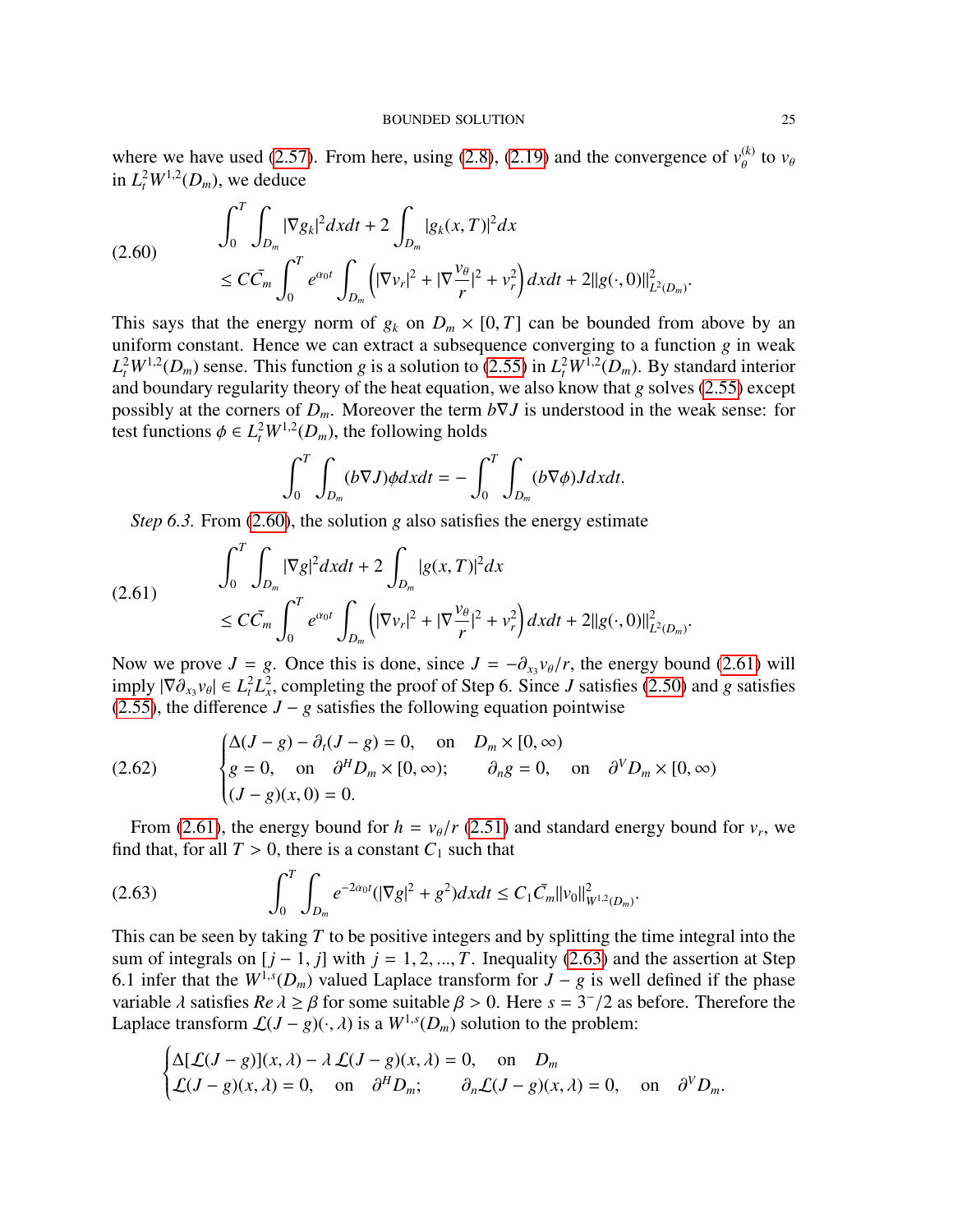According to Proposition [4.4](#page-53-0) below, if  $\lambda$  is real and sufficiently large, then  $\mathcal{L}(J-g)(\cdot, \lambda) = 0$ . But the Laplace transform is a  $W^{1,s}(D_m)$  valued analytic function in  $\lambda$  with  $Re \lambda \ge \beta$ . This fact is again due to the assertion in Step 6.1 and (2.63). Thus  $f(I - g)(\cdot, \lambda) = 0$  for all these fact is again due to the assertion in Step 6.1 and [\(2.63\)](#page-24-2). Thus  $\mathcal{L}(J - g)(\cdot, \lambda) = 0$  for all these  $\lambda$ , implying that  $J = g$ . As mentioned, this completes the proof of Step 6.

*Step 7.*  $|\nabla^2 v_r| + |\nabla^2 v_3| \in L_t^2 L_x^2$  *and* [\(2.4\)](#page-7-1) *and* [\(2.5\)](#page-7-2)*.* 

Since it is already proven that  $|\nabla \omega_{\theta}|$ ,  $|\nabla \partial_{x_3} v_r| \in L^2_t L^2_x$ , and  $\omega_{\theta} = \partial_{x_3} v_r - \partial_r v_3$ , it is clear that  $\partial_{x_3} v_{\theta} \in L^2 L^2$ . Using the divergence free condition  $\partial_x v_{\theta} + \frac{1}{2} v_{\theta} + \partial_x v_3 = 0$ , one  $|\nabla \partial_r v_3| \in L^2_t L^2_x$ . Using the divergence free condition  $\partial_r v_r + \frac{1}{r}$  $\frac{1}{r}v_r + \partial_{x_3}v_3 = 0$ , one sees

$$
\partial_r^2 v_r = -\partial_r (v_r/r) - \partial_r \partial_{x_3} v_3 \in L_t^2 L_x^2,
$$
  

$$
\partial_{x_3}^2 v_3 = -\partial_{x_3} (v_r/r) - \partial_{x_3} \partial_r v_r \in L_t^2 L_x^2.
$$

Hence  $|\nabla^2 v_r| + |\nabla^2 v_3| \in L_t^2 L_x^2$ .

Finally [\(2.12\)](#page-11-3) is just [\(2.4\)](#page-7-1). Also, since  $J = g$ , by taking  $k \to \infty$  in [\(2.59\)](#page-23-0), we find

<span id="page-25-1"></span>(2.64) 
$$
\int_0^T \int_{D_m} |\nabla J|^2 dx dt + \frac{1}{2} \int_{D_m} |J(x, T)|^2 dx - \frac{1}{2} \int_{D_m} |J(x, 0)|^2 dx
$$

$$
= \int_0^T \int_{D_m} \left\{ (b \cdot \nabla J) J + J \frac{2}{r} \partial_r J + v_\theta \partial_r \frac{v_r}{r} \partial_{x_3} J - v_\theta \partial_{x_3} \frac{v_r}{r} \partial_r J \right\} dx dt.
$$

But  $\int_0^T \int_{D_m} (b \cdot \nabla J) J dx dt = 0$  since  $div b = 0$  and  $v_r = 0$  on  $\partial^V D_m$  and  $v_3 = 0$  on  $\partial^H D_m$ . This integration by parts is justified because we already proved  $b \in L^{\infty} \cap L^2_t W^{2,2}(D_m)$  and  $J \in L^2_t W^{1,2}(D_m)$ . Therefore [\(2.5\)](#page-7-2) follows from [\(2.64\)](#page-25-1). This completes the proof of Step 7 and the proposition.

Now let us state and prove the lemma that was used in Step 4.1.

<span id="page-25-0"></span>**Lemma 2.3.** *Fixing t and s* =  $3^{-}/2$ *, let*  $\tilde{v}_r = \tilde{v}_r(\cdot, t)$  *be a*  $W^{2,s}(D_m)$  *solution to the problem* 

(2.65) 
$$
\begin{cases} \left(\Delta - \frac{1}{r^2}\right)\tilde{v_r} = \partial_{x_3}\tilde{\omega_{\theta}}, & \text{in} \quad D_m, \\ \partial_{x_3}\tilde{v_r} = 0, & \text{on} \quad \partial^HD_m; \quad \tilde{v_r} = 0, & \text{on} \quad \partial^VD_m, \end{cases}
$$

*where*  $\tilde{\omega}_{\theta} = \tilde{\omega}_{\theta}(\cdot, t) \in W_0^{1,2}(D_m)$  *and is smooth except at corners.*<br>Then the following holds

*Then the following holds*

<span id="page-25-2"></span>
$$
\int_{D_m \cap \{r=const.\}} \tilde{\nu}_r(r, x_3, t) dx_3 = 0.
$$

*Proof.* For simplicity, we drop the ~ in the proof. For fixed  $r > 0$ , denote by  $L_r = \{(r, x_3) | (r, x_3) \in$  $D_m$  a vertical cross section of  $D_m$ , which is regarded as a polygon in the  $rx_3$  plane. By standard interior and boundary regularity result,  $v_r$  is smooth on  $L_r$  if no corners of  $D_m$  are contained in *L<sub>r</sub>*. Since  $\omega_{\theta} = 0$ ,  $\partial_{x_3} v_r = 0$  on  $\partial^H D_m$ , we know that

$$
\int_{L_r} \partial_{x_3} \omega_\theta \, dx_3 = 0, \quad \int_{L_r} \partial_{x_3}^2 v_r \, dx_3 = 0.
$$

Using these and integrating along  $L_r$ , the equation (c.f.  $(2.65)$ ):

$$
\partial_r^2 v_r + \frac{1}{r} \partial_r v_r + \partial_{x_3}^2 v_r - \frac{1}{r^2} v_r = \left(\Delta - \frac{1}{r^2}\right) v_r = \partial_{x_3} \omega_\theta,
$$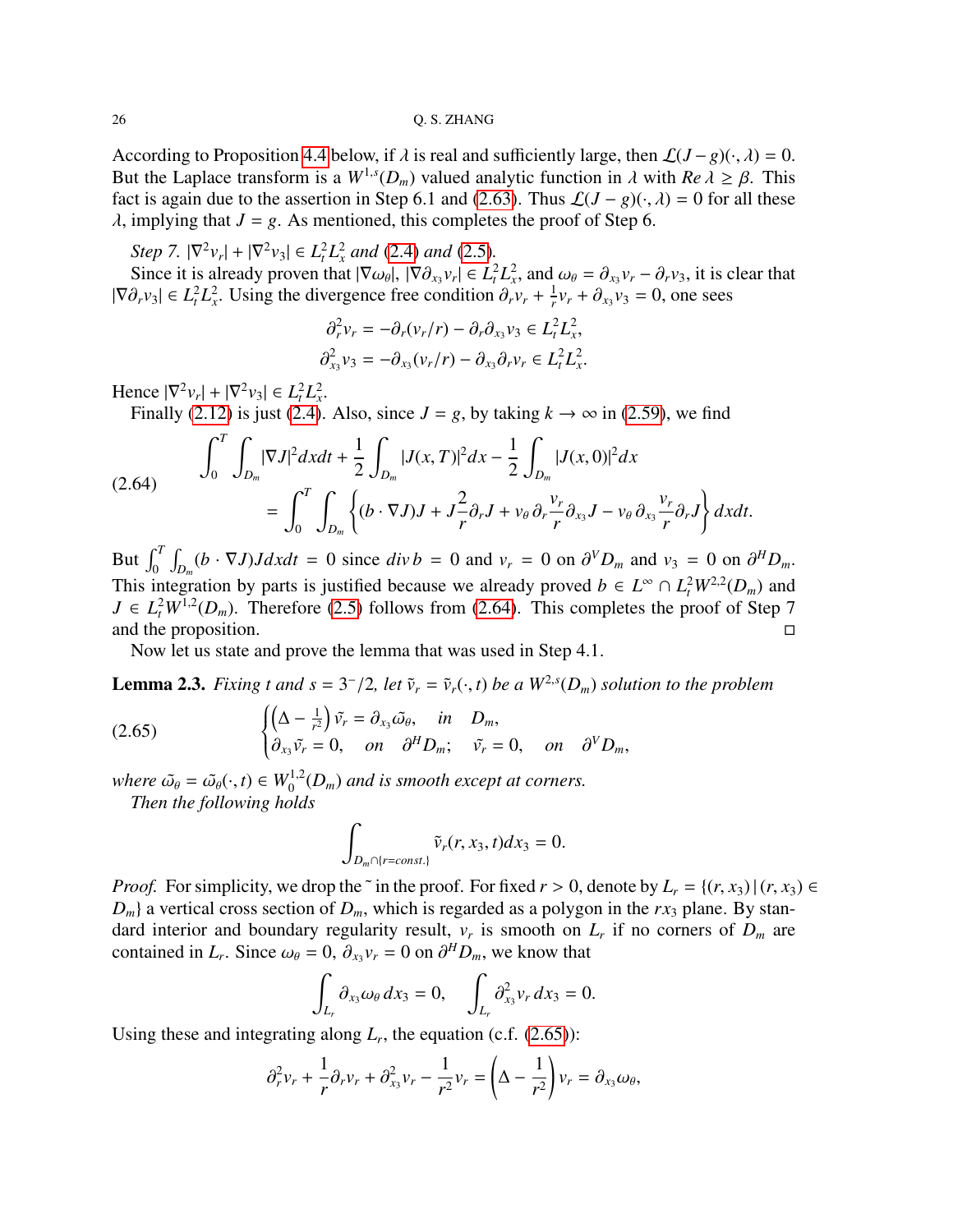we find

<span id="page-26-2"></span>
$$
(2.66) \t\t\t\t\t\partial_r^2 \int_{L_r} v_r dx_3 + \frac{1}{r} \partial_r \int_{L_r} v_r dx_3 - \frac{1}{r^2} \int_{L_r} v_r dx_3 = 0.
$$

Let us write  $g_t(r) \equiv \int_{L_r} v_r(r, x_3, t) dx_3$ . Since  $v_r(\cdot, t) \in W^{2,s}(D_m)$  with  $s = 3^{-}/2$ , by the trace theorem,  $g_t(r)$  and  $g'_t(r)$  are continuous function of *r*, and  $g_t(r)$  is smooth unless  $L_r$  contains the corners of  $D_m$ . For these *t*, we can solve the following ode from [\(2.66\)](#page-26-2)

$$
g_t''(r) + \frac{1}{r}g_t'(r) - \frac{1}{r^2}g_t(r) = 0,
$$

piecewise. Let  $L_{r_1}, L_{r_2}, ..., L_{r_{m+1}}$  be those vertical segments containing corners of  $D_m$ . Then

$$
g_t(r) = c_i(t)r + \bar{c}_i(t)r^{-1}, \quad r_i < r \le r_{i+1}, i = 1, 2, ..., m,
$$

where  $c_i(t)$ ,  $\bar{c}_i(t)$  are independent of *r*. By continuity of  $g_i(r)$  and  $g'_i(r)$ , for each  $i = 1, 2, ..., m-1$  the following hold: 1, the following hold:

$$
c_i(t)r_i + \bar{c}_i(t)r_i^{-1} = c_{i+1}(t)r_i + \bar{c}_{i+1}(t)r_i^{-1},
$$
  

$$
c_i(t) - \bar{c}_i(t)r_i^{-2} = c_{i+1}(t) - \bar{c}_{i+1}(t)r_i^{-2}.
$$

Therefore  $c_i(t) = c_{i+1}(t)$  and  $\overline{c}_i(t) = \overline{c}_{i+1}(t)$  so that

$$
g_t(r) = c_1(t)r + \bar{c}_1(t)r^{-1}.
$$

According to the Navier boundary condition,  $g_t(r_1) = g_t(r_{m+1}) = 0$  since  $L_{r_1}$  is the left most vertical boundary of  $D_m$  and  $L_{r_{m+1}}$  is the right most. Hence  $c_1(t) = \bar{c}_1(t) = 0$  and  $g_t(r) \equiv 0$ , proving the lemma.  $\Box$ 

#### 3. Proof of the main result

<span id="page-26-1"></span><span id="page-26-0"></span>3.1. **A priori bounds for**  $||r v_{\theta}||_{L^{\infty}}$ ,  $||\omega_{\theta}/r||_{L^{\infty}_{t}L^{2}_{x}}$ ,  $||\omega_{r}/r||_{L^{\infty}_{t}L^{2}_{x}}$ ,  $||v_{r}/r||_{L^{\infty}_{t}L^{6}_{x}}$ . In this section, we prove a number a priori bounds for finite energy solutions to the followin prove a number a priori bounds for finite energy solutions to the following initial boundary value problem of ASNS [\(1.3\)](#page-1-0) on  $D_m \times (0, T]$ ,  $T > 0$ . These a priori bounds include the usual energy bound for *v*, and  $L_t^2 L_x^2$  bounds for  $|\nabla \omega_\theta|$  and  $|\nabla \omega_r|$ . The main point is to show that these bounds are independent of *m* which will allow us to prove the main result in the next these bounds are independent of *m*, which will allow us to prove the main result in the next subsection after letting  $m \to \infty$ .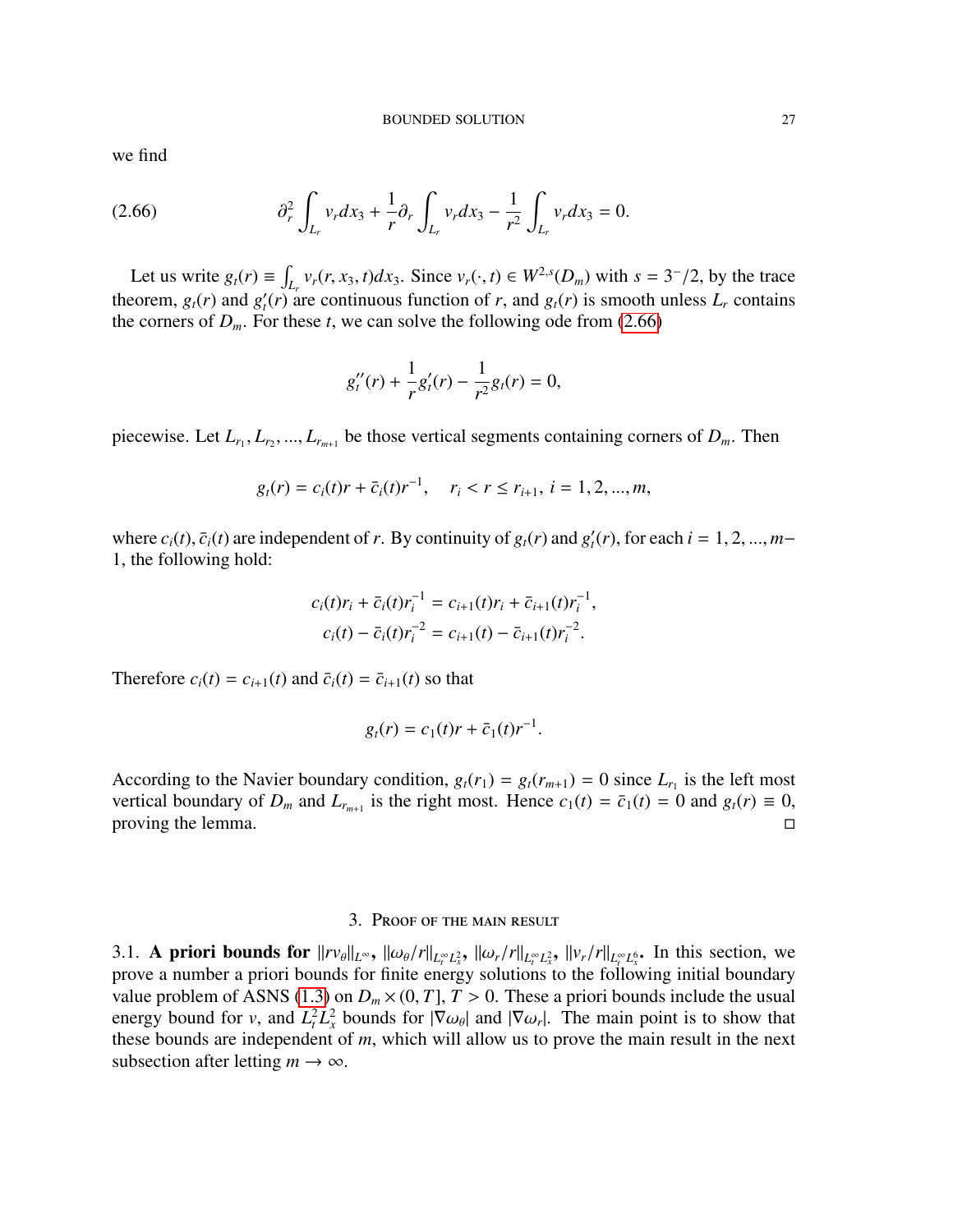<span id="page-27-2"></span>Lemma 3.1. *Let v be a solution to Problem [2.1.](#page-6-1) Then the following bounds are true.* (3.1)

(a). 
$$
\int_{D_m} |v(x,T)|^2 dx \le \int_{D_m} |v(x,0)|^2 dx;
$$
  
\n(b). 
$$
2 \int_0^T \int_{D_m} |\partial_{x_3} v_{\theta}|^2 dx dt + 2 \int_0^T \int_{D_m} |\partial_r v_{\theta} - \frac{1}{r} v_{\theta}|^2 dx dt + 2 \int_0^T \int_{D_m} |\partial_{x_3} v_r + \partial_r v_3|^2 dx dt
$$
  
\n
$$
+ 4 \int_0^T \int_{D_m} (|\partial_r v_r|^2 + \frac{v_r^2}{r^2}) dx dt + 4 \int_0^T \int_{D_m} |\partial_{x_3} v_3|^2 dx dt \le \int_{D_m} |v(x,0)|^2 dx;
$$
  
\n*if, in addition, v comes from Proposition 2.2, then*  
\n(c)  $2 \int_0^T \int_{D_m} |\nabla_{x_3}|^2 + \frac{v_r^2}{r^2} + |\nabla_{x_3}|^2 + |\nabla_{x_3}|^2 + |\nabla_{x_4}|^2 + |\nabla_{x_5}|^2 + |\nabla_{x_6}|^2 + |\nabla_{x_7}|^2 + |\nabla_{x_7}|^2 + |\nabla_{x_7}|^2 + |\nabla_{x_7}|^2 + |\nabla_{x_7}|^2 + |\nabla_{x_7}|^2 + |\nabla_{x_7}|^2 + |\nabla_{x_7}|^2 + |\nabla_{x_7}|^2 + |\nabla_{x_7}|^2 + |\nabla_{x_7}|^2 + |\nabla_{x_7}|^2 + |\nabla_{x_7}|^2 + |\nabla_{x_7}|^2 + |\nabla_{x_7}|^2 + |\nabla_{x_7}|^2 + |\nabla_{x_7}|^2 + |\nabla_{x_7}|^2 + |\nabla_{x_7}|^2 + |\nabla_{x_7}|^2 + |\nabla_{x_7}|^2 + |\nabla_{x_7}|^2 + |\nabla_{x_7}|^2 + |\nabla_{x_7}|^2 + |\nabla_{x_7}|^2 + |\nabla_{x_7}|^2 + |\nabla_{x_7}|^2 + |\nabla_{x_7}|^2 + |\nabla_{x_7}|^2 + |\nabla_{x_7}|^2 + |\nabla_{x_7}|^2 + |\nabla_{x_7}|$ 

<span id="page-27-1"></span>
$$
(c). \quad 2\int_0^T \int_{D_m} \left( |\nabla v_r|^2 + \frac{v_r^2}{r^2} + |\nabla v_3|^2 + |r \partial_r \frac{v_\theta}{r}|^2 + |\partial_{x_3} v_\theta|^2 \right) dx dt \le \int_{D_m} |v(x,0)|^2 dx.
$$

*Proof.* Bounds (a) and (b) are immediate consequences of [\(2.2\)](#page-6-2) and the formula for the strain tensor [\(1.11\)](#page-4-0). So we just need to prove (c). Starting with part (b), we will just need to work out the third term  $L_3$  on the left hand side of (b), which will be denoted by  $L_3$ .

Let us compute, using integration by parts,

$$
\int_{0}^{T} \int_{D_{m}} \partial_{x_{3}} v_{r} \partial_{r} v_{3} dxdt = -\int_{0}^{T} \int_{D_{m}} v_{r} \partial_{r} \partial_{x_{3}} v_{3} dxdt
$$
\n
$$
= \int_{0}^{T} \int_{D_{m}} v_{r} \partial_{r} (\partial_{r} v_{r} + \frac{1}{r} v_{r}) dxdt = \int_{0}^{T} \int \int \chi_{D_{m}} v_{r} \partial_{r} (\partial_{r} v_{r} + \frac{1}{r} v_{r}) r dr dx_{3} dt
$$
\n
$$
= -\int_{0}^{T} \int \int \chi_{D_{m}} \partial_{r} v_{r} (\partial_{r} v_{r} + \frac{1}{r} v_{r}) r dr dx_{3} dt - \int_{0}^{T} \int \int \int \chi_{D_{m}} v_{r} (\partial_{r} v_{r} + \frac{1}{r} v_{r}) dr dx_{3} dt
$$
\n
$$
= -\int_{0}^{T} \int \int \chi_{D_{m}} |\partial_{r} v_{r}|^{2} r dr dx_{3} dt - 2 \int_{0}^{T} \int \int \chi_{D_{m}} v_{r} \partial_{r} v_{r} dr dx_{3} dt
$$
\n
$$
- \int_{0}^{T} \int \int \chi_{D_{m}} \frac{1}{r} |v_{r}|^{2} dr dx_{3} dt.
$$

We comment that integration by parts is legal due to the property that  $|\nabla^2 v_r|, |\nabla^2 v_3| \in L^2_t L^2_x$ <br>from Section 2 and the boundary condition  $v_r = 0$  on  $\partial^V D$  and  $v_3 = 0$  on  $\partial^H D$  in the trace from Section 2 and the boundary condition  $v_r = 0$  on  $\partial^V D_m$  and  $v_3 = 0$  on  $\partial^H D_m$  in the trace<br>sense for a e t Doing integration by parts and using  $v_r = 0$  on  $\partial^V D$  again, we see that the sense for a.e. *t*. Doing integration by parts and using  $v_r = 0$  on  $\partial^V D_m$  again, we see that the 2nd from last term in the previous identity is 0. Hence 2nd from last term in the previous identity is 0. Hence

<span id="page-27-0"></span>(3.2) 
$$
\int_0^T \int_{D_m} \partial_{x_3} v_r \partial_r v_3 dx dt = - \int_0^T \int_{D_m} |\partial_r v_r|^2 dx dt - \int_0^T \int_{D_m} \frac{1}{r^2} |v_r|^2 dx dt.
$$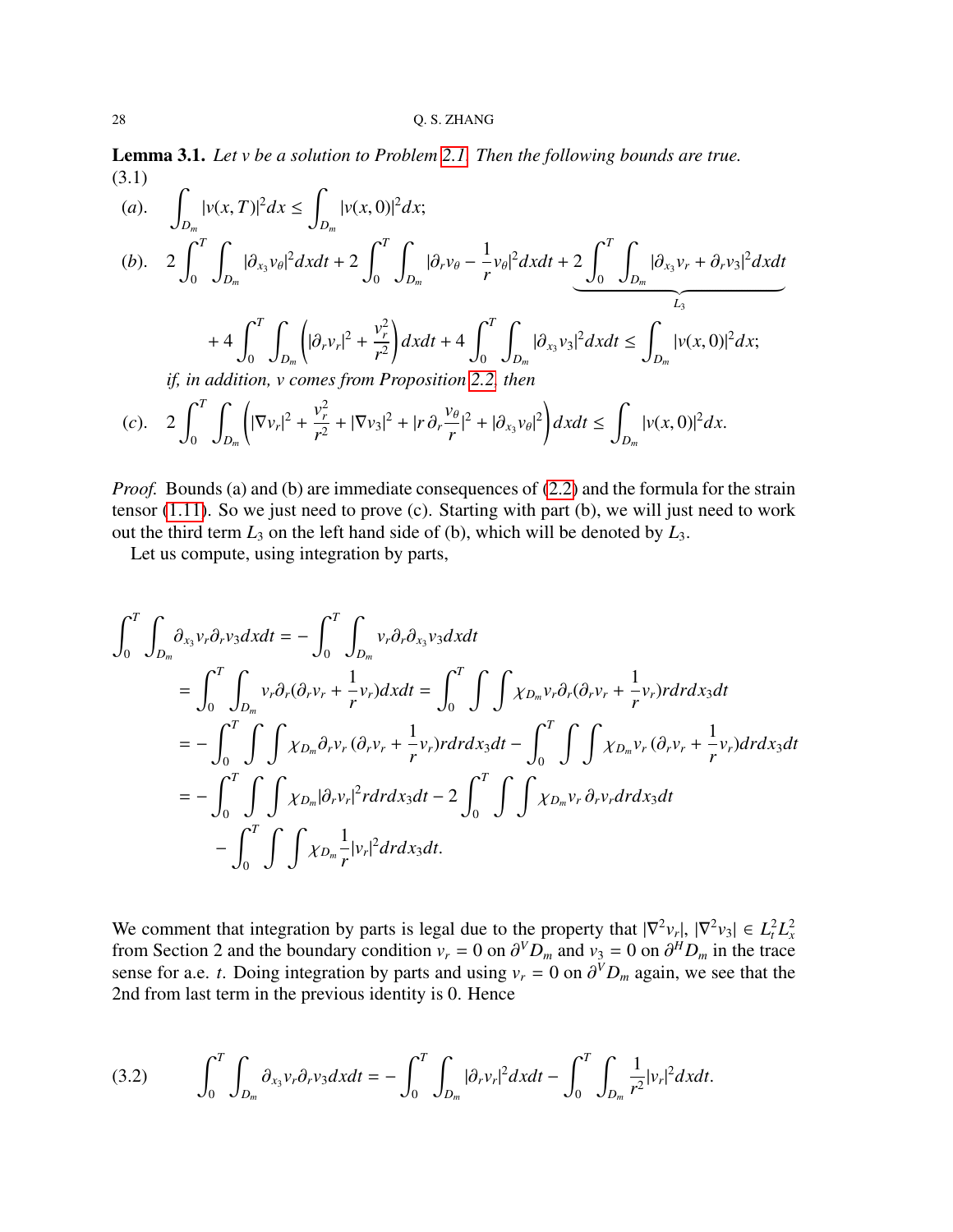Similarly, since  $\partial_{x_3} v_r = 0$  on  $\partial^V D_m$  and  $v_3 = 0$  on  $\partial_{D_m}^H$  in the trace sense, we deduce, after using the divergence free condition that using the divergence free condition, that

<span id="page-28-0"></span>(3.3) 
$$
\int_0^T \int_{D_m} \partial_{x_3} v_r \partial_r v_3 dx dt = - \int_0^T \int_{D_m} v_3 \partial_{x_3} \partial_r (r v_r) \frac{1}{r} dx dt
$$

$$
= \int_0^T \int_{D_m} v_3 \partial_{x_3} \partial_{x_3} v_3 dx dt = - \int_0^T \int_{D_m} |\partial_{x_3} v_3|^2 dx dt.
$$

Inequality (c) is derived after substituting  $(3.2)$  and  $(3.3)$  into  $L_3$  in (b) separately (after expanding the square) and adding the resulting two inequalities.

The next lemma states that the line integral of  $v_r$  in  $x_3$  variable is 0 for a.e. *t*.

<span id="page-28-4"></span>Lemma 3.2. *Let v be a solution to Problem [2.1](#page-6-1) coming from Proposition [2.2.](#page-7-3) Then for a.e. t, the following holds*

$$
\int_{D_m \cap \{r=const.\}} v_r(r, x_3, t) dx_3 = 0.
$$

*Proof.* This is done in Lemma [2.3](#page-25-0) in the previous section if  $v_r(\cdot, t) \in W^{2,s}(D_m)$ . Now that  $v_r(t) \in W^{2,2}(D_r)$  for a e t the conclusion follows  $v_r(\cdot, t) \in W^{2,2}(D_m)$  for a. e. *t*, the conclusion follows.

The following lemma states that solutions to Problem [2.1](#page-6-1) has the property that  $v_{\theta}$  is uni-<br>wells have defined pear the right have derived  $D$ , for all  $m > 2$ . Executivally, by the and of the formly bounded near the right boundary of  $D_m$  for all  $m \geq 2$ . Eventually, by the end of the section, we will have proven  $v_{\theta}$  is uniformly bounded in all  $D_m$ .

<span id="page-28-3"></span>**Lemma 3.3.** Let v be a solution to Problem [2.1](#page-6-1) with  $m \geq 2$ . There exists a positive constant  $\bar{C}_1$ *, depending only on*  $||v_{\theta}(\cdot, 0)||_{L^{\infty}(D_1)}$  *and*  $||v(\cdot, 0)||_{L^2(D_m)}$  *such that* 

<span id="page-28-2"></span>(3.4) 
$$
||v_{\theta}(\cdot,t)||_{L^{\infty}(D_1 \cap \{3/4 < r < 1\})} \leq \bar{C}_1, \forall t > 0.
$$

*Proof.* We will use Moser's iteration to prove the  $L^{\infty}$  bound for  $\Gamma = rv_{\theta}$  in  $D_1 \times [0, \infty)$ .<br>The Navier boundary condition for  $v_{\theta}$  on the right vertical boundary of *D* and the lack of The Navier boundary condition for  $v_{\theta}$  on the right vertical boundary of  $D_m$  and the lack of good bounds on  $b = v_r e_r + v_3 e_3$  will present a small obstacle. In order to proceed, we will use a trace inequality and adopt the method in [\[41\]](#page-56-7), which can prove local boundedness of solutions under weaker than usual condition on the drift term *b*. Alternatively one can also work with [\(2.7\)](#page-8-1), the equation for  $h = v_{\theta}/r$ , which satisfies the more friendly Neumann boundary condition. But one still needs to deal with the drift term and an additional potential term  $-v_r/r$ , using dimension reduction and energy bound [\(3.1\)](#page-27-1) (c).

Let us start with the equation for Γ:

(3.5) 
$$
\begin{cases} \Delta \Gamma - b \nabla \Gamma - \frac{2}{r} \partial_r \Gamma - \partial_t \Gamma = 0, & \text{in} \quad D_m \times (0, \infty) \\ \Gamma(x, 0) = r v_\theta(x, 0), x \in D_m. \end{cases}
$$

For any rational number  $p > 1$  in the form of  $2k/l$  where  $k, l$  are positive integers, we know that  $\Gamma^p$  is a sub-solution, namely

<span id="page-28-1"></span>(3.6) 
$$
\begin{cases} \Delta \Gamma^p - b \nabla \Gamma^p - \frac{2}{r} \partial_r \Gamma^p - \partial_t \Gamma^p \ge 0, & \text{in} \quad D_m \times (0, \infty) \\ \Gamma^p(x, 0) = (r v_\theta(x, 0))^p, x \in D_m. \end{cases}
$$

 $\Box$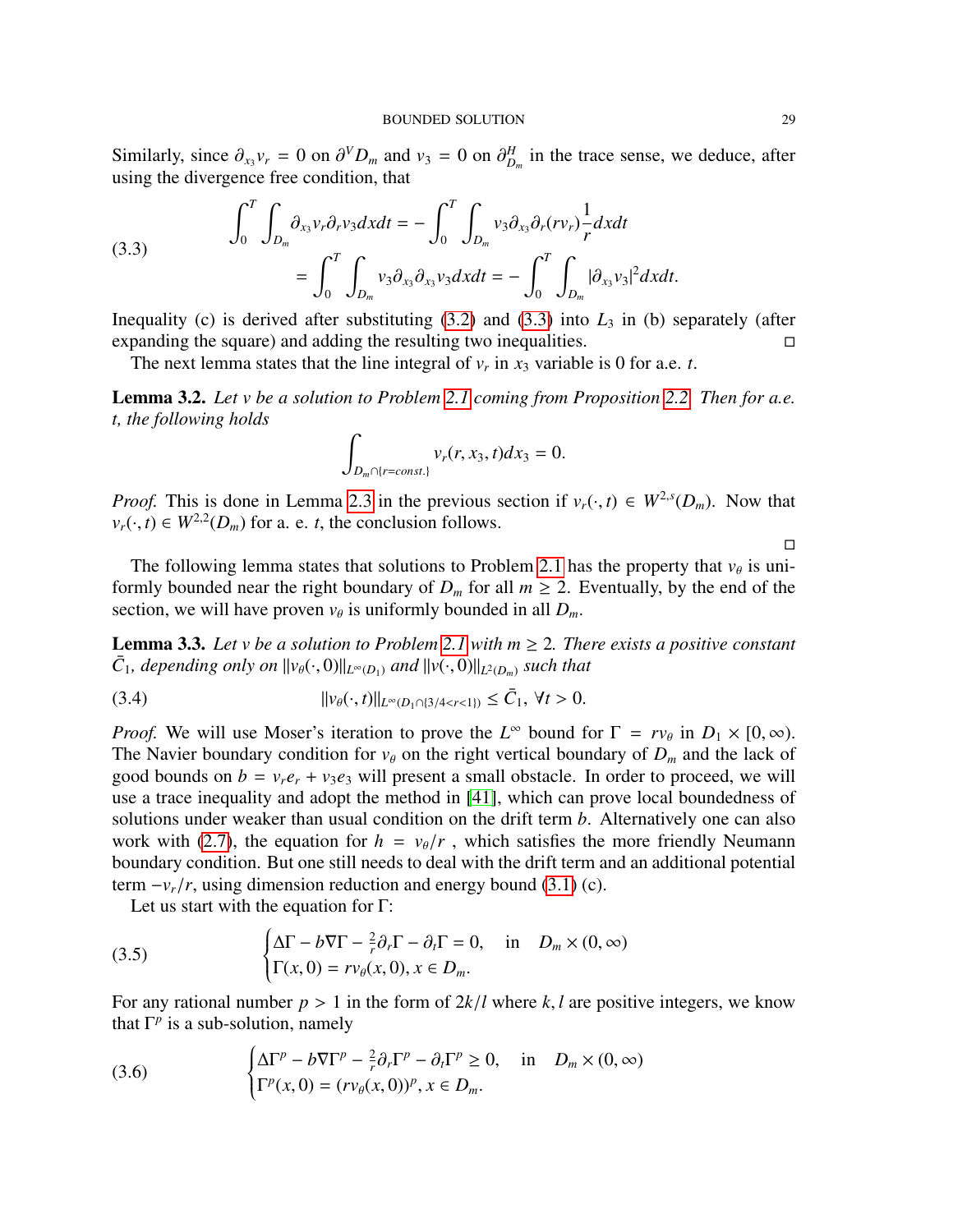Let  $\phi = \phi(r)$  be a cut off function defined on the interval [0, 1] on the *r* axis such that  $0 \le \phi \le 1$ ,  $\phi(r) = 1$ ,  $r \in [3/4, 1]$ ;  $\phi(r) = 0$ ,  $r \in [0, 1/2]$  and that  $\|\phi'/\phi^{0.99}\|_{L^{\infty}} < \infty$ . For  $T > 1$  let  $n = n(t)$  be a cut off function in time, supported in  $[T-1]$  Tl which will be specified *T* ≥ 1, let  $\eta = \eta(t)$  be a cut off function in time, supported in [*T* −1, *T*] which will be specified later. Since a nonuniform  $L^{\infty}$  bound for  $v_{\theta}$  in Section 2 (Step 2 in the proof of Proposition [2.2\)](#page-7-3) is already proved, we can use  $\Gamma^p(\phi \eta)^2$  as a test function on [\(3.6\)](#page-28-1) to deduce (3.7) (3.7)

<span id="page-29-3"></span>
$$
LS \equiv \int_{T-1}^{T} \int_{D_m} |\nabla (\Gamma^p \phi \eta)|^2 dxdt + \frac{1}{2} \int_{D_m} \Gamma^{2p}(\phi \eta)^2 (x, T) dx
$$
  

$$
\leq \underbrace{\int_0^T \int_{\partial D_m} \partial_n \Gamma^p \Gamma^p(\phi \eta)^2 dS dt}_{R_1} - \underbrace{\int_{T-1}^{T} \int_{D_m} b \nabla \Gamma^p \Gamma^p(\phi \eta)^2 dxdt}_{R_2} - \underbrace{\int_{T-1}^{T} \int_{D_m} \frac{2}{r} \partial_r \Gamma^p \Gamma^p(\phi \eta)^2 dxdt}_{R_3}
$$
  
+ 
$$
\int_{T-1}^{T} \int_{D_m} \Gamma^{2p} (|\nabla(\phi \eta)|^2 + \eta' \eta) dxdt + \frac{1}{2} \int_{D_m} \Gamma^{2p}(\phi \eta)^2 (x, T - 1) dx,
$$

where *n* is the exterior normal of  $\partial D_m$ . Next we will find bounds for  $R_1, R_2$  and  $R_3$ .

To bound  $R_1$ , we use the boundary conditions  $\partial_{x_3} \Gamma = r \partial_{x_3} v_{\theta} = 0$  on  $\partial^H D_m$ . Therefore

$$
R_1 = \int_{T-1}^T \int_{\partial^V D_m} \partial_n \Gamma^p \Gamma^p (\phi \eta)^2 dS dt
$$
  
= 
$$
- \sum_{j=1}^m \int_{T-1}^T \int_{L_j} \partial_r \Gamma^p \Gamma^p (\phi \eta)^2 r dx_3 dt + \int_{T-1}^T \int_{L_{m+1}} \partial_r \Gamma^p \Gamma^p (\phi \eta)^2 r dx_3 dt
$$
  
= 
$$
\int_{T-1}^T \int_{L_{m+1}} \partial_r \Gamma^p \Gamma^p (\phi \eta)^2 r dx_3 dt.
$$
 (because  $L_1, ..., L_m$  are cut off by  $\phi$ ).

Here  $\partial^V D_m = \cup_{j=1}^m$ <br>of *D* and *L*  $J_{j=1}^{m} L_j ∪ L_{m+1}$ , with *L*<sub>1</sub>, ..., *L<sub>m</sub>* being the vertical boundary segments to the left<br>being the only vertical boundary segment to the right of *D*. Notice that of  $D_m$  and  $L_{m+1}$  being the only vertical boundary segment to the right of  $D_m$ . Notice that  $\partial_n = -\partial_r$  on  $L_1, ..., L_m$  and  $\partial_n = \partial_r$  on  $L_{m+1}$ . On  $L_{m+1}$  and  $L_j$ ,  $j = 1, 2, ..., m$ , the Navier boundary condition reads boundary condition reads

<span id="page-29-4"></span>(3.8) 
$$
\partial_r \Gamma^p = \partial_r (r^p v_\theta^p) = p r^{p-1} v_\theta^p + r^p p v_\theta^{p-1} \partial_r v_\theta = 2p r^{p-1} v_\theta^p = \frac{2p}{r} \Gamma^p.
$$

Consequently

(3.9) 
$$
R_1 = 2p \int_{T-1}^{T} \int_{L_{m+1}} \Gamma^{2p} \eta^2 dx_3 dt.
$$

<span id="page-29-2"></span><span id="page-29-0"></span>Next, via integration by parts, we see that

(3.10) 
$$
R_3 = \int_{T-1}^T \int_{L_{m+1}} \Gamma^{2p} \eta^2 dx_3 dt - \int_{T-1}^T \int_{D_m} \Gamma^{2p} \partial_r (\phi \eta)^2 \frac{1}{r} dx dt.
$$

Using integration by parts again together with the boundary condition  $v_r = 0$  on  $\partial^V D_m$ ,  $-0$  on  $\partial^H D$  we noticed that  $v_3 = 0$  on  $\partial^H D_m$ , we noticed that

<span id="page-29-1"></span>(3.11) 
$$
R_2 = -\int_{T-1}^T \int_{D_m} v_r \Gamma^{2p} \phi \partial_r \phi \, \eta^2 \, dx dt.
$$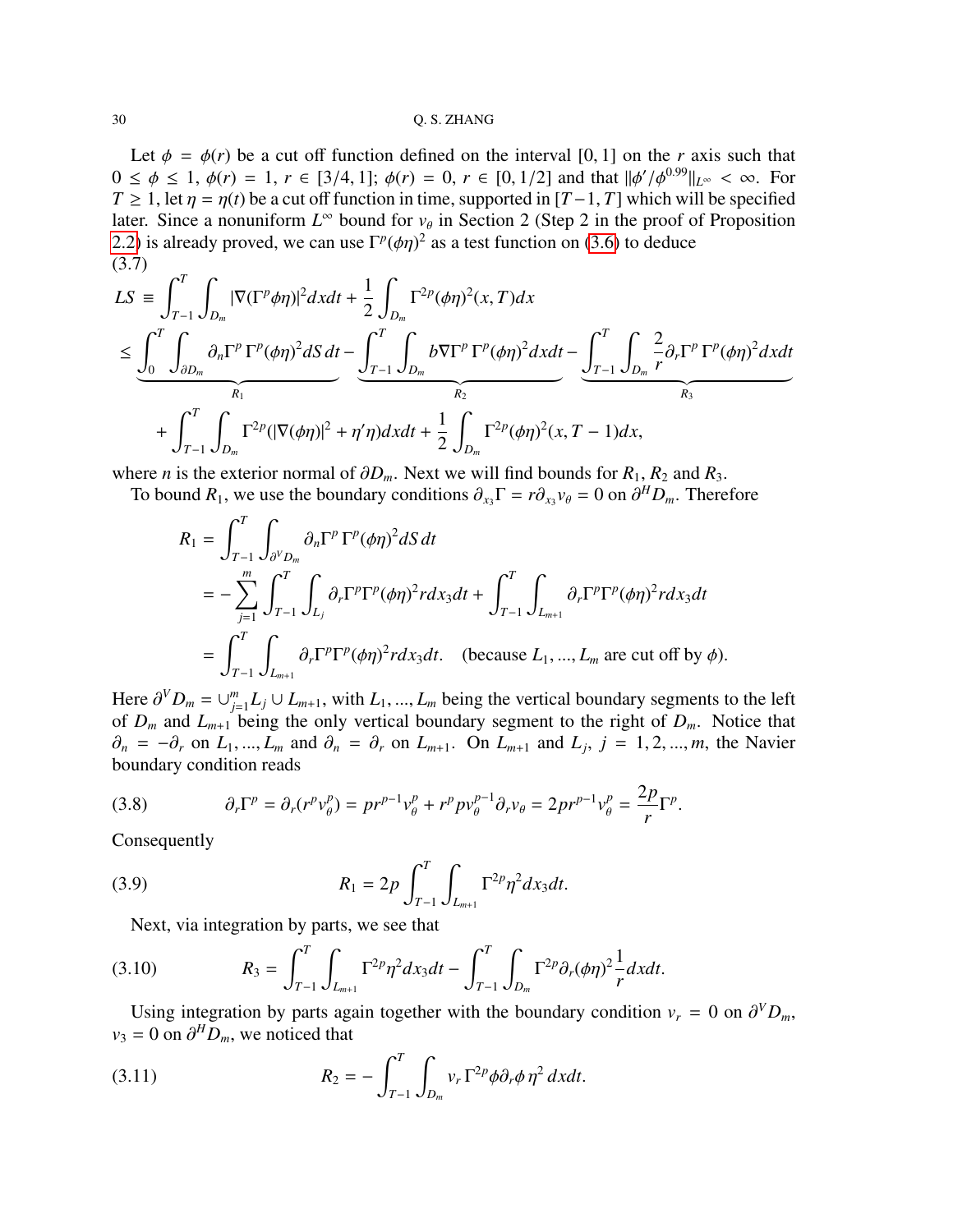The combination of [\(3.9\)](#page-29-0), [\(3.11\)](#page-29-1), [\(3.10\)](#page-29-2) and [\(3.7\)](#page-29-3) yields (3.12)

<span id="page-30-2"></span>
$$
LS \leq (2p - 1) \int_{T-1}^{T} \int_{L_{m+1}} \Gamma^{2p} \eta^2 dx_3 dt + \underbrace{\int_{T-1}^{T} \int_{D_m} v_r \Gamma^{2p} \phi \partial_r \phi \eta^2 dx dt}_{I_2} + \int_{T-1}^{T} \int_{D_m} \Gamma^{2p} \Big[ |\nabla(\phi \eta)|^2 + \eta' \eta + \partial_r(\phi \eta)^2 \frac{1}{r} \Big] dx dt + \frac{1}{2} \int_{D_m} \Gamma^{2p}(\phi \eta)^2 (x, T - 1) dx
$$

We need to absorb  $I_1$  and  $I_2$  by  $LS$ .

Since  $\phi = 1$  on  $L_{m+1}$  and  $\phi = 0$  when  $r = 1/2$ , we can compute

$$
\int_{L_{m+1}} \Gamma^{2p} dx_3 = \int_{L_{m+1}} \Gamma^{2p} \phi^2 dx_3 - \int_{D_m \cap \{r=1/2\}} \Gamma^{2p} \phi^2 dx_3
$$
  
= 
$$
\int_0^1 \int_{1/2}^1 \partial_r \left( \Gamma^{2p} \phi^2 \right) dr dx_3 = 2 \int_0^1 \int_{1/2}^1 (\Gamma^p \phi) \partial_r (\Gamma^p \phi) dr dx_3.
$$

Therefore

<span id="page-30-1"></span>
$$
I_1 \le 4(2p - 1) \int_{T-1}^T \int_0^1 \int_{1/2}^1 (\Gamma^p \phi \eta) \sqrt{r} \sqrt{r} |\partial_r (\Gamma^p \phi \eta)| dr dx_3 dt
$$
  
(3.13)  

$$
\le 0.5 \int_{T-1}^T \int_{D_m} |\nabla (\Gamma^p \phi \eta)|^2 dx dt + 8(2p - 1)^2 \int_{T-1}^T \int_{D_m} (\Gamma^p \phi \eta)^2 dx dt
$$

Next we use the argument on p254-p255 in [\[41\]](#page-56-7) with  $m = 4/3$ ,  $b = v_r e_r + v_3 e_3$  and  $\omega = \Gamma^p$ and Corollary 2 there to deduce (3.14)

<span id="page-30-0"></span>
$$
\begin{split} I_{2} &\leq 0.25 \int_{T-1}^{T} \int_{D_{m}} |\nabla (\Gamma^{p}\phi\eta)|^{2} dx dt + C \|v_{r}\|_{L_{t}^{\infty}L_{x}^{2}(D_{1})}^{4} \| \partial_{r}\phi/\phi^{0.99} \|_{\infty}^{4} \int_{T-1}^{T} \int_{D_{1}} |\Gamma^{p}\phi|^{2} dx dt \\ &\leq 0.25 \int_{T-1}^{T} \int_{D_{m}} |\nabla (\Gamma^{p}\phi\eta)|^{2} dx dt + C \|v(\cdot,0)\|_{L^{2}(D_{m})}^{4} \| \partial_{r}\phi/\phi^{0.99} \|_{\infty}^{4} \int_{T-1}^{T} \int_{D_{1}} |\Gamma^{p}\phi|^{2} dx dt. \end{split}
$$

In the last step, part (a) of the energy inequality  $(3.1)$  has been used. Also note that  $v_3$  drops out since  $\phi$  depends only on *r*. Now we can plug [\(3.13\)](#page-30-1) and [\(3.14\)](#page-30-0) into [\(3.12\)](#page-30-2) to reach, since  $\phi$  is supported in  $D_1$ ,

<span id="page-30-3"></span>
$$
(3.15)
$$
\n
$$
\int_{T-1}^{T} \int_{D_1} |\nabla (\Gamma^p \phi \eta)|^2 dxdt + 2 \int_{D_1} \Gamma^{2p} (\phi \eta)^2 (x, T) dx
$$
\n
$$
\leq 32(2p - 1)^2 \int_{T-1}^{T} \int_{D_1} (\Gamma^p \phi \eta)^2 dxdt + 4C ||v(\cdot, 0)||_{L^2(D_m)}^4 ||\partial_r \phi / \phi^{0.99}||_{\infty}^4 \int_{T-1}^{T} \int_{D_1} |\Gamma^p \phi|^2 dxdt
$$
\n
$$
+ 4 \int_{T-1}^{T} \int_{D_1} \Gamma^{2p} \left[ |\nabla (\phi \eta)|^2 + \eta' \eta + \partial_r (\phi \eta)^2 \frac{1}{r} \right] dxdt + 2 \int_{D_1} \Gamma^{2p} (\phi \eta)^2 (x, T - 1) dx
$$

Take  $T = 1$  and  $\eta = 1$  first. Then the last term in [\(3.15\)](#page-30-3) is bounded by  $2 ||v_{\theta}(\cdot, 0)||_{L^{\infty}}^{2p}$ <br>and and Moser's iteration from (3.15) it is clear that (3.4) holds for  $t \in [0, 1]$ . Note the <sup>2*p*</sup><sub>*L*∞(*D*<sub>1</sub>)</sub>. By standard Moser's iteration from [\(3.15\)](#page-30-3), it is clear that [\(3.4\)](#page-28-2) holds for  $t \in [0, 1]$ . Note that only the standard  $L^2$  Sobolev inequality is needed because the spatial domain is  $D_1$ . For  $T > 1$ ,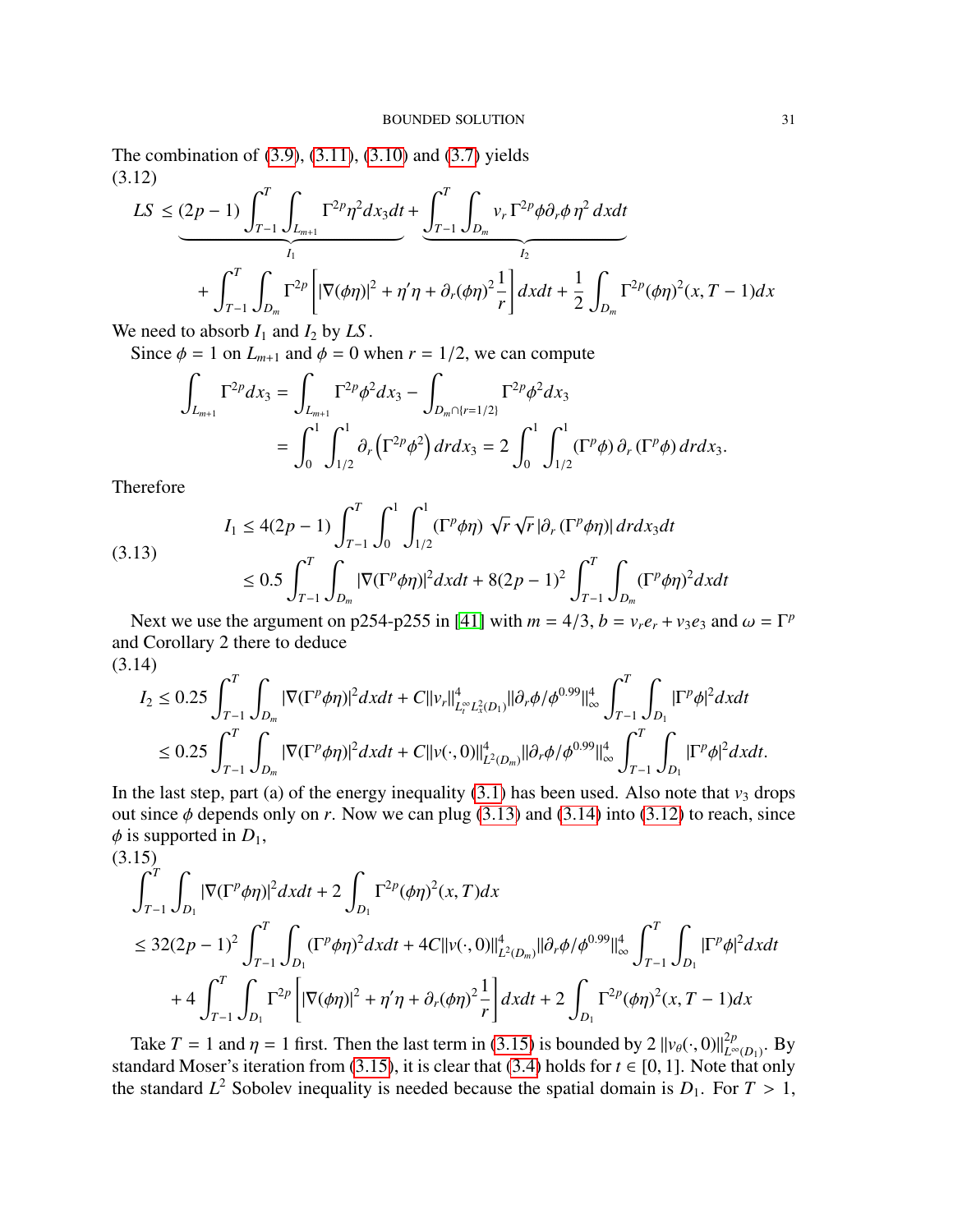we take suitable sequences of  $\phi$  and  $\eta$  such that  $\eta(T - 1) = 0$ . Then the last term in [\(3.15\)](#page-30-3) drops out. Moser's iteration again tells us, for a positive number  $q > 1$ ,

$$
\|\Gamma(\cdot,T)\|_{L^{\infty}(D_1)\cap\{3/4
$$

Since  $\Gamma = r v_{\theta}$ , this and the energy inequality imply [\(3.4\)](#page-28-2) for all  $T > 1$ , completing the proof of the lemma of the lemma.  $\Box$ 

<span id="page-31-5"></span>**Lemma 3.4.** *Let v be a solution to Problem* [2.1](#page-6-1) *and*  $\Gamma = r v_{\theta}$ . *Then there is a positive constant*  $\bar{C}$ , *depending only on*  $||y|| = \text{grad} ||y|| = \text{grad} ||x|$  $\bar{C}_1$ *, depending only on*  $||v_{\theta}(\cdot, 0)||_{L^{\infty}(D_1)}$  *and*  $||v(\cdot, 0)||_{L^2(D_m)}$  *such that* 

$$
\|\Gamma(\cdot,t)\|_{L^{\infty}(D_m)} \leq \|\Gamma(\cdot,0)\|_{L^{\infty}(D_m)} + \bar{C}_1, \quad \forall t > 0.
$$

*Proof.* Recall from [\(3.6\)](#page-28-1) that for any positive even integer  $p$ ,  $\Gamma^p$  is a subsolution, namely

(3.16) 
$$
\begin{cases} \Delta \Gamma^p - b \nabla \Gamma^p - \frac{2}{r} \partial_r \Gamma^p - \partial_t \Gamma^p \ge 0, & \text{in} \quad D_m \times (0, \infty) \\ \Gamma^p(x, 0) = (r v_\theta(x, 0))^p, x \in D_m. \end{cases}
$$

This implies

<span id="page-31-4"></span>(3.17) 
$$
\partial_t \int_{D_m} \Gamma^p(x, t) dx \le \int_{D_m} \Delta \Gamma^p(x, t) dx - \int_{D_m} b \nabla \Gamma^p(x, t) dx - \int_{D_m} \frac{2}{r} \partial_r \Gamma^p(x, t) dx
$$

$$
\equiv T_1 + T_2 + T_3.
$$

Since we already proved a nonuniform  $L^{\infty}$  bound for  $v_{\theta}$  in Section 2 (Step 2 in the proof of Proposition 2.2), the shows integrals are well defined. We will find withorn bounds for T Proposition [2.2\)](#page-7-3), the above integrals are well defined. We will find uniform bounds for  $T_2$ ,  $T_1$  and  $T_3$  respectively.

<span id="page-31-1"></span>Using the boundary condition  $v_r = 0$  on  $\partial^V D_m$ ,  $v_3 = 0$  on  $\partial^H D_m$ , we see that

(3.18) 
$$
T_2 = \int_{D_m} \frac{div \, b \, \Gamma^p(x, t) dx = 0.
$$

To bound  $T_1$ , we use the boundary conditions  $\partial_{x_3} \Gamma = r \partial_{x_3} v_{\theta} = 0$  on  $\partial^H D_m$ . Therefore

<span id="page-31-0"></span>(3.19) 
$$
T_1 = \int_{\partial^V D_m} \partial_n \Gamma^p dS = - \sum_{j=1}^m \int_{L_j} \partial_r \Gamma^p r dx_3 + \int_{L_{m+1}} \partial_r \Gamma^p r dx_3.
$$

Here *n* is the outward normal of  $\partial D_m$  and  $\partial^V D_m = \bigcup_{j=1}^m$ <br>the vertical boundary segments to the left of *D* and *I*  $L_{j=1}^m L_j ∪ L_{m+1}$ , with  $L_1, ..., L_m$  being<br>  $\therefore$  being the only vertical boundary the vertical boundary segments to the left of  $D_m$  and  $L_{m+1}$  being the only vertical boundary segment to the right of *D<sub>m</sub>*. Notice that  $\partial_n = -\partial_r$  on  $L_1, ..., L_m$  and  $\partial_n = \partial_r$  on  $L_{m+1}$ , which accounts to the sign in [\(3.19\)](#page-31-0). By [\(3.8\)](#page-29-4), on  $L_j$ ,  $j = 1, 2, ..., m + 1$ , the Navier boundary<br>condition roads  $\partial \Gamma^p = \frac{2p \Gamma^p}{\pi}$ . Substituting this to (3.19) gives condition reads  $\partial_r \Gamma^p = \frac{2p}{r}$  $\int_{r}^{2p} \Gamma^{p}$ . Substituting this to [\(3.19\)](#page-31-0) gives

<span id="page-31-2"></span>(3.20) 
$$
T_1 = -2p \sum_{j=1}^m \int_{L_j} \Gamma^p dx_3 + 2p \int_{L_{m+1}} \Gamma^p dx_3.
$$

Similarly,

<span id="page-31-3"></span>(3.21) 
$$
T_3 = -\int_{D_m} \frac{2}{r} \partial_r \Gamma^p(x, t) dx = 2 \sum_{j=1}^m \int_{L_j} \Gamma^p dx_3 - 2 \int_{L_{m+1}} \Gamma^p dx_3.
$$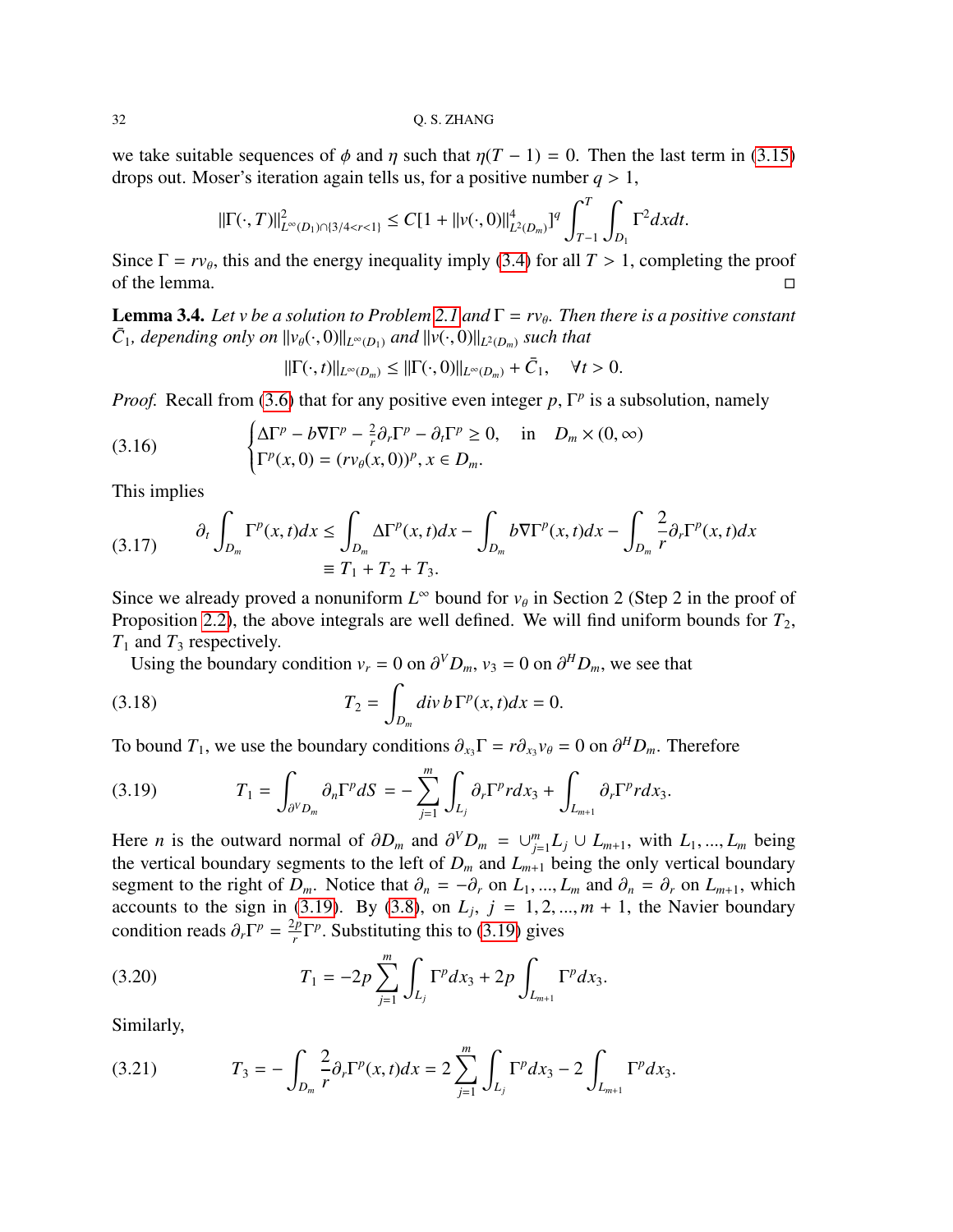Substituting [\(3.18\)](#page-31-1), [\(3.20\)](#page-31-2) and [\(3.21\)](#page-31-3) into [\(3.17\)](#page-31-4), we find, since *p* is an even integer, that

$$
\partial_t \int_{D_m} \Gamma^p(x, t) dx \le -2(p-1) \sum_{j=1}^m \int_{L_j} \Gamma^p dx_3 + 2(p-1) \int_{L_{m+1}} \Gamma^p dx_3
$$
  

$$
\le 2(p-1) \int_{L_{m+1}} \Gamma^p dx_3.
$$

Therefore

$$
\begin{aligned} ||\Gamma(\cdot,t)||_{L^p(D_m)} &\leq \left[2(p-1)\int_0^t \int_{L_{m+1}} \Gamma^p dx_3 ds + \int_{D_m} \Gamma^p(x,0) dx\right]^{1/p} \\ &\leq (2(p-1))^{1/p} \left[\int_0^t \int_{L_{m+1}} \Gamma^p dx_3 ds\right]^{1/p} + ||\Gamma(\cdot,0)||_{L^p(D_m)}. \end{aligned}
$$

This shows, after letting  $p \to \infty$ , that

 $||\Gamma(\cdot, t)||_{L^{\infty}(D_m)} \leq ||v_{\theta}||_{L^{\infty}_t L^{\infty}(D_1 \cap \{3/4 < r < 1\})} + ||\Gamma(\cdot, 0)||_{L^{\infty}(D_m)},$ 

which, together with Lemma [3.3,](#page-28-3) completes the proof of the lemma.

<span id="page-32-2"></span>Lemma 3.5. *Let v be a solution to Problem [2.1](#page-6-1) coming from Proposition [2.2.](#page-7-3) Then for a.e. t, the following hold*

<span id="page-32-1"></span>
$$
(3.22) \t\t ||\nabla \frac{v_r}{r}||_{L^2(D_m)} \leq ||\frac{\omega_\theta}{r}||_{L^2(D_m)}, \t\t ||\nabla \partial_{x_3}\frac{v_r}{r}||_{L^2(D_m)} \leq ||\partial_{x_3}\frac{\omega_\theta}{r}||_{L^2(D_m)}.
$$

*Proof.* Again we choose those *t* so that  $v_r(\cdot, t) \in W^{2,2}(D_m)$ . According to Proposition [2.2](#page-7-3) those *t* form a set of full measure on the time axis. For simplicity we write  $Q = \omega_0/r$  and those *t* form a set of full measure on the time axis. For simplicity, we write  $\Omega = \omega_{\theta}/r$  and suppress the *t* variable. It is known that the following relation is true:

(3.23) 
$$
(\Delta + \frac{2}{r}\partial_r)\frac{v_r}{r} = \partial_{x_3}\Omega.
$$

For example it can be derived from [\(2.16\)](#page-12-0) easily.

Using  $\frac{\bar{v}_r}{r}$  as a test function on [\(3.23\)](#page-32-0) and using the boundary condition  $v_r = 0$  on  $\partial^V D_m$ ,<br>*v*<sub>*r*</sub> = 0 on  $\partial^H D$  and  $Q = 0$  on  $\partial D$  we deduce  $\partial_{x_3} v_r = 0$  on  $\partial^H D_m$  and  $\Omega = 0$  on  $\partial D_m$ , we deduce

<span id="page-32-0"></span>
$$
\int_{D_m} \left| \nabla \frac{v_r}{r} \right|^2 dx = \int_{D_m} \Omega \, \partial_{x_3} \frac{v_r}{r} dx
$$

which yields the first inequality in  $(3.22)$  immediately.

To prove the 2nd inequality, we use  $\partial_{x_3}^2$ <br>tation  $f - \frac{v_r}{2}$  for simplicity, we see that *vr*  $\frac{v_r}{r}$  as a test function on equation [\(3.23\)](#page-32-0). Using the notation  $f = \frac{v_r}{r}$  $\frac{\partial r}{\partial r}$  for simplicity, we see that

$$
\int_{D_m} \partial_{x_3} \Omega \, \partial_{x_3}^2 f dx = \int_{D_m} \Delta f \, \partial_{x_3}^2 f dx + \int_{D_m} \frac{2}{r} \partial_r f \, \partial_{x_3}^2 f dx \equiv T_1 + T_2.
$$

Using integration by parts and the boundary condition  $\partial_{x_3} f = 0$  on  $\partial^V D_m$ , we find

$$
T_2=-\int_{D_m}\frac{2}{r}\partial_r\partial_{x_3}f\,\partial_{x_3}f dx=-\int_{D_m}\frac{1}{r}\partial_r(\partial_{x_3}f)^2\,dx=0.
$$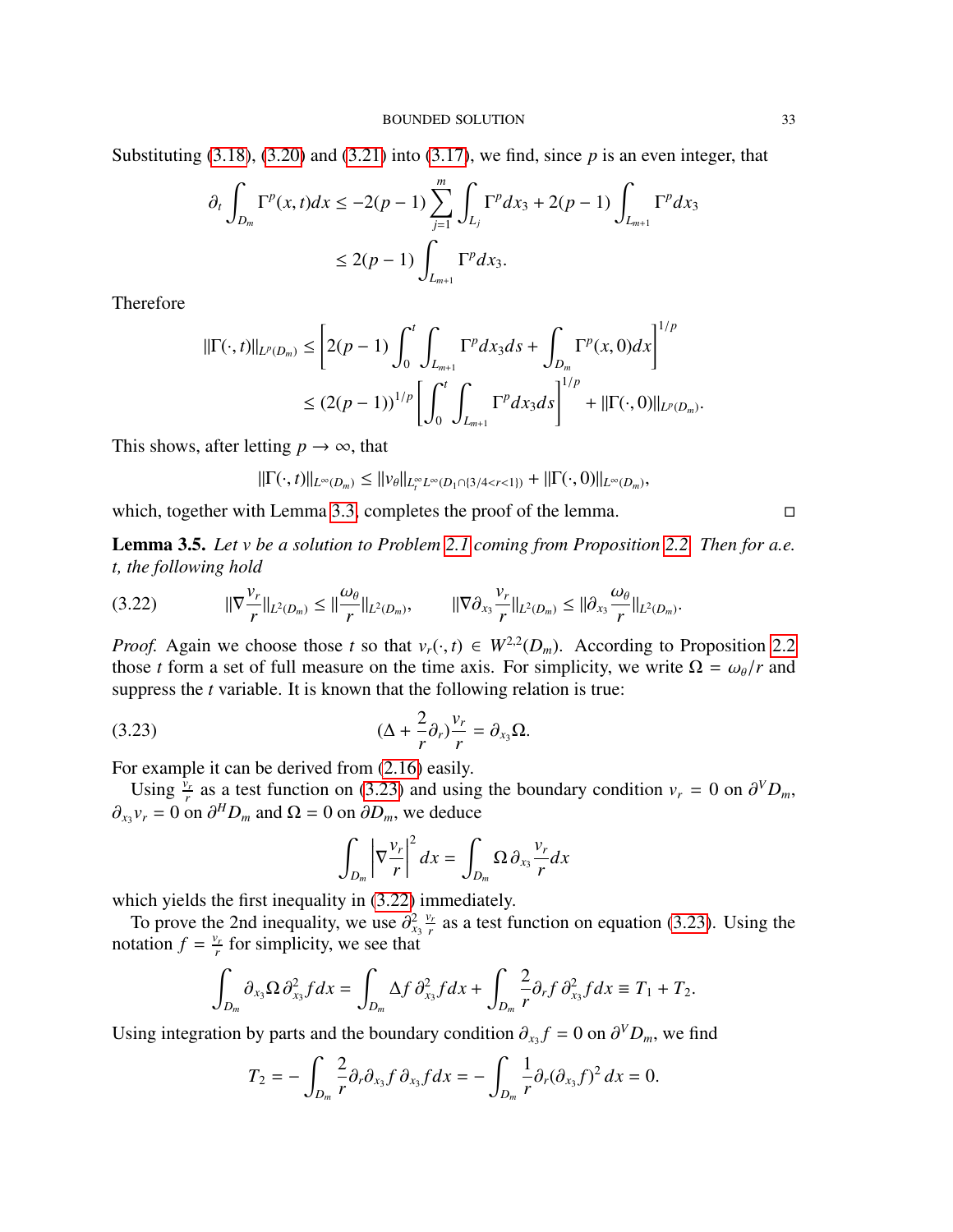Next we work on  $T_1$ . Note that  $\partial_{x_3} f \in W_0^{1,2}(D_m)$  due to the Navier boundary condition.<br>Hence there exists a sequence of  $C^2(\overline{D})$  functions say the such that he converges to  $\partial_{\overline{D}} f$  in Hence there exists a sequence of  $C_0^2$  $\frac{1}{2}(\overline{D}_m)$  functions,say  $\{h_j\}$ , such that  $h_j$  converges to  $\partial_{x_3} f$  in  $W_0^{1,2}(D_m)$  norm as  $j \to \infty$ . Thus, since  $\nabla f_j$  vanishes on  $\partial D_m$ ,

$$
T_1 = \lim_{j \to \infty} \int_{D_m} \Delta f \, \partial_{x_3} h_j dx = - \lim_{j \to \infty} \int_{D_m} \nabla f \, \partial_{x_3} \nabla h_j dx = \lim_{j \to \infty} \int_{D_m} \nabla \partial_{x_3} f \, \nabla h_j dx = \int_{D_m} |\nabla \partial_{x_3} f|^2 dx
$$
  
The last three identities tell us

The last three identities tell us

$$
\int_{D_m} |\nabla \partial_{x_3} f|^2 dx = \int_{D_m} \partial_{x_3} \Omega \, \partial_{x_3}^2 f dx
$$

which proves the 2nd inequality in [\(3.22\)](#page-32-1).

We need a lemma which states that a uniform Sobolev inequality holds for a subclass of  $W^{1,2}(D_m)$  functions on the domain  $D_m$ . Due to the thinness of  $D_m$  near the  $x_3$  axis, some extra condition is needed.

<span id="page-33-0"></span>**Lemma 3.6.** Let  $D_m$  be the domain in [\(1.9\)](#page-3-1) and  $f \in W^{1,2}(D_m)$ . Suppose either  $f = 0$ *on*  $\partial^H D_m$ , the horizontal boundary of  $D_M$ , or  $\int_{D_m \cap \{r = const\}} f(r, x_3) dx_3 = 0$ . Then there is a uniform constants, independent of m or f, such that  $uniform constant$   $s_0$ , independent of *m* or f, such that

$$
||f||_{L^{6}(D_m)} \leq \mathbf{S}_0 ||\nabla f||_{L^{2}(D_m)}.
$$

*Proof.* By definition  $D_m = \bigcup_{i=1}^m$  $_{i=1}^{m}$ *S*<sub>*i*</sub> and we can write

$$
S_i = \bigcup_{k=1}^{m_i} S_{ik}
$$

where  $m_i$  is some positive integer and  $S_{ik}$  are rectangles in the  $rx_3$  plane with the following properties: the above union is non-overlapping and the ratio of the height and width of  $S_{ik}$  is between 1 and 2. Note that *S ik* is not exactly an open rectangle, which may contain a vertical edge. Denote the height of  $S_{ik}$  by  $h_i$ . Since  $h_i$  is between 1 and 2 times the width of  $S_{ik}$ , the standard Sobolev inequality holds on  $S_{ik}$ . Namely, there exists a uniform positive constant  $C_0$  such that

$$
\left(\int_{S_{ik}} f^6 dx\right)^{1/3} \le C_0 \int_{S_{ik}} |\nabla f|^2 dx + \frac{C_0}{h_i^2} \int_{S_{ik}} f^2 dx.
$$

Due to the extra assumptions on  $f$ , we can apply the Poincaré inequality in the  $x_3$  direction, which says, for a positive constant  $C_1$ ,

$$
\int_{S_{ik}} f^2 dx \leq C_1 h_i^2 \int_{S_{ik}} |\partial_{x_3} f|^2 dx.
$$

A combination of the preceding two inequalities yields:

$$
\left(\int_{S_{ik}} f^6 dx\right)^{1/3} \le C_0 (1 + C_1) \int_{S_{ik}} |\nabla f|^2 dx.
$$

Taking  $s_0$  = √  $C_0(1 + C_1)$  and using the elementary inequality

$$
\left(\sum_{i=1}^{j} a_i\right)^{1/3} \le \sum_{i=1}^{j} a_i^{1/3}, \qquad a_i \ge 0, \quad j = 1, 2, 3, \dots,
$$

 $\Box$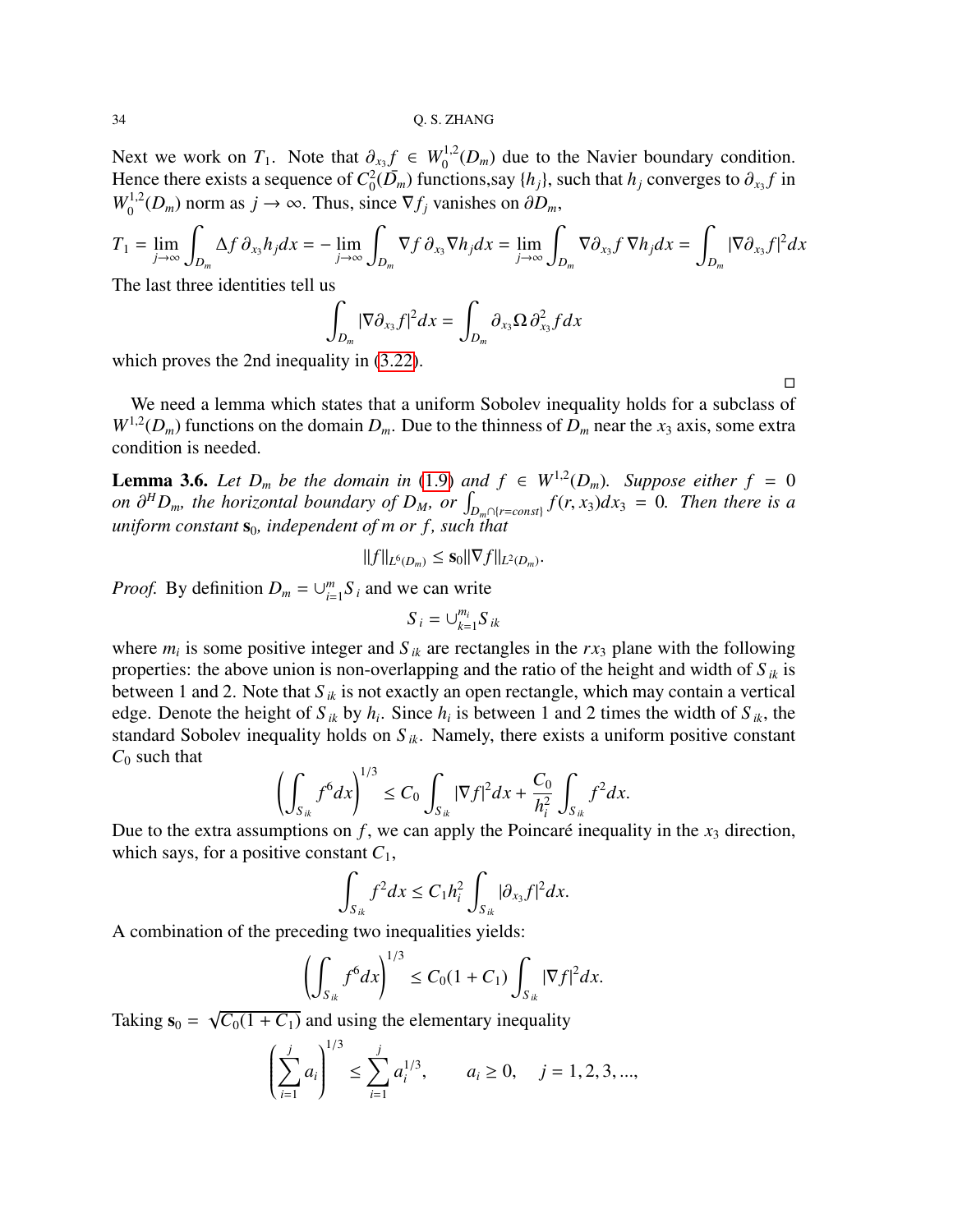we find

$$
\left(\int_{D_m} f^6 dx\right)^{1/3} = \left(\sum_{i=1}^m \sum_{k=1}^{m_i} \int_{S_{ik}} f^6 dx\right)^{1/3} \le \sum_{i=1}^m \sum_{k=1}^{m_i} \left(\int_{S_{ik}} f^6 dx\right)^{1/3}
$$
  

$$
\le \mathbf{s}_0^2 \sum_{i=1}^m \sum_{k=1}^{m_i} \int_{S_{ik}} |\nabla f|^2 dx = \mathbf{s}_0^2 \int_{D_m} |\nabla f|^2 dx,
$$

which proves the lemma.  $\Box$ 

Now we turn to the key estimate on the vorticity. Let  $\omega = \nabla \times v = \omega_r e_r + \omega_\theta e_\theta + \omega_3 e_3$  be the vorticity. Define

$$
(3.24) \t\t\t J = \frac{\omega_r}{r}, \quad \Omega = \frac{\omega_\theta}{r}.
$$

Then the triple *J*,  $\Omega$ ,  $\omega_3$  satisfy the system: for  $b = v_r e_r + v_3 e_3$ ,

(3.25) 
$$
\begin{cases} \Delta J - (b \cdot \nabla)J + \frac{2}{r}\partial_r J + (\omega_r \partial_r + \omega_3 \partial_{x_3})\frac{v_r}{r} - \partial_t J = 0, \\ \Delta \Omega - (b \cdot \nabla)\Omega + \frac{2}{r}\partial_r \Omega - \frac{2v_\theta}{r}J - \partial_t \Omega = 0, \\ \Delta \omega_3 - (b \cdot \nabla)\omega_3 + \omega_r \partial_r v_3 + \omega_3 \partial_{x_3} v_3 - \partial_t \omega_3 = 0. \end{cases}
$$

These follow from direct computation based on the vorticity equation

(3.26) 
$$
\begin{cases} (\Delta - \frac{1}{r^2})\omega_r - (b \cdot \nabla)\omega_r + \omega_r \partial_r v_r + \omega_3 \partial_{x_3} v_r - \partial_t \omega_r = 0, \\ (\Delta - \frac{1}{r^2})\omega_\theta - (b \cdot \nabla)\omega_\theta + 2\frac{v_\theta}{r} \partial_{x_3} v_\theta + \omega_\theta \frac{v_r}{r} - \partial_t \omega_\theta = 0, \\ \Delta \omega_3 - (b \cdot \nabla)\omega_3 + \omega_3 \partial_{x_3} v_3 + \omega_r \partial_r v_3 - \partial_t \omega_3 = 0, \end{cases}
$$

and the relations

(3.27) 
$$
\omega_r = -\partial_{x_3} v_\theta, \quad \omega_\theta = \partial_{x_3} v_r - \partial_r v_3, \quad \omega_3 = \partial_r v_\theta + \frac{v_\theta}{r}.
$$

<span id="page-34-1"></span>Lemma 3.7. *Let v be a solution to Problem [2.1](#page-6-1) coming from Proposition [2.2.](#page-7-3) There exists a* constant  $\lambda_0 = \lambda_0(||rv_{\theta}(·, 0)||_{L^{\infty}(D_m)}, ||v_{\theta}(·, 0)||_{L^{\infty}(D_1)}, ||v(·, 0)||_{L^2(D_m)}, \beta)$ , depending only on the initial value in terms of the stated quantities and independent of m such that *initial value in terms of the stated quantities and independent of m such that*

$$
\|\Omega(\cdot,t)\|_{L^2(D_m)} + \|J(\cdot,t)\|_{L^2(D_m)} \leq e^{\lambda_0 t} \left[ \|\Omega(\cdot,0)\|_{L^2(D_m)} + \|J(\cdot,0)\|_{L^2(D_m)} \right].
$$

*Moreover*

$$
\|\frac{\nu_r(\cdot,t)}{r}\|_{L^6(D_m)}\leq s_0e^{\lambda_0t}\left[\|\Omega(\cdot,0)\|_{L^2(D_m)}+\|J(\cdot,0)\|_{L^2(D_m)}\right],
$$

*where*  $s_0$  *is the Sobolev constant in Lemma [3.6.](#page-33-0)* 

*Proof.* The proof is based on inequalities [\(2.4\)](#page-7-1) for  $\Omega$  and [\(2.5\)](#page-7-2) for *J* in Proposition [2.2.](#page-7-3) Using integration by parts on [\(2.4\)](#page-7-1) and the boundary condition that  $\Omega = 0$  on  $\partial D_m$ , we find

<span id="page-34-0"></span>(3.28) 
$$
\int_0^T \int_{D_m} |\nabla \Omega|^2 dx dt + \frac{1}{2} \int_{D_m} |\Omega(x, T)|^2 dx - \frac{1}{2} \int_{D_m} |\Omega(x, 0)|^2 dx
$$

$$
= - \int_0^T \int_{D_m} \frac{v_\theta^2}{r^2} \partial_{x_3} \Omega dx dt = -2 \int_0^T \int_{D_m} \frac{v_\theta}{r} \Omega J dx dt,
$$

where we have used  $J = -\partial_{x_3} v_{\theta}/r$ .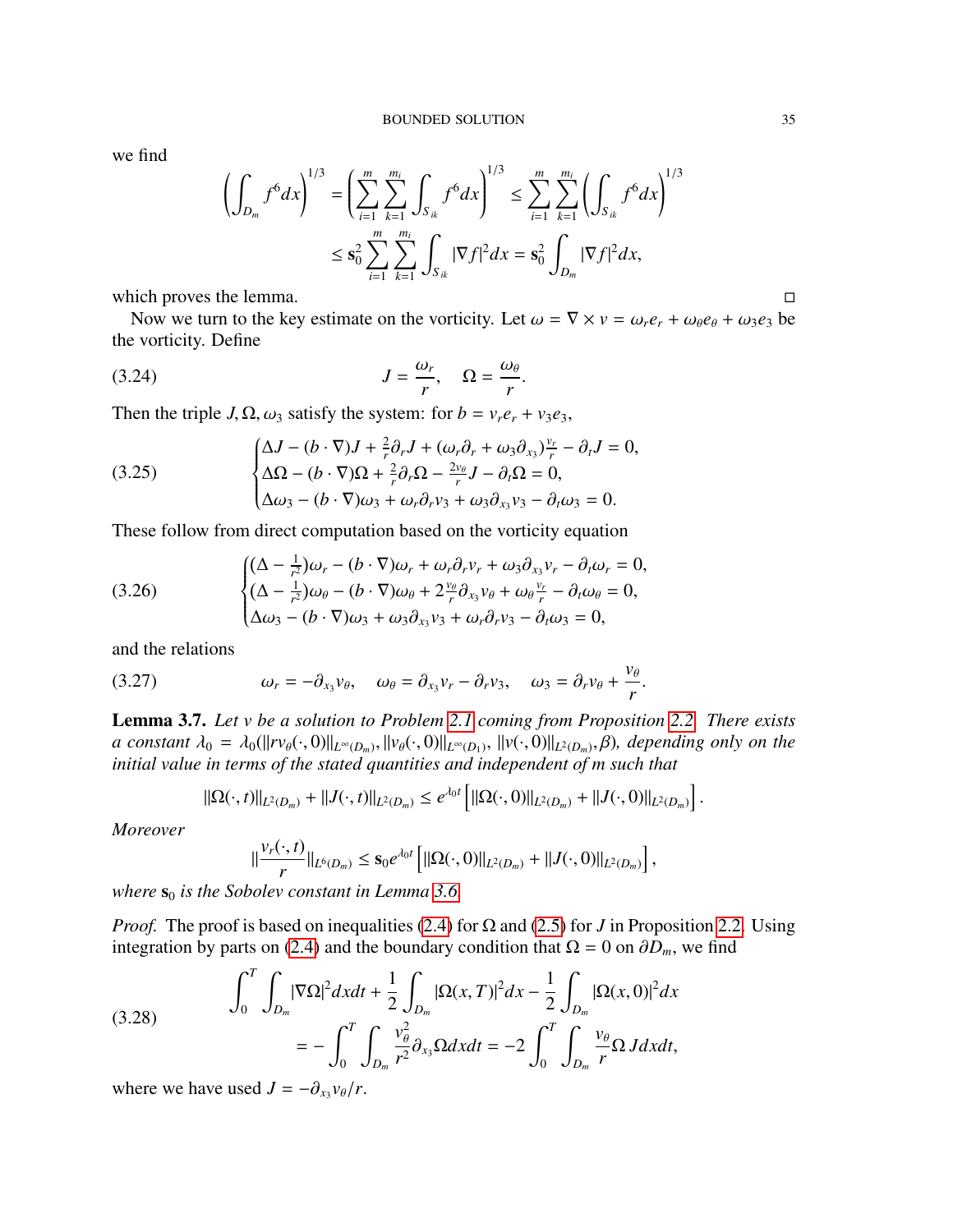To control the function *J*, we need to do integration by parts on the first integral on the right hand side of [\(2.5\)](#page-7-2).

$$
\int_0^T \int_{D_m} J_{r}^2 \partial_r J dx dt = \int_0^T \int \int \chi_{D_m} \partial_r J^2 dr dx_3 dt
$$
  
= 
$$
- \sum_{j=1}^m \int_0^T \int_{L_j} J^2 dx_3 dt + \int_0^T \int_{L_{m+1}} J^2 dx_3 dt.
$$

Here as before the vertical part of the boundary  $\partial^V D_m = \bigcup_{j=1}^m$ <br>the vertical boundary segments to the left of *D*, and *L*  $\sum_{j=1}^{m} L_j \cup L_{m+1}$ , with *L*<sub>1</sub>, ..., *L<sub>m</sub>* being<br>being the only vertical boundary the vertical boundary segments to the left of  $D_m$  and  $L_{m+1}$  being the only vertical boundary segment to the right of  $D_m$ . Since  $r = 1$  on  $L_{m+1}$ , the above identity implies

$$
\int_{0}^{T} \int_{D_{m}} J \frac{2}{r} \partial_{r} J dx dt \le 4 \int_{0}^{T} \int_{L_{m+1}} J^{2} \left(r - \frac{1}{2}\right)^{2} dx_{3} dt = 4 \int_{0}^{T} \int_{0}^{1} \int_{1/2}^{1} \partial_{r} \left[ J^{2} \left(r - \frac{1}{2}\right)^{2} \right] dr dx_{3} dt
$$
  
=  $4 \int_{0}^{T} \int_{0}^{1} \int_{1/2}^{1} \left[ 2J \partial_{r} J \left(r - \frac{1}{2}\right)^{2} + 2J^{2} \left(r - \frac{1}{2}\right) \right] dr dx_{3} dt$   
 $\le \frac{1}{2} \int_{0}^{T} \int_{D_{m}} |\nabla J|^{2} dx dt + 10 \int_{0}^{T} \int_{D_{m}} J^{2} dx dt.$ 

Substituting this to the right hand side of [\(2.5\)](#page-7-2), we find

$$
\int_0^T \int_{D_m} |\nabla J|^2 dxdt + \int_{D_m} |J(x,T)|^2 dx - \int_{D_m} |J(x,0)|^2 dx
$$
  
\n
$$
\leq 2 \int_0^T \int_{D_m} \left\{ v_\theta \partial_r \frac{v_r}{r} \partial_{x_3} J - v_\theta \partial_{x_3} \frac{v_r}{r} \partial_r J \right\} dxdt + 1000 \int_0^T \int_{D_m} J^2 dxdt.
$$

This infers, after applying Cauchy-Schwarz, that

<span id="page-35-0"></span>
$$
(3.29) \qquad \int_0^T \int_{D_m} |\nabla J|^2 dxdt + 2 \int_{D_m} |J(x,T)|^2 dx - 2 \int_{D_m} |J(x,0)|^2 dx
$$
  

$$
\leq 4 \int_0^T \int_{D_m} v_\theta^2 \left( \left| \partial_r \frac{v_r}{r} \right|^2 + \left| \partial_{x_3} \frac{v_r}{r} \right|^2 \right) dxdt + 2000 \int_0^T \int_{D_m} J^2 dxdt.
$$

A combination of [\(3.28\)](#page-34-0) and [\(3.29\)](#page-35-0) yields (3.30)

<span id="page-35-1"></span>
$$
\int_{D_m} \left( J^2 + \Omega^2 \right) dx \bigg|_0^T + \frac{1}{2} \int_0^T \int_{D_m} \left( |\nabla J|^2 + |\nabla \Omega|^2 \right) dx dt
$$
\n
$$
\leq - \int_0^T \int_{D_m} \frac{4v_\theta}{r} \Omega J dx dt + 2 \int_0^T \int_{D_m} v_\theta^2 \left( \left| \partial_r \frac{v_r}{r} \right|^2 + \left| \partial_{x_3} \frac{v_r}{r} \right|^2 \right) dx dt + 1000 \int_0^T \int_{D_m} J^2 dx dt.
$$

We will show that the first two terms on the right hand side of  $(3.30)$  can be absorbed by the left hand side, modulo lower order terms. According to Lemma [3.4,](#page-31-5) there is a positive constant  $\bar{C}_1 = \bar{C}_1(||v_{\theta}(\cdot, 0)||_{L^{\infty}(D_1)}, ||v(\cdot, 0)||_{L^2(D_m)}),$ 

$$
\|\Gamma(\cdot,t)\|_{L^{\infty}(D_m)} \leq \|\Gamma(\cdot,0)\|_{L^{\infty}(D_m)} + \bar{C}_1, \quad \forall t > 0.
$$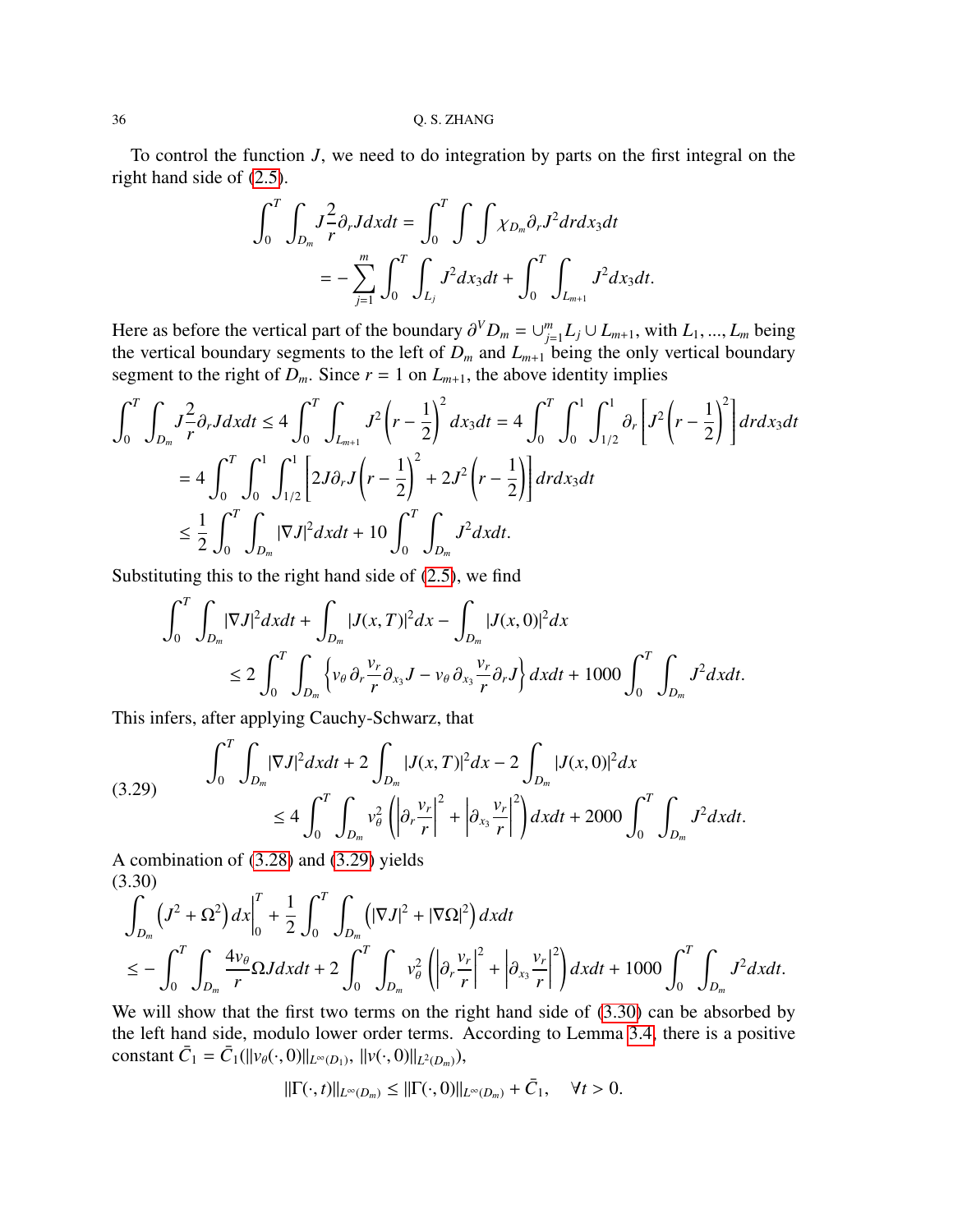Since  $\Gamma = r v_{\theta}$ , it follows that

<span id="page-36-0"></span>
$$
(3.31) \t|v_{\theta}(r,x_3,t)| \leq \frac{\|rv_{\theta}(\cdot,0)\|_{L^{\infty}(D_m)} + \bar{C}_1}{r} \equiv \frac{C_*(v_0)}{r}, \quad \forall t > 0, (r,x_3) \in D_m.
$$

The key point is that  $C_*(v_0) = ||rv_\theta(\cdot, 0)||_{L^\infty(D_m)} + \bar{C}_1(||v_\theta(\cdot, 0)||_{L^\infty(D_1)}, ||v(\cdot, 0)||_{L^2(D_m)})$  depends only on the initial velocity  $v_0$ . only on the initial velocity  $v_0$ .

Plugging [\(3.31\)](#page-36-0) into [\(3.30\)](#page-35-1), we deduce

<span id="page-36-3"></span>
$$
\int_{D_m} (J^2 + \Omega^2) dx \Big|_0^T + \frac{1}{2} \int_0^T \int_{D_m} (|\nabla J|^2 + |\nabla \Omega|^2) dx dt
$$
  
\n
$$
\leq 2C_*(v_0) \int_0^T \underbrace{\int_{D_m} \frac{1}{r^2} \Omega^2 dx dt}_{T_1} + 2C_*(v_0) \int_0^T \underbrace{\int_{D_m} \frac{1}{r^2} J^2 dx dt}_{T_2} + 2C_*^2(v_0) \int_0^T \underbrace{\int_{D_m} \frac{1}{r^2} (\Big| \partial_r \frac{v_r}{r} \Big|^2 + \Big| \partial_{x_3} \frac{v_r}{r} \Big|^2 \Big) dx dt}_{T_3} + 1000 \int_0^T \int_{D_m} J^2 dx dt.
$$

Let us estimate  $T_1$ ,  $T_2$  and  $T_3$  respectively.

Recall from [\(1.9\)](#page-3-1) that  $D_m = \bigcup_{j=1}^m$  $\int_{j=1}^{m} S_j$ , the union of rectangles

$$
S_j = \{(r, x_3) \mid 2^{-j} \le r < 2^{-(j-1)}, \ 0 < x_3 < 2^{-\beta(j-1)}\}
$$

in the  $rx_3$  plane. Denote by  $h_j$  the height of  $S_j$  (maximum value of  $x_3$ ) and  $r_j$  the width of *S*<sub>*j*</sub>. According to the boundary condition, the functions  $\Omega = \omega_{\theta}/r$ ,  $J = -\partial_{x_3}v_{\theta}/r$  and  $\partial_{x_3}v_{\theta}/r$  and  $\partial_{y_3}v_{\theta}/r$  and  $\partial_{y_3}v_{\theta}/r$  and  $\partial_{y_3}v_{\theta}/r$  and  $\partial_{y_3}v_{\theta}/r$  and  $\partial_{y_3}v_{\theta}/r$  and  $\int$ <sup>x<sub>3</sub></sup>  $v_r/r$  all vanishes on  $\partial^H D_m$  in point-wise or trace sense a.e. *t*. Recall from Lemma [3.2,](#page-28-4)  $\int_{D_m \cap \{r = const.\}} v_r(r, x_3, t) dx_3 = 0$ , which infers

<span id="page-36-1"></span>
$$
\int_{D_m \cap \{r=const.\}} \partial_r [v_r(r,x_3,t)/r] dx_3 = 0.
$$

Hence the one dimensional Poincaré inequality

$$
(3.33) \qquad \qquad \int_{S_j \cap \{r=const.\}} f^2(x_3) dx_3 \le h_j^2 \int_{S_j \cap \{r=const.\}} |\partial_{x_3} f|^2(x_3) dx_3
$$

holds for all four of these functions

<span id="page-36-2"></span>
$$
f = f(x_3) = \Omega(r, x_3, t)
$$
, or  $J(r, x_3, t)$ , or  $\partial_{x_3} v_r(r, x_3, t) / r$ , or  $\partial_r [v_r(r, x_3, t) / r]$ .

Let  $j_0$  be a positive integer to be determined later. We can estimate, using  $(3.33)$ ,

$$
(3.34) \tT_1 = \sum_{j=1}^m \int_{S_j} \frac{1}{r^2} \Omega^2 dx = \sum_{j=j_0}^m \int_{S_j} \frac{1}{r^2} \Omega^2 dx + \sum_{j=1}^{j_0-1} \int_{S_j} \frac{1}{r^2} \Omega^2 dx
$$
  

$$
\leq \sup_{j_0 \leq j \leq m} \frac{h_j^2}{r_j^2} \int_{D_m} |\partial_{x_3} \Omega|^2 dx + 4^{j_0} \int_{D_m} \Omega^2 dx
$$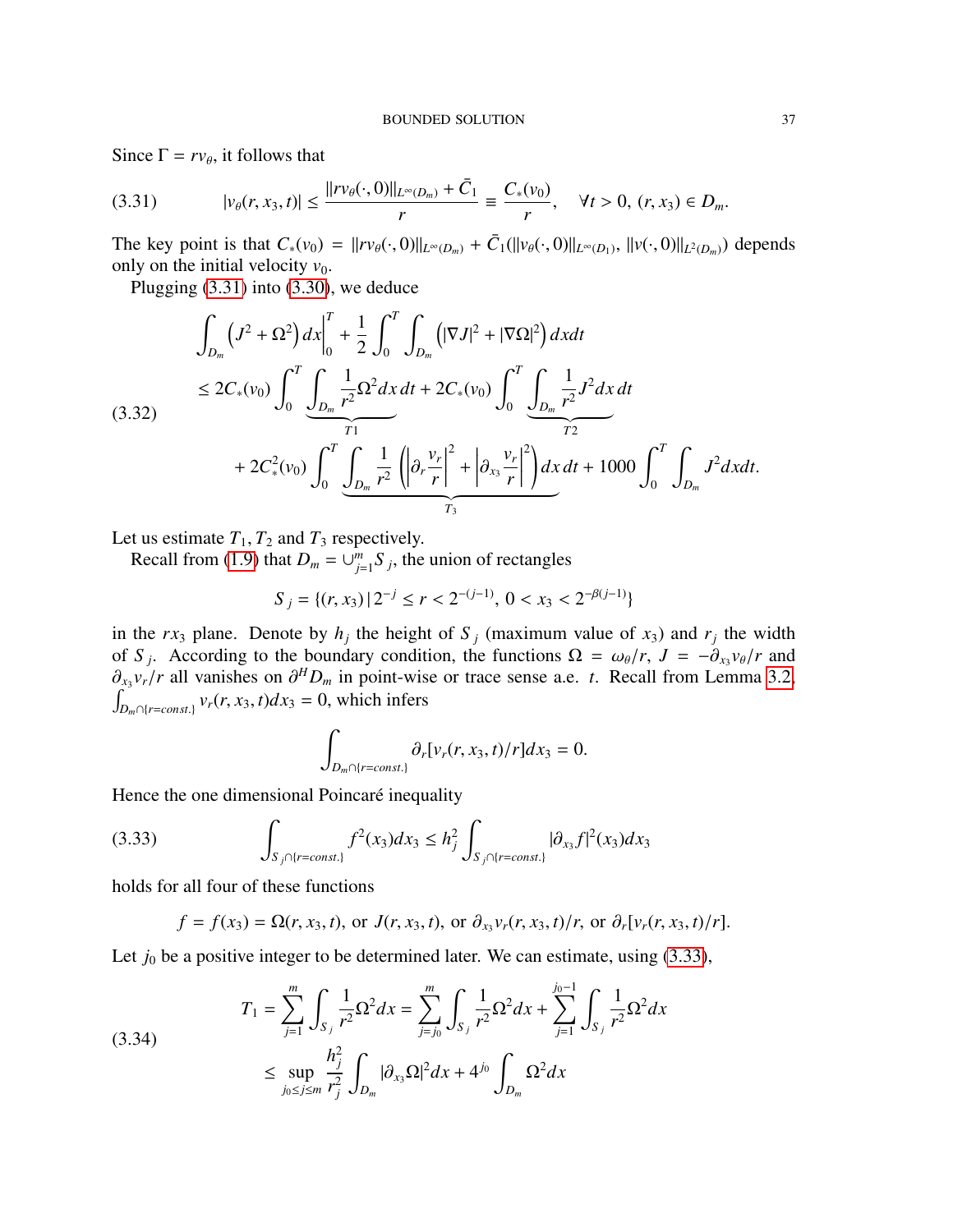Analogously

<span id="page-37-0"></span>(3.35) 
$$
T_2 \leq \sup_{j_0 \leq j \leq m} \frac{h_j^2}{r_j^2} \int_{D_m} |\partial_{x_3} J|^2 dx + 4^{j_0} \int_{D_m} J^2 dx;
$$

<span id="page-37-1"></span>
$$
(3.36)
$$
\n
$$
T_3 \leq \sup_{j_0 \leq j \leq m} \frac{h_j^2}{r_j^2} \int_{D_m} \left| \nabla \partial_{x_3} \frac{v_r}{r} \right|^2 dx + 4^{j_0} \int_{D_m} \left| \nabla \frac{v_r}{r} \right|^2 dx
$$
\n
$$
\leq \sup_{j_0 \leq j \leq m} \frac{h_j^2}{r_j^2} \int_{D_m} |\partial_{x_3} \Omega|^2 dx + 4^{j_0} \int_{D_m} \Omega^2 dx
$$

where we have used Lemma [3.5.](#page-32-2) Substituting  $(3.34)$ ,  $(3.35)$  and  $(3.36)$  into [3.32,](#page-36-3) we find

$$
\int_{D_m} (J^2 + \Omega^2) dx \Big|_0^T + \frac{1}{2} \int_0^T \int_{D_m} (|\nabla J|^2 + |\nabla \Omega|^2) dx dt
$$
\n
$$
\leq [2C_*(v_0) + 2C_*^2(v_0)] \sup_{j_0 \leq j \leq m} \frac{h_j^2}{r_j^2} \int_0^T \int_{D_m} |\partial_{x_3} \Omega|^2 dx dt + 2C_*(v_0) \sup_{j_0 \leq j \leq m} \frac{h_j^2}{r_j^2} \int_0^T \int_{D_m} |\partial_{x_3} J|^2 dx dt
$$
\n
$$
+ [2C_*(v_0) + 2C_*^2(v_0)]4^{j_0} \int_0^T \int_{D_m} \Omega^2 + [2C_*(v_0)4^{j_0} + 1000] \int_0^T \int_{D_m} J^2 dx dt.
$$

By our choice of  $\beta \in (1, 1.1]$  in the construction of the domain  $D_m$ , we can pick the smallest integer  $j_0$  such that

$$
j_0 \ge (\beta - 1)^{-1} \ln(4^{2.1} [2C_*(v_0) + 2C_*^2(v_0)]) / \ln 4.
$$

Then

$$
[2C_*(v_0) + 2C_*^2(v_0)] \sup_{j_0 \le j \le m} \frac{h_j^2}{r_j^2} \le 1/4.
$$

Consequently

$$
\int_{D_m} (J^2 + \Omega^2) dx \Big|_0^T + \frac{1}{4} \int_0^T \int_{D_m} (|\nabla J|^2 + |\nabla \Omega|^2) dx dt
$$
  
\n
$$
\leq [2C_*(v_0) + 2C_*^2(v_0)]4^{j_0} \int_0^T \int_{D_m} \Omega^2 + [2C_*(v_0)4^{j_0} + 1000] \int_0^T \int_{D_m} J^2 dx dt.
$$

Taking

$$
\lambda_0 = [2C_*(v_0) + 2C_*^2(v_0)]4^{j_0} + 1000.
$$

and applying Gronwall's inequality, we have verified the first inequality in the statement of the lemma. From the definition of  $C_*(v_0)$  in [\(3.31\)](#page-36-0), we see that  $\lambda_0$  depends only on the 3 stated quantities about the initial value and the parameter  $\beta$  for  $D_m$ . The second one follows from the first one, Lemma [3.5](#page-32-2) and Lemma [3.6,](#page-33-0) which is applicable since the line integral in the  $x_3$  direction for  $v_r/r$  is 0 by Lemma [3.2.](#page-28-4)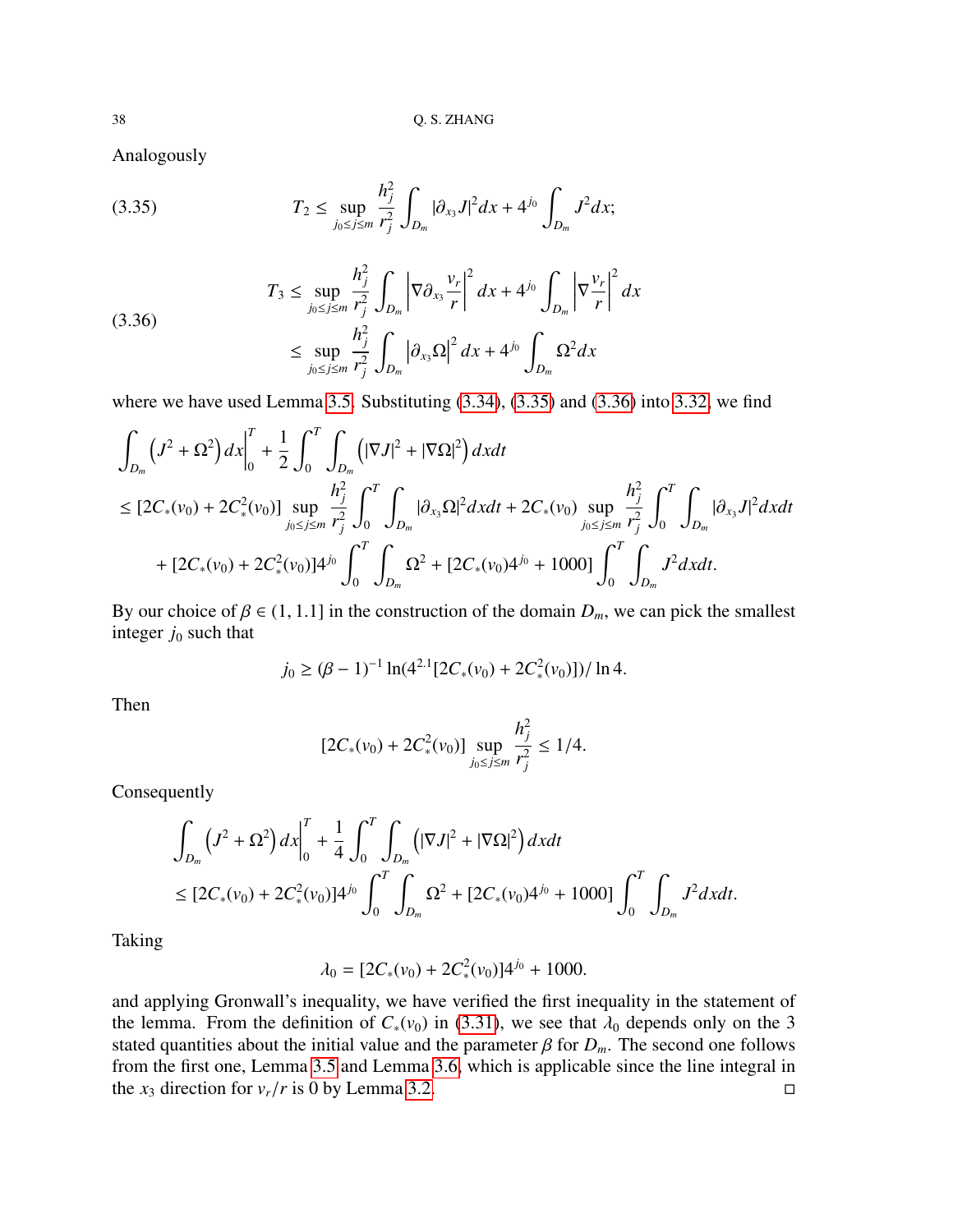<span id="page-38-0"></span>3.2. **A priori bounds for**  $||v_{\theta}||_{L^{\infty}_{t}L^{\infty}_{x}}$ ,  $||v_{r}||_{L^{\infty}_{t}L^{\infty}_{x}}$ ,  $||v_{3}||_{L^{\infty}_{t}L^{\infty}_{x}}$ . Based on the a priori bounds from the arguious subsection, we will prove an a priori bound for the start with  $v$ the previous subsection, we will prove an a priori bound for  $||v||_{L_t^{\infty}L_x^{\infty}}$ . Let us start with  $v_{\theta}$ . We will apply Moser's iteration on the countion for  $v_{\theta}$ , in (1.3). will apply Moser's iteration on the equation for  $v_{\theta}$  in [\(1.3\)](#page-1-0):

<span id="page-38-3"></span>(3.37) 
$$
\begin{cases} (\Delta - \frac{1}{r^2})v_{\theta} - (v_r \partial_r + v_3 \partial_{x_3})v_{\theta} - \frac{v_r v_{\theta}}{r} - \partial_t v_{\theta} = 0, \\ v_{\theta}(x, 0) = (v_0)_{\theta}(x). \end{cases}
$$

Intuitively, we regard  $v_r/r$  as a potential function for  $v_\theta$ . According to Lemma [3.7,](#page-34-1)  $v_r/r \in I^{\infty}$  bound for  $I^{\infty}$  bound for  $L_t^{\infty} L_x^6$ , which makes it a subcritical potential. Hence there is a chance to prove  $L^{\infty}$  bound for  $v_{\theta}$ . There is an extra hurdle to face in though, due to the lack of uniform Sobolev inequality<br>for functions like  $y_{\theta}$  or  $D$ . Instead, we will use a Sobolev inequality with a smaller now an for functions like  $v_{\theta}$  on  $D_m$ . Instead, we will use a Sobolev inequality with a smaller power and extra weight  $1/r^2$ , which is weaker than the standard Sobolev inequality but is sufficient<br>to carry out Moser's iteration. The constant in this weaker inequality is uniform for all D to carry out Moser's iteration. The constant in this weaker inequality is uniform for all *Dm*. The exponent 13/5 may be improved, which will result in an improvement in the range of  $\beta$ in the definition of the domain in the main theorem.

<span id="page-38-2"></span>**Lemma 3.8.** *Let*  $f \in W^{1,2}(D_m)$ ,  $m = 1, 2, 3, ...$  *There exists a uniform constant*  $C_s$  *such that* 

$$
\left(\int_{D_m} |f|^{13/5} dx\right)^{10/13} \leq C_s \int_{D_m} \left(|\nabla f|^2 + \frac{1}{r^2} f^2\right) dx.
$$

*Proof.* By definition again  $D_m = \bigcup_{j=1}^m S_j$  where  $S_j$  can be regarded as a rectangle in the  $rx_3$ plane with width  $r_j = 2^{-j}$  and height  $h_j = 2^{-\beta(j-1)}$  with  $\beta \in (1, 1.1]$ . By the standard Sobolev<br>inequality on S<sub>ing</sub> there exists a uniform positive constant  $C_0$  such that inequality on  $S_j$ , there exists a uniform positive constant  $C_0$  such that

$$
\left(\int_{S_j} f^6 dx\right)^{1/3} \leq C_0 \int_{S_j} |\nabla f|^2 dx + \frac{C_0}{h_j^2} \int_{S_j} f^2 dx.
$$

Observe that  $h_j$  is much smaller than  $r_j$  for large  $j$  since  $\beta \in (1, 1.1]$ . This and Hölder inequality imply inequality imply

<span id="page-38-1"></span>
$$
(3.38)
$$

$$
\left(\int_{S_j} |f|^{13/5} dx\right)^{10/13} \le \left(\int_{S_j} f^{(13/5)(30/13)} dx\right)^{1/3} \left(\int_{S_j} dx\right)^{17/39} \le C \left(\int_{S_j} f^6 dx\right)^{1/3} (r_j^2 h_j)^{17/39}
$$

$$
\le C \left[C_0 \int_{S_j} |\nabla f|^2 dx + \frac{C_0}{h_j^2} \int_{S_j} f^2 dx\right] (r_j^2 h_j)^{17/39}.
$$

By the choice that  $\beta \in (1, 1.1]$ , we have  $r_j^{103/61} \le h_j = o(r_j)$  for  $j \ge 100$ . Therefore

$$
(r_j^2 h_j)^{17/39}/h_j^2 = r_j^{34/39}/h_j^{61/39} \le r_j^{-69/39} \le r_j^{-2}.
$$

Substituting this to [\(3.38\)](#page-38-1), we find

$$
\left(\int_{S_j} |f|^{13/5} dx\right)^{10/13} \le C \left[C_0 \int_{S_j} |\nabla f|^2 dx + \frac{C_0}{r_j^2} \int_{S_j} f^2 dx\right]
$$

Summing up, we deduce

$$
\left(\int_{D_m} |f|^{13/5} dx\right)^{10/13} \le \sum_{j=1}^m \left(\int_{S_j} |f|^{13/5} dx\right)^{10/13} \le CC_0 \left[\int_{D_m} |\nabla f|^2 dx + \int_{D_m} \frac{1}{r^2} f^2 dx\right]
$$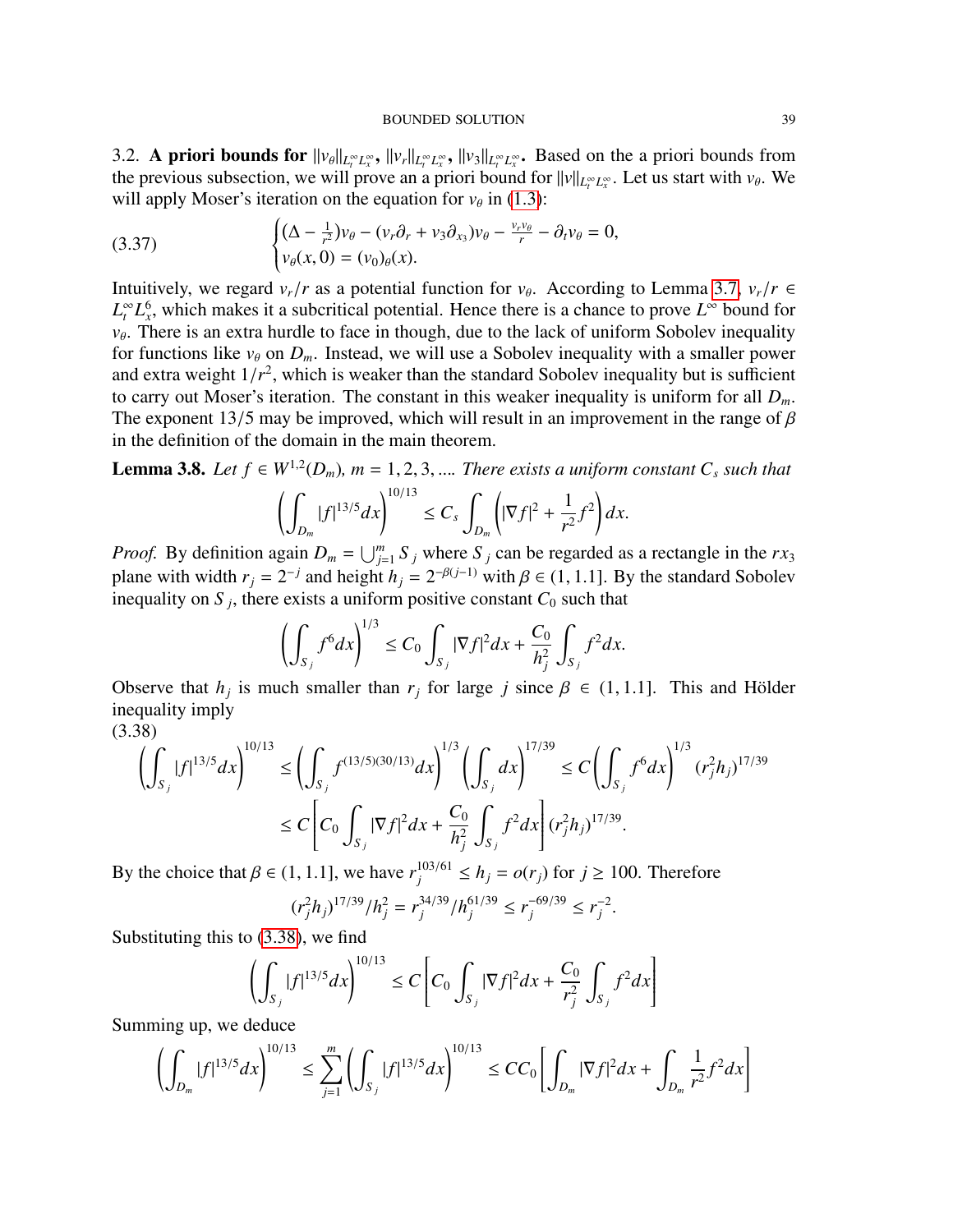The lemma is proven by taking  $C_s = CC_0$ .

The next lemma provides a  $L^{\infty}$  bound for  $v_{\theta}$ .

<span id="page-39-3"></span>Lemma 3.9. *Let v be a solution to Problem [2.1](#page-6-1) coming from Proposition [2.2.](#page-7-3) Then, there is an absolute constant C such that*

$$
(3.39)\quad ||v_{\theta}(\cdot,T)||_{L^{\infty}(D_m)} \leq \begin{cases} C\left[1+C_s^{13/5}||\frac{v_r}{r}||_{L^{\infty}_{0<\epsilon
$$

*Here C<sup>s</sup> is the Sobolev constant in Lemma [3.8.](#page-38-2)*

*Proof.* We will work on the equation [\(3.37\)](#page-38-3). Except for the term  $-v_r v_{\theta}/r$ , the treatment of other terms are similar to those in Lemma [3.3.](#page-28-3)

For any rational number  $p > 1$  in the form of  $2k/l$  where  $k, l$  are positive integers, we know that  $v_p^p$  is a sub-solution, namely

<span id="page-39-0"></span>(3.40) 
$$
\begin{cases} \Delta v_{\theta}^p - \frac{1}{r^2} v_{\theta}^p - b \nabla v_{\theta}^p - p \frac{v_r}{r} v_{\theta}^p - \partial_t v_{\theta}^p \ge 0, & \text{in} \quad D_m \times (0, \infty) \\ v_{\theta}^p(x, 0) = [(v_0)_{\theta}(x)]^p, x \in D_m. \end{cases}
$$

For *T* ≥ 1, let  $\eta = \eta(t)$  be a cut off function in time, supported in [*T* − 1, *T*] which will be ecified later. Since a nonuniform  $I^{\infty}$  bound for  $\nu_{\alpha}$  is already proven (Step 2 in the proof of specified later. Since a nonuniform  $L^{\infty}$  bound for  $v_{\theta}$  is already proven (Step 2 in the proof of **Proposition 2.2)**, we get use  $v_{\theta}^{p-2}$  as a test function on (3.40) to deduce Proposition [2.2\)](#page-7-3), we can use  $v_p^p$  $2$  as a test function on [\(3.40\)](#page-39-0) to deduce

<span id="page-39-2"></span>
$$
LS \equiv \int_{T-1}^{T} \int_{D_m} |\nabla (v_{\theta}^p \eta)|^2 dxdt + \int_{T-1}^{T} \int_{D_m} \frac{1}{r^2} v_{\theta}^{2p} \eta^2(x, t) dxdt + \frac{1}{2} \int_{D_m} v_{\theta}^{2p} \eta^2(x, T) dx
$$
  
\n
$$
\leq \underbrace{\int_{T-1}^{T} \int_{\partial D_m} \partial_n v_{\theta}^p v_{\theta}^p \eta^2 dS dt}_{R_1} - \underbrace{\int_{T-1}^{T} \int_{D_m} b \nabla v_{\theta}^p v_{\theta}^p \eta^2 dxdt}_{R_2}
$$
  
\n
$$
- p \underbrace{\int_{T-1}^{T} \int_{D_m} \frac{v_r}{r} v_{\theta}^{2p} \eta^2 dxdt}_{R_3} + \int_{T-1}^{T} \int_{D_m} v_{\theta}^{2p} \eta' \eta dxdt + \frac{1}{2} \int_{D_m} v_{\theta}^{2p} \eta^2(x, T-1) dx,
$$

where *n* is the exterior normal of  $\partial D_m$ . Next we will find bounds for  $R_1, R_2$  and  $R_3$ .

First, using integration by parts together with the boundary condition  $v_r = 0$  on  $\partial^V D_m$ ,  $-0$  on  $\partial^H D$  we see that  $v_3 = 0$  on  $\partial^H D_m$ , we see that

$$
(3.42) \t\t R_2 = 0.
$$

To bound  $R_1$ , we use the boundary conditions  $\partial_{x_3} v_\theta = 0$  on  $\partial^H D_m$ . Therefore

<span id="page-39-1"></span>
$$
R_{1} = \int_{T-1}^{T} \int_{\partial^{V}D_{m}} \partial_{n}v_{\theta}^{p} v_{\theta}^{p} \eta^{2} dS dt
$$
  
= 
$$
- \sum_{j=1}^{m} \int_{T-1}^{T} \int_{L_{j}} \partial_{r}v_{\theta}^{p} v_{\theta}^{p} \eta^{2} r dx_{3} dt + \int_{T-1}^{T} \int_{L_{m+1}} \partial_{r}v_{\theta}^{p} v_{\theta}^{p} \eta^{2} r dx_{3} dt.
$$

Here again  $\partial^V D_m = \bigcup_{j=1}^m$ <br>the left of *D* and *L*  $L_{j=1}^{m} L_j ∪ L_{m+1}$ , with  $L_1, ..., L_m$  being the vertical boundary segments to be inglu vertical boundary segment to the right of *D*. Notice the left of  $D_m$  and  $L_{m+1}$  being the only vertical boundary segment to the right of  $D_m$ . Notice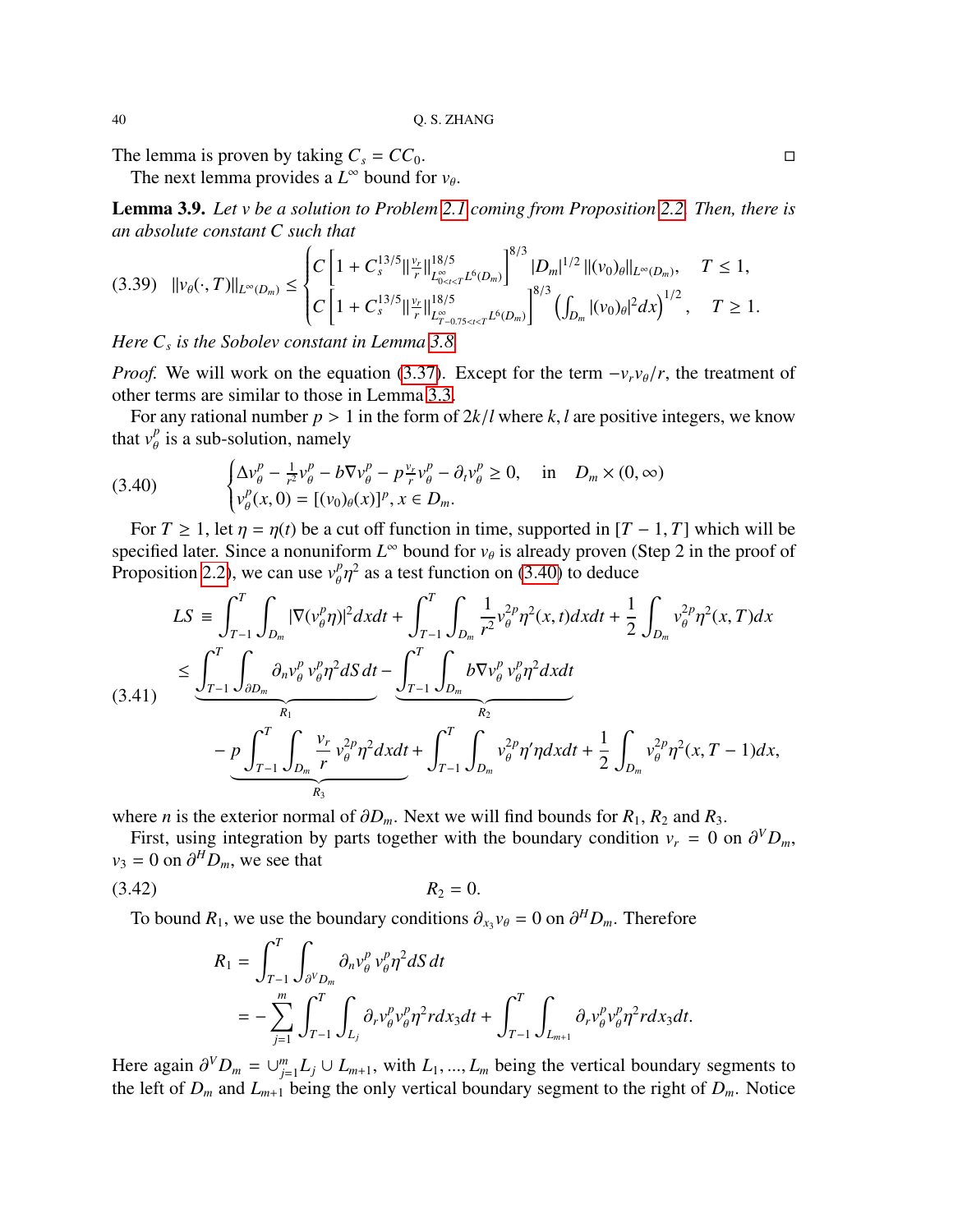that  $\partial_n = -\partial_r$  on  $L_1, ..., L_m$  and  $\partial_n = \partial_r$  on  $L_{m+1}$ . On  $L_{m+1}$  and  $L_j$ ,  $i = 1, 2, ..., m$ , the Navier boundary condition reads boundary condition reads

(3.43) 
$$
\partial_r v_\theta^p = p v_\theta^{p-1} \partial_r v_\theta = p r^{-1} v_\theta^p.
$$

Consequently

(3.44)  

$$
R_{1} = p \int_{T-1}^{T} \int_{L_{m+1}} v_{\theta}^{2p} \eta^{2} dx_{3} dt - p \sum_{j=1}^{m} \int_{T-1}^{T} \int_{L_{j}} v_{\theta}^{2p} \eta^{2} dx_{3} dt
$$

$$
\leq p \int_{T-1}^{T} \int_{L_{m+1}} v_{\theta}^{2p} \eta^{2} dx_{3} dt.
$$

For simplicity we write  $f \equiv v_p^p$  $\int_{\theta}^{p}$ . Since  $r = 1$  on  $L_{m+1}$ , we see that

$$
R_1 \le 4p \int_{T-1}^T \int_{L_{m+1}} f^2 \left( r - \frac{1}{2} \right)^2 \eta^2 dx_3 dt = 4p \int_{T-1}^T \int_0^1 \int_{1/2}^1 \partial_r \left[ f^2 \left( r - \frac{1}{2} \right)^2 \right] dr dx_3 \eta^2 dt
$$
  
=  $4p \int_{T-1}^T \int_0^1 \int_{1/2}^1 \left[ 2f \partial_r f \left( r - \frac{1}{2} \right)^2 + 2f^2 \left( r - \frac{1}{2} \right) \right] \eta^2 dr dx_3 dt.$ 

This implies

(3.45) 
$$
R_1 \leq \frac{1}{2} \int_{T-1}^T \int_{D_m} |\nabla f|^2 \eta^2 dx dt + 10 p^2 \int_{T-1}^T \int_{D_m} f^2 \eta^2 dx dt.
$$

<span id="page-40-1"></span>To estimate  $R_3$ , let us notice that

$$
\int_{D_m} \frac{|v_r|}{r} v_\theta^{2p} dx = \int_{D_m} \frac{|v_r|}{r} f^2 dx = \int_{D_m} \frac{|v_r|}{r} f^{13/9} f^{5/9} dx
$$
\n
$$
\leq \left( \int_{D_m} \left| \frac{v_r}{r} \right|^6 dx \right)^{1/6} \left( \int_{D_m} f^{13/5} dx \right)^{5/9} \left( \int_{D_m} f^2 dx \right)^{5/18} \quad \text{(by Hölder inequality)}
$$
\n
$$
\leq \epsilon^{18/13} \left( \int_{D_m} f^{13/5} dx \right)^{10/13} + \epsilon^{-18/5} \left| \frac{v_r}{r} (\cdot, t) \right|_{L^6(D_m)}^{18/5} \int_{D_m} f^2 dx
$$
\n
$$
\leq C_s \epsilon^{18/13} \int_{D_m} \left( |\nabla f|^2 + \frac{1}{r^2} f^2 \right) dx + \epsilon^{-18/5} \left| \frac{v_r}{r} (\cdot, t) \right|_{L^6(D_m)}^{18/5} \int_{D_m} f^2 dx \quad \text{(by Lemma 3.8)}.
$$

Thus

$$
|R_3| \leq pC_s \epsilon^{18/13} \int_{T-1}^T \int_{D_m} \left( |\nabla f|^2 + \frac{1}{r^2} f^2 \right) dx + p \epsilon^{-18/5} ||\frac{\nu_r}{r}||_{L_t^{\infty} L^6(D_m)}^{18/5} \int_{T-1}^T \int_{D_m} f^2 dx.
$$

From this inequality, we choose  $\epsilon$  so that  $pC_s \epsilon^{18/13} = 1/8$  or  $p\epsilon^{-18/5} = (8C_s)^{13/5} p^{18/5}$  to obtain obtain

(3.46)

<span id="page-40-0"></span>
$$
|R_3| \leq \frac{1}{8} \int_{T-1}^T \int_{D_m} \left( |\nabla f|^2 + \frac{1}{r^2} f^2 \right) \eta^2 dx dt + (8C_s)^{13/5} p^{18/5} \Big\| \frac{v_r}{r} \Big\|_{L_t^\infty L^6(D_m)}^{18/5} \int_{T-1}^T \int_{D_m} f^2 \eta^2 dx dt.
$$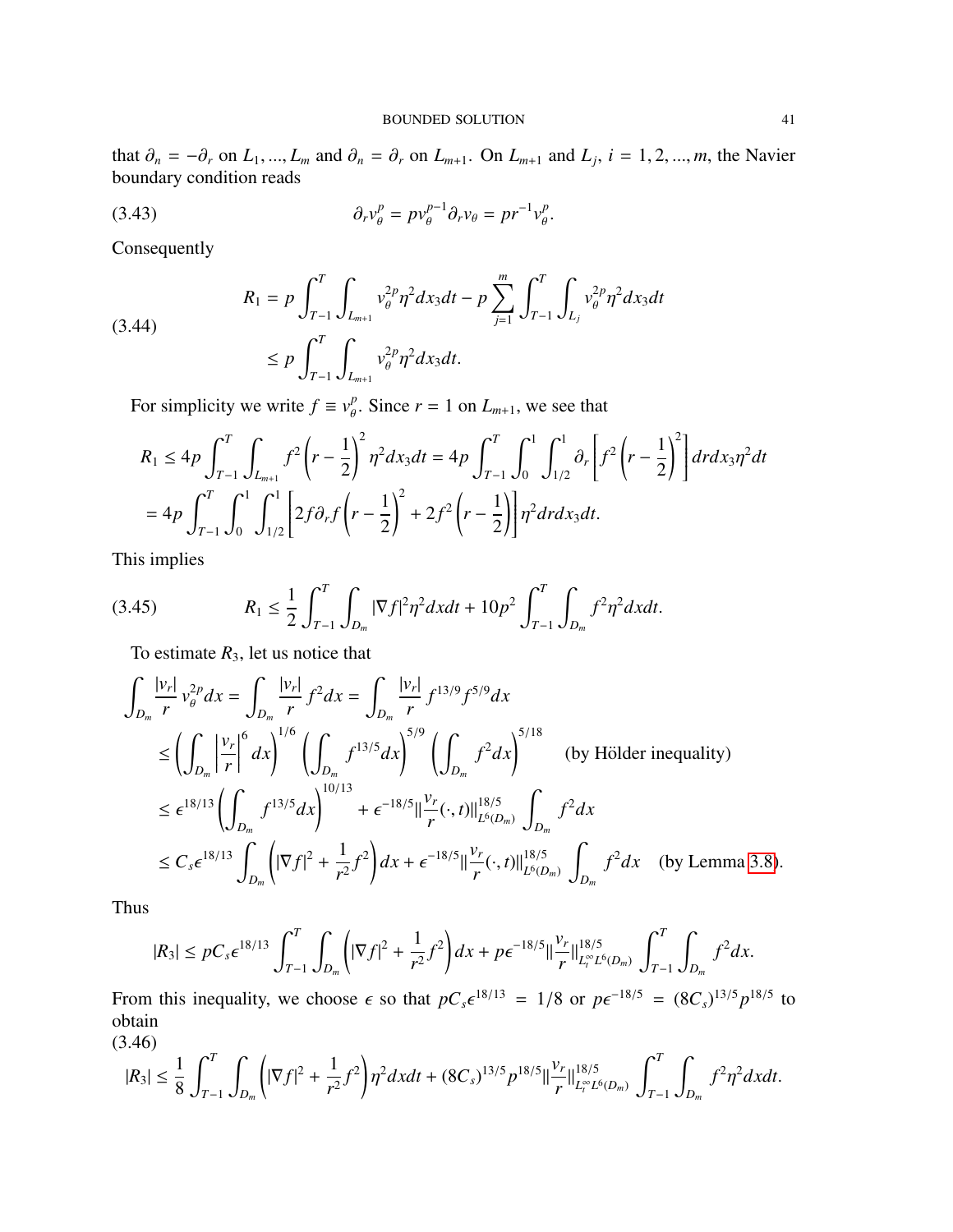The combination of [\(3.46\)](#page-40-0), [\(3.45\)](#page-40-1), [\(3.42\)](#page-39-1), and [\(3.41\)](#page-39-2) yields

<span id="page-41-0"></span>
$$
\frac{1}{4} \int_{T-1}^{T} \int_{D_m} |\nabla (f\eta)|^2 dxdt + \frac{1}{4} \int_{T-1}^{T} \int_{D_m} \frac{1}{r^2} f^2 \eta^2(x, t) dxdt + \frac{1}{2} \int_{D_m} f^2 \eta^2(x, T) dx
$$
\n
$$
\leq [10p^2 + (8C_s)^{13/5} p^{18/5}] \frac{\nu_r}{r} ||_{L_r^{\infty} L^6(D_m)}^{18/5}] \int_{T-1}^{T} \int_{D_m} f^2 \eta^2 dxdt + \int_{T-1}^{T} \int_{D_m} f^2 \eta' \eta dxdt + \frac{1}{2} \int_{D_m} f^2 \eta^2(x, T - 1) dx.
$$

Next

$$
\int_{T-1}^{T} \int_{D_m} (f\eta)^{32/13} dxdt = \int_{T-1}^{T} \int_{D_m} (f\eta)^2 (f\eta)^{6/13} dxdt
$$
\n
$$
\leq \int_{T-1}^{T} \left( \int_{D_m} |f\eta|^{13/5} dx \right)^{10/13} \left( \int_{D_m} |f\eta|^{(6/13)(13/3)} dx \right)^{3/13} dt
$$
\n
$$
\leq \sup_{t \in [T-1,T]} \left( \int_{D_m} |f\eta|^2(x,t) dx \right)^{3/13} \int_{T-1}^{T} \left( \int_{D_m} |f\eta|^{13/5} dx \right)^{10/13} dt
$$
\n
$$
\leq C_s \sup_{t \in [T-1,T]} \left( \int_{D_m} |f\eta|^2(x,t) dx \right)^{3/13} \int_{T-1}^{T} \int_{D_m} \left[ |\nabla (f\eta)|^2 + \frac{1}{r^2} f^2 \eta^2 \right] dxdt
$$

where we have used Lemma [3.8](#page-38-2) again. Plugging  $(3.47)$  to the right hand side in the preceding inequality gives, since  $f = v_p^p$ ,

<span id="page-41-1"></span>
$$
(3.48) \qquad \left(\int_{T-1}^{T} \int_{D_m} (v_\theta^p \eta)^{32/13} dxdt\right)^{13/16} \le 4 \left[10p^2 + (8C_s)^{13/5} p^{18/5} ||\frac{v_r}{r}||_{L_t^{\infty} L^6(D_m)}^{18/5} + \sup |\eta'| \right] \times \left[\int_{T-1}^{T} \int_{D_m} v_\theta^{2p} \eta dxdt + 2 \int_{D_m} v_\theta^{2p} \eta^2(x, T-1) dx\right].
$$

Take  $T = 1$  and  $\eta = 1$  first. Then the integrand in the last term in the above is bounded by 2  $\|(\nu_0)_{\theta}(\cdot)\|_{L^{\infty}}^{2p}$  $L^2_{\infty}(D_m)$ . Writing  $\alpha_0 = ||(v_0)_{\theta}(\cdot)||_{L^{\infty}(D_m)}$ , then [\(3.48\)](#page-41-1) implies

<span id="page-41-2"></span>
$$
(3.49) \qquad \left(\int_0^1 \int_{D_m} [(|v_\theta| \vee \alpha_0)^{2p}]^{16/13} dxdt\right)^{13/16} \le C \left[10p^2 + (8C_s)^{13/5} p^{18/5} ||\frac{v_r}{r}||_{L_t^\infty L^6(D_m)}^{18/5}\right] \times \int_0^1 \int_{D_m} (|v_\theta| \vee \alpha_0)^{2p} dxdt.
$$

Here  $|v_{\theta}| \vee \alpha_0 = \max\{|v_{\theta}|(x, t), \alpha_0\}$  and *C* is an absolute constant. By Moser's iteration from (3.49) with  $n = (16/13)^j$  i = 0.1.2 we deduce [\(3.49\)](#page-41-2) with  $p = (16/13)^j$ ,  $j = 0, 1, 2, \dots$ , we deduce

<span id="page-41-3"></span>
$$
(3.50) \qquad \|\nu_{\theta}\|_{L^{\infty}(D_m\times[0,1])}\leq C\left[1+C_s^{13/5}\|\frac{\nu_r}{r}\|_{L^{\infty}_{0<1}L^6(D_m)}^{18/5}\right]^{8/3}\left(\int_0^1\int_{D_m}(|\nu_{\theta}|+\alpha_0)^2dxdt\right)^{1/2},
$$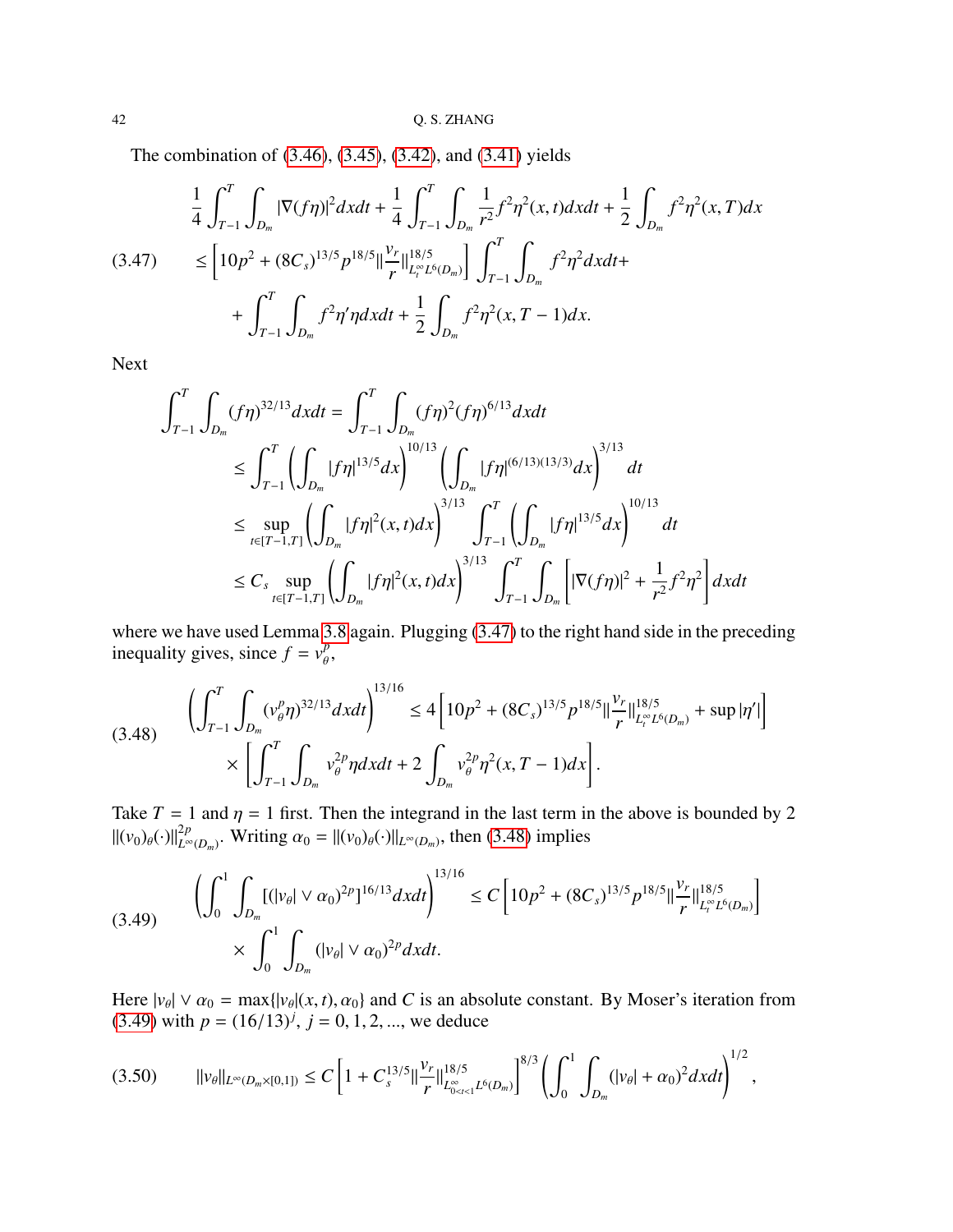where *C* is another absolute constant. For  $T > 1$ , we take suitable sequences of  $\eta$  such that  $\eta(T - 1) = 0$ . Then the last term in [\(3.48\)](#page-41-1) drops out. Moser's iteration again tells us,

<span id="page-42-1"></span>
$$
||v_{\theta}||_{L^{\infty}(D_m \times [T-0.5,T])} \le C \left[ 1 + C_s^{13/5} ||\frac{v_r}{r}||_{L^{\infty}_{0 \le t < T} L^6(D_m)}^{18/5} \right]^{8/3} \left( \int_{T-0.75}^T \int_{D_m} |v_{\theta}|^2 dxdt \right)^{1/2}
$$
  

$$
\le C \left[ 1 + C_s^{13/5} ||\frac{v_r}{r}||_{L^{\infty}_{T-0.75 \le t < T} L^6(D_m)}^{18/5} \right]^{8/3} \left( \int_{D_m} |(v_0)_{\theta}|^2 dx \right)^{1/2}
$$

where *C* is an absolute constant and the energy inequality is used. The lemma follows from  $(3.50)$  and  $(3.51)$ .

The next lemma provides a  $L^{\infty}$  bound for  $\omega_{\theta}$ , which is needed to bound  $v_r$  and  $v_3$ .

<span id="page-42-0"></span>Lemma 3.10. *Let v be a solution to Problem [2.1](#page-6-1) coming from Proposition [2.2.](#page-7-3) Then, there is an absolute constant C such that*

$$
(3.52) \qquad \|\omega_{\theta}(\cdot,T)\|_{L^{\infty}(D_m)} \leq \begin{cases} C\Lambda_0^{5/4} \left(\int_{D_m} (|v_0| + |(\omega_0)_{\theta}||_{L^{\infty}(D_m)} + 1)^2 dx\right)^{1/2}, & T \leq 1, \\ C(\Lambda + 1)_0^{5/4} \left(\int_{D_m} (|v_0| + 1)^2 dx\right)^{1/2}, & T \geq 1, \end{cases}
$$

*where*

$$
\Lambda_0 \equiv C_s^{13/5} \|\frac{v_r}{r}\|_{L^{\infty}_{T-1 \leq t \leq T} L^6(D_m)}^{18/5} + \|v_\theta\|_{L^{\infty}(D_m \times [T-1,T])}^4 (\|\frac{\partial_{x_3} v_\theta}{r}\|_{L^{\infty}_{T-1 \leq t \leq T} L^2_x}^4 + 1)
$$

*Here C<sup>s</sup> is the Sobolev constant in Lemma [3.8.](#page-38-2)*

*Proof.* The proof is based on the equation for  $\omega_\theta$  which was already stated as in [\(2.44\)](#page-19-1) e.g.

(3.53) 
$$
\begin{cases} (\Delta - \frac{1}{r^2})\omega_{\theta} - (b\nabla)\omega_{\theta} + 2\frac{v_{\theta}}{r}\partial_{x_3}v_{\theta} + \omega_{\theta}\frac{v_r}{r} - \partial_t\omega_{\theta} = 0, \quad D_m \times (0, T] \\ \omega_{\theta} = 0, \text{ on } \partial D_m \times (0, T]; \\ \omega_{\theta}(x, 0) = (\omega_0)_{\theta}(x), \quad x \in D_m. \end{cases}
$$

The procedure is similar to that of Lemma [3.9](#page-39-3) with two differences. One is that the boundary value of  $\omega_{\theta}$  is 0 which makes the proof shorter in this aspect. The other, however, is the presence of the extra nonhomogeneous term  $2\frac{v_{\theta}}{a}$ ,  $v_{\theta}$  which needs to be dealt with presence of the extra nonhomogeneous term  $2\frac{v_\theta}{r}\partial_{x_3}v_\theta$  which needs to be dealt with. *O<sub>x3</sub>*<br>≀k /

For any rational number  $p > 1$  in the form of  $2k/l$  where  $k, l$  are positive integers, we know that  $f = \omega_{\theta}^{p}$  is a sub-solution to the above equation, namely

<span id="page-42-2"></span>(3.54) 
$$
\begin{cases} (\Delta - \frac{1}{r^2})f - (b\nabla)f + p\frac{v_r}{r}f + 2p\frac{v_\theta}{r}\partial_{x_3}v_\theta \omega_\theta^{p-1} - \partial_t f \ge 0, & D_m \times (0, T] \\ f = 0, & \text{on } \partial D_m \times (0, T]; \\ f(x, 0) = (\omega_0)_\theta^p(x), & x \in D_m. \end{cases}
$$

As in the previous lemma, for  $T \ge 1$ , let  $\eta = \eta(t)$  be a cut off function in time, supported in  $[T-1, T]$  which will be specified later. Since a nonuniform  $L^q$  bound with any  $q > 1$  for  $\omega_\theta$ <br>(c f (2.15)) and actually  $L^\infty$  bound is already proved in Section 2, we can use  $\epsilon n^2$  as a test (c.f. [\(2.15\)](#page-11-1)) and actually  $L^{\infty}$  bound is already proved in Section 2, we can use  $f\eta^2$  as a test

,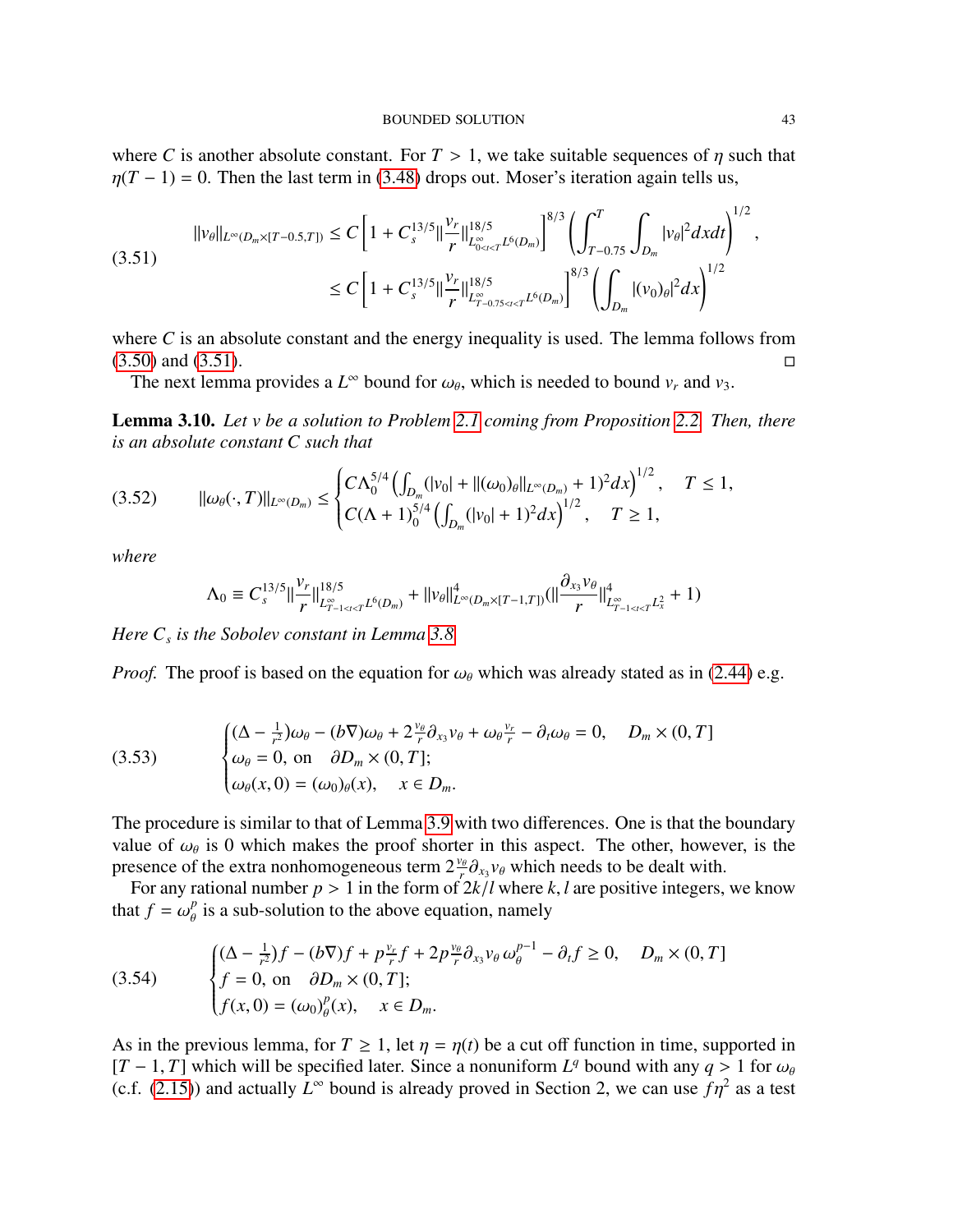function on [\(3.54\)](#page-42-2) to deduce  $(3.55)$ 

<span id="page-43-2"></span>
$$
LS \equiv \int_{T-1}^{T} \int_{D_m} |\nabla (f\eta)|^2 dxdt + \int_{T-1}^{T} \int_{D_m} \frac{1}{r^2} f^2 \eta^2(x, t) dxdt + \frac{1}{2} \int_{D_m} f^2 \eta^2(x, T) dx
$$
  
\n
$$
\leq - \underbrace{\int_{T-1}^{T} \int_{D_m} b \nabla f f \eta^2 dxdt}_{T_1} + \underbrace{p \int_{T-1}^{T} \int_{D_m} \frac{v_r}{r} f^2 \eta^2 dxdt}_{T_2}
$$
  
\n
$$
+ 2p \int_{T-1}^{T} \int_{D_m} \frac{v_\theta}{r} \partial_{x_3} v_\theta \omega_\theta^{p-1} f \eta^2 dxdt + \int_{T-1}^{T} \int_{D_m} f^2 \eta' \eta dxdt + \frac{1}{2} \int_{D_m} f^2 \eta^2(x, T-1) dx,
$$

As in the previous lemma,  $T_1 = 0$  by integration by parts. The term  $T_2$  can be estimated exactly as the term  $R_3$  in the previous lemma, although the function  $f$  is different. So, like [\(3.46\)](#page-40-0), we have (3.56)

<span id="page-43-1"></span>
$$
|T_2| \leq \frac{1}{8} \int_{T-1}^T \int_{D_m} \left( |\nabla f|^2 + \frac{1}{r^2} f^2 \right) \eta^2 dx dt + (8C_s)^{13/5} p^{18/5} ||\frac{\nu_r}{r}||_{L_r^{\infty} L^6(D_m)}^{18/5} \int_{T-1}^T \int_{D_m} f^2 \eta^2 dx dt.
$$

We remark that the power 18/5 can be improved since the standard Sobolev inequality holds for *f* due to the 0 boundary condition. Since a lower power is not needed we will not pursue it here.

So we are left to bound  $T_3$  which requires the  $L_t^{\infty} L_x^2$  bound for  $J = -\partial_{x_3} v_{\theta}/r$  in Lemma [3.7](#page-34-1)<br>and the  $L^{\infty}$  bound for  $v_{\theta}$  in Lemma [3.9.](#page-39-3) Since  $|\omega_{\theta}^{p-1}f| \leq (|\omega_{\theta}^p| + 1)f = (f + 1)f$ , we see that  $\left|\frac{p-1}{\theta}f\right| \leq \left(\left|\omega_{\theta}^p\right)\right|$  $| + 1$ *f* =  $(f + 1)$ *f*, we see that

<span id="page-43-0"></span>
$$
(3.57) \t\t |T_3| \le 2p||v_\theta||_{L^\infty(Q_1)} \int_{T-1}^T \int_{D_m} |J| f(f+1) dx \eta^2 dt,
$$

where  $Q_1 = D_m \times [T - 1, T]$ . For the spatial integral on the right hand side, we can proceed as follows. By Hölder inequality, for  $f = f(\cdot, t)$ ,  $J = J(\cdot, t)$  and  $\epsilon \in (0, 1)$ ,

$$
\int_{D_m} |J|(f+1)^2 dx = \int_{D_m} |J|(f+1)^{3/2} (f+1)^{1/2} dx
$$
\n
$$
\leq \left( \int_{D_m} |J|^2 dx \right)^{1/2} \left( \epsilon \int_{D_m} (f+1)^6 dx \right)^{1/4} \left( \epsilon^{-1} \int_{D_m} (f+1)^2 dx \right)^{1/4}
$$
\n
$$
\leq \epsilon^{1/3} \left( \int_{D_m} (f+1)^6 dx \right)^{1/3} + \epsilon^{-1} ||J(\cdot,t)||_{L_x^2}^4 \int_{D_m} (f+1)^2 dx
$$
\n
$$
\leq 2\epsilon^{1/3} \left( \int_{D_m} f^6 dx \right)^{1/3} + \left[ \epsilon^{-1} ||J(\cdot,t)||_{L_x^2}^4 + 2 \right] \int_{D_m} (f+1)^2 dx.
$$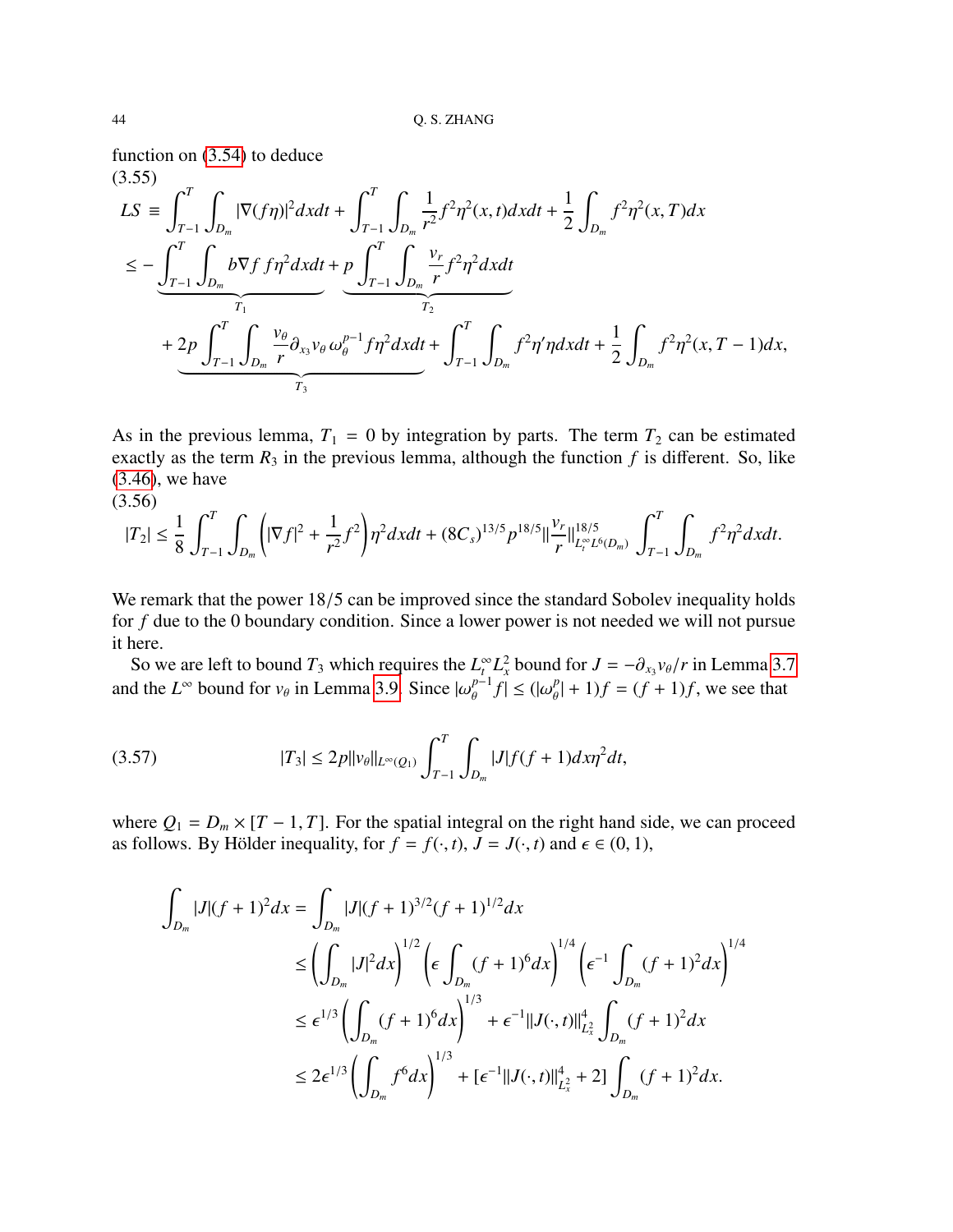Here we have used  $|D_m| > 1/2$ . Substituting this to [\(3.57\)](#page-43-0) and using the standard 3 dimensional Sobolev inequality for functions with 0 boundary, we deduce

$$
|T_3| \le 4\epsilon^{1/3} p ||v_\theta||_{L^\infty(Q_1)} \mathbb{S}_0^2 \int_{T-1}^T \int_{D_m} |\nabla f|^2 \eta^2 dxdt
$$
  
+ 2p ||v\_\theta||\_{L^\infty(Q\_1)} [\epsilon^{-1} ||J||\_{L\_t^\infty L\_x^2}^4 + 2]  $\int_{T-1}^T \int_{D_m} (f+1)^2 \eta^2 dxdt$ .

Here  $\mathbb{S}_0$  is the *L*<sup>2</sup> Sobolev constant in  $\mathbb{R}^3$ . This infers, after taking  $\epsilon$  such that  $4\epsilon^{1/3}p||v_\theta||_{L^\infty(Q_1)}\mathbb{S}_0 =$ <br>1/4 that <sup>1</sup>/4, that

<span id="page-44-0"></span>
$$
|T_3| \le \frac{1}{4} \int_{T-1}^T \int_{D_m} |\nabla f|^2 \eta^2 dx dt
$$
  
+  $4(16\mathbb{S}_0^2)^3 ||v_\theta||_{L^\infty(Q_1)}^4 [||J||_{L_t^\infty L_x^2}^4 + 1] p^4 \int_{T-1}^T \int_{D_m} (f+1)^2 \eta^2 dx dt.$ 

After substituting [\(3.56\)](#page-43-1) and [\(3.58\)](#page-44-0) into [\(3.55\)](#page-43-2), we arrive at

<span id="page-44-1"></span>
$$
(3.59) \quad \frac{1}{2} \int_{T-1}^{T} \int_{D_m} \left[ |\nabla (f\eta)|^2 dxdt + \frac{1}{r^2} f^2 \eta^2 \right] dxdt + \frac{1}{2} \int_{D_m} f^2 \eta^2(x,T) dx
$$
\n
$$
\leq \Lambda p^4 \int_{T-1}^{T} \int_{D_m} (f+1)^2 \eta^2 dxdt + \int_{T-1}^{T} \int_{D_m} f^2 \eta' \eta dxdt + \frac{1}{2} \int_{D_m} f^2 \eta^2(x,T-1) dx,
$$

where

<span id="page-44-2"></span>
$$
(3.60) \quad \Lambda \equiv \left[ (8C_s)^{13/5} || \frac{v_r}{r} ||_{L^{\infty}_{T-1 \leq t \leq T} L^6(D_m)}^{18/5} + 4(16\mathbb{S}_0^2)^3 ||v_\theta||_{L^{\infty}(D_m \times [T-1,T])}^4 (|| \frac{\partial_{x_3} v_\theta}{r} ||_{L^{\infty}_{T-1 \leq t \leq T} L^2_x}^4 + 1) \right].
$$

We treat the case  $T = 1$  first. Taking  $\eta = 1$  in [\(3.59\)](#page-44-1), we obtain.

$$
\int_0^1 \int_{D_m} \left[ |\nabla f|^2 dxdt + \frac{1}{r^2} f^2 \right] dxdt + \int_{D_m} f^2(x, T) dx
$$
  

$$
\leq 2\Lambda p^4 \int_0^1 \int_{D_m} (f+1)^2 dxdt + \int_{D_m} f^2(x, 0) dx,
$$

which implies, via the standard Sobolev inequality and interpolation that

$$
\left(\int_0^1 \int_{D_m} \omega_\theta^{p10/3} dxdt\right)^{3/5} \leq \mathbb{S}_0^{6/5} 2\Lambda p^4 \int_0^1 \int_{D_m} (|\omega_\theta|^p + 1 + \beta_0)^2 dxdt,
$$

where  $\beta_0 \equiv \sup_{D_m} |(\omega_0)_{\theta}(x)|$ . Since  $|D_m| > 1/2$ , this implies, for some absolute constant *C*,

$$
\left(\int_0^1 \int_{D_m} [|\omega_\theta| \vee (1+\beta_0)]^{2p(5/3)} dxdt\right)^{3/5} \le C\Lambda p^4 \int_0^1 \int_{D_m} [|\omega_\theta| \vee (1+\beta_0)]^{2p} dxdt.
$$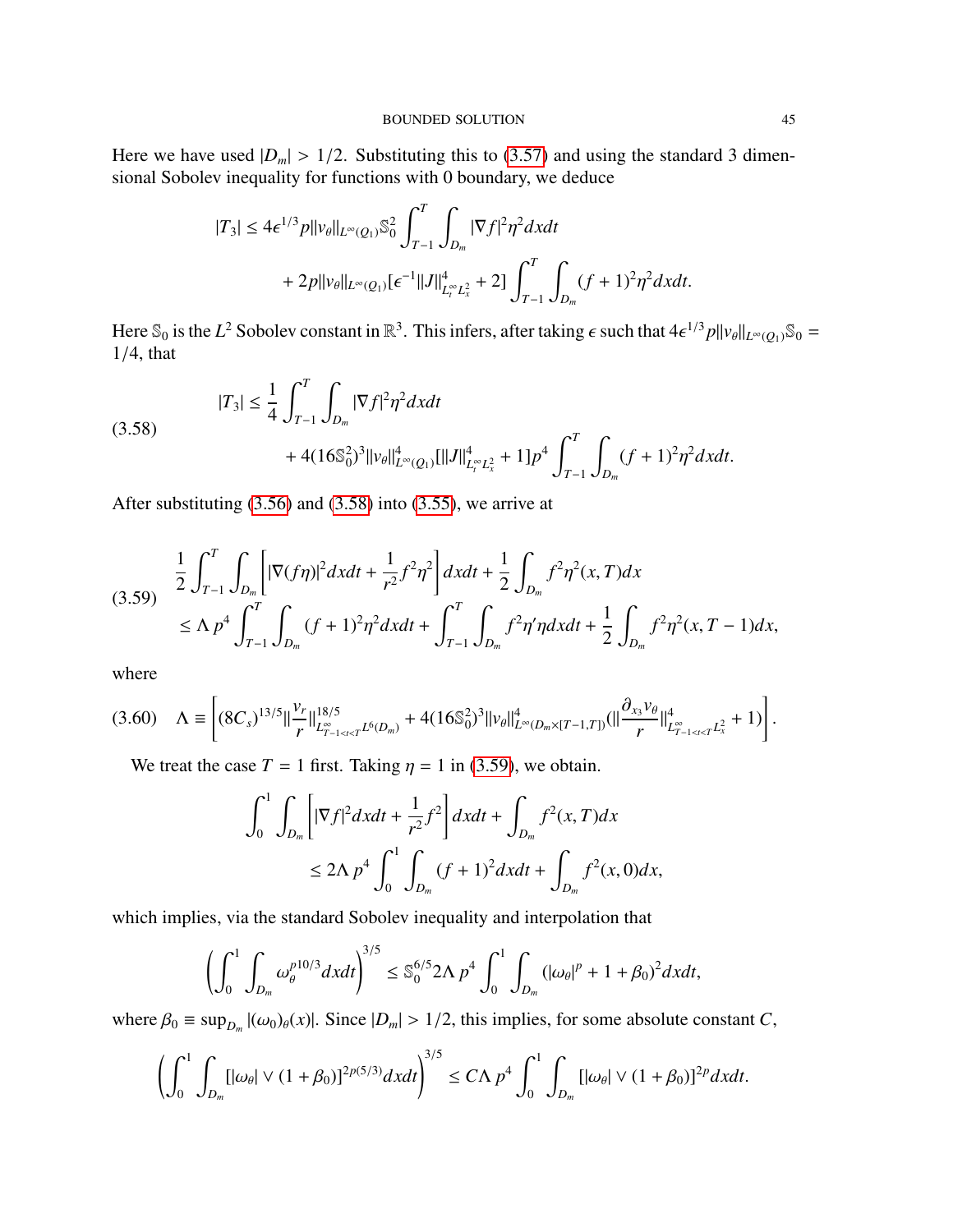Here  $|\omega_{\theta}| \vee \beta_0 = \max\{|\omega_{\theta}|(x, t), \beta_0\}$ . From this inequality, by Moser's iteration with  $p = (5/3)^j$ ,  $j = 0, 1, 2$  we deduce  $j = 0, 1, 2, \dots$ , we deduce

<span id="page-45-1"></span>
$$
(3.61) \t\t ||\omega_{\theta}||_{L^{\infty}(D_m\times[0,1])}\leq C\Lambda^{5/4}\left(\int_0^1\int_{D_m}(|\omega_{\theta}|+\beta_0+1)^2dxdt\right)^{1/2},
$$

where *C* is another absolute constant. For  $T > 1$ , we take suitable sequences of  $\eta$  such that  $\eta(T - 1) = 0$ . Then in [\(3.59\)](#page-44-1) implies, since the last term drops out,

$$
\left(\int_{T-1}^T \int_{D_m} (|\omega_\theta| \vee 1)^{2p(5/3)} \eta^2 dxdt\right)^{3/5} \leq C(\Lambda + \sup |\eta'|) p^4 \int_{T-1}^T \int_{D_m} (|\omega_\theta| \vee 1)^{2p} \eta dxdt,
$$

where is an absolute constant depending only on  $\mathcal{S}_0$ . Moser's iteration again tells us,

<span id="page-45-0"></span>
$$
(3.62) \qquad \|\omega_{\theta}\|_{L^{\infty}(D_m\times[T-0.5,T])}\leq C(\Lambda+1)^{5/4}\left(\int_{T-0.75}^{T}\int_{D_m}(|\omega_{\theta}|+1)^2dxdt\right)^{1/2},
$$

where *C* may have changed in value but is still an absolute constant. Since  $\Lambda$  is given by [\(3.60\)](#page-44-2), the lemma follows from [\(3.62\)](#page-45-0)and [\(3.61\)](#page-45-1) together with the energy inequality in Lemma [3.1](#page-27-1) (c).  $\Box$ 

Now we are in a position to prove  $L^{\infty}$  bounds for  $v_r$  and  $v_3$ .

<span id="page-45-6"></span>Lemma 3.11. *Let v be a solution to Problem [2.1](#page-6-1) coming from Proposition [2.2.](#page-7-3) Then, there is an absolute constant C such that*

<span id="page-45-3"></span>
$$
(3.63) \t\t\t ||v_r(\cdot,t)||_{L^{\infty}(D_m)} \le CC_s^{13/6}||\omega_{\theta}(\cdot,t)||_{L^{\infty}(D_m)}^{13/3}\left(\int_{D_m} (|v|+1)^2(\cdot,0)dx\right)^{1/2},
$$

<span id="page-45-5"></span>
$$
(3.64) \t\t\t ||v_3(\cdot,t)||_{L^{\infty}(D_m)} \leq Cs_0^{3/2}||\omega_{\theta}(\cdot,t)||_{L^{\infty}(D_m)}^{3/2}\left(\int_{D_m} (|v|+1)^2(\cdot,0)dx\right)^{1/2}.
$$

*Here*  $C_s$  *and*  $\mathbf{s}_0$  *are the Sobolev constants in Lemma* [3.8](#page-38-2)*and Lemma* [3.6](#page-33-0) *respectively.* 

*Proof.* According to the Biot-Savart law and the Navier boundary condition, the following equations hold for each *<sup>t</sup>* > 0.

<span id="page-45-2"></span>(3.65) 
$$
\begin{cases} \left(\Delta - \frac{1}{r^2}\right) v_r = \partial_{x_3} \omega_\theta, & \text{in } D_m, \\ \partial_{x_3} v_r = 0, & \text{on } \partial^H D_m; \quad v_r = 0, & \text{on } \partial^V D_m, \end{cases}
$$

<span id="page-45-4"></span>(3.66) 
$$
\begin{cases} \Delta v_3 = -(\partial_r \omega_\theta + \frac{\omega_\theta}{r}), & \text{in } D_m, \\ v_3 = 0, & \text{on } \partial^H D_m; \partial_r v_3 = 0, & \text{on } \partial^V D_m. \end{cases}
$$

where the *t* variable is omitted for simplicity.

First let us bound  $v_r$ . By the a priori estimate in Proposition [2.2,](#page-7-3) for any  $p \ge 0$ , the function  $v_r^{2p+1}$  can be used as a test function of [\(3.65\)](#page-45-2), which infers, after using the boundary condition,

$$
\int_{D_m} |\nabla v_r^{p+1}|^2 dx + \frac{(p+1)^2}{2p+1} \int_{D_m} \frac{1}{r^2} v_r^{2(p+1)} dx = (p+1) \int_{D_m} \omega_\theta v_r^p \partial_{x_3} v_r^{p+1} dx.
$$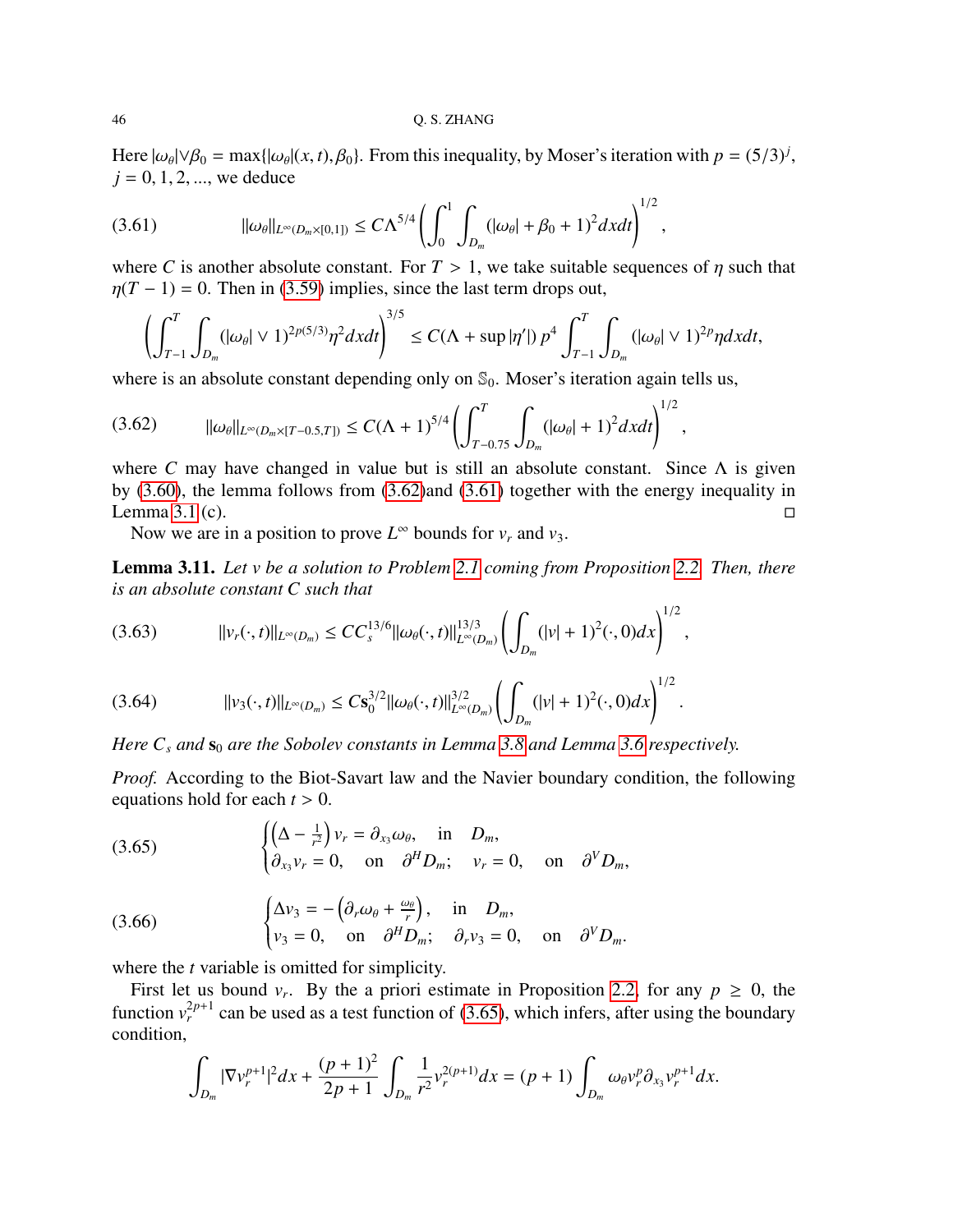By Cauchy Schwarz, we deduce

$$
\int_{D_m} [|\nabla v_r^{p+1}|^2 + \frac{1}{r^2} v_r^{2(p+1)}] dx \le 2(p+1)^2 \int_{D_m} \omega_\theta^2 v_r^{2p} dx.
$$

From the Sobolev inequality in Lemma [3.8,](#page-38-2) this shows,

$$
\left(\int_{D_m} |v_r|^{(p+1)13/5} dx\right)^{10/13} \le 2(p+1)^2 C_s ||\omega_\theta||_{L^\infty(D_m)}^2 \int_{D_m} |v_r|^{2p} dx.
$$

Hence, for some absolute constant *C*, we have

$$
\left(\int_{D_m} (|v_r| \vee 1)^{(p+1)13/5} dx\right)^{10/13} \le C(p+1)^2 C_s ||\omega_\theta||^2_{L^\infty(D_m)} \int_{D_m} (|v_r| \vee 1)^{2(p+1)} dx.
$$

Taking  $p + 1 = (13/10)^j$ ,  $j = 0, 1, 2, ...$  in Moser's iteration, we conclude, after inserting the transition of the energy inequality that *t* variable and using the energy inequality, that

$$
\|v_r(\cdot,t)\|_{L^{\infty}(D_m)} \le CC_s^{13/6} \|\omega_\theta(\cdot,t)\|_{L^{\infty}(D_m)}^{13/3} \left(\int_{D_m} (|v_r|+1)^2(\cdot,t)dx\right)^{1/2}
$$
  

$$
\le CC_s^{13/6} \|\omega_\theta(\cdot,t)\|_{L^{\infty}(D_m)}^{13/3} \left(\int_{D_m} (|v|+1)^2(\cdot,0)dx\right)^{1/2},
$$

which is [\(3.63\)](#page-45-3).

To bound  $v_3$ , we use  $v_3^{2p+1}$  $3^{2p+1}$  as a test function on equation [\(3.66\)](#page-45-4) to obtain

$$
\int_{D_m} |\nabla v_3^{p+1}|^2 dx = (p+1) \int_{D_m} \omega_\theta v_3^p \partial_r v_3^{p+1} dx.
$$

In the above we have used the boundary condition for  $v_r$  so that boundary integrals vanish. By Cauchy Schwarz, we deduce

$$
\int_{D_m} |\nabla v_3^{p+1}|^2 dx \le 2(p+1)^2 \int_{D_m} \omega_\theta^2 v_3^{2p} dx.
$$

Since  $v_3 = 0$  on the horizontal boundary  $\partial^H D_m$ , the Sobolev inequality in Lemma [3.6](#page-33-0) can be used for  $v^{p+1}$  in the above identity. Therefore used for  $v_3^{p+1}$  $j_3^{p+1}$  in the above identity. Therefore

$$
\left(\int_{D_m} |v_3|^{6(p+1)} dx\right)^{1/3} \leq 2\mathbf{s}_0^2 (p+1)^2 ||\omega_\theta||^2_{L^\infty(D_m)} \int_{D_m} |v_3|^{2p} dx.
$$

Hence, for some absolute constant *C*, we have

$$
\left(\int_{D_m} (|v_3| \vee 1)^{6(p+1)} dx\right)^{1/3} \leq C \mathbf{s}_0^2 (p+1)^2 ||\omega_\theta||^2_{L^\infty(D_m)} \int_{D_m} (|v_3| \vee 1)^{2(p+1)} dx.
$$

Taking  $p + 1 = 3^j$ ,  $j = 0, 1, 2, ...$  in Moser's iteration, we conclude, after inserting the *t* variable that variable, that

$$
\|v_3(\cdot,t)\|_{L^{\infty}(D_m)} \leq C \mathbf{s}_0^{3/2} \|\omega_{\theta}(\cdot,t)\|_{L^{\infty}(D_m)}^{3/2} \left(\int_{D_m} (|v_3|+1)^2(\cdot,t) dx\right)^{1/2},
$$

which implies [\(3.64\)](#page-45-5) by the energy inequality.  $\Box$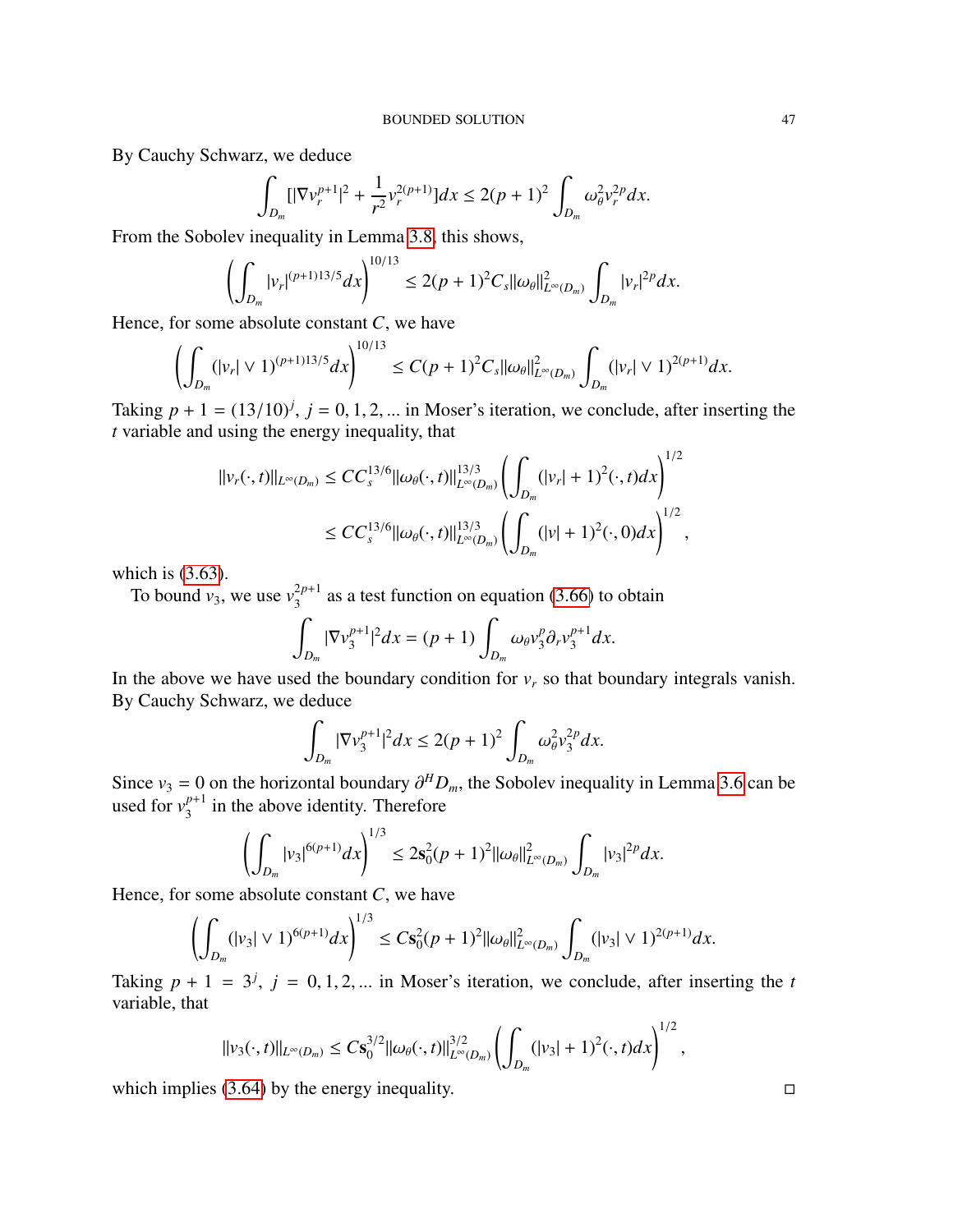<span id="page-47-0"></span>3.3. **Completion of the proof.** Pick any  $v_0 \in C_{nb}^2(\overline{D_*})$ . By definition, there exists a sequence of  $v_0^{\{m\}}$  $\mathcal{C}^2(\overline{D_m})$  satisfying the Navier boundary condition such that  $v_0^{(m)}$  $\binom{m}{0}$  converge to  $v_0$  in  $C<sup>2</sup>$  norm. According to Proposition [2.2,](#page-7-3) Lemma [3.9](#page-39-3) and Lemma [3.11,](#page-45-6) equation [\(1.3\)](#page-1-0) with initial value  $v_0^{\{m\}}$  $\binom{m}{0}$  and Navier slip boundary condition on  $D_m$  has a finite energy solution  $v^{(m)}$ such that  $||v^{(m)}(\cdot, t)||_{L^{\infty}(D_m)}$  are uniformly bounded for each  $t \ge 0$  and all *m*. Also one can see<br>from Lemma 3.1 that the energy norm of  $v^{(m)}$  is uniformly bounded for any finite time. This from Lemma [3.1](#page-27-2) that the energy norm of  $v^{(m)}$  is uniformly bounded for any finite time. This assertion is clear for  $\nabla v_r^{(m)}$ ,  $\partial_{xy} v_\theta^{(m)}$  and  $\nabla v_3^{(m)}$  $\partial_r v_{\theta}^{(m)}$  is in  $L_t^2 L_x^2$  uniformly, we argue as follows. From statement (b) in Lemma [3.1,](#page-27-2) we know  $\binom{m}{3}$  from statement (c) in that lemma. To see that that

$$
\int_0^T \int_{D_m} \left( |\partial_r v_{\theta}^{[m]}|^2 + \frac{1}{r^2} |v_{\theta}^{[m]}|^2 \right) dx dt - 2 \int_0^T \int_{D_m} \partial_r v_{\theta}^{[m]} \frac{v_{\theta}^{[m]}}{r} dx dt \leq \frac{1}{2} \int_{D_m} |v^{[m]}(x,0)|^2 dx.
$$

After integration by parts in the polar coordinates, we infer

$$
\int_0^T \int_{D_m} \left( |\partial_r v_{\theta}^{[m]}|^2 + \frac{1}{r^2} |v_{\theta}^{[m]}|^2 \right) dx dt + \sum_{j=2}^{m+1} \int_0^T \int_{L_j} |v_{\theta}^{[m]}|^2 dx_3 dt
$$
  

$$
\leq \frac{1}{2} \int_{D_m} |v^{[m]}(x,0)|^2 dx + \int_0^T \int_{L_1} |v_{\theta}^{[m]}|^2 dx_3 dt.
$$

Again,  $L_1$  is the right most vertical boundary of  $D_m$  and  $L_2, ..., L_{m+1}$  are the connected segments of the left boundary of  $D_m$ . Since, for each fixed *T*, the right hand side of the above inequality is uniformly bounded due to Lemma [3.3,](#page-28-3) we see that  $\partial_r v_{\theta}^{[m]}$  is uniformly bounded<br>in  $I^2I^2$  norm for each fixed  $T > 0$ . This proves the assertion. Therefore we can extract a in  $L_t^2 L_x^2$  norm for each fixed  $T > 0$ . This proves the assertion. Therefore we can extract a subsequence still denoted by  $\{y^{[m]}\}$  which converges weakly in the energy norm to a solution subsequence, still denoted by  $\{v^{(m)}\}$  which converges weakly in the energy norm to a solution *v* in **E** ∩ *L*<sup>∞</sup>. Due to standard regularity theory, the convergence can also be made point wise except at the corners of the boundary of  $D_{*}$ . This concludes the proof of the theorem.  $\square$ 

# <span id="page-47-1"></span>4. Uniqueness results for elliptic equations in polygons with low integrability

In this section we state and prove the uniqueness results for elliptic equations on domains with non-convex corners, which were used in Section 2. The study of elliptic equations in rough domains has been very active over the years. Comparing with standard theory for elliptic equations on Lipschitz domains, the integrability assumption is lower than usual, in view of the non-convex corners with angle  $3\pi/2$ . We feel that these results may be known, but are unable to find them in the literature.

<span id="page-47-2"></span>**Proposition 4.1.** Let an axially symmetric function  $u \in W_0^{1,s}(D_m)$ ,  $s = 3^-/2$ , be a solution to the Dirichlet problem *the Dirichlet problem*

<span id="page-47-3"></span>(4.1) 
$$
\begin{cases} \Delta u(x) - V(x)u(x) = 0, & x \in D_m, \\ u(x) = 0, & x \in \partial D_m; \end{cases}
$$

*where V is a given axially symmetric function such that*  $V \geq 1/(4r^2)$  *and*  $V \in L^{\infty}(D_m)$ *. Then*<br>*u* – 0  $u = 0$ .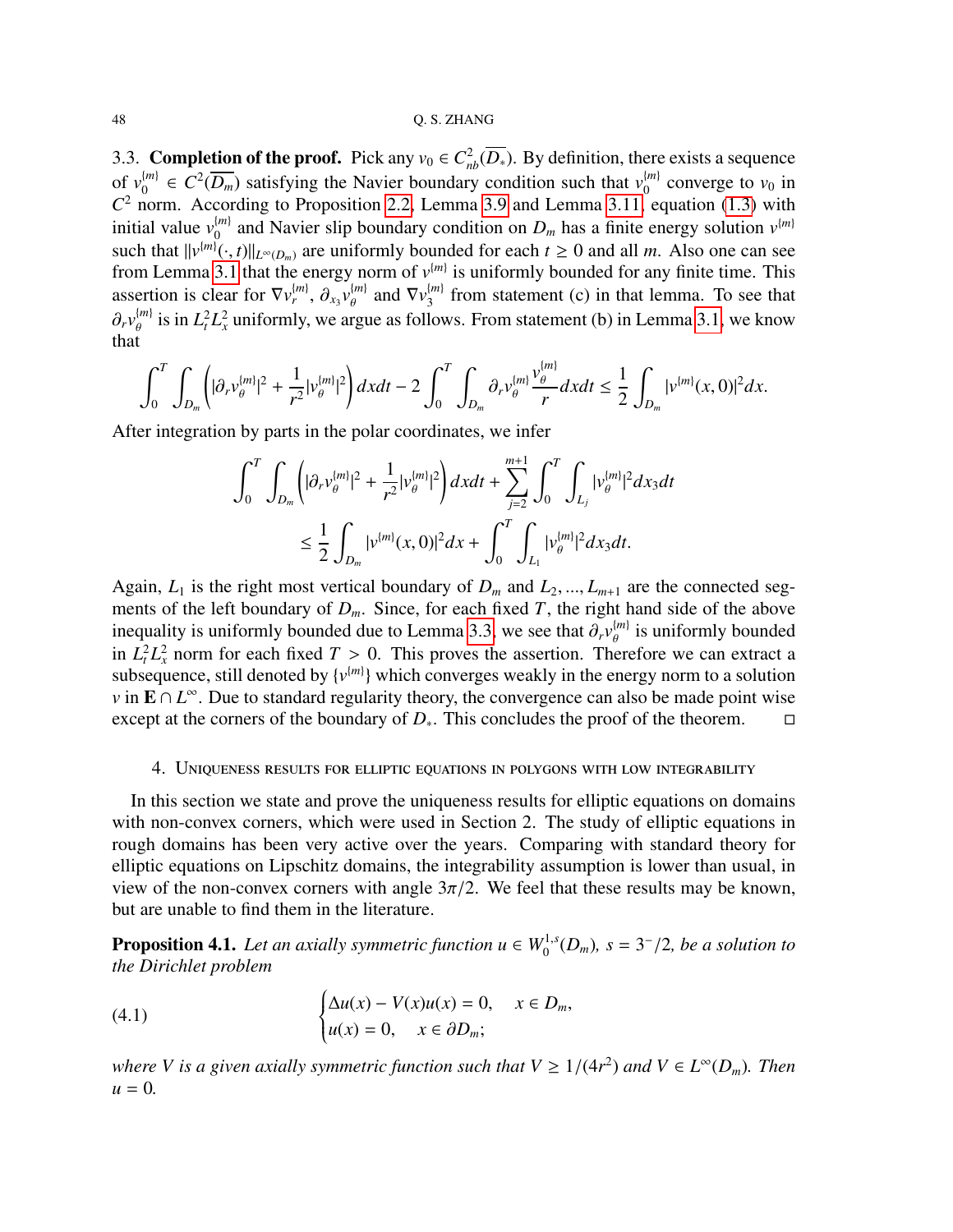#### BOUNDED SOLUTION 49

Notice that we are not making any assumption on the non-tangential maximal function of |∇*u*|. Therefore the established theory of elliptic equations in Lipschitz domains does not seem to apply directly. The idea of the proof is to regard the equation as a two dimensional one in the *<sup>r</sup>*, *<sup>x</sup>*<sup>3</sup> variable first. Next the problem is converted via conformal mapping to the case with smooth boundary but weaker integrability conditions on the solution and its gradient. Then a duality argument will infer uniqueness. One can also use the regularity result for very weak solutions in [\[35\]](#page-56-8) after the conversion, even replacing the condition  $V \ge 1/(4r^2)$ <br>by  $V \ge 0$ . See the proof of Proposition 4.4 below by  $V \geq 0$ . See the proof of Proposition [4.4](#page-53-0) below.

Before proving the proposition, we need the following lemma on uniqueness of  $L^{2+}$  solutions on  $\tilde{C}^3$  domains in  $\mathbb{R}^2$ , which may be of independent interest.

<span id="page-48-0"></span>**Lemma 4.2.** *Let U* ⊂  $\mathbb{R}^2$  *be a bounded C*<sup>3</sup> *domain and*  $Q = \{x_1, \ldots, x_k\}$  *be finitely many points on the boundary ∂U. Given any fixed*  $p > 2$ , *let*  $u \in I^p(U) \cap C^3(\overline{I}) \cap O$  *be a solution to points on the boundary* ∂U. Given any fixed  $p > 2$ , let  $u ∈ L<sup>p</sup>(U) ∩ C<sup>3</sup>(\bar{U} \setminus Q)$  be a solution to

<span id="page-48-1"></span>(4.2) 
$$
\begin{cases} \Delta u(x) - V(x)u(x) = 0, & x \in U, \\ u(x) = 0, & x \in \partial U \setminus Q, \end{cases}
$$

*where*  $0 \leq V(x) \leq \sum_{i=1}^{k} \frac{C}{|x-i}$  $\frac{C}{|x-x_i|}$  *for all x* ∈ *U* and a constant C. Then  $u = 0$ . |

*Remark* 4.3*.* Comparing with standard results, the solution *u* is not assumed to be bounded near  $x_i$ ,  $i = 1, 2, ..., k$ , nor is there any assumption on  $|\nabla u|$ . So the result is more akin to removable singularity theorems but with a boundary condition removable singularity theorems, but with a boundary condition.

*Proof.* (of Lemma [4.2\)](#page-48-0). Let *u* be a solution to [\(4.2\)](#page-48-1). We first find a solution  $\phi \in W_0^{1,2}(U)$  to the standard nonhomogeneous Dirichlet problem the standard nonhomogeneous Dirichlet problem

(4.3) 
$$
\begin{cases} \Delta \phi(x) - V(x)\phi(x) = u(x), & x \in U, \\ \phi(x) = 0, & x \in \partial U. \end{cases}
$$

Since  $V \ge 0$ ,  $V \in L^{2^{-}}(U)$  and  $u \in L^{p}(U)$  with  $p > 2 > 1$ , which is 1/2 of the dimension, the potential function *V* and nonhomogeneous term *u* are in the regularity class. Therefore the potential function *V* and nonhomogeneous term *u* are in the regularity class. Therefore the problem admits a unique solution in  $W_0^{1,2}(U) \cap C^{\alpha}(U)$  by standard theory. Here  $\alpha \in (0,1)$ .<br>Now we show that

<span id="page-48-3"></span>Now we show that

$$
|\nabla \phi| \in L^{\infty}(U).
$$

It is clear that we just need to prove this in small balls around the potential singular points  $x_1, ..., x_k, y_1, ..., y_l.$ <br> **Let**  $\Gamma - \Gamma(x, y)$  $, y_1, ..., y_l$ <br>-  $\Gamma(r, y)$ 

Let  $\Gamma = \Gamma(x, y)$  be the Dirichlet Green's function on *U*. Then

(4.5) 
$$
\phi(x) = -\int_U \Gamma(x, y)u(y)dy - \int_U \Gamma(x, y)V(y)\phi(y)dy.
$$

By standard theory, there exists a constant  $\bar{C}_0$  depending only on  $U$  such that

<span id="page-48-2"></span> $|\Gamma(x, y)| \le \bar{C}_0[|\ln|x - y|| + 1], \quad |\nabla_x \Gamma(x, y)| \le \bar{C}_0/|x - y|, \quad x, y \in U.$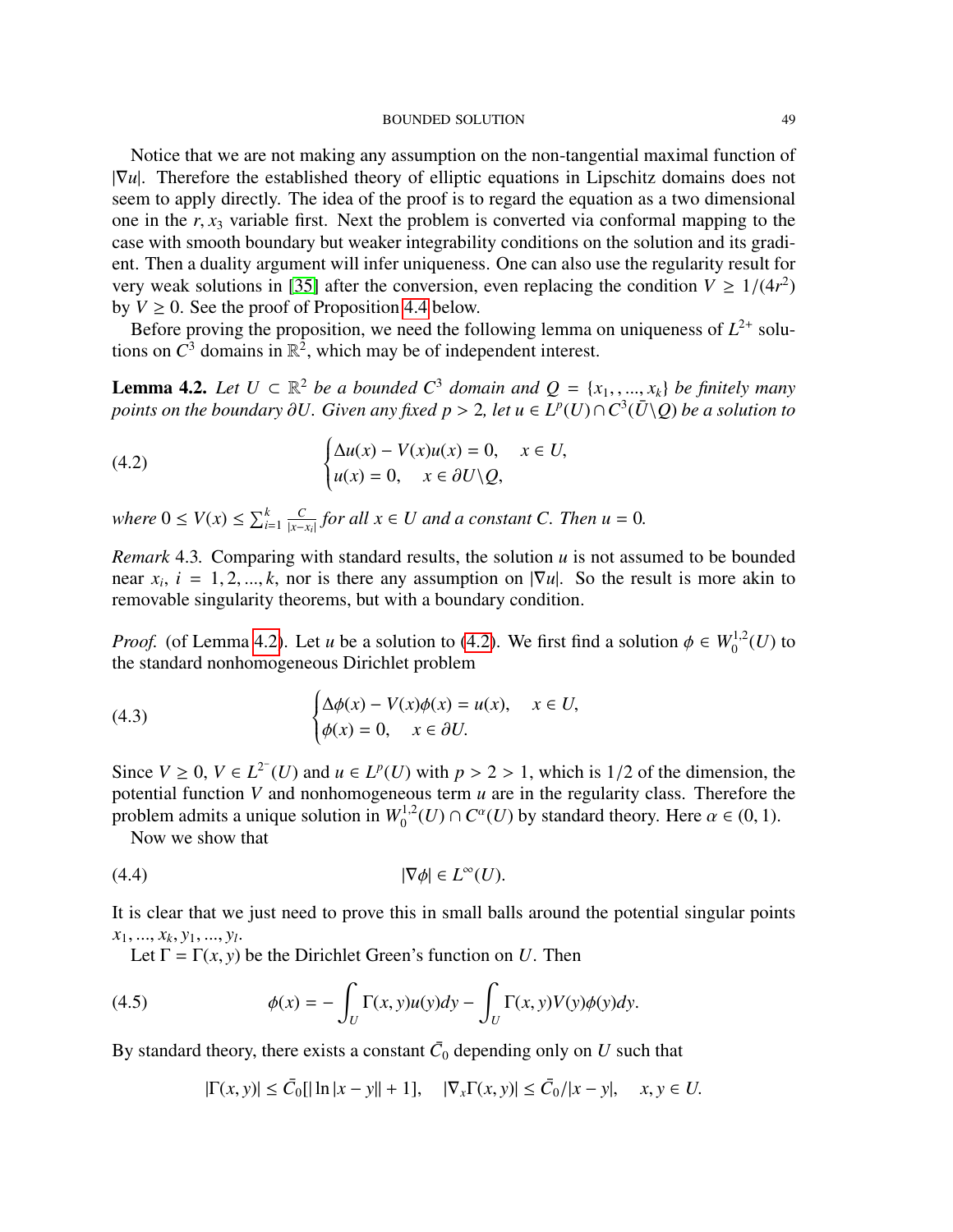From these bounds,  $\phi \in W_0^{1,2}(U) \cap C^{\alpha}(U) \subset L^q(U)$ ,  $\forall q > 1$ , the bound on *V*, and  $u \in L^p(U)$ ,  $n > 2$  it is easy to see by (4.5) that  $p > 2$ , it is easy to see by [\(4.5\)](#page-48-2) that

$$
|\nabla \phi(x)| \leq \bar{C}_0 \int_U \frac{|u(y)|}{|x - y|} dy + C \bar{C}_0 \int_U \frac{1}{|x - y|} \sum_{i=1}^k \frac{|\phi(y) - \phi(x_i)|}{|x - x_i|} dy
$$
  
\n
$$
\leq \bar{C}_0 \int_U \frac{|u(y)|}{|x - y|} dy + C \bar{C}_0 \int_U \frac{1}{|x - y|} \sum_{i=1}^k \frac{1}{|y - x_i|^{1 - \alpha}} dy ||\phi||_{C^{\alpha}(U)}
$$
  
\n
$$
\leq C \bar{C}_0 \left( ||u||_{L^p(U)} + ||\phi||_{W^{1,2}(U)} \right),
$$

proving [\(4.4\)](#page-48-3). In the last step, we have used the standard Hölder estimate for  $\phi$  using its  $W^{1,2}$ norm and  $L^{1+}$  norm of *V*.

Pick a small number  $\epsilon > 0$ , denote  $U_{\epsilon} = U \setminus \bigcup_{i=1}^{k} B(x_i, \epsilon)$ . Since all possible singularities *u* are outside of *II* we can compute: of *u* are outside of  $U_{\epsilon}$ , we can compute:

$$
\int_{U_{\epsilon}} u^2 dx = \int_{U_{\epsilon}} u(x) \left(\Delta \phi(x) - V(x) \phi(x)\right) dx
$$
  
= 
$$
\int_{\partial U_{\epsilon}} u \partial_n \phi dS - \int_{\partial U_{\epsilon}} \phi \partial_n u dS + \int_{U_{\epsilon}} \left(\Delta u(x) - V(x) u(x)\right) \phi(x) dx,
$$

where *n* is the outward normal of  $\partial U_{\epsilon}$ . Due to the boundary condition, the above identity becomes becomes

<span id="page-49-1"></span>(4.6) 
$$
\int_{U_{\epsilon}} u^2 dx = - \sum_{i=1}^k \int_{\partial B(x_i,\epsilon) \cap U} u \partial_n \phi dS + \sum_{i=1}^k \int_{\partial B(x_i,\epsilon) \cap U} \phi \partial_n u dS.
$$

where *n* is the outward normal of  $\partial B(x_i, \epsilon)$  or  $\partial B(y_j, \epsilon)$ . Next we argue that the right hand side of the preceding identity goes to 0 as  $\epsilon \to 0$ side of the preceding identity goes to 0 as  $\epsilon \to 0$ .

Pick any  $x \in \partial B(x_i, \epsilon)$ . Then either  $B(x, \epsilon/2)$  intersects with  $U^c$ , then we make 0 extension<br>*cu* across  $B(x, \epsilon/2) \cap \partial U$  or  $B(x, \epsilon/2) \subset U$ . We can choose  $\epsilon$  sufficiently small so that for *u* across  $B(x, \epsilon/2) \cap \partial U$ , or  $B(x, \epsilon/2) \subset U$ . We can choose  $\epsilon$  sufficiently small so that *B*(*x*,  $\epsilon$ /2)∩{*x*<sub>1</sub>, *x*<sub>2</sub>, ..., *x*<sub>*k*</sub>} is empty. So in either case we can regard *u*<sup>2</sup> as a subsolution, namely

$$
\Delta u^2 \ge 2Vu^2 \ge 0, \quad \text{in} \quad B(x, \epsilon/2).
$$

Hence the standard mean value inequality states, for some absolute constant  $\bar{C}_1$ , that

<span id="page-49-0"></span>
$$
|u(x)| \le \bar{C}_1 \left( |B(x, \epsilon/4)|^{-1} \int_{B(x, \epsilon/4)} u^2(y) dy \right)^{1/2}
$$

By the assumption that  $u \in L^p(U)$ ,  $p > 2$ , this implies that

(4.7) 
$$
u(x) = o(1)/\epsilon \quad \text{as} \quad \epsilon \to 0.
$$

Further more, when  $\epsilon$  is sufficiently small, the region  $[B(x_i, 1.5\epsilon) - B(x_i, 0.5\epsilon)] \cap U$  is free notential singular points in  $\Omega$ . Since  $\partial U$  is  $C^3$  and  $V$  has mild singularity near  $x_i$ , we of potential singular points in *Q*. Since  $\partial U$  is  $C^3$  and *V* has mild singularity near *x<sub>i</sub>*, we can obtain a gradient estimate for *u* on  $[R(x, 1, 2\epsilon) - R(x, 0, 8\epsilon)] \cap U$  by straighten out the can obtain a gradient estimate for *u* on  $[B(x_i, 1.2\epsilon) - B(x_i, 0.8\epsilon)] \cap U$ , by straighten out the boundary. Since *V* may be unbounded near *y*, we give a proof here. Pick  $x \in \partial B(x, \epsilon)$ . For boundary. Since *V* may be unbounded near *y<sub>j</sub>*, we give a proof here. Pick *x* ∈  $\partial B(x_i, \epsilon)$ . For any small  $\epsilon$ , we choose a smooth cut off function  $n = n(x)$  supported in  $B(x \epsilon/4)$  such that any small  $\epsilon$ , we choose a smooth cut off function  $\eta = \eta(x)$  supported in  $B(x, \epsilon/4)$  such that  $\eta = 1$  on  $B(x, \epsilon/8)$  and that  $|\nabla \eta| \le C/\epsilon$  and  $|\Delta \eta| \le C/\epsilon^2$ . If  $B(x, \epsilon/4)$  straddles the boundary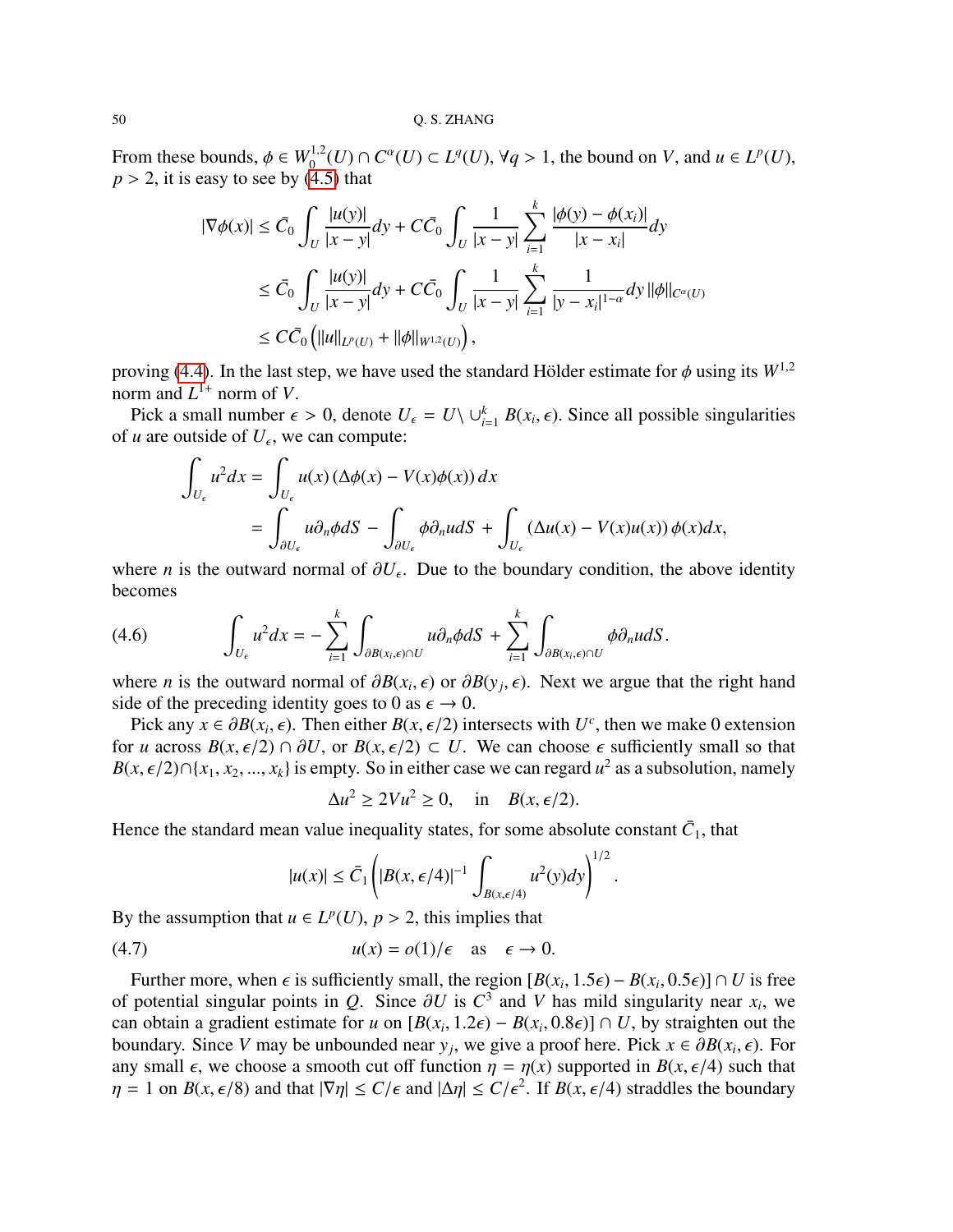of *U*, we can, as usual, straighten out the boundary and make odd reflection for *u* and even reflection for *V* afterwards. So we can just assume *u* is a classical solution in the full ball  $B(x, \epsilon/4)$ . By [\(4.2\)](#page-48-1), *un* satisfies

$$
\Delta(u\eta) - Vu\eta = 2\nabla\eta\nabla u + u\Delta\eta.
$$

Let  $\Gamma_0$  be the Green's function of the Laplacian in  $\mathbb{R}^2$ , we have,  $\forall z \in \mathbb{R}^2$ ,

$$
u\eta(z) = -\int \Gamma_0(z, y) V u \eta(y) dy - 2 \int \Gamma_0(z, y) \nabla \eta \nabla u(y) dy - \int \Gamma_0(z, y) \Delta \eta u(y) dy
$$
  
= 
$$
- \int \Gamma_0(z, y) V u \eta(y) dy + 2 \int \nabla_y \Gamma_0(z, y) \nabla \eta u(y) dy + \int \Gamma_0(z, y) \Delta \eta u(y) dy.
$$

By our assumptions,  $0 \le V \le C/\epsilon$  in  $B(x, \epsilon/4)$  and  $\eta = 1$  in  $B(x, \epsilon/8)$ . Thus we deduce, after using the usual bounds for  $|\nabla \Gamma_0|$  and  $|\nabla^2 \Gamma_0|$ , that

$$
|\nabla u(x)| \leq \frac{C}{\epsilon} \int_{B(x,\epsilon/4)} \frac{|u(y)|}{|x-y|} dy + \frac{C}{\epsilon} \int_{B(x,\epsilon/4)\setminus B(x,\epsilon/8)} \frac{|u(y)|}{|x-y|^2} dy + \frac{C}{\epsilon^2} \int_{B(x,\epsilon/4)\setminus B(x,\epsilon/8)} \frac{|u(y)|}{|x-y|} dy
$$
  

$$
\leq \frac{C}{\epsilon} \int_{B(x,\epsilon/4)} \frac{|u(y)|}{|x-y|} dy + \frac{C}{\epsilon^3} \int_{B(x,\epsilon/4)} |u(y)| dy
$$

This shows, since  $u \in L^p$ ,  $p > 2$ , that for each  $x \in \partial B(x_i, \epsilon)$ , we have

<span id="page-50-0"></span>(4.8) 
$$
|\nabla u(x)| \leq \bar{C}_1 \epsilon^{-1} \sup_{B(x,\epsilon/4)} |u(y)| = o(1)/\epsilon^2
$$

For the same *x*, by the gradient bound [\(4.4\)](#page-48-3) and the boundary condition that  $\phi = 0$  on  $\partial U$ , we know that we know that

$$
|\phi(x)| = O(1)\epsilon.
$$

Substituting [\(4.7\)](#page-49-0), [\(4.8\)](#page-50-0) and [\(4.9\)](#page-50-1) to the right side of [\(4.6\)](#page-49-1), we conclude that  $u = 0$  after letting  $\epsilon \to 0$ . This proves the lemma.

<span id="page-50-1"></span>Now we are in a position to give a

# *Proof of Proposition [4.1.](#page-47-2)*

The idea of the proof is to regard the equation in  $(4.1)$  as a two dimensional elliptic equation in the  $rx_3$  plane, and the domain  $D_m$  as a polygon. Then we use the Schwarz-Christoffel mapping to conformally transform  $D_m$  into the upper half plane and eventually to the unit disk. Problem [4.1](#page-47-3) is thus converted to an elliptic problem on the unit disk. The condition that the solution  $u \in W_0^{1,s}(D_m)$  will imply that the transformed solution, say f, is in  $L^{2+}$  on the unit disk. Here and later  $2^+$  is a number close to and greater than 2. Then we can conclude from Lemma [4.2](#page-48-0) that *f* is 0. Thus the original solution is also 0.

Since there are only finitely many corners on  $D_m$  and the Schwarz-Christoffel mapping is smooth except at the corners, we can just prove that the transformed solution  $f$  is in  $L^{2+}$ near the images of these corners, which are points on the boundary of the upper half plane. The worst corners are those with  $3\pi/2$  angles. Since the corners are isolated, without loss of generality, we can just carry out the proof of  $L^{2+}$  integrability of f near the image of one of the corners. After a change of variable, the Schwarz-Christoffel mapping is essentially a power function of the complex variable and we can carry out the calculation explicitly as follows.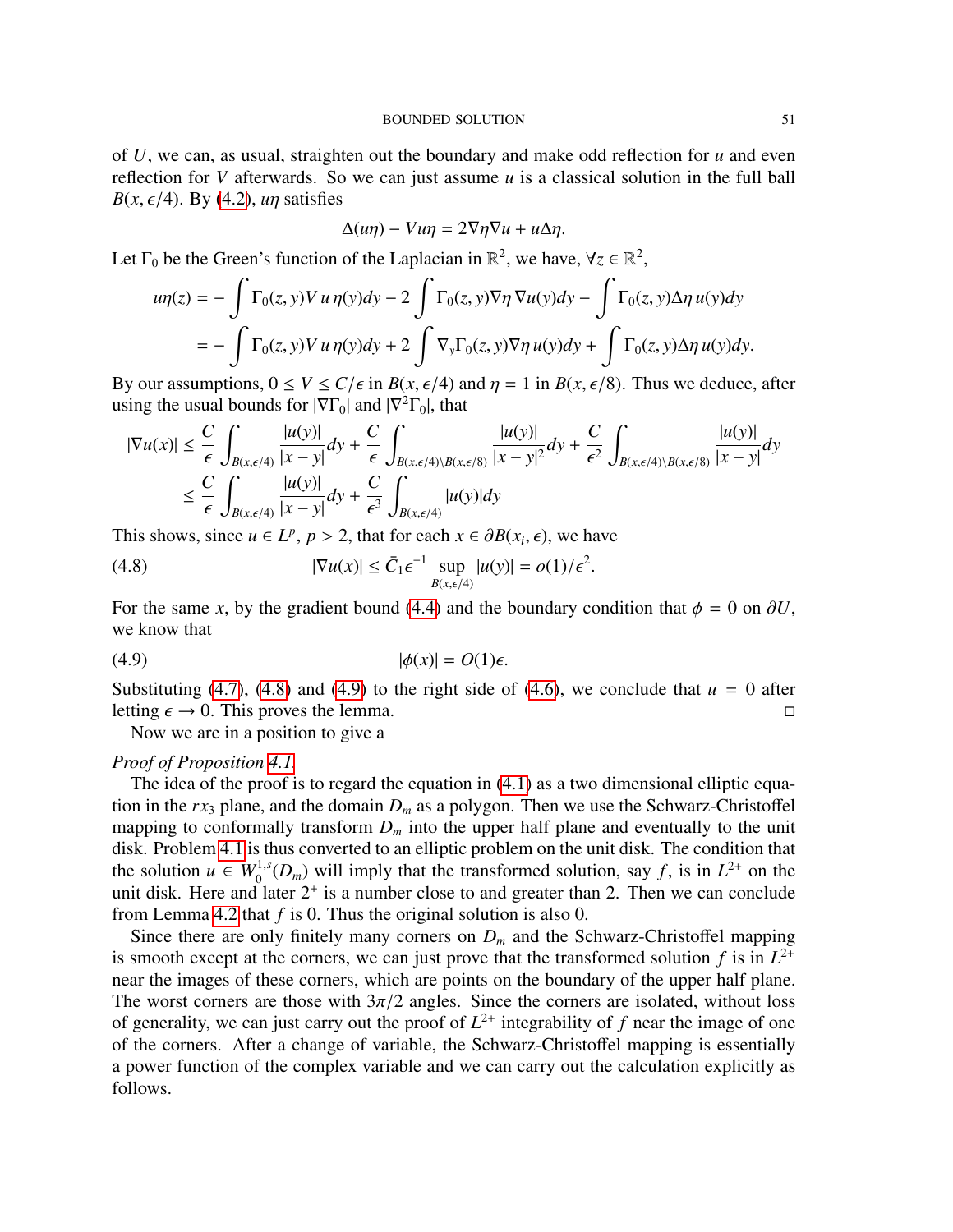In  $rx_3$  coordinate, the equation for  $u$  in [\(4.1\)](#page-47-3) is

$$
\partial_r^2 u + \frac{1}{r} \partial_r u + \partial_{x_3}^2 u - Vu = 0.
$$

In the identity,

$$
\partial_r^2(r^\beta u) = r^\beta \partial_r^2 u + 2\beta r^{\beta - 1} \partial_r u + \beta(\beta - 1) r^{\beta - 2} u,
$$

we take the constant  $\beta = 1/2$ . Then the above equation for *u* is transformed into

(4.10) 
$$
\partial_r^2(\sqrt{r}u) + \partial_{x_3}^2(\sqrt{r}u) - (V - \frac{1}{4r^2})(\sqrt{r}u) = 0.
$$

Recall that in  $D_m$ , the variable r is bounded away from 0. So there is no singularity in the coefficients of this equation.

*Case 1*. We work near one of the nonconvex corners, located say at  $(r^0, x_3^0)$ <br>Let us make a translation  $r = r^0$ ,  $x_2 = r^0$  and rotation of angle  $\pi$  clockwise  $_{3}^{0}).$ 

Let us make a translation  $r - r^0$ ,  $x_3 - x_3^0$  $\frac{0}{3}$  and rotation of angle  $\pi$  clockwise, namely

(4.11) 
$$
\tilde{r} = -(r - r^0), \quad \tilde{x}_3 = -(x_3 - x_3^0).
$$

Then, in the  $\tilde{r}x_3$  plane, we can assume that the corner is located at the origin and the boundary of  $D_m$  near the corner coincides with the positive horizontal ( $\tilde{r}$ ) axis and negative vertical ( $\tilde{x}_3$ ) axis respectively. Consider the functions

$$
(4.12)
$$

$$
f = f(\tilde{r}, \tilde{x}_3) = \sqrt{r} u(r, x_3) = \sqrt{r^0 - \tilde{r}} u(r^0 - \tilde{r}, x_3^0 - \tilde{x}_3), \quad \tilde{V} = \tilde{V}(\tilde{r}, \tilde{x}_3) = V(r, x_3) - \frac{1}{4r^2}.
$$

Then in the  $\tilde{r}x_3$  variables, *f* satisfies

(4.13) 
$$
\partial_{\tilde{r}}^2 f + \partial_{\tilde{x}_3}^2 f - \tilde{V}f = 0, \quad f = 0, \quad \text{on} \quad \partial \tilde{D}_m.
$$

Here  $\tilde{D}_m$  is the region  $D_m$  in the  $\tilde{r}x_3$  plane, which is still a rectangular polygon. Let us introduce the complex variable

$$
(4.14) \t\t\t z = \tilde{r} + i\tilde{x}_3.
$$

In terms of *z*, the equation for *f* becomes, since  $\frac{\partial}{\partial z} = \frac{1}{2}$  $rac{1}{2} \left( \frac{\partial}{\partial \tilde{r}} - i \frac{\partial}{\partial \tilde{x_3}} \right)$ ,

<span id="page-51-1"></span>(4.15) 
$$
\frac{\partial^2 f}{\partial z \partial \overline{z}} - \frac{\tilde{V}}{4} f = 0.
$$

Now let  $w = M(z)$  be a Schwarz-Christoffel mapping that maps  $\tilde{D_m}$  to a unit circle  $D_1$  in the  $w = w_1 + iw_2$  plane, whose center is at  $(w_1, w_2) = (0, 1)$  and that the corner point  $z = 0$ is mapped to the point  $w = 0$ . Near the corner  $z = 0$ , say in the region  $B(0, \epsilon) \cap D_m$ , the mapping is given by, for a constant  $\sigma$ ,

<span id="page-51-0"></span>
$$
w = \sigma z^{2/3} (1 + \text{lower order terms}),
$$
  
(4.16) 
$$
\frac{\partial w}{\partial z} = \frac{2\sigma}{3} z^{-1/3} (1 + \text{lower order terms}),
$$

$$
\frac{\partial z}{\partial w} = \frac{3\sigma^{-3/2}}{2} w^{1/2} (1 + \text{lower order terms}) = \frac{3\sigma^{-3/2}}{2} w^{1/2} (1 + a_1 w + a_2 w^2 + \dots).
$$

 $\frac{\partial w}{\partial w} = 2$  is bounded when *z* is away from the corners since *z* is an analytic function of *w* and vice versa.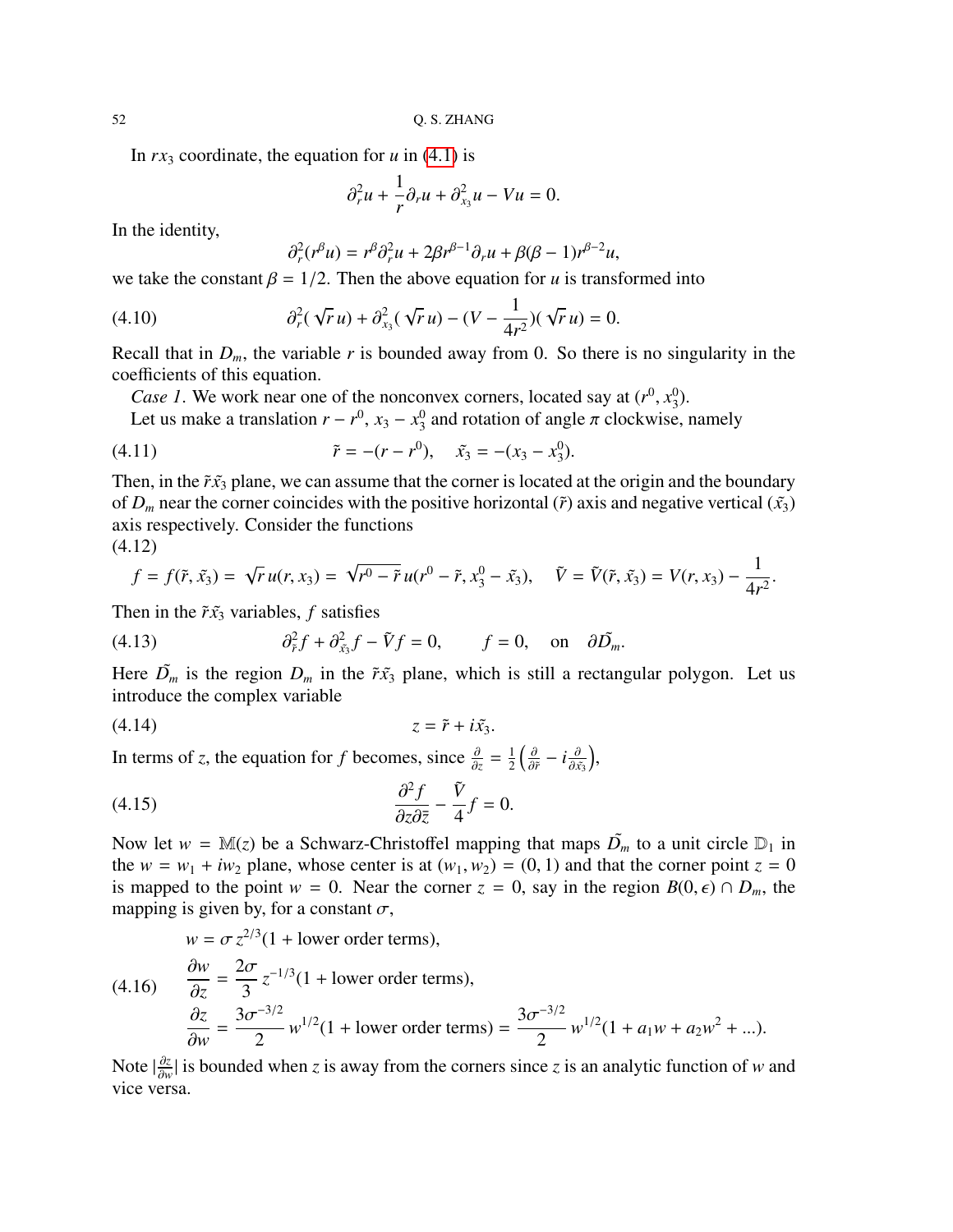Let

$$
(4.17) \t\t\t U = \mathbb{M}(B(0,\epsilon) \cap \tilde{D_m})
$$

where the ball  $B(0, \epsilon)$  in the *z* plane does not contain any other corners with  $\epsilon$  sufficiently small. So *U* is the image under M of a small corner in  $\tilde{D}$ . Consider the function small. So *U* is the image under M of a small corner in  $\tilde{D_m}$ . Consider the function

<span id="page-52-1"></span>
$$
g = g(w) = f(z), \quad w \in \mathbb{D}_1, \quad w = \mathbb{M}(z).
$$

Then, for any  $p \in (2, 4)$ , we have, from  $(4.16)$ 

$$
\int_{U} |g|^{p} dwd\bar{w} = \frac{4}{9} \sigma^{2} \int_{B(0,\epsilon) \cap \tilde{D}_{m}} |f|^{p} |z|^{-2/3} (1 + o(1)) dz d\bar{z}
$$
\n
$$
= \frac{4}{9} \sigma^{2} \left( \int_{B(0,\epsilon) \cap \tilde{D}_{m}} |f|^{6^{-}} dz d\bar{z} \right)^{2/3^{-}} \left( \int_{B(0,\epsilon) \cap \tilde{D}_{m}} |z|^{-2^{-}} (1 + o(1)) dz d\bar{z} \right)^{1/3^{-}}
$$
\n
$$
\leq C ||f||_{W^{1,s}(\tilde{D}_{m})}^{p} = C ||u||_{W^{1,s}(D_{m})}^{p}.
$$

Here we just used the 2 dimensional Sobolev imbedding and the assumption that  $s = 3^{-}/2$ .<br>Since there are only finitely many corpers this tells us that Since there are only finitely many corners, this tells us that

$$
\int_{\mathbb{N}_{\epsilon}\cap\mathbb{D}_1}|g|^p dwd\bar{w}\leq C||u||^p_{W^{1,s}(D_m)}<\infty,
$$

where  $\mathbb{N}_{\epsilon}$  is the  $\epsilon$  neighborhood of images of nonconvex corners in the *w* plane. From the equation for  $f$  (4.15) and the conformal nature of  $w = \mathbb{M}(\tau)$ , we know that *a* satisfies the equation for *f* [\(4.15\)](#page-51-1) and the conformal nature of  $w = M(z)$ , we know that *g* satisfies the equation

$$
\begin{cases}\n\frac{\partial^2 g}{\partial w \partial \bar{w}} - \left| \frac{\partial z}{\partial w} \right|^2 \frac{\tilde{v}}{4} g = 0, \quad w \in \overline{\mathbb{D}_1} \text{ \text{images of corners,}} \\
g(w) = 0, \quad w \in \partial \mathbb{D}_1 \text{ \text{images of corners.}}\n\end{cases}
$$

By [\(4.16\)](#page-51-0) the potential function in front of *g* is bounded and nonnegative near the images of the nonconvex corners.

*Case 2.* We work near one of the convex corners, located say at  $(r^0, x_3^0)$ <br>After similar translation, we have the following formula for the Schwa  $_{3}^{0}).$ 

After similar translation, we have the following formula for the Schwarz-Christoffel mapping near these corners.

$$
w = \sigma z^2 (1 + \text{lower order terms}),
$$

$$
(4.18)
$$

<span id="page-52-0"></span>
$$
\frac{\partial w}{\partial z} = 2 z (1 + \text{lower order terms}),
$$
  
\n
$$
\frac{\partial z}{\partial w} = \frac{1}{2\sigma} w^{-1/2} (1 + \text{lower order terms}) = \frac{1}{2\sigma} w^{-1/2} (1 + a_1 w + a_2 w^2 + \dots).
$$

 $\frac{\partial w}{\partial \sigma}$  2*σ*<sup>2</sup> 2*σ*<sup>2</sup> 2*σ*<sup>2*σ*</sup>
<sup>2*σ*</sup>
<sup>2*σ*</sup>
<sup>2*σ*</sup>
<sup>2*σ*</sup>
<sup>2*σ*</sup>
<sup>2*σ*</sup>
<sup>2*σ*</sup>
<sup>2*σ*</sup>
<sup>2*σ*</sup>
<sup>2*σ*</sup>
<sup>2*σ*</sup>
<sup>2*σ*</sup>
<sup>2*σ*</sup>
<sup>2*σ*</sup>
<sup>2*σ*</sup>
<sup>2*σ*</sup>
<sup>2*σ*</sup>
<sup>2*σ*</sup>
<sup>2*σ*</sup>
<sup>2*σ*</sup>
<sup>2*α*</sup> *g* ∈ *L*<sup>*p*</sup> with some *p* > 2 and that

$$
\begin{cases}\n\frac{\partial^2 g}{\partial w \partial \bar{w}} - \left| \frac{\partial z}{\partial w} \right|^2 \frac{\tilde{v}}{4} g = 0, \quad w \in \overline{\mathbb{D}_1} \text{images of corners,} \\
g(w) = 0, \quad w \in \partial \mathbb{D}_1 \text{images of corners.}\n\end{cases}
$$

In fact, by standard theory, *u* is smooth near the convex (i.e.  $\pi/2$ ) corners of  $D_m$ , which infers that *o* is Hölder continuous near the image of the convex corners in the *w* plane. Recall that that  $g$  is Hölder continuous near the image of the convex corners in the  $w$  plane. Recall that  $w = 0$  is actually the image of one of the corners in the *w* plane. By [\(4.18\)](#page-52-0) for images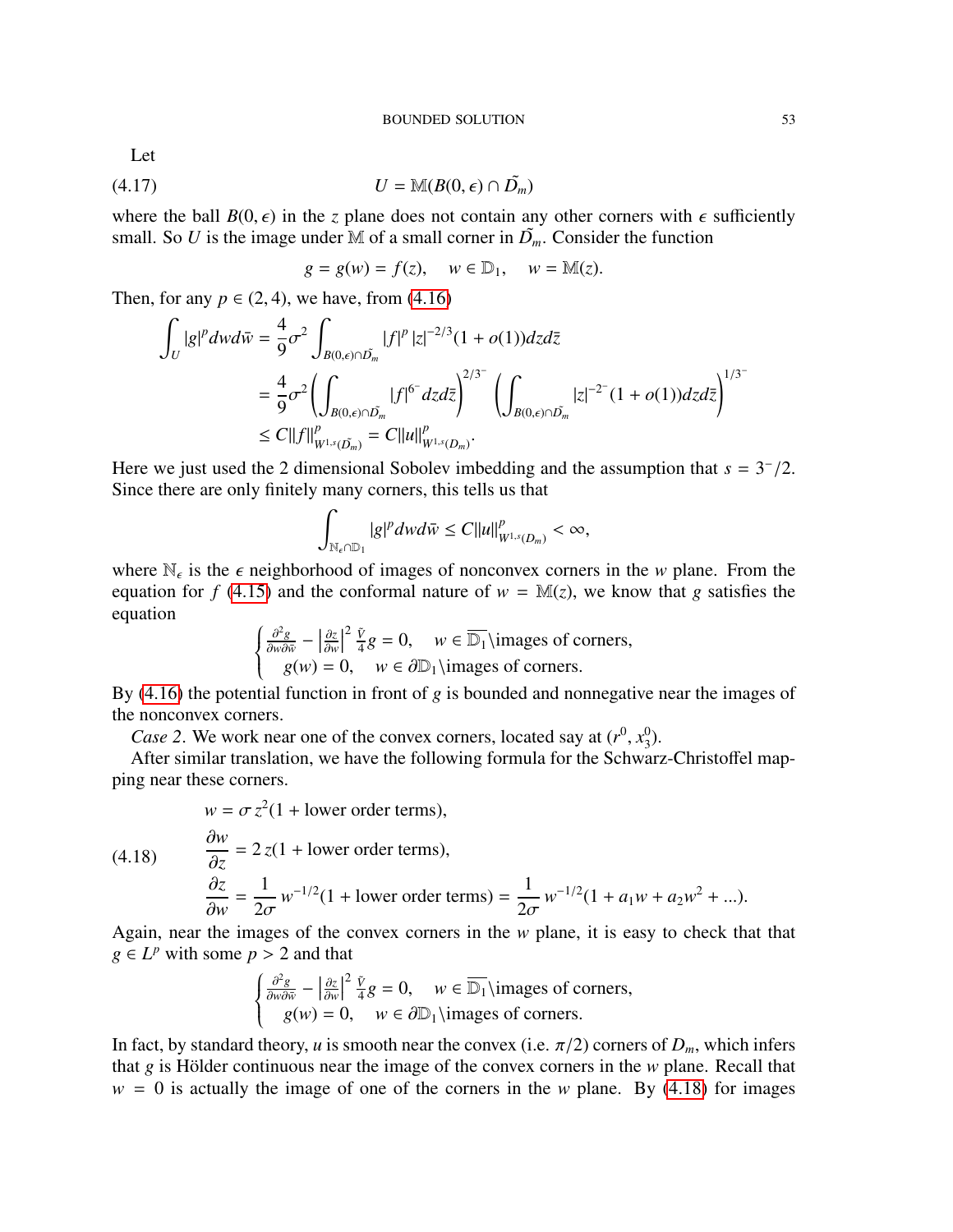of convex corners and Case 1 for those of nonconvex corners, we know that the potential function  $\left|\frac{\partial z}{\partial w}\right|$ ∂*w*  $\begin{array}{c} \n \downarrow \\ \n \downarrow \n \end{array}$ 2  $\tilde{V}$  $\frac{V}{4}$  satisfies

(4.19) 
$$
0 \leq \left| \frac{\partial z}{\partial w} \right|^2 \frac{\tilde{V}}{4}(y) \leq C \sum_{x=1}^k \frac{1}{|y - x_i|}, \quad \forall y \in \mathbb{D}_1.
$$

Here  $x_i$  are the images of corners in the *w* plane. Recall that near the images of nonconvex corners, by Case 1, we know that the potential function is bounded. Since both *u* and the Schwarz-Christoffel mapping are smooth except at the corners, we see that

<span id="page-53-1"></span>*g* ∈  $L^p(\mathbb{D}_1) \cap C^3(\mathbb{D}_1)$  images of corners ).

Now we can use Lemma [4.2](#page-48-0) on *g* to conclude that  $g = 0$  and hence  $f = 0$  and  $u=0$ , completing the proof of the proposition. In that lemma, we take  $x_i$  as the images of the corners and the potential function as  $\left|\frac{\partial z}{\partial n}\right|$  $\begin{array}{c} \n \downarrow \\ \n \downarrow \n \end{array}$  $\frac{2 \tilde{V}}{4}$  which satisfies [\(4.19\)](#page-53-1).

∂w<br>f∩ Similarly we have the following uniqueness result for a mixed Dirichlet-Neumann problem, which was also used in Section 2.

<span id="page-53-0"></span>**Proposition 4.4.** Let an axially symmetric function  $u \in W^{1,s}(D_m)$ ,  $s = 3^{-}/2$ , be a solution to the mixed Dirichlet-Neumann problem *the mixed Dirichlet-Neumann problem*

(4.20) 
$$
\begin{cases} \Delta u(x) - V(x)u(x) = 0, & x \in D_m, \\ u(x) = 0, & x \in \partial^H D_m, \quad \partial_n u(x) = 0, & x \in \partial^V D_m. \end{cases}
$$

*Here*  $V \geq 0$  *is a*  $L^{\infty}(\overline{D}_m)$  *axially symmetric function. Then*  $u = 0$ *.* 

*Proof.* The main task is to prove that  $u \in C(\overline{D}_m)$ . Taking this statement for granted, one can quickly prove the uniqueness as follows. If  $u \neq 0$ , we can assume without loss of generality that sup  $u > 0$ . Since the potential  $V \ge 0$ , by the maximum principle, sup *u* must occur at  $\partial D_m$ . By the boundary condition  $u = 0$  on  $\partial^H D_m$ , sup *u* must occur at a point, say  $x_0 \in \partial^V D_m$ <br>This point  $x_0$  can not be a corner point due to the continuity of *u* in  $\overline{D}$ . So  $\partial_u u(x_0) = 0$ . This point  $x_0$  can not be a corner point due to the continuity of *u* in  $\overline{D}_m$ . So  $\partial_n u(x_0) = 0$ . But this contradicts with the Hopf maximum principal.

Now let us prove  $u \in C(D_m)$ . It is clear we only need to prove *u* is continuous in a neighborhood of non-convex corners with angle  $3\pi/2$ . In other places, standard reflection method can show that  $u \in C^1$ . The proof is similar to that of Proposition [4.1.](#page-47-3) We use a Schwarz-Christoffel mapping to convert the problem to a mixed Dirichlet-Neumann problem on a smooth domain: the unit disk, which was studied long time ago. The transformed solution will inherit enough integrability property to allow us to use an earlier result to finish the proof.

As in the proof of the previous proposition, we may just work near one of the corners located, say, at  $(r^0, x_3^0)$  $_3^0$ ). Using exactly the same notations as before, we see the function  $g = g(w) = f(z) = r^{1/2}u$  satisfies

<span id="page-53-2"></span>(4.21) 
$$
\begin{cases} \frac{\partial^2 g}{\partial w \partial \bar{w}} - \left| \frac{\partial z}{\partial w} \right|^2 \frac{\tilde{v}}{4} g = 0, \quad w \in \mathbb{D}_1, \\ g(w) = 0, \quad \text{or} \quad \partial_n g(w) = 0, \quad w \in \partial \mathbb{D}_1 \setminus \text{images of corners.} \end{cases}
$$

Due to the boundary condition *u* = 0 on  $\partial^H D_m$  and the assumption that *u* ∈ *W*<sup>1,*s*</sup>, *s* = 3<sup>−</sup>/2, we still can apply the 2 dimensional Sobolev inequality to obtain *u* ∈ *I*<sup>6−</sup>*(D*). Hence the we still can apply the 2 dimensional Sobolev inequality to obtain  $u \in L^{6}(D_m)$ . Hence the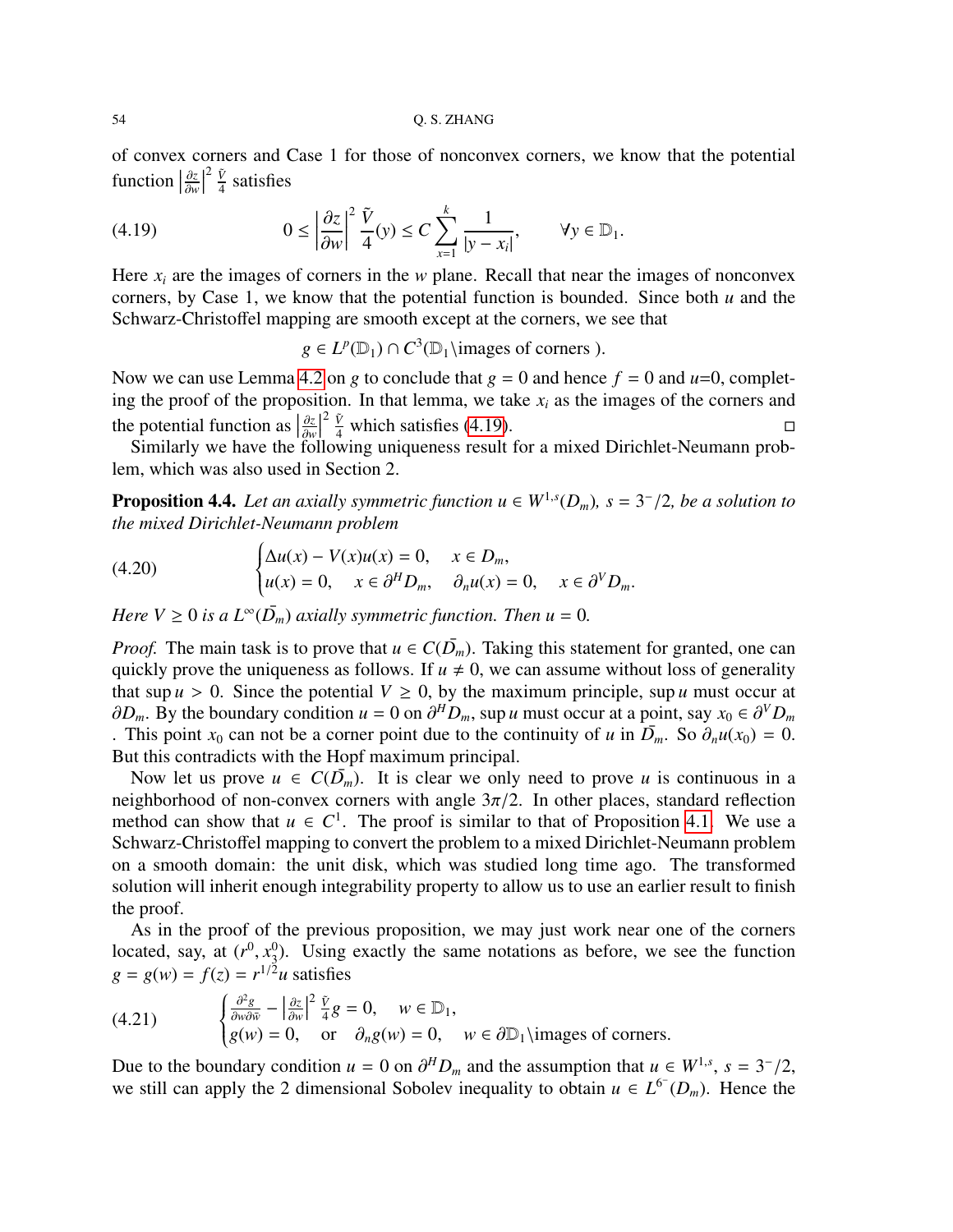same proof as before shows that  $g \in L^{4^{-}}(\mathbb{D}_{1})$ . Next we prove that  $|\nabla g| \in L^{4^{-}/3}(\mathbb{N}_{\epsilon})$ , where  $\mathbb{N}_{\epsilon}$ is again the  $\epsilon$  neighborhood of images of nonconvex corners in the *w* plane..

Let *U* be the domain in [\(4.17\)](#page-52-1). Then, for  $q = 4^{-}/3$ , we compute, from [\(4.16\)](#page-51-0),

$$
\int_{U} \left| \frac{\partial g}{\partial w} \right|^{q} dw d\bar{w} = \frac{4}{9} \sigma^{2-q} \int_{B(0,\epsilon) \cap \tilde{D}_{m}} \left| \frac{\partial f}{\partial z} \right|^{q} \left( \frac{3}{2} \right)^{q} |z|^{q/3} |z|^{-2/3} (1 + o(1)) dz d\bar{z}
$$
\n
$$
= (2/3)^{2-q} \sigma^{2-q} \left( \int_{B(0,\epsilon) \cap \tilde{D}_{m}} \left| \frac{\partial f}{\partial z} \right|^{3-2} dz d\bar{z} \right)^{2q/3} \left( \int_{B(0,\epsilon) \cap \tilde{D}_{m}} |z|^{\frac{3-(q-2)}{3(3-\frac{2q}{q})}} (1 + o(1)) dz d\bar{z} \right)^{(3-\frac{2q}{3-\frac{2q}{q})}
$$
\n
$$
\leq C ||f||_{W^{1,s}(\tilde{D}_{m})}^{q} \leq C ||u||_{W^{1,s}(D_{m})}^{q},
$$

where we have used  $\frac{3^-(q-2)}{3(3^--2q)}$  $\frac{3^{-(q-2)}}{3(3^{-(q-2)})} > -2$  when 3<sup>-</sup> is sufficiently close to 3. Likewise the same bound holds for  $|\frac{\partial g}{\partial w}|$ . Hence  $g|_{\mathbb{N}_{\epsilon}} \in W^{1,4^{-}/3}(\mathbb{N}_{\epsilon}) \subset L^{4^{-}}(\mathbb{N}_{\epsilon})$ , where the inclusion is due to the 2<br>dimensional Sobolar incorplity. Now we can engly the main result in Shamin [25] on (4.21). dimensional Sobolev inequality. Now we can apply the main result in Shamir [\[35\]](#page-56-8) on [\(4.21\)](#page-53-2) to conclude that  $g \in C^{1/2}(\overline{\mathbb{D}}_1)$ . The detail is as follows. Notice that in small neighborhoods around the images of the nonconvex corners, we have  $\frac{\partial z}{\partial w}$  $\frac{\partial z}{\partial w}|^2 = C|w|(1 + \text{lower order terms})$  by [\(4.16\)](#page-51-0). So the coefficient for *g* in [\(4.21\)](#page-53-2) is Lipschitz in these neighborhoods. By bootstrapping from  $g|_{\mathbb{N}_{\epsilon}} \in W^{1,4^{-}/3}(\mathbb{N}_{\epsilon}) \subset L^{4^{-}}(\mathbb{N}_{\epsilon})$ , we can treat the term  $\left|\frac{\partial z}{\partial w}\right|$ ∂*w*  $\frac{1}{2}$ 2 *V*˜ ping from  $g|_{\mathbb{N}_{\epsilon}} \in W^{1,4^{-}/3}(\mathbb{N}_{\epsilon}) \subset L^{4^{-}}(\mathbb{N}_{\epsilon})$ , we can treat the term  $\left|\frac{\partial z}{\partial w}\right|^2 \frac{\tilde{V}}{4} g|_{\mathbb{N}_{\epsilon}} \in L^{4^{-}}(\mathbb{N}_{\epsilon})$  as an inhomogeneous term and apply local versions of Lemma 5.1 or Theorem 5.3 th *p* to deduce  $g|_{N_{\epsilon}} \in W^{1,4^{-}}(\mathbb{N}_{\epsilon})$  and so on, giving us  $g|_{N_{\epsilon}} \in C^{1^{-}/2}(\mathbb{N}_{\epsilon})$ . As mentioned, outside of  $\mathbb{N}_{\epsilon}$  we already know usin  $C^{1}$ . Therefore  $u \in C(\overline{D}_{\epsilon})$  which completes the greaf of the of  $\mathbb{N}_{\epsilon}$ , we already know *u* is in  $C^1$ . Therefore  $u \in C(\overline{D}_m)$  which completes the proof of the proposition.  $\square$ 

#### <span id="page-54-0"></span>**ACKNOWLEDGMENTS**

We wish to thank Professors M. Benes, Hongjie Dong, Zhen Lei, Zijin Li, Xinghong Pan, Xin Yang and Na Zhao and Mr. Chulan Zeng for helpful discussions. The support of Simons Foundation grant 710364 is gratefully acknowledged.

*Competing interests statement.* The author has no competing interests to declare.

#### <span id="page-54-1"></span>**REFERENCES**

- <span id="page-54-7"></span>[1] K. Abe and G. Seregin, *Axisymmetric flows in the exterior of a cylinder*, Proceedings of the Royal Society of Edinburgh Section A: Mathematics , Volume 150 , Issue 4 , August 2020 , pp. 1671-1698
- <span id="page-54-5"></span>[2] M. Benes, *Mixed Initial-Boundary Value Problem for the Three-dimensional Navier-Stokes Equations in Polyhedral Domains,* Dis. Con. Dyn. Sys. suppl.1 (2011), 135-144
- <span id="page-54-6"></span>[3] M. Benes and P. Kucera, *Solutions of the Navier-Stokes equations with various types of boundary conditions,* Archiv der Mathematik, vol. 98, p487-497 (2012)
- <span id="page-54-2"></span>[4] Burke Loftus, Jennifer; Zhang, Qi S. *A priori bounds for the vorticity of axially symmetric solutions to the Navier-Stokes equations.* Adv. Differential Equations 15 (2010), no. 5-6, 531-560
- <span id="page-54-4"></span>[5] Tristan Buckmaster and Vlad Vicol. *Nonuniqueness of weak solutions to the Navier-Stokes equation.* Ann. of Math. (2), 189(1):101-144, 2019.
- <span id="page-54-8"></span>[6] Calderon, A. P. *Lebesgue spaces of di*ff*erentiable functions and distributions*, in Proc. Syrup. Pure Math., Vol. IV, 1961, 33-49.
- <span id="page-54-3"></span>[7] H. Chen, D. Fang and T. Zhang, *Regularity of 3 D axisymmetric Navier-Stokes equations*, Discrete Contin. Dyn. Syst. 37 (2017), no. 4, 1923-1939.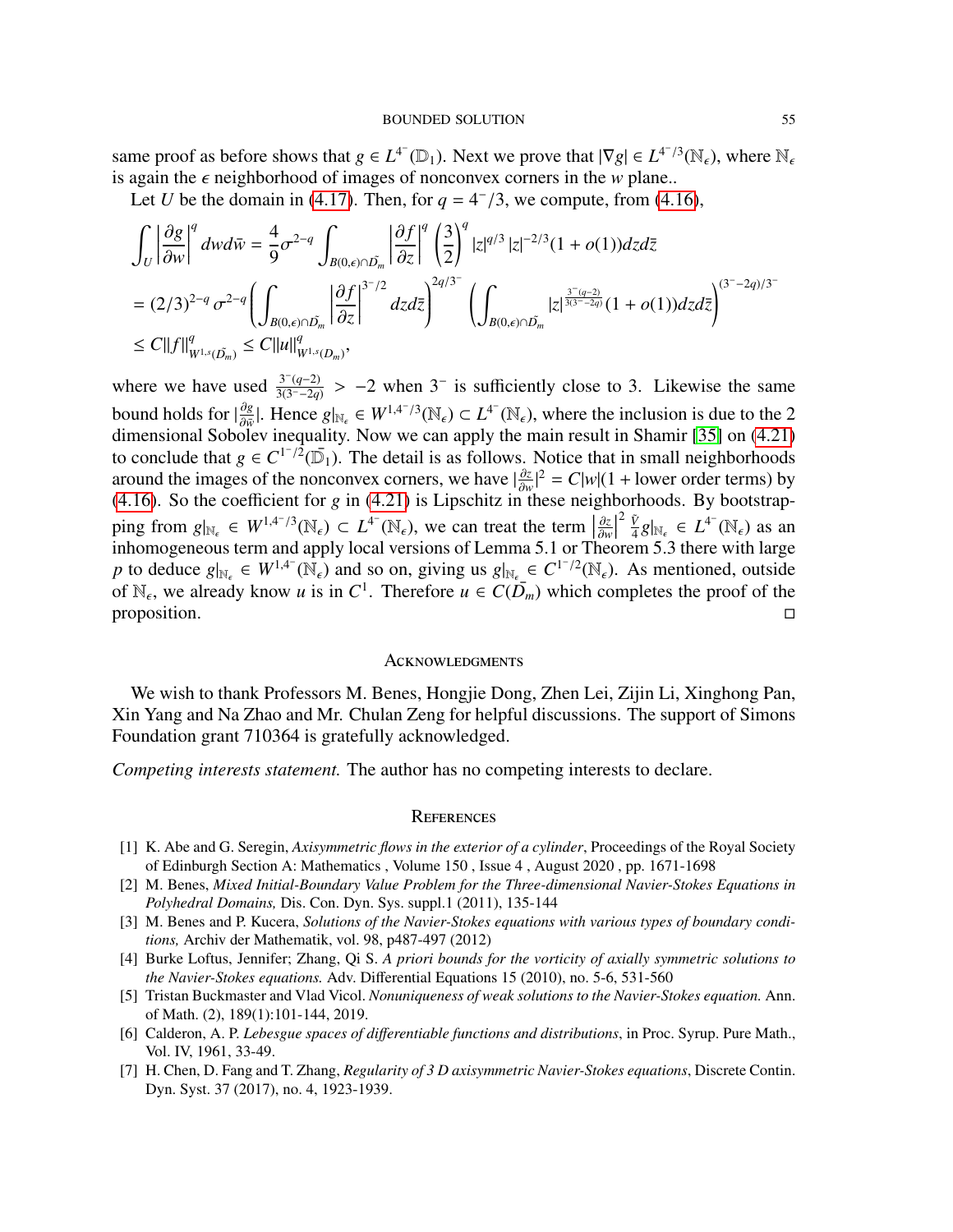- <span id="page-55-3"></span>[8] L. Caffarelli, R. Kohn, and L. Nirenberg, *Partial regularity of suitable weak solutions of the Navier-Stokes equations*, Comm. Pure Appl. Math., 35 (1982), 771–831.
- <span id="page-55-7"></span>[9] Dongho Chae and Jihoon Lee, *On the regularity of the axisymmetric solutions of the Navier-Stokes equations*, Math. Z., 239 (2002), 645–671.
- <span id="page-55-18"></span>[10] Alexey Cheskidov, Xiaoyutao Luo, *Sharp nonuniqueness for the Navier-Stokes equations*, [arXiv:2009.06596.](http://arxiv.org/abs/2009.06596)
- <span id="page-55-21"></span>[11] G.Q. Chen and Z.M. Qian, *A Study of the Navier-Stokes Equations with the Kinematic and Navier Boundary Conditions,* Indiana University Mathematics Journal Vol. 59, No. 2 (2010), pp. 721-760
- <span id="page-55-9"></span>[12] Chiun-Chuan Chen, Robert M. Strain, Tai-Peng Tsai, and Horng-Tzer Yau, *Lower bound on the blow-up rate of the axisymmetric Navier-Stokes equations*, Int. Math Res. Notices (2008), vol. 8, artical ID rnn016, 31 pp.
- <span id="page-55-10"></span>[13] Chiun-Chuan Chen, Robert M. Strain, Tai-Peng Tsai, and Horng-Tzer Yau, *Lower bound on th blow-up rate of the axisymmetric Navier-Stokes equations II*, Comm. P.D.E., 34(2009), no. 1–3, 203–232.
- <span id="page-55-17"></span>[14] De Lellis and L. Szekelyhidi, Jr. *The Euler equations as a di*ff*erential inclusion.Ann. of Math.* (2), 170(3): 1417-1436, 2009.
- <span id="page-55-24"></span>[15] P. Grisvard, *Elliptic Problems in Nonsmooth Domains,* Pitman Publishing INC. 1985.
- <span id="page-55-5"></span>[16] Thomas Y. Hou and Congming Li, *Dynamic stability of the 3D axi-symmetric Navier-Stokes equations with swirl*, Comm. Pure Appl. Math., 61 (2008) 661–697.
- <span id="page-55-19"></span>[17] Thomas Y. Hou and De Huang, *Potential Singularity Formation of 3D Axisymmetric Navier-Stokes Equations with Degenerate Variable Di*ff*usion Coe*ffi*cients,* [arXiv:2102.06663.](http://arxiv.org/abs/2102.06663)
- <span id="page-55-6"></span>[18] Thomas Y. Hou, Zhen Lei, and Congming Li, *Global reuglarity of the 3D axi-symmetric Navier-Stokes equations with anisotropic data*, Comm. P.D.E., 33 (2008), 1622–1637.
- <span id="page-55-8"></span>[19] Quansen Jiu and Zhouping Xin, *Some regularity criteria on suitable weak solutions of the 3-D incompressible axisymmetric Navier-Stokes equations*, Lectures on partial differential equations, New Stud. Adv. Math., vol. 2, Int. Press, Somerville, MA, 2003, pp. 119–139.
- <span id="page-55-11"></span>[20] Gabriel Koch, Nikolai Nadirashvili, Gregory Seregin and Vladimir Sverak, Liouville theorem for the Navier-Stokes equations and applications, *Acta Math.*, 203:83–105, 2009.
- <span id="page-55-13"></span>[21] H. Koch and D. Tataru, *Well-posedness for the Navier-Stokes equations.* Adv. Math. 157 (2001), no. 1, 22-35
- <span id="page-55-1"></span>[22] O. A. Ladyzhenskaya, *Unique global solvability of the three-dimensional Cauchy problem for the Navier-Stokes equations in the presence of axial symmetry*, Zap. Naucn. Sem. Leningrad. Otdel. Math. Inst. Steklov. (LOMI) 7 (1968), 155–177 (Russian).
- <span id="page-55-16"></span>[23] O. A. Ladyzhenskaya, *The mathematical theory of viscous incompressible flow.* Second English edition, revised and enlarged. Translated from the Russian by Richard A. Silverman and John Chu. Mathematics and its Applications, Vol. 2 Gordon and Breach, Science Publishers, New York-London-Paris 1969
- <span id="page-55-0"></span>[24] J. Leray, *Sur le mouvement d'un liquide visqueux emplissant l'espace.* Acta Math. 63 (1934), 193–248.
- <span id="page-55-4"></span>[25] Lin, Fanghua, *A new proof of the Ca*ff*arelli-Kohn-Nirenberg theorem*. Comm. Pure Appl. Math. 51 (1998), no. 3, 241-257.
- <span id="page-55-12"></span>[26] Z. Lei, and Q. S. Zhang, *A Liouville Theorem for the Axially-symmetric Navier-Stokes Equations*. Journal of Functional Analysis, 261 (2011), 2323–2345.
- <span id="page-55-14"></span>[27] Z. Lei, and Q. S. Zhang, *Criticality of the axially symmetric Navier-tokes equations*, Pacific Journal of Mathematics 289 (2017) no.1, 169-187; [arXiv:1505.02628.](http://arxiv.org/abs/1505.02628)
- <span id="page-55-2"></span>[28] S. Leonardi, J. Malek, J. Necas, and M. Porkorny, *On axially symmetric flows in*  $\mathbb{R}^3$ , Z. Anal. Anwendungen, 18 (1999), 639–649.
- <span id="page-55-23"></span>[29] O. A. Ladyzenskaja, V. A. Solonnikov, N. N. Uralceva, *Linear and Quasi-linear Equations of Parabolic Type*, Translations of Mathematical Monographs, AMS, 1968;
- <span id="page-55-22"></span>[30] Nader Masmoudi and F. Rousset, *Uniform Regularity for the Navier-StokesEquation with Navier Boundary Condition*, Arch. Rational Mech. Anal. 203 (2012) 529-575
- <span id="page-55-20"></span>[31] Pascal Markl and Anna-Margarete Sandig, *Singularities of the Stokes System in Polygons*, preprint 2008.
- <span id="page-55-15"></span>[32] C. L. M. H. Navier, *Sur les lois du mouvement des fuides,* Mem. Acad. R. Sci. Inst. France, 6, 1823, 389-440.